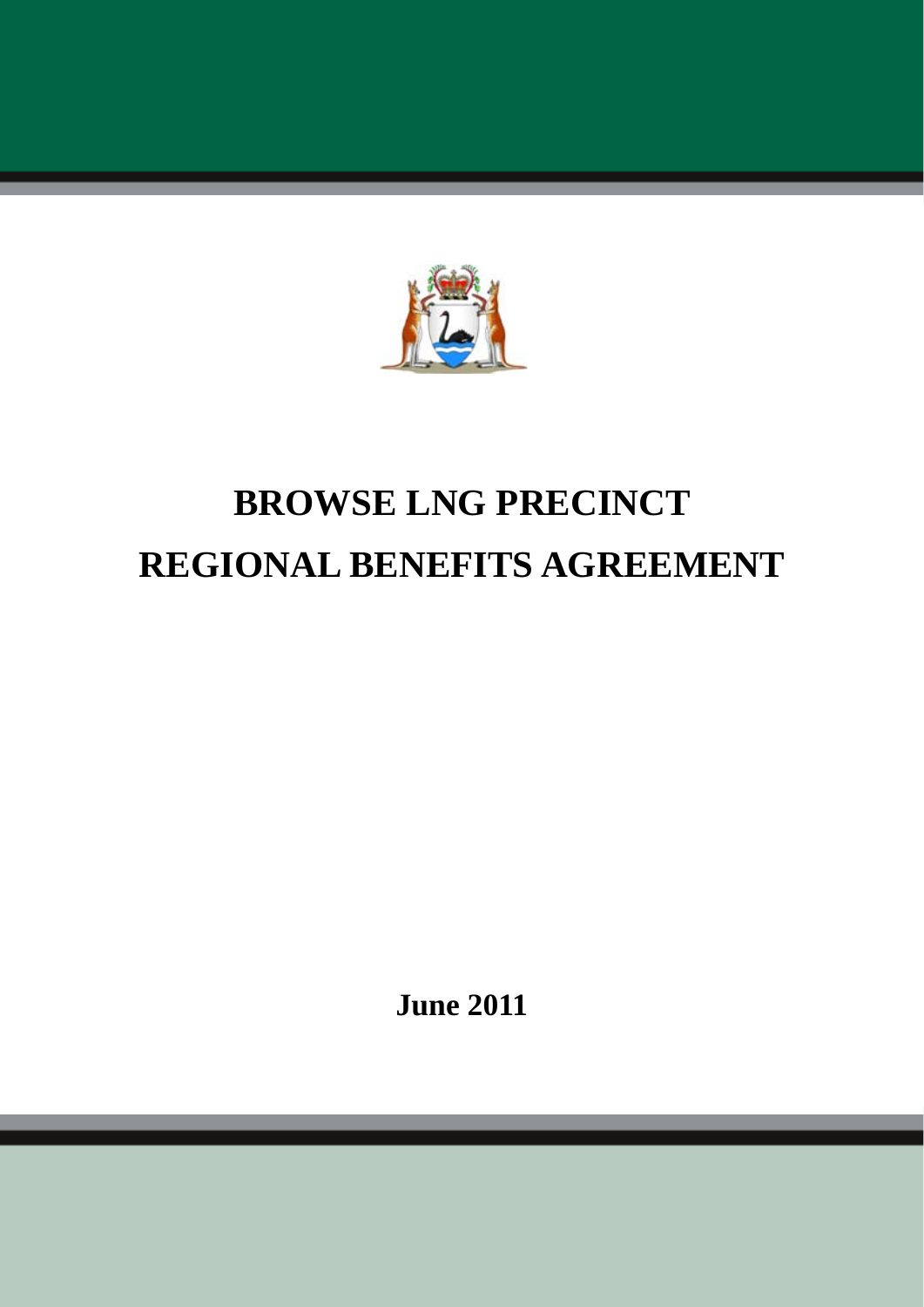State of Western Australia Minister for Lands Conservation Commission of Western Australia Kimberley Land Council Woodside Energy Limited

This is a working document only. Page numbering differs slightly from executed Agreement.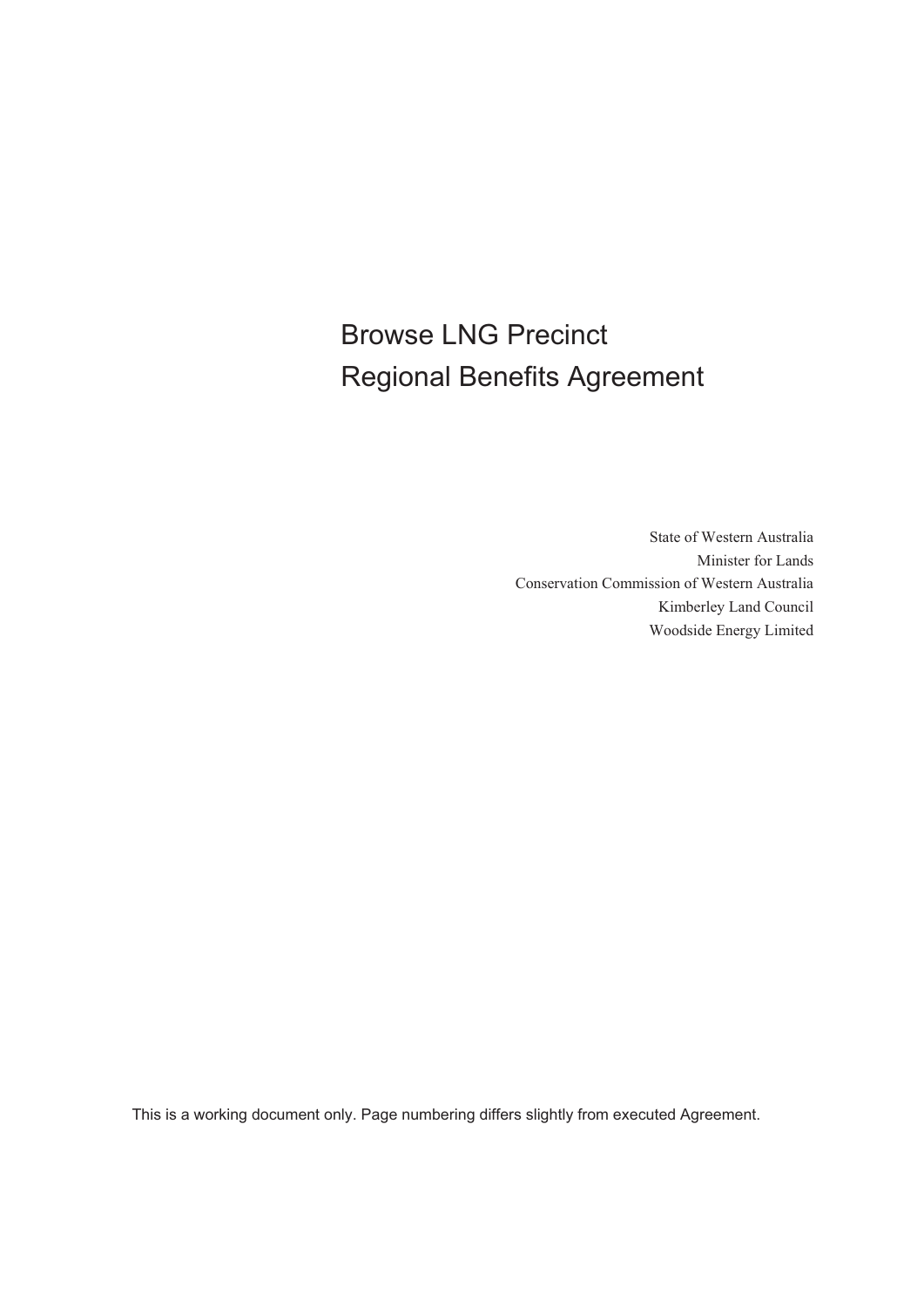## **Table of Contents**

| $\mathbf 1$ . | <b>Definitions and Interpretation</b> |                                                                                             |                |  |  |
|---------------|---------------------------------------|---------------------------------------------------------------------------------------------|----------------|--|--|
|               | 1.1                                   | <b>Definitions</b>                                                                          | $\overline{2}$ |  |  |
|               | 1.2                                   | Interpretation                                                                              | 11             |  |  |
|               | 1.3                                   | Agreement takes effect as a deed                                                            | 12             |  |  |
| 2.            |                                       | <b>Term of Agreement</b>                                                                    | 12             |  |  |
| 3.            | <b>Warranties</b>                     |                                                                                             |                |  |  |
|               | 3.1                                   | <b>Foundation Proponent warranties</b>                                                      | 12             |  |  |
|               | 3.2                                   | State warranties                                                                            | 12             |  |  |
|               | 3.3                                   | <b>KLC Warranties</b>                                                                       | 12             |  |  |
|               | 3.4                                   | Reliance on warranties                                                                      | 12             |  |  |
| 4.            |                                       | <b>Rules of Funds</b>                                                                       | 13             |  |  |
| 5.            |                                       | <b>Discharge of Payment Obligations</b>                                                     | 14             |  |  |
|               | 5.1                                   | Discharge of payment obligations                                                            | 14             |  |  |
|               | 5.2                                   | Adjustments for financial year                                                              | 15             |  |  |
| 6.            |                                       | <b>Regional Economic Development Fund</b>                                                   | 15             |  |  |
|               | 6.1                                   | State Commitment to Regional Economic Development Fund                                      | 15             |  |  |
|               | 6.2                                   | Purpose of the Regional Economic Development Fund                                           | 15             |  |  |
|               | 6.3                                   | Objects of the Regional Economic Development Fund                                           | 16             |  |  |
|               | 6.4                                   | Rules of the Regional Economic Development Fund                                             | 17             |  |  |
|               | 6.5                                   | Reporting and review of the Regional Economic Development Fund                              | 17             |  |  |
| 7.            |                                       | <b>Regional Indigenous Housing Fund</b>                                                     | 18             |  |  |
|               | 7.1                                   | State commitment to the Regional Indigenous Housing Fund                                    | 18             |  |  |
|               | 7.2                                   | Purpose of the Regional Indigenous Housing Fund                                             | 18             |  |  |
|               | 7.3                                   | Objects of the Regional Indigenous Housing Fund                                             | 19             |  |  |
|               | 7.4                                   | Rules of the Regional Indigenous Housing Fund                                               | 19             |  |  |
|               | 7.5                                   | Reporting and review of the Regional Indigenous Housing Fund                                | 20             |  |  |
| 8.            |                                       | <b>Regional Education Fund</b>                                                              | 20             |  |  |
|               | 8.1                                   | State Commitment to Regional Education Fund                                                 | 20             |  |  |
|               | 8.2                                   | Foundation Proponent Regional Education Fund Benefits                                       | 21             |  |  |
|               | 8.3                                   | Purpose of the Regional Education Fund                                                      | 21             |  |  |
|               | 8.4                                   | Objects of the Regional Education Fund                                                      | 21             |  |  |
|               | 8.5<br>8.6                            | Rules of the Regional Education Fund<br>Reporting and review of the Regional Education Fund | 22<br>22       |  |  |
| 9.            |                                       | <b>Cultural Preservation Fund</b>                                                           |                |  |  |
|               | 9.1                                   | State Commitment to Cultural Preservation Fund                                              | 22<br>22       |  |  |
|               | 9.2                                   | Purpose of the Cultural Preservation Fund                                                   | 23             |  |  |
|               | 9.3                                   | Objects of the Cultural Preservation Fund                                                   | 23             |  |  |
|               | 9.4                                   | Rules of the Cultural Preservation Fund                                                     | 23             |  |  |
|               | 9.5                                   | Reporting and review of the Cultural Preservation Fund                                      | 24             |  |  |
| 10.           |                                       | <b>Kimberley Enhancement Scheme</b>                                                         | 24             |  |  |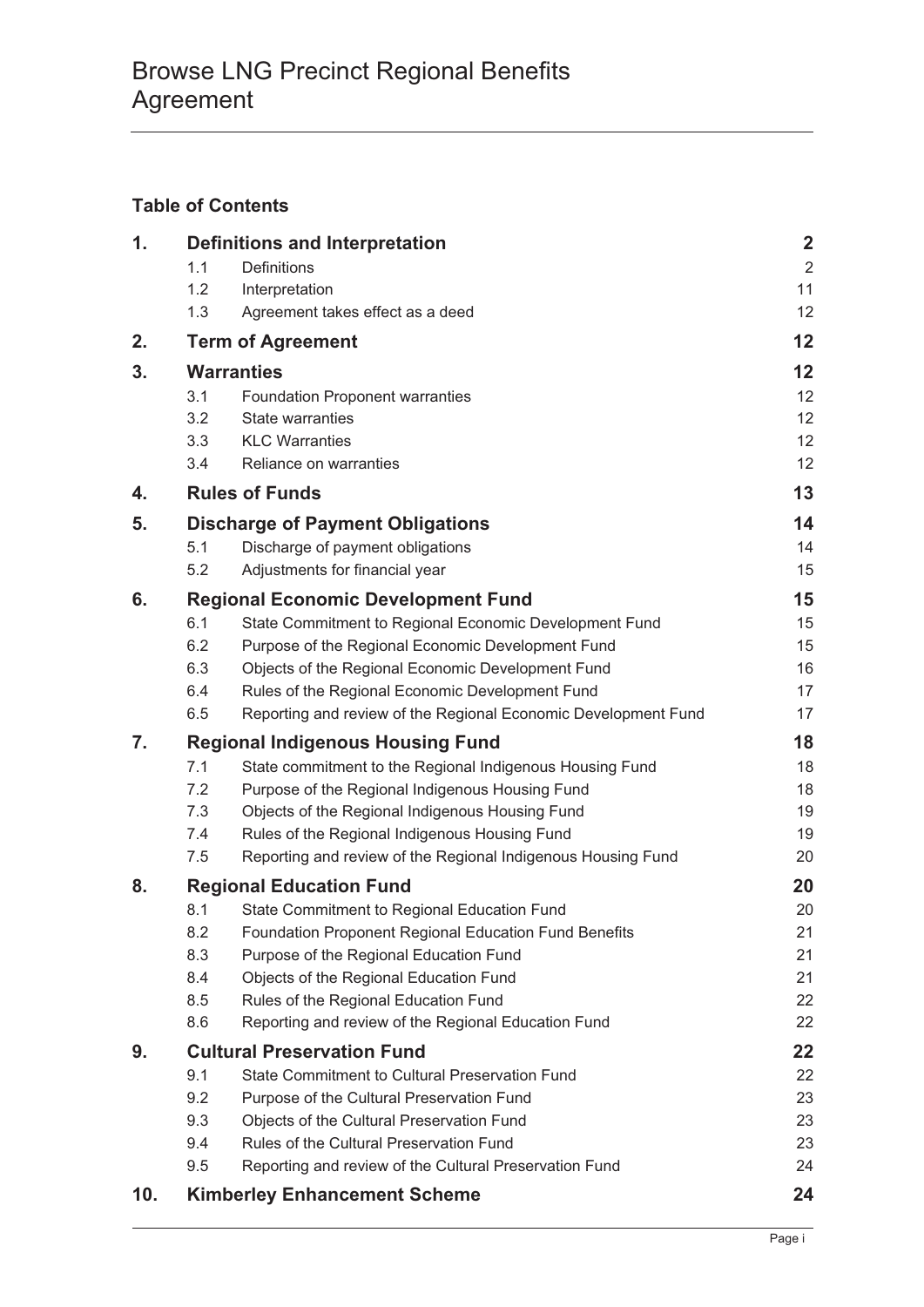|     | 10.1  | State Commitment to Kimberley Enhancement Scheme                               | 24 |
|-----|-------|--------------------------------------------------------------------------------|----|
|     | 10.2  | Foundation Proponent Kimberley Enhancement Scheme Benefits                     | 25 |
|     | 10.3  | Duration of the Kimberley Enhancement Scheme                                   | 25 |
|     | 10.4  | Purpose of the Kimberley Enhancement Scheme                                    | 25 |
|     | 10.5  | Objects of the Kimberley Enhancement Scheme                                    | 26 |
|     | 10.6  | Kimberley Enhancement Scheme Management Committee                              | 26 |
|     | 10.7  | Functions of Kimberley Enhancement Scheme Management Committee                 | 27 |
|     | 10.8  | Rules of the Kimberley Enhancement Scheme Management Committee                 | 27 |
|     | 10.9  | <b>Application for Funding</b>                                                 | 28 |
|     | 10.10 | Annual Reports and Strategic Plans                                             | 29 |
|     | 10.11 | <b>Unexpended Funds</b>                                                        | 30 |
|     | 10.12 | Administration of the Kimberley Enhancement Scheme                             | 30 |
|     | 10.13 | Regional Body not yet established                                              | 30 |
| 11. |       | Dampier Peninsula Fund                                                         | 31 |
|     | 11.1  | Regional Body to establish Dampier Peninsula Fund                              | 31 |
|     | 11.2  | <b>Foundation Proponent Commitment</b>                                         | 31 |
|     | 11.3  | <b>Additional Proponent Commitment</b>                                         | 32 |
|     | 11.4  | Purpose of the Dampier Peninsula Fund                                          | 32 |
|     | 11.5  | Objects of the Dampier Peninsula Fund                                          | 32 |
|     | 11.6  | Rules of the Dampier Peninsula Fund                                            | 32 |
|     | 11.7  | Eligibility to access the Dampier Peninsula Fund                               | 32 |
|     | 11.8  | Reporting and review of the Dampier Peninsula Fund                             | 32 |
| 12. |       | <b>Grant Land</b>                                                              | 33 |
|     | 12.1  | State commitment                                                               | 33 |
|     | 12.2  | Entity to hold Grant Land                                                      | 33 |
|     | 12.3  | Grant Land Claim Group to elect form of Tenure                                 | 33 |
|     | 12.4  | Criteria for Grant Land                                                        | 34 |
|     | 12.5  | Procedure for determining the locations of Grant Land                          | 35 |
|     | 12.6  | Costs arising in relation to Grant Land                                        | 36 |
|     | 12.7  | <b>Effect on Native Title</b>                                                  | 37 |
|     | 12.8  | Satisfaction of State's commitment                                             | 37 |
| 13. |       | <b>Conservation and Heritage Areas</b>                                         | 38 |
|     | 13.1  | Conservation and Heritage Management Arrangements Not Limited by this Clause38 |    |
|     | 13.2  | State commitment to Conservation and Heritage Areas                            | 38 |
|     | 13.3  | Purpose and Objectives of the Conservation and Heritage Areas                  | 38 |
|     | 13.4  | Location and Criteria for Conservation and Heritage Areas                      | 40 |
|     | 13.5  | Creation of Conservation and Heritage Tenure                                   | 40 |
|     | 13.6  | Creation of Conservation and Heritage Reserves                                 | 41 |
|     | 13.7  | Joint Management of Conservation and Heritage Freehold Title                   | 42 |
|     | 13.8  | Joint Management Body                                                          | 43 |
|     | 13.9  | Objects of the Joint Management Bodies                                         | 44 |
|     | 13.10 | <b>Cultural Management Plan</b>                                                | 45 |
|     | 13.11 | Management Plan                                                                | 45 |
|     | 13.12 | Reporting on Conservation and Heritage Areas                                   | 45 |
|     | 13.13 | Rules of the Joint Management Bodies                                           | 46 |
|     |       |                                                                                |    |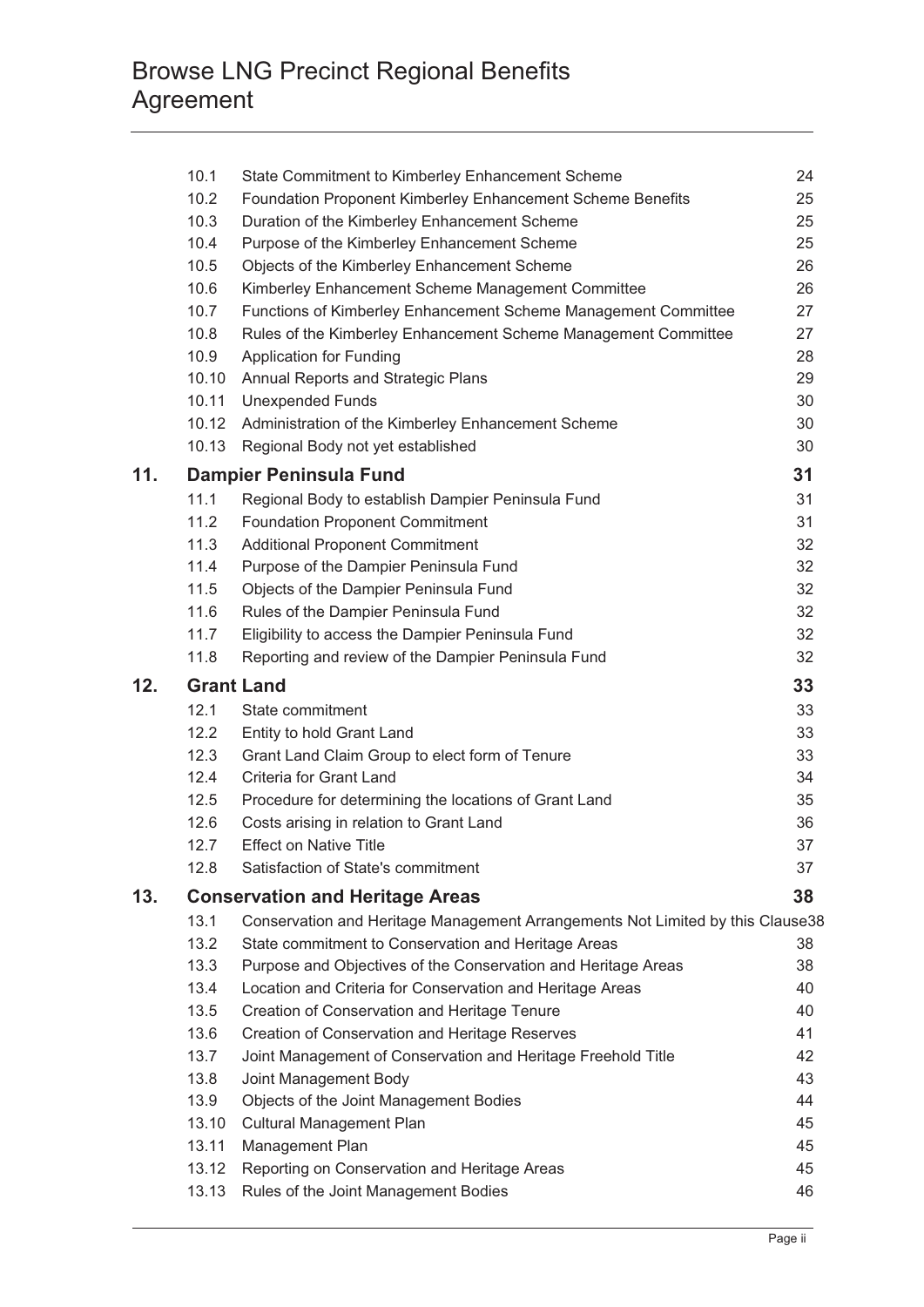|     | 13.14                                                       | <b>Management Agreement</b>                                   | 46 |  |  |  |
|-----|-------------------------------------------------------------|---------------------------------------------------------------|----|--|--|--|
| 14. |                                                             | <b>Indigenous Land Reform on Dampier Peninsula</b>            | 46 |  |  |  |
|     | 14.1                                                        | <b>State Commitment</b>                                       |    |  |  |  |
|     | 14.2                                                        | Purpose of Indigenous land reform                             | 47 |  |  |  |
|     | 14.3                                                        | Process for identification of land parcels to be reformed     | 47 |  |  |  |
|     | 14.4                                                        | Criteria for land parcels to be reformed                      | 48 |  |  |  |
|     | 14.5                                                        | Creation of freehold tenure as part of Indigenous land reform | 49 |  |  |  |
|     | 14.6                                                        | Costs arising in relation to land reform                      | 49 |  |  |  |
|     | 14.7                                                        | <b>Effect on Native Title</b>                                 | 49 |  |  |  |
|     | 14.8                                                        | Satisfaction of State's commitment                            | 50 |  |  |  |
| 15. |                                                             | <b>Resolution of Native Title Claims</b>                      | 50 |  |  |  |
| 16. |                                                             | <b>Commonwealth Commitments</b>                               | 50 |  |  |  |
| 17. |                                                             | <b>Additional Proponents</b>                                  | 51 |  |  |  |
|     | 17.1                                                        | <b>Additional Proponent Regional Benefits</b>                 | 51 |  |  |  |
|     | 17.2                                                        | Ratification                                                  | 51 |  |  |  |
| 18. | <b>Establishment of Corporate Entities and Ratification</b> | 51                                                            |    |  |  |  |
|     | 18.1                                                        | <b>KLC to establish Corporate Entities</b>                    | 51 |  |  |  |
|     | 18.2                                                        | Provision of information to the State                         | 52 |  |  |  |
|     | 18.3                                                        | Ratification of this Agreement                                | 53 |  |  |  |
| 19. |                                                             | <b>Regional Body</b>                                          | 53 |  |  |  |
|     | 19.1                                                        | Establishment and purpose of Regional Body                    | 53 |  |  |  |
|     | 19.2                                                        | Objects of Regional Body                                      | 54 |  |  |  |
|     | 19.3                                                        | <b>Constitution of Regional Body</b>                          | 54 |  |  |  |
|     | 19.4                                                        | Amendment of Regional Body's constitution                     | 55 |  |  |  |
|     | 19.5                                                        | Membership                                                    | 56 |  |  |  |
|     | 19.6                                                        | Board of the Regional Body                                    | 56 |  |  |  |
|     | 19.7                                                        | <b>Management Group</b>                                       | 56 |  |  |  |
|     | 19.8                                                        | Operation and Management of Regional Benefits                 | 57 |  |  |  |
|     | 19.9                                                        | Administration of Other Benefits by Regional Body             | 57 |  |  |  |
|     | 19.10<br>19.11                                              | <b>GST</b><br>57<br>Right to deal with assets                 | 57 |  |  |  |
|     | 19.12                                                       | <b>Establishment of Regional Body Entities</b>                | 57 |  |  |  |
|     | 19.13                                                       | Substitution of Regional Body                                 | 58 |  |  |  |
|     | 19.14                                                       | Funding of Regional Body                                      | 58 |  |  |  |
| 20. |                                                             | <b>Regional Trustee</b>                                       | 59 |  |  |  |
|     | 20.1                                                        | Establishment and purpose of Regional Trustee                 | 59 |  |  |  |
|     | 20.2                                                        | <b>Objects of Regional Trustee</b>                            | 59 |  |  |  |
|     | 20.3                                                        | <b>Constitution of Regional Trustee</b>                       | 59 |  |  |  |
|     | 20.4                                                        | Amendment of Regional Trustee's constitution                  | 60 |  |  |  |
|     | 20.5                                                        | Regional Trustee to prepare Trust Deeds                       | 61 |  |  |  |
|     | 20.6                                                        | <b>Establishment of Trusts</b>                                | 62 |  |  |  |
|     | 20.7                                                        | <b>Establishment of Regional Trust Accounts</b>               | 62 |  |  |  |
|     | 20.8                                                        | <b>Amendment of Trust Deeds</b>                               | 63 |  |  |  |
|     | 20.9                                                        | Distribution of Regional Benefits                             | 64 |  |  |  |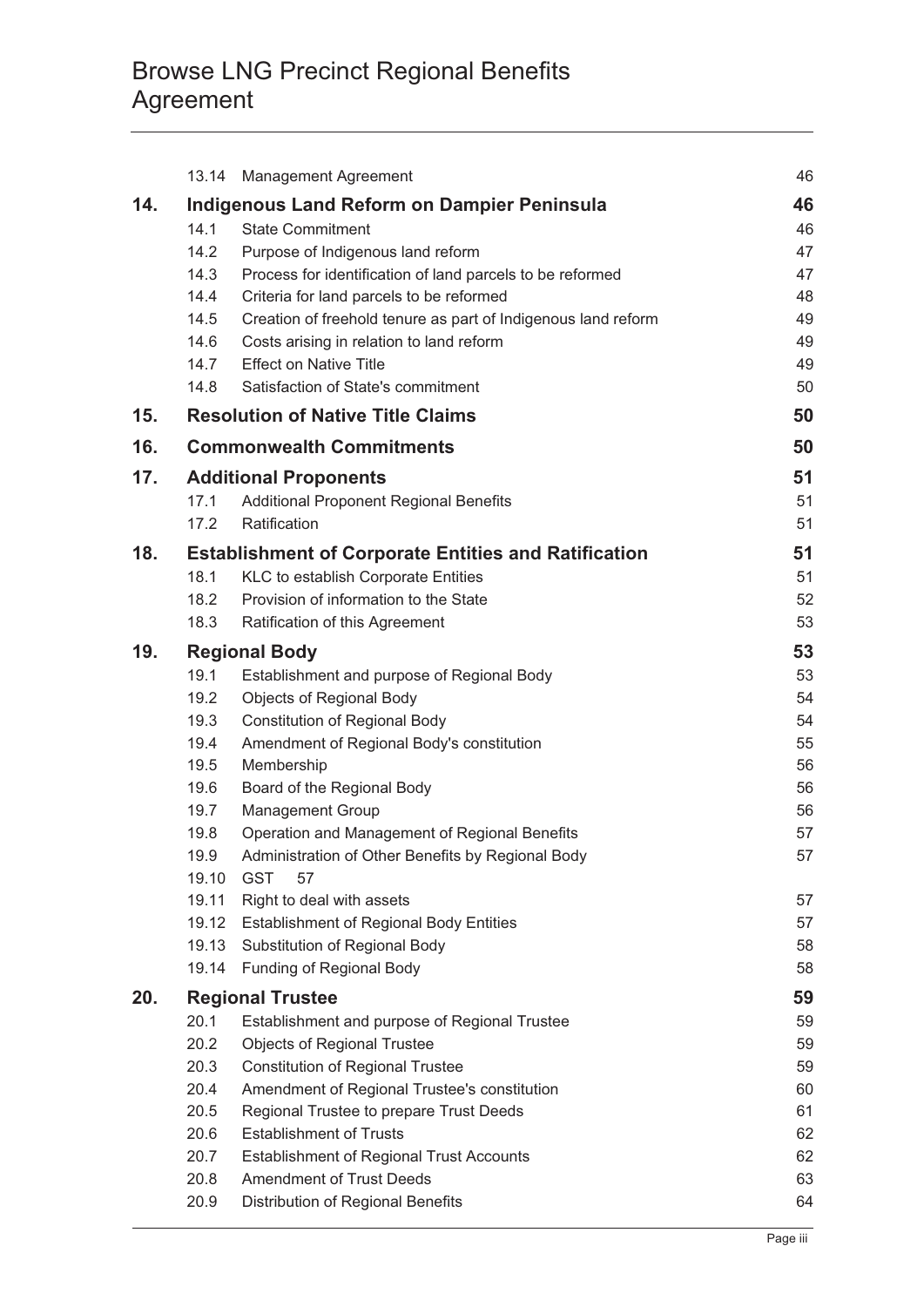|     | 20.10                                     | Substitution of Regional Trustee                                             | 64       |  |  |
|-----|-------------------------------------------|------------------------------------------------------------------------------|----------|--|--|
| 21. |                                           | 20.11<br><b>GST</b><br>65<br><b>Annual Audit</b>                             |          |  |  |
|     | 21.1                                      | Regional Body audit                                                          | 65<br>65 |  |  |
|     | 21.2                                      | Regional Trustee audit                                                       | 66       |  |  |
|     | 21.3                                      | Negative or significantly qualified audit reports                            | 66       |  |  |
| 22. | <b>Tax</b>                                |                                                                              | 66       |  |  |
|     | 22.1                                      | Withholding tax                                                              | 66       |  |  |
| 23. | <b>GST</b>                                |                                                                              | 67       |  |  |
|     | 23.1                                      | <b>Definitions</b>                                                           | 67       |  |  |
|     | 23.2                                      | Amounts exclusive of GST                                                     | 67       |  |  |
|     | 23.3                                      | Recovery of GST                                                              | 67       |  |  |
|     | 23.4                                      | Liability net of GST                                                         | 67       |  |  |
|     | 23.5                                      | <b>Recipient Created Tax Invoice</b>                                         | 67       |  |  |
|     | 23.6                                      | Adjustment events                                                            | 68       |  |  |
| 24. | <b>Default and Suspension of Benefits</b> | 68                                                                           |          |  |  |
|     | 24.1                                      | <b>Regional Body Default</b>                                                 | 68       |  |  |
|     | 24.2                                      | Default by the Regional Trustee                                              | 69       |  |  |
|     | 24.3                                      | Failure to implement Regional Benefit objectives                             | 69       |  |  |
|     | 24.4                                      | Insubstantial non-compliance                                                 | 70       |  |  |
|     | 24.5                                      | <b>Rectification of Default</b>                                              | 70       |  |  |
| 25. | <b>Replacement of Regional Trustee</b>    | 72                                                                           |          |  |  |
|     | 25.1                                      | Appointment of Replacement Trustee                                           | 72       |  |  |
|     | 25.2                                      | Re-appointment of Regional Trustee                                           | 72       |  |  |
| 26. |                                           | <b>Cross Default</b>                                                         | 73       |  |  |
| 27. |                                           | <b>No Termination for Breach</b>                                             | 73       |  |  |
| 28. | <b>Assignment</b>                         |                                                                              |          |  |  |
|     |                                           | 28.1 Definition of assignment                                                | 74       |  |  |
|     | 28.2                                      | Assignment by the State                                                      | 74       |  |  |
|     | 28.3                                      | Assignment by the Foundation Proponent                                       | 74       |  |  |
|     | 28.4                                      | Assignment by an Additional Proponent                                        | 75       |  |  |
|     | 28.5                                      | Assignment by the KLC                                                        | 76       |  |  |
|     | 28.6                                      | Assignment restricted                                                        | 76       |  |  |
|     | 28.7                                      | <b>Grant of securities</b>                                                   | 76       |  |  |
|     | 28.8                                      | <b>Further Assurances</b>                                                    | 77       |  |  |
| 29. | <b>Dispute Resolution</b>                 | 77                                                                           |          |  |  |
|     | 29.1                                      | <b>Notice</b>                                                                | 77       |  |  |
|     | 29.2                                      | Dispute resolution process                                                   | 77       |  |  |
|     | 29.3<br>29.4                              | Mediation                                                                    | 77       |  |  |
|     | 29.5                                      | Court proceedings and other relief<br>Continuation of rights and obligations | 78<br>78 |  |  |
| 30. |                                           |                                                                              | 78       |  |  |
|     | <b>Notices</b>                            |                                                                              |          |  |  |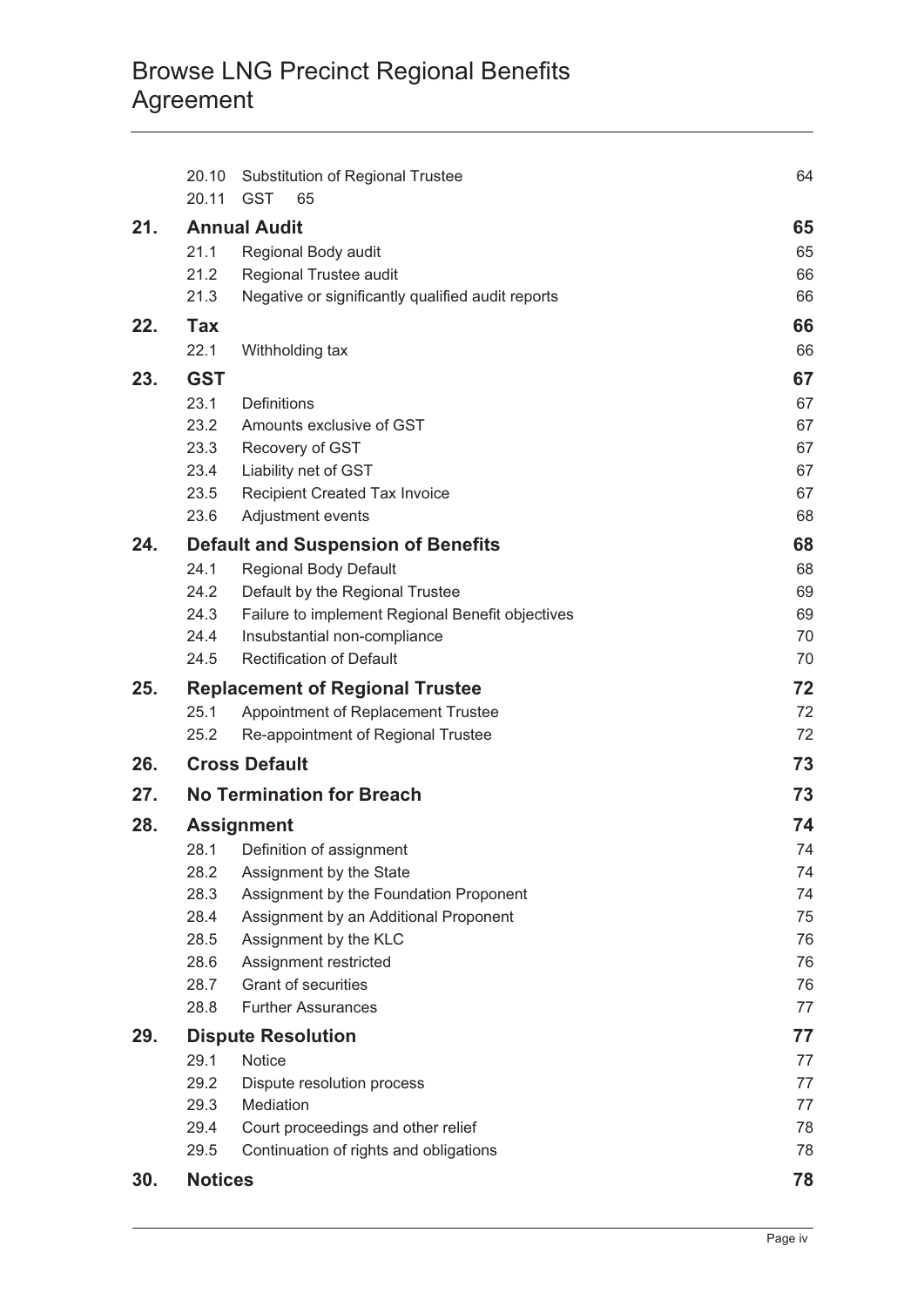| 31. | <b>CPI Indexing</b>                                            | 79  |  |  |
|-----|----------------------------------------------------------------|-----|--|--|
|     | 31.1<br>Annual review                                          | 79  |  |  |
|     | 31.2<br>New Reference Base Period                              | 79  |  |  |
|     | 31.3<br>Index                                                  | 79  |  |  |
|     | 31.4<br>No Double Indexing                                     | 80  |  |  |
| 32. | <b>Further Assurances</b>                                      | 80  |  |  |
| 33. | <b>Withdrawal of Proponent</b>                                 | 80  |  |  |
| 34. | <b>Nature of State's Commitment</b>                            | 80  |  |  |
| 35. | <b>Waiver and Election</b>                                     | 80  |  |  |
|     | 35.1<br>Waiver by a Party                                      | 80  |  |  |
|     | 35.2<br><b>Limited waiver</b>                                  | 81  |  |  |
|     | 35.3<br>Election                                               | 81  |  |  |
| 36. | <b>Entire Agreement</b>                                        | 81  |  |  |
| 37. | <b>Amendment</b>                                               |     |  |  |
| 38. | <b>Counterparts</b>                                            |     |  |  |
| 39. | <b>Survival</b>                                                | 81  |  |  |
| 40. | <b>Governing Law</b><br>81                                     |     |  |  |
| 41. | <b>Severance</b>                                               | 81  |  |  |
|     | <b>Schedule 1</b>                                              | 84  |  |  |
|     | Maps                                                           | 84  |  |  |
|     | <b>Schedule 2</b>                                              | 87  |  |  |
|     | Pro-forma ILUA                                                 | 87  |  |  |
|     | <b>Schedule 3</b>                                              | 102 |  |  |
|     | <b>Ratification Deed</b>                                       | 102 |  |  |
|     | <b>Schedule 4</b>                                              | 110 |  |  |
|     | Relevant Considerations for Consent to Rules and Constitutions | 110 |  |  |
|     | <b>Schedule 5</b>                                              | 119 |  |  |
|     | Conservation and Heritage Areas Service Agreement              | 119 |  |  |
|     | <b>Schedule 6</b>                                              | 134 |  |  |
|     | Deed of Assignment and Assumption                              | 134 |  |  |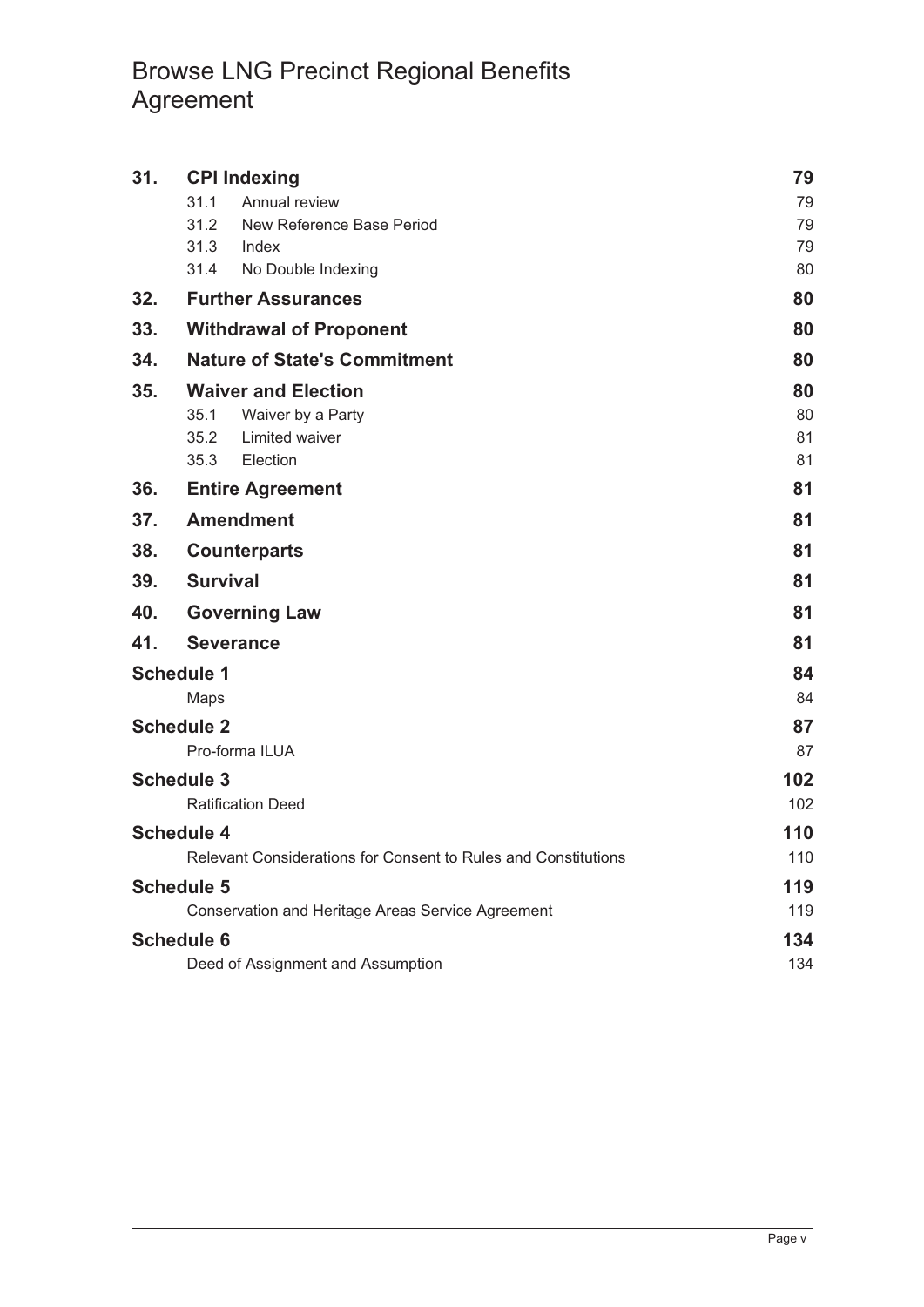| <b>Date</b>       | 30 June 2011                                                                                                                                                                                                                                                                                                                                                                      |
|-------------------|-----------------------------------------------------------------------------------------------------------------------------------------------------------------------------------------------------------------------------------------------------------------------------------------------------------------------------------------------------------------------------------|
| <b>Parties</b>    |                                                                                                                                                                                                                                                                                                                                                                                   |
| 1.                | The State of Western Australia, acting through the Premier of the State of Western<br>Australia, the Honourable Colin James Barnett MLA (State).                                                                                                                                                                                                                                  |
| 2.                | <b>Minister for Lands</b> , a body corporate constituted under section $7(1)$ of the <i>Land</i><br>Administration Act 1997 (WA) (Minister for Lands).                                                                                                                                                                                                                            |
| 3.                | Conservation Commission of Western Australia a body corporate established under<br>section 18 of the Conservation and Land Management Act 1984 (WA), of Corner<br>Australia II Drive and Hackett Drive, Crawley, Western Australia, 6009 (Conservation<br>Commission).                                                                                                            |
| 4.                | Kimberley Land Council Aboriginal Corporation (ABN 96 724 252 047 ICN 21), of<br>36 Pembroke Street, Broome, Western Australia, 6725 (KLC).                                                                                                                                                                                                                                       |
| 5.                | Woodside Energy Limited (ABN 63 005 482 986), of 240 St Georges Terrace, Perth,<br>Western Australia, 6000 (Foundation Proponent).                                                                                                                                                                                                                                                |
| <b>Background</b> |                                                                                                                                                                                                                                                                                                                                                                                   |
| $\mathbf{A}$      | The State intends establishing the LNG Precinct to be controlled and managed by the<br>State in the vicinity of James Price Point.                                                                                                                                                                                                                                                |
| B                 | It is proposed that the Foundation Proponent and any Additional Proponent will process<br>and export LNG from the LNG Precinct.                                                                                                                                                                                                                                                   |
|                   | The Native Title Party is the registered native title claimant for the land and waters the<br>subject of the Native Title Claim. The area the subject of the Native Title Claim includes<br>the LNG Precinct and the land and waters in the vicinity of James Price Point.                                                                                                        |
| D                 | The KLC is an incorporated body under the Corporations (Aboriginal and Torres Strait<br>Islander) Act 2006 (Cth) and the Representative Aboriginal and Torres Strait Islander<br>Body pursuant to section 203AD of the NTA for the Kimberley. The KLC acts for the<br>benefit of the Native Title Party and the Regional Beneficiaries on the terms set out in this<br>Agreement. |
| E                 | The State, the Native Title Party, the Foundation Proponent, the Port Authority and<br>LandCorp have entered into a Project Agreement, executed contemporaneously to this<br>Agreement, to establish the LNG Precinct to be located within the land and waters of the<br>Native Title Claim and the doing of the Project Rights.                                                  |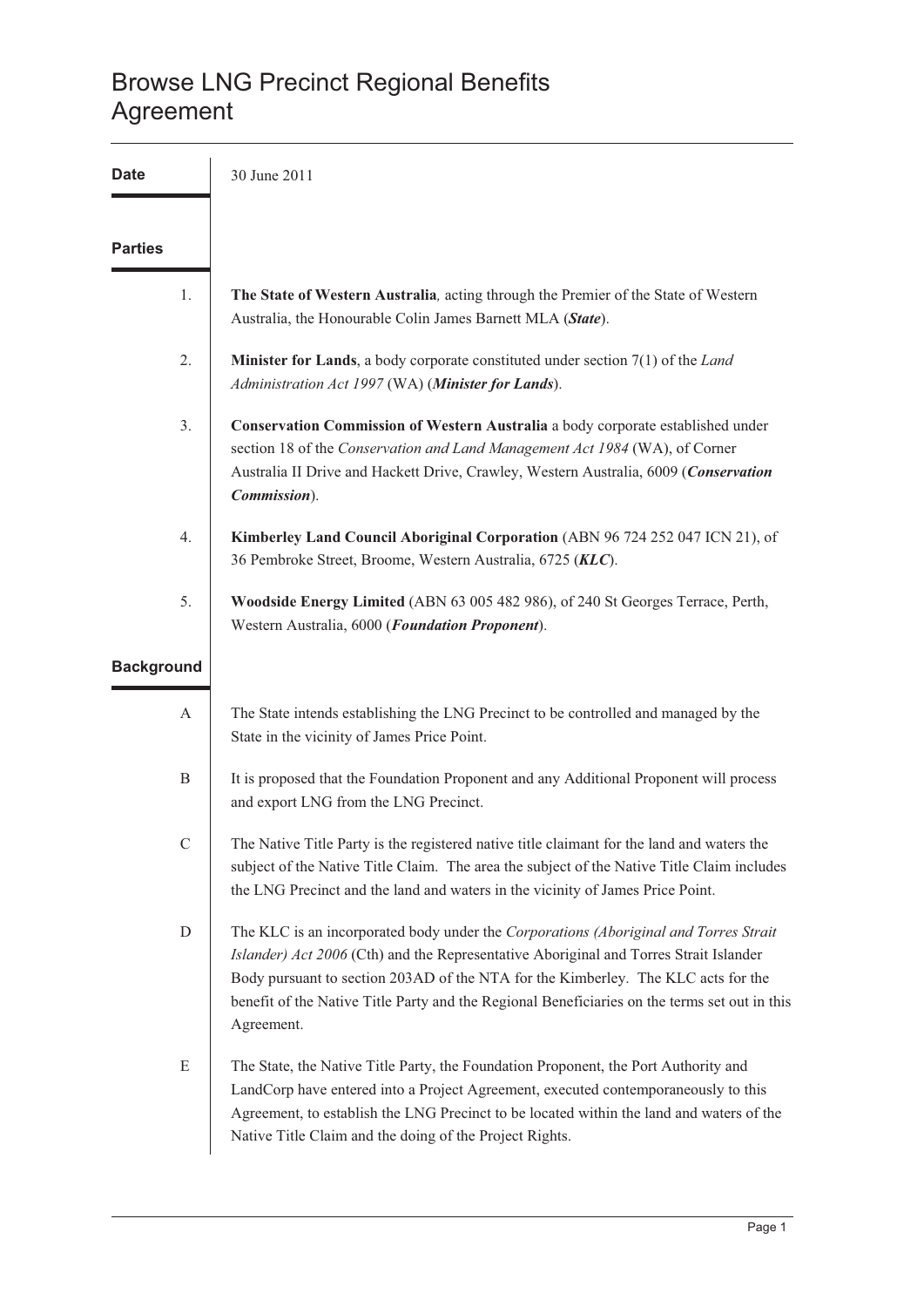- F Benefits have been provided under the Project Agreement to the Native Title Party in connection with the effect on native title rights of the LNG Precinct. In addition to those benefits, the Parties have recognised that the establishment of the LNG Precinct represents an opportunity to address Indigenous disadvantage for Aboriginal people across the Kimberley. The Native Title Party has consented under the Project Agreement to this Agreement and the Regional Benefits.
- G Accordingly, the Parties have committed to delivering a regional benefits package under this Agreement which benefits seek to improve the educational, health, social and economic well being of Aboriginal people across the Kimberley.

#### **It is agreed** as follows.

### **1. Definitions and Interpretation**

#### **1.1 Definitions**

The following definitions apply unless the context requires otherwise.

*Aboriginal Affairs Planning Authority* means the body corporate established under section 8 of the *Aboriginal Affairs Planning Authority Act 1972* (WA), of Level 1, 197 St Georges Terrace, Perth, Western Australia, 6000.

*Aboriginal Lands Trust* means the body corporate established under section 20 of the *Aboriginal Affairs Planning Authority Act 1972* (WA), of Level 1, 197 St Georges Terrace, Perth, Western Australia, 6000.

*Additional Proponent* means a person or persons appointed by the State as an additional proponent in the LNG Precinct who has ratified this Agreement by signing a Ratification Deed.

*Additional Proponent Project* means the Additional Proponent's project for the processing and Exporting of LNG within the LNG Precinct carried out pursuant to and in accordance with the Project Rights and includes:

- (a) receiving hydrocarbons and the establishment and operation of the Precinct Supply Base;
- (b) pre-treatment and processing of hydrocarbons into LNG;
- (c) the storage, loading and transporting of LNG; and
- (d) all things necessary and incidental to paragraphs (a) to (c) above.

*Additional Proponent Regional Benefits* means any benefits payable by an Additional Proponent under the Project Agreement to Regional Beneficiaries excluding benefits payable to the Native Title Party solely.

*Adjustment Date* has the meaning given in clause 31.1.

*Adjusted First Instalment Payment* has the meaning given in clause 5.2.

*Adjusted Last Instalment Payment* has the meaning given in clause 5.2.

*Agreement* means this agreement and includes all schedules and annexures.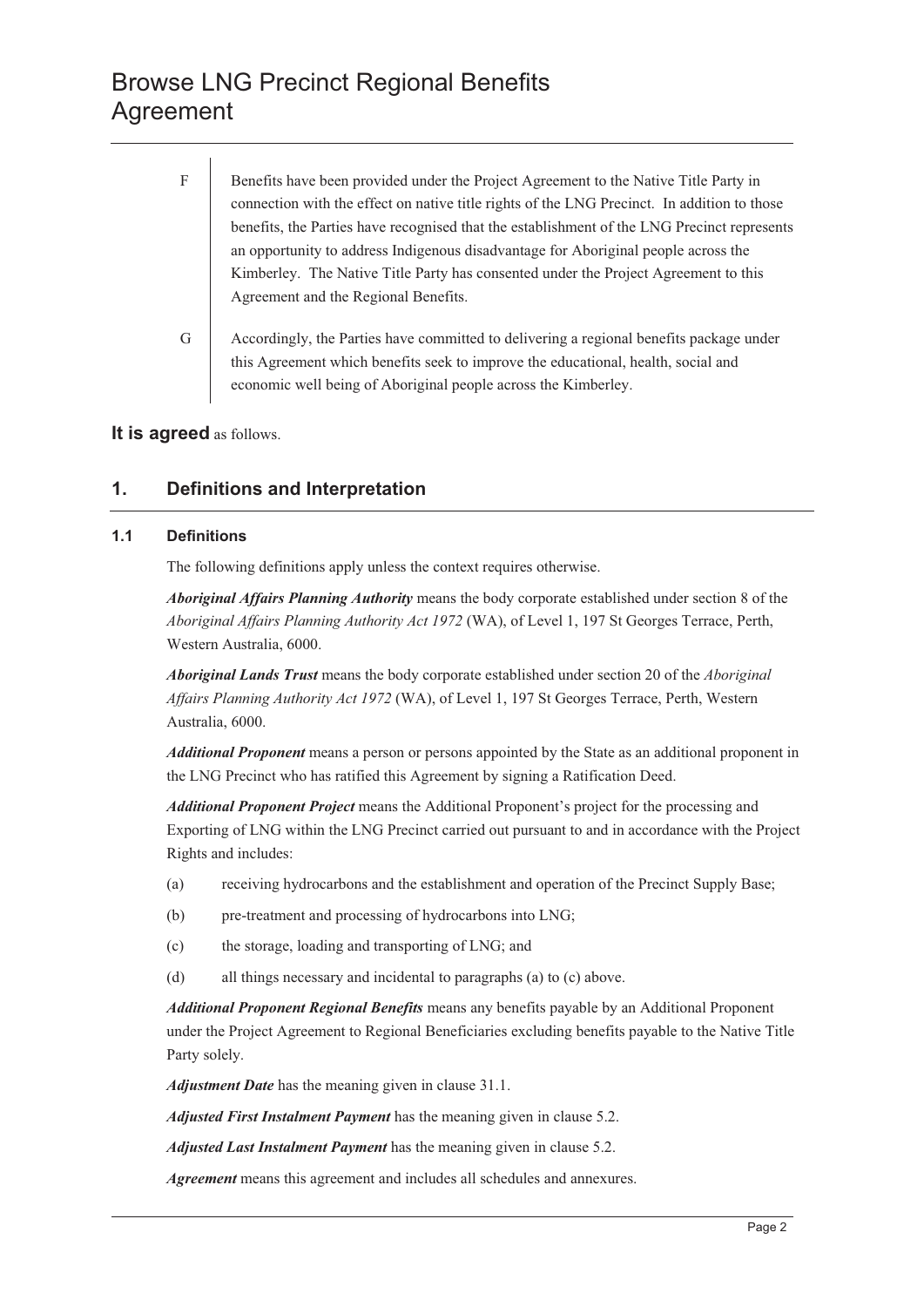*Approval* means an approval from a Government Agency and includes:

- (a) any clearance, consent, registration, filing agreement, notarisation, certificate, licence, approval, permit, accreditation, authority, entitlement or exemption from a Government Agency; and
- (b) in relation to anything which will be fully or partly prohibited or restricted by Law if a Government Agency intervenes or acts in any way within a specified period after lodgement, filing, registration or notification, the expiry of that period without intervention or action.

*ASIC* means the Australian Securities and Investment Commission.

*Assignment* has the meaning given in clause 28.1.

*Australian Accounting Standards* means the standards of that name maintained by the Australian Accounting Standards Board created by section 226 of the *Australian Securities and Investments Commission Act 2001* (Cth).

*Australian Auditing Standards* means the standards made by the Auditing and Assurance Standards Board created by section 227A of the *Australian Securities and Investments Commission Act 2001*  (Cth).

*Australian Bureau of Statistics* means the Australian Bureau of Statistics (ABN 26 331 428 522) of ABS House, 45 Benjamin Way, Belconnen, ACT, 2617.

*Benefit Payment Date* means the date being 30 days following 1 July in any year.

*Board* has the meaning given in clause 19.6.

*Browse Joint Venture* means the unincorporated joint ventures for the Petroleum Title Areas which as at the date of the Agreement are between Woodside Energy Ltd, BHP Billiton Petroleum (North West Shelf) Pty Ltd, BP Developments Australia Pty Ltd, Chevron Australia Pty Ltd and Shell Development (Australia) Proprietary Limited or any joint venture replacing all or part of the Browse Joint Venture.

*Browse Joint Venturer* means, from time to time, a Party to or owner of the Browse Joint Venture.

*Business Day* means a weekday on which banks are open in Perth.

*CALM Act* means the *Conservation and Land Management Act* 1984 (WA).

*CALM Act Amendment* means the Act which amends the CALM Act to allow for joint management of private land and Crown Land.

*CALM Regulations* means the *Conservation and Land Management Regulations 2002* (WA).

*Capacity Partners* means third parties capable of entering into a joint venture, partnership or other similar arrangement with members of the Regional Body and having particular skills, experience, training, contacts or financial capacity that is beneficial to the relevant members of the Regional Body.

*CATSI Act* means the *Corporations (Aboriginal and Torres Strait Islander) Act 2006* (Cth).

*CATSI Act Non-Compliance* means if at any time after the Regional Body Ratification Date one or more of the following occurs:

(a) the Regional Body fails to comply with sections 69-20, 304-5, 180-1, 322, 327 or 330 of the CATSI Act;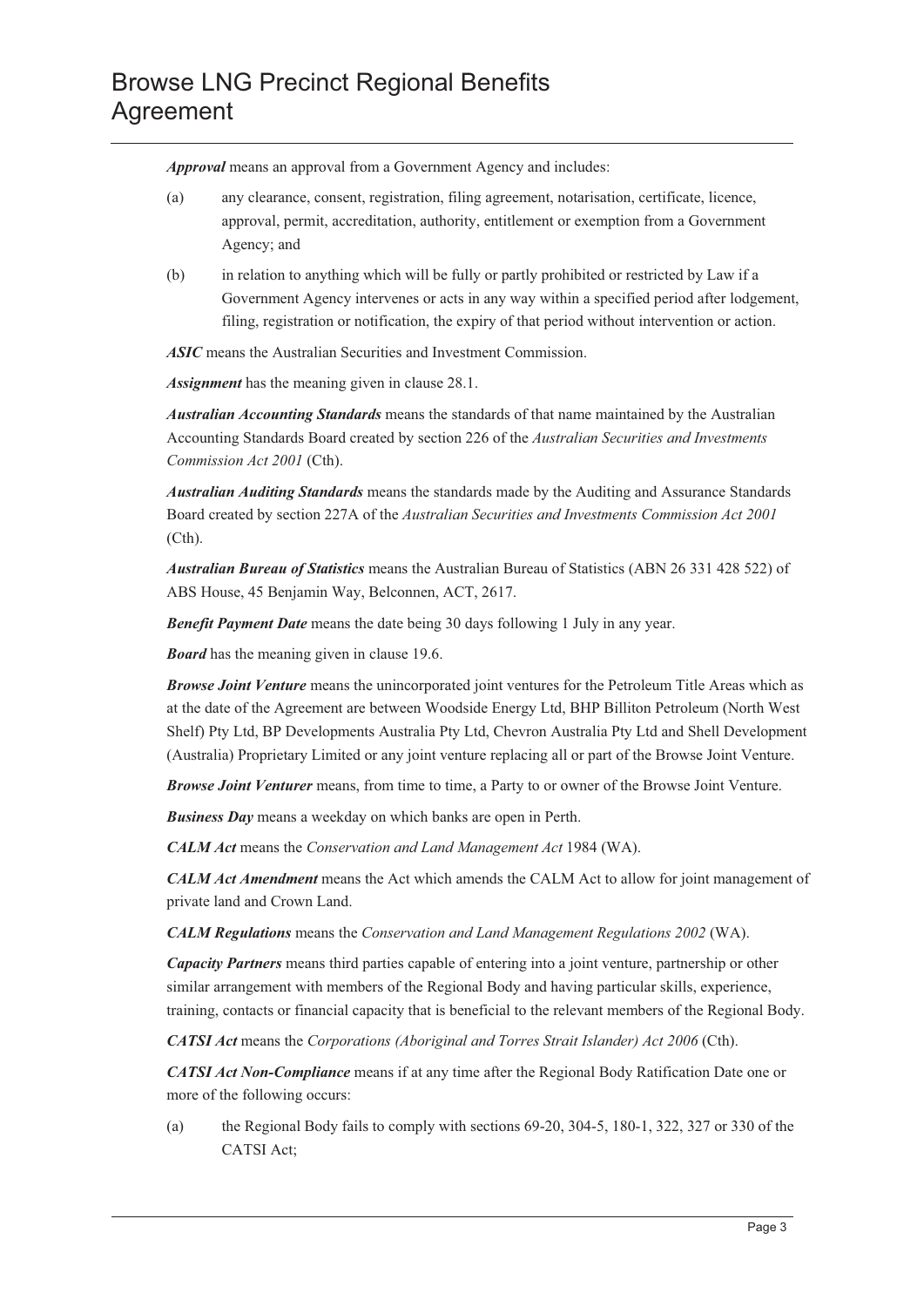- (b) the Board of the Regional Body does not take action specified in a notice under section 439-20 of the CATSI Act within the period specified in the notice; or
- (c) the Registrar of Indigenous Corporations applies for an injunction under section 576-25 of the CATSI Act.

*CATSI Corporation* means a body incorporated under the CATSI Act.

*CATSI Registrar* means the Registrar of Aboriginal and Torres Strait Islander Corporation appointed under section 653-1 of the CATSI Act.

*CEO* means the Chief Executive Officer of the DEC.

*Charitable Trust Deed* means a charitable purposes trust deed capable of endorsement by the Australia Taxation Office as an Income Tax Exempt Charity.

*Claim* means in relation to a Party, a demand, claim, right, cause of action or proceeding however arising (whether in contract, tort, equity or arising from negotiations that led to the execution of this Agreement or under any other principle of law or statute of Western Australia or any other jurisdiction) and whether present, unascertained, immediate, future or contingent.

*Commonwealth Funding Recipient* has the meaning given in clause 16.

*Compensation* has the meaning given in the Project Agreement.

*Conservation and Heritage Areas* means the areas created under clause 13.

*Conservation and Heritage Area ILUA* means an indigenous land use agreement in a form substantially similar to that set out in Schedule 2.

*Conservation and Heritage Reserves* has the meaning given in clause 13.7.

*Corporate Entities* means, jointly or severally as the context requires, the Regional Body and the Regional Trustee.

*Corporations Act* means the *Corporations Act 2001* (Cth).

*CPF Report* means an annual report prepared by the Regional Body on the operation of the Cultural Preservation Fund under clause 9.5.

*Cultural Management Plan* means a cultural management plan prepared in accordance with clause 13.10.

*Cultural Preservation Fund* means the fund established under clause 9.

*Cultural Preservation Fund Trust* means the Trust established under clause 20.6.

*Dampier Peninsula* means the Dampier Peninsula region of Western Australia as depicted on the map in Schedule 1.

*Dampier Peninsula Fund* means the fund referred to in clause 11 of this Agreement.

*Dampier Peninsula Fund Trust* means a trust, established under a trust deed consistent with the requirements of clause 11 and the remainder of this Agreement, that is able to hold payment under clauses 11.2 and 11.3 and establish the Dampier Peninsula Fund.

*Dampier Peninsula Native Title Parties* means registered native title holders or members of registered native title claim groups located on the Dampier Peninsula from time to time.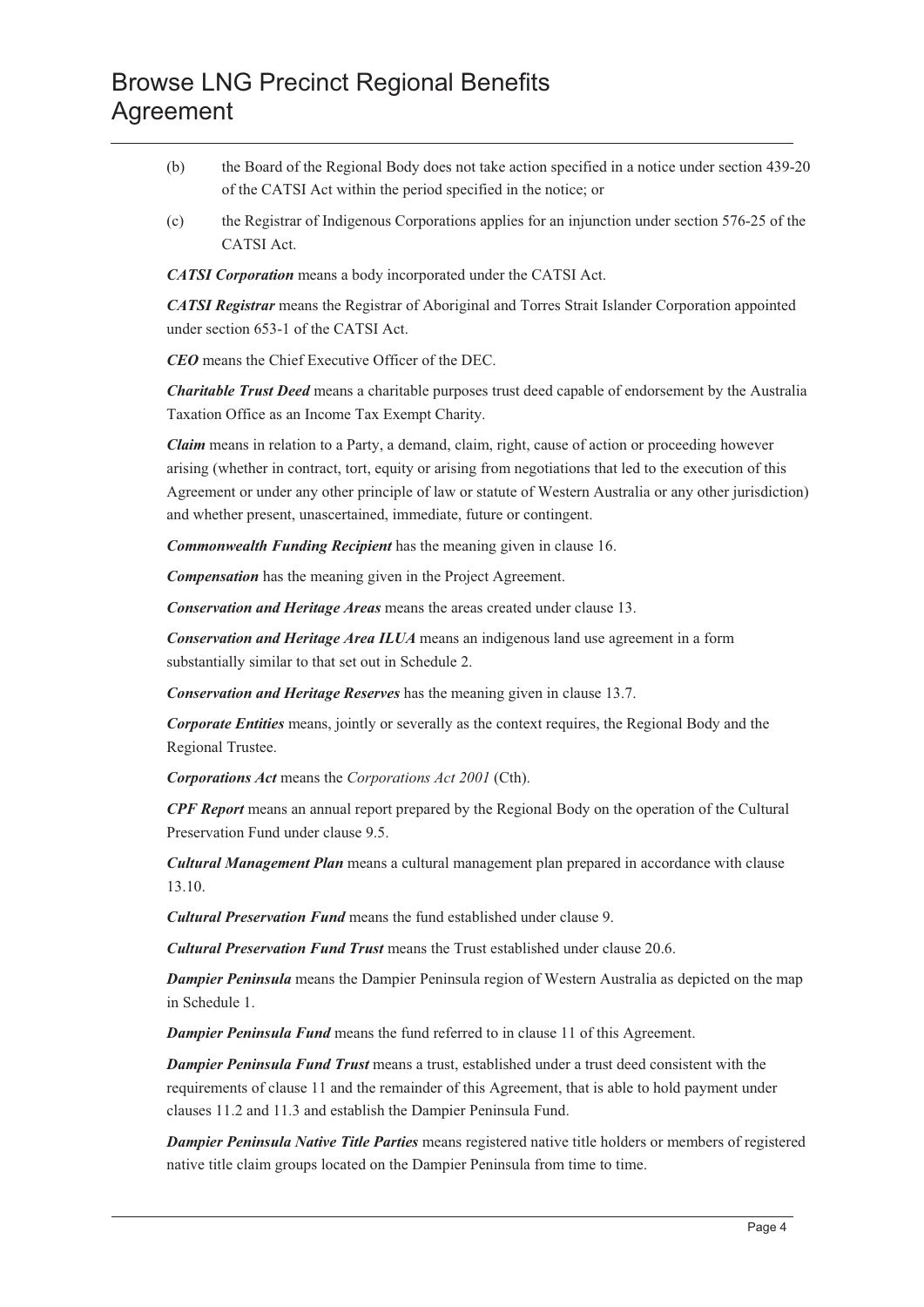*Dampier Peninsula Planning Strategy* means the strategic land use and infrastructure plan developed by the Western Australian Planning Commission and the Department of Planning.

*Dampier Peninsula Report* means an annual report prepared by the Regional Body on the operation of the Dampier Peninsula Fund under clause 11.8.

*Dampier Peninsula Representative Body* means a body that is representative of all Traditional Owners of the Dampier Peninsula.

**DEC** means the Western Australian Department of Environment and Conservation.

*Deed of Assignment and Assumption* means a deed by which a person agrees to be bound by the terms of this Agreement and to assume rights and obligations of a Party under this Agreement to the extent of the interest assigned by that Party under clause 28, in a form substantially similar to that set out in Schedule 6.

*Default* means a Regional Body Default or a Trust Default.

*Default Notice* has the meaning given in clause 24.5

*Department of Indigenous Affairs* means the department responsible for the administration of the *Aboriginal Heritage Act 1972* (WA) and the *Aboriginal Affairs Planning Authority Act 1971* (WA).

*Dispute* has the meaning given in clause 29.1.

*Execution Date* means the date that this Agreement is signed by the State, the Minister for Lands, the Conservation Commission, the KLC and the Foundation Proponent.

*Executive Body* means a body corporate established under section 36 of the CALM Act.

*Export* means leaves a Proponent Project by sea.

*Financial Year* means 12 months commencing on 1 July and ending on 30 June.

*First Instalment Payment* means each of the first instalments of the periodic payments of State Benefits in accordance with clauses  $9.1(a)(i)$ ,  $10.1(a)(i)$  and  $11.1(a)(i)$ .

*First Instalment Payment Period* means the period between the Secured Foundation Proponent Date and 30 June next following the Secured Foundation Proponent Date.

*Foundation Proponent Commitments* means the Foundation Proponent Regional Education Fund Benefits under clause 8.2, the Foundation Proponent Kimberley Enhancement Scheme Benefits under clause 10.2 and the additional commitments contained in Schedule 5 of the Project Agreement which are payable under this Agreement.

*Foundation Proponent Kimberley Enhancement Scheme Benefits* has the meaning given in clause 10.2.

*Foundation Proponent Project* means the Foundation Proponent's project for the processing and Exporting of LNG within the LNG Precinct carried out pursuant to and in accordance with the Project Rights and includes:

- (a) receiving hydrocarbons and the establishment and operation of the Precinct Supply Base;
- (b) pre-treatment and processing of hydrocarbons into LNG;
- (c) the storage, loading and transporting of LNG; and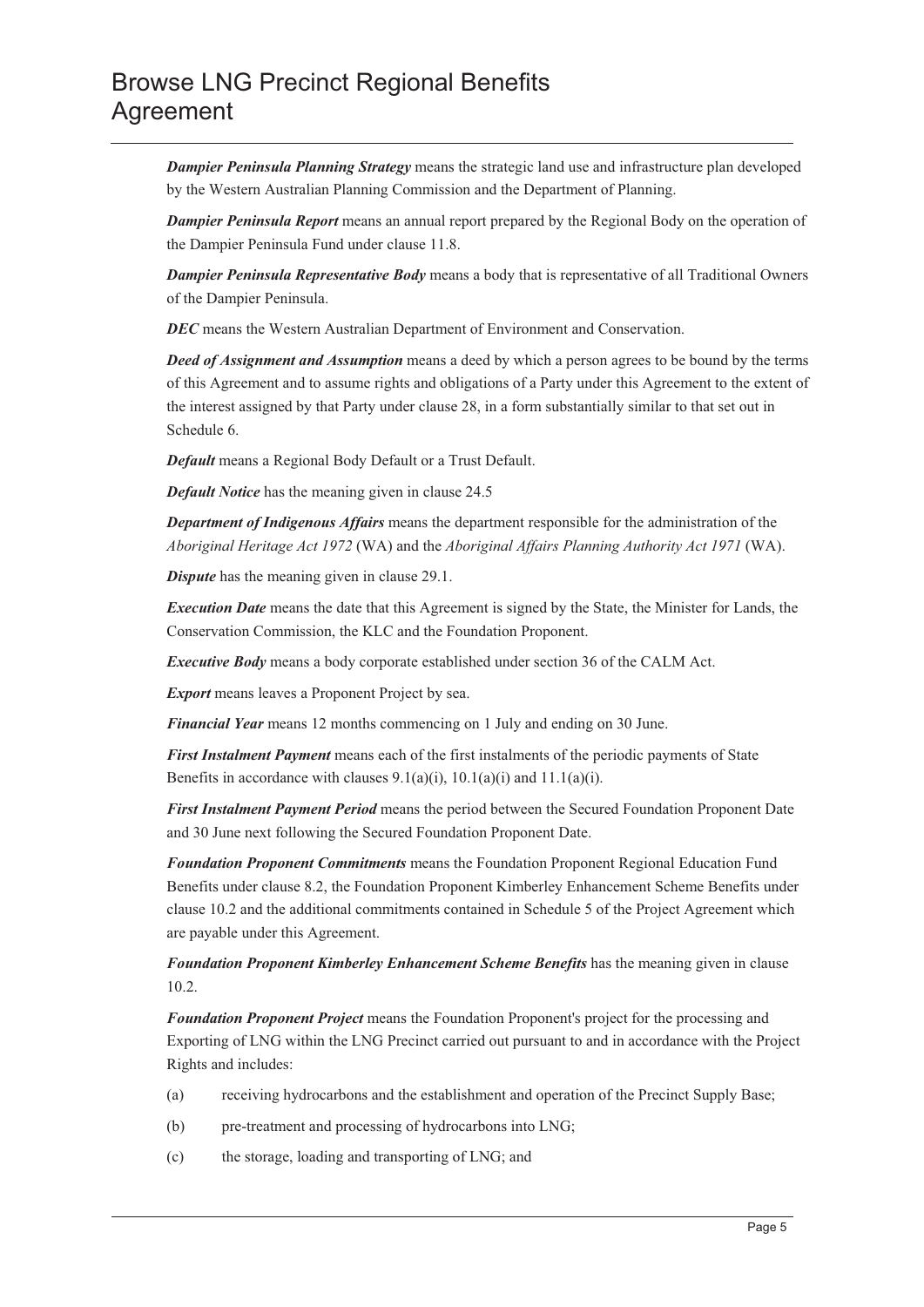(d) all things necessary and incidental to paragraphs (a) to (c) above.

*Foundation Proponent Regional Education Fund Benefits* has the meaning given in clause 8.2.

*Government Agency* means any government or governmental or semi governmental, administrative, monetary, fiscal or judicial body, department, commission, authority, tribunal, government Minister, agency, instrumentality or entity.

*Grant* means the grant, making, creation, declaration, dedication, proclamation, order or vesting of a right or interest in, or authority to, land and waters under any Law.

*Grant Land* has the meaning given in clause 12.1

*Grant Land Claim Group* means the registered native title claimants or the prescribed body corporate or the determined common law holders (as the case may be) for the area in which a grant of freehold land will be made under clause 12.

*Grant Land ILUA* means an indigenous land use agreement in a form substantially similar to that set out in Schedule 2.

*Grant Land Trust* means a trust established under a Trust Deed for the purpose of holding land Granted pursuant to clause 12 for the benefit of Regional Beneficiaries.

*GST* has the meaning given in clause 23.1.

*GST Amount* has the meaning given in clause 23.3.

*Identified Amount* has the meaning given in clause 24.5.

*Index* means the Consumer Price Index (Perth All Groups) number published by the Australian Bureau of Statistics or if that index is no longer published an equivalent index published by the Australian Bureau of Statistics and nominated by a Party pursuant to clause 31.3.

*Indigenous Business Australia* means Indigenous Business Australia (ABN 25 192 932 833) of Level 5, 5 Neptune Street, Woden, Australian Capital Territory, 2606.

*Indigenous Holding Entity* has the meaning given in clause 13.5

*Industrial Precinct* means that part of Lot 259 on Deposited Plan 220696, being part of the land in qualified certificate of Crown land title volume 3015 folio 565, being an area of approximately 1980 ha within the 2019.9 ha area marked B on Deposited Plan 68246, as set out on the map contained in Schedule 1 comprising:

- (a) the industrial blocks for the Foundation Proponent and any Additional Proponents; and
- (b) the common user area.

*Joint Management Body* means either the local or regional body referred to in clause 13.8.

*Joint Venture Participant* means a party to or owner of a joint venture with a Proponent for the purposes of a Proponent Project which in relation to the Foundation Proponent includes a Browse Joint Venturer.

*KES Committee* means the Committee referred to in clause 10.6

*Kimberley* means the Kimberley region of Western Australia as depicted on the map in Schedule 1.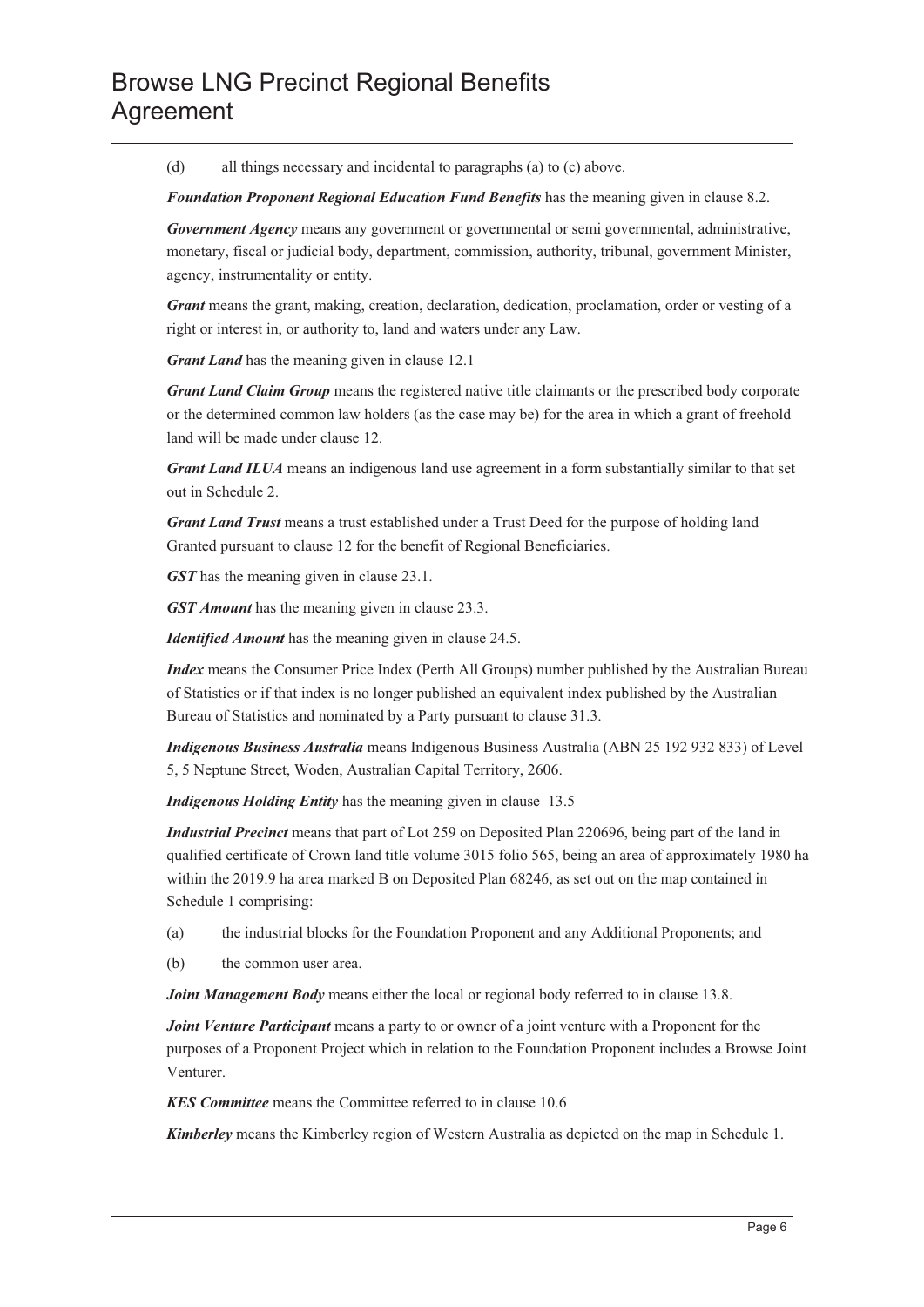*Kimberley Development Commission* means the Kimberley Development Commission of PO Box 620, Kununurra, Western Australia, 6743.

*Kimberley Enhancement Scheme* means the scheme established under clause 10.

*Kimberley Enhancement Scheme Trust* means the Trust established under clause 20.6.

*Kimberley Indigenous People* means the indigenous people of the Kimberley determined by the policy of the Board of the Regional Body from time to time to be eligible to be beneficiaries under this Agreement.

*Kimberley Native Title Parties* means registered native title holders or members of registered native title claim groups located in the Kimberley from time to time.

*LAA* means the *Land Administration Act 1997* (WA).

*LandCorp* means the Land Authority of Western Australia of Wesfarmers House, 40 The Esplanade, Perth, Western Australia, 6000 established under section 5 of the *Western Australian Land Authority Act 1992* (WA).

*Land Reform ILUA* means an indigenous land use agreement in a form substantially similar to that set out in Schedule 2.

*Last Instalment Payment* means each of the last instalments of the periodic payments of State Benefits in accordance with clauses  $9.1(a)(ii)$ ,  $10.1(a)(ii)$  and  $11.1(a)(iii)$ .

*Law* means any law of the Commonwealth and Western Australia and includes the common law and equity, any written law, statute, regulation or other instruments made under statute, and by any Government Agency.

*Lender* means any person providing finance or financial support to a Proponent in any form in connection with that Proponent's Project and includes any export credit agency, funding agency, bondholder, insurance agency or similar institution in relation to the provision of finance or financial support.

*LNG* means all or any of liquefied natural gas, condensate and liquefied petroleum gas.

*LNG Precinct* has the meaning given in the Project Agreement.

*Loss* means any loss, liability, claim, action, damage, cost, charge, expense (including legal fees on a solicitor-client basis), diminution in value or deficiency, but does not include loss of profit, loss of production, loss of reputation or any indirect or consequential loss.

*Management Group* means the group referred to in clause 19.7.

*Management Plan* means a management plan prepared in accordance with clause 13.11.

*Native Title Claim* means the application pursuant to the Native Title Act made on behalf of the Goolarabooloo / Jabirr Jabirr Peoples (Federal Court No WAD 6002/1998; NNTT Number WC99/36) and as amended from time to time.

*Native Title Claim Group* has the meaning set out in the NTA in relation to the Native Title Claim.

*Native Title Party* has the meaning given in the Project Agreement.

*Native Title Party Default* has the meaning given in the Project Agreement.

*Notice* has the meaning given in clause 30.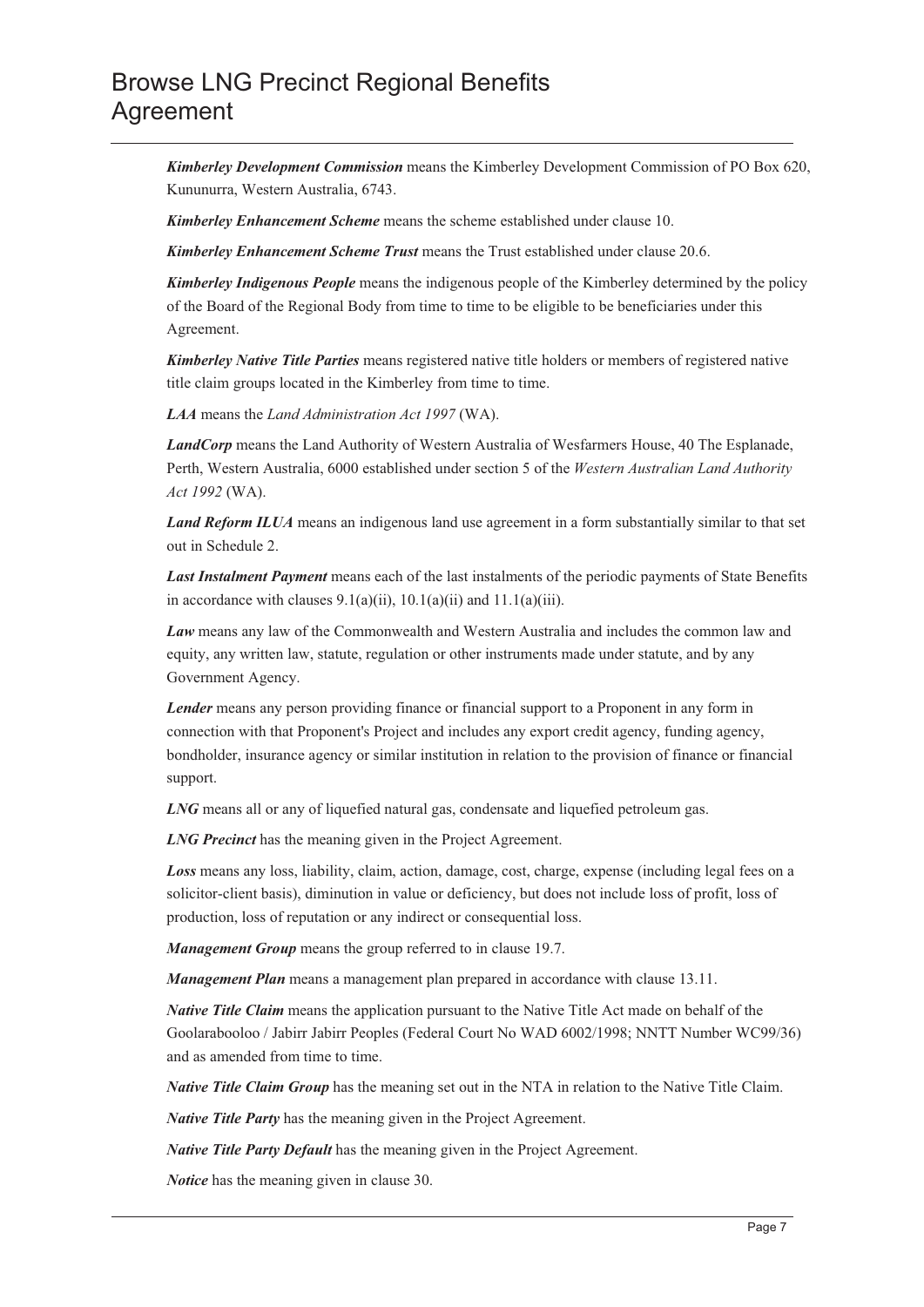*Notice of Dispute* has the meaning given in clause 29.1.

*Notice of Satisfaction* has the meaning given in clause 18.2(c).

*Notice of Replacement of Trustee* has the meaning given in clause 25.1.

*NTA* means the *Native Title Act 1993* (Cth).

*Other Benefits* means benefits other than the Regional Benefits provided for in this Agreement that may arise out of the development of the LNG Precinct, including:

- (a) income or revenue from Regional Beneficiary projects;
- (b) income, donations or assets provided to the Regional Body;
- (c) income, revenue or assets arising out of the Regional Body performing its obligations under this Agreement; and
- (d) contributions made by the Kimberley Native Title Parties.

*Parties* means the parties to this Agreement.

*Petroleum Title Areas* means the retention leases WA-28-R, WA-29-R, WA-30-R, WA-31-R, WA-32- R under the *Offshore Petroleum and Greenhouse Gas Storage Act 2006* (Cth), R/2 under the *Petroleum and Geothermal Energy Resources Act 1967* (WA) and TR/5 under the *Petroleum (Submerged Lands) Act 1982* (WA) and any title, including any production licence, which is granted by way of conversion, replacement or substitution for those retention leases.

*Port Authority* means the Broome Port Authority of 401 Port Drive, Broome, Western Australia, 6725.

*Port Land* has the meaning given in the Project Agreement.

*Precinct Agreements* means the:

- (a) the Project Agreement;
- (b) this Agreement; and
- (c) the State Agreement.

*Precinct Supply Base* means an area within the LNG Precinct used by a Proponent to supply that Proponent's (including a joint venture in which a Proponent has a participating interest) offshore facilities that are supplying or intended to supply hydrocarbons to the LNG Precinct or that Proponent's activities relating to the exploration for or production of hydrocarbons intended for supply to the LNG Precinct.

*Priority Land* has the meaning given in clause 14.3.

*Project Agreement* means the agreement entitled 'Browse LNG Precinct Project Agreement' entered into between the State, the Native Title Party, the Foundation Proponent, the Port Authority and LandCorp to deliver benefits to the Native Title Party and executed on or about the date of this Agreement.

*Project Agreement Default Notice* means a default notice issued by the State or a Proponent in relation to a Native Title Party Default.

*Project Agreement Suspension Notice* means a suspension notice issued by the State or a Proponent in relation to a Native Title Party Default.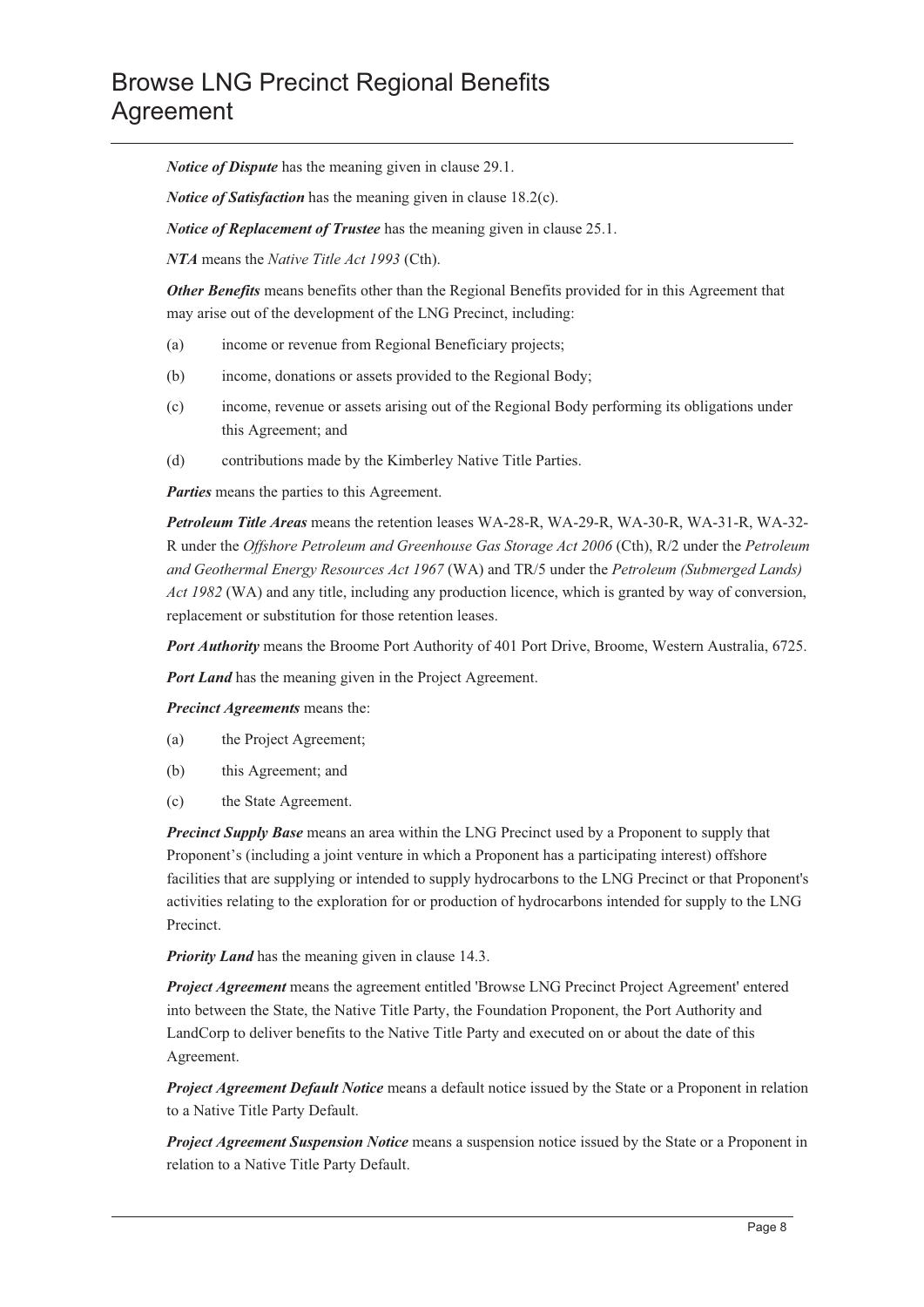*Project FID* means the date on which the Foundation Proponent approved the final investment decision for the Foundation Proponent Project.

*Project Rights* means has the meaning given in the Project Agreement.

**Proponent** means the Foundation Proponent or any Additional Proponent.

*Proponent Project* means the Foundation Proponent Project or an Additional Proponent Project as the case may be.

*Ratification Deed* means a deed by which a person agrees to be bound by the terms of this Agreement and to assume the rights and obligations of the Party under this Agreement that it will become, in a form substantially similar to that set out in Schedule 3.

*RCTI* has the meaning given in clause 23.5.

*Rectification Period* has the meaning given in clause 24.5.

**REDF Report** means an annual report prepared by the Regional Body on the operation of the Regional Economic Development Fund under clause 6.5.

*REF Report* means an annual report prepared by the Regional Body on the operation of the Regional Education Fund under clause 8.6.

*Regional Beneficiaries* means the Native Title Party, the Dampier Peninsula Native Title Parties, the Kimberley Native Title Parties, and other Kimberley Indigenous People from time to time.

*Regional Benefits* means the benefits provided by the State and a Proponent for the benefit of the Regional Beneficiaries under this Agreement.

*Regional Body* means the body corporate established under clauses 18 and 19.

*Regional Body Default* has the meaning given in clause 24.1.

*Regional Body Entities* means a body corporate which is a wholly owned subsidiary of the Regional Body acting in its own right or as the trustee of a trust (which may be a discretionary or charitable trust) provided the Trust Deed provides for those matters referred to in clause 18. For the avoidance of doubt, a body corporate may be a Regional Body Entity whether it is established under the CATSI Act or the Corporations Act.

*Regional Body Ratification Date* means the date on which a Ratification Deed is executed by the Regional Body in accordance with clause 18.3.

*Regional Economic Development Fund* means the fund established under clause 6.

*Regional Economic Development Fund Trust* means the Trust established under clause 20.6.

*Regional Education Fund* means the fund established under clause 8.

*Regional Education Fund Trust* means the Trust established under clause 20.6

*Regional Indigenous Housing Fund* means the fund referred to in clause 7 of this Agreement.

*Regional Indigenous Housing Fund Trust* means the Trust established under clause 20.6.

*Regional Trust Accounts* means an account to hold Trust Assets established in accordance with clause 20.7.

*Regional Trustee* means the body corporate established under clauses 18 and 20.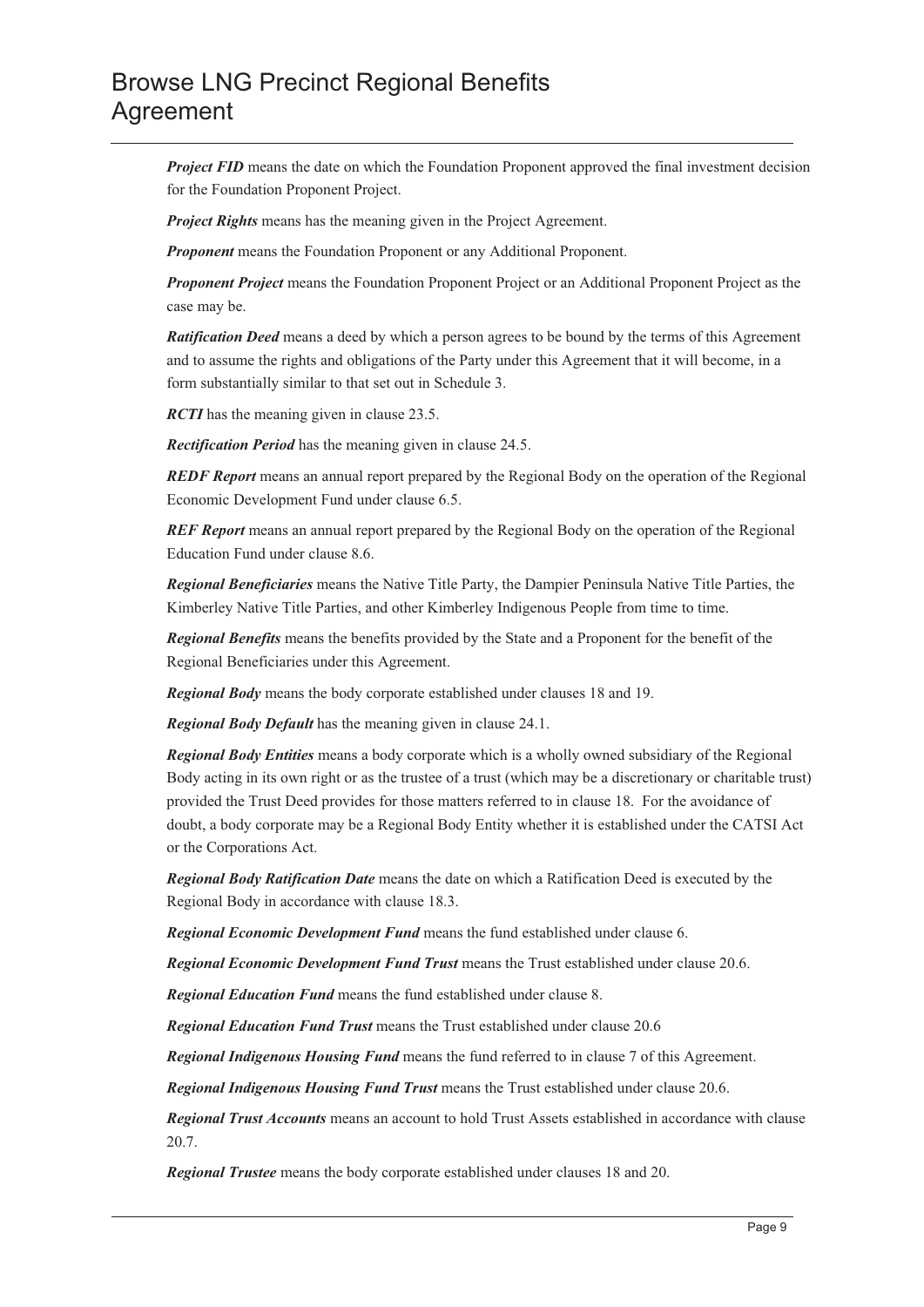*Regional Trustee Ratification Date* means the date on which a Ratification Deed is executed by the Regional Trustee in accordance with clause 18.3.

*Related Body Corporate* has the meaning given to that term in section 50 of the *Corporations Act 2001*  (Cth).

*Replacement Trustee* means the trustee referred to in clause 25.

*Reserves Creation ILUA* means an indigenous land use agreement substantially in the form as contained in Schedule 2.

*RIHF Report* means an annual report prepared by the Regional Body on the operation of the Regional Indigenous Housing Fund under clause 7.5.

*Section 56A Agreement* has the meaning given in clause 13.14.

*Secured Foundation Proponent Date* means the date on which a Foundation Proponent becomes secured, being the later of:

- (a) Project FID; or
- (b) the date on which the lease of the industrial block in the Industrial Precinct required for the Foundation Proponent Project is granted by LandCorp.

*Security Interest* includes any mortgage, pledge, lien or charge or any security or preferential interest or arrangement of any kind or any other right of or arrangement with, any creditor to have its claim satisfied in priority to other creditors, or from the proceeds of, any asset.

*Services Agreement* means the agreement in the form set out in Schedule 5 to be entered into substantially in relation to the payment of the funds for the purposes of management of the Conservation and Heritage Areas as contemplated under clause 13.

*Small Business Development Corporation* means the Small Business Development Corporation (ABN 68 066 414 034) of 553 Hay Street, Perth, Western Australia, 6000.

*State Agency* means the agency of the Minister nominated under clause 10.6.

*State Agreement* means the agreement between the State and the Native Title Party intended to be a 'Government agreement' to which the *Government Agreements Act 1979* (WA) applies and executed on or about the date of this Agreement.

*State Implementing Agency* means the State Government agency with responsibility for the implementation of this Agreement.

*Supplier* has the meaning given in clause 23.

*Suspension Notice* has the meaning given in clause 24.5.

*Term* means the term of this Agreement, as set out in clause 2.

*Traditional Owners* means:

- (a) in an area subject to a native title determination application, the registered native title claimant for that area;
- (b) in an area subject to an approved determination of native title that native title does exist, the prescribed body corporate holding the native title rights and interests of the native title holders for that area or common law holders as the case may be; or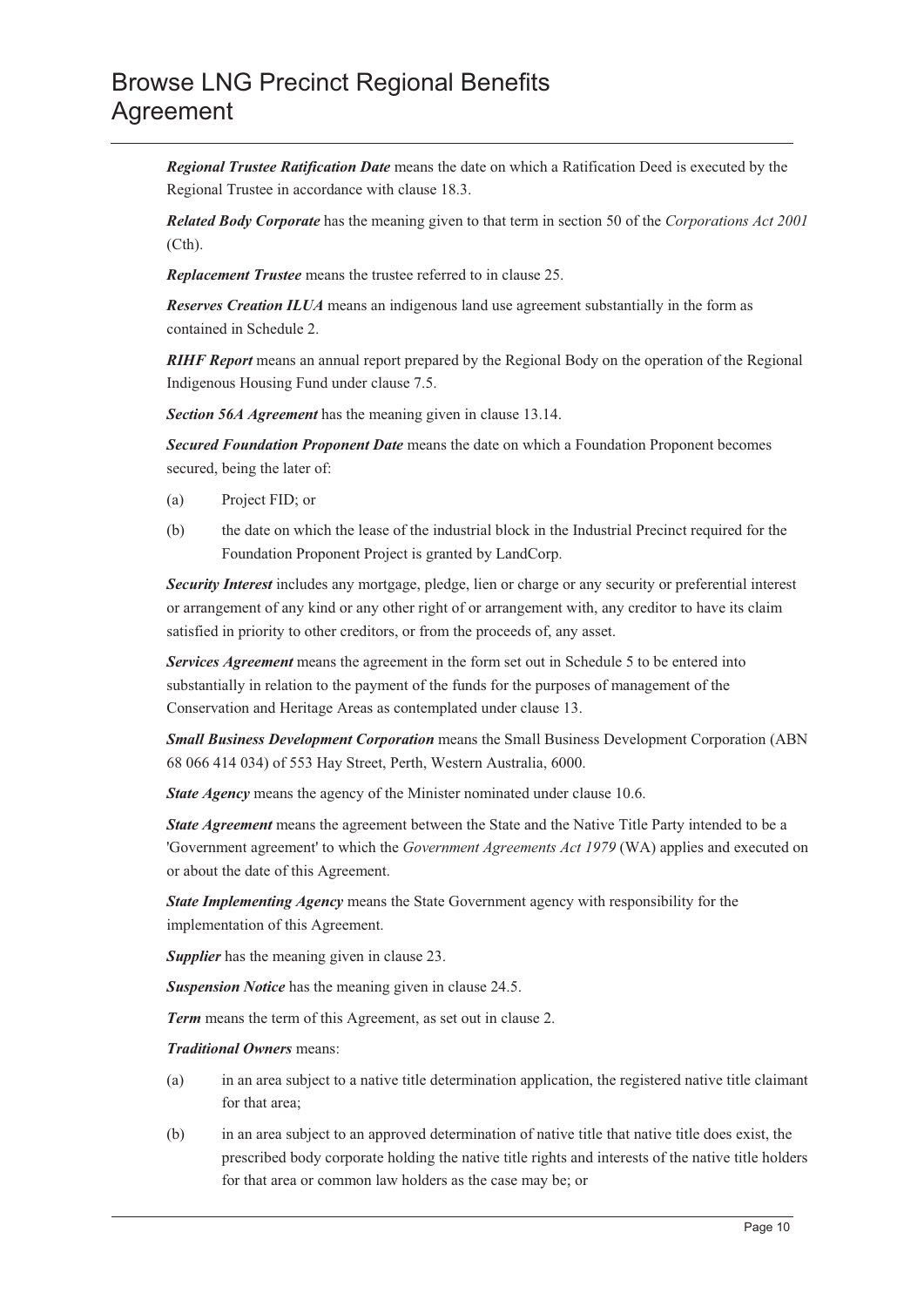(c) in an area not subject to a native title claim or determination, those Aboriginal people with traditional cultural connections, rights and obligations in the area.

*Trust* means a trust established pursuant to clause 20.6 of this Agreement.

*Trust Assets* means the assets of any Trust.

*Trust Deeds* means, jointly or severally as the context requires, the Charitable Trust Deeds or discretionary trust deeds as created by the Regional Trustee for the purposes of clause 20.5.

*Trust Default* has the meaning given in clause 24.2.

*WAPC* means the Western Australian Planning Commission.

#### **1.2 Interpretation**

In this Agreement, clause headings do not affect interpretation or construction and, unless the context requires otherwise:

- (a) words expressed in the singular include the plural and vice-versa;
- (b) words expressed in one gender include the other genders;
- (c) "including" and similar expressions are not, and must not be treated as, words of limitation;
- (d) if a word is defined its cognate meanings and other grammatical forms have a corresponding definition;
- (e) an expression importing a natural person includes a company, partnership, joint venture, association, corporation or other body corporate;
- (f) a reference to a thing includes a part of that thing;
- (g) references to parts, clauses and Parties are references to parts and clauses of, and Parties to, this Agreement;
- (h) the clauses in this Agreement shall prevail over any inconsistent provisions in any schedule or attachment to this Agreement;
- (i) a reference to a Party to this Agreement includes that Party's successors and permitted assigns;
- (j) where the day on or by which a thing is required to be done is not a Business Day that thing must be done on or by the succeeding Business Day;
- (k) if a time period is specified and dates from a given day or the day of an act or event, the period of time is to be calculated as inclusive of that day;
- (l) monetary references are to Australian currency;
- (m) a covenant or agreement by more than one person binds, and is enforceable against, those persons jointly and each of them severally;
- (n) no rules of construction apply to the disadvantage of a Party because that Party was responsible for the drafting of this Agreement or of any of the provisions of this Agreement;
- (o) words and expressions defined in the NTA have the same meaning where used in this Agreement;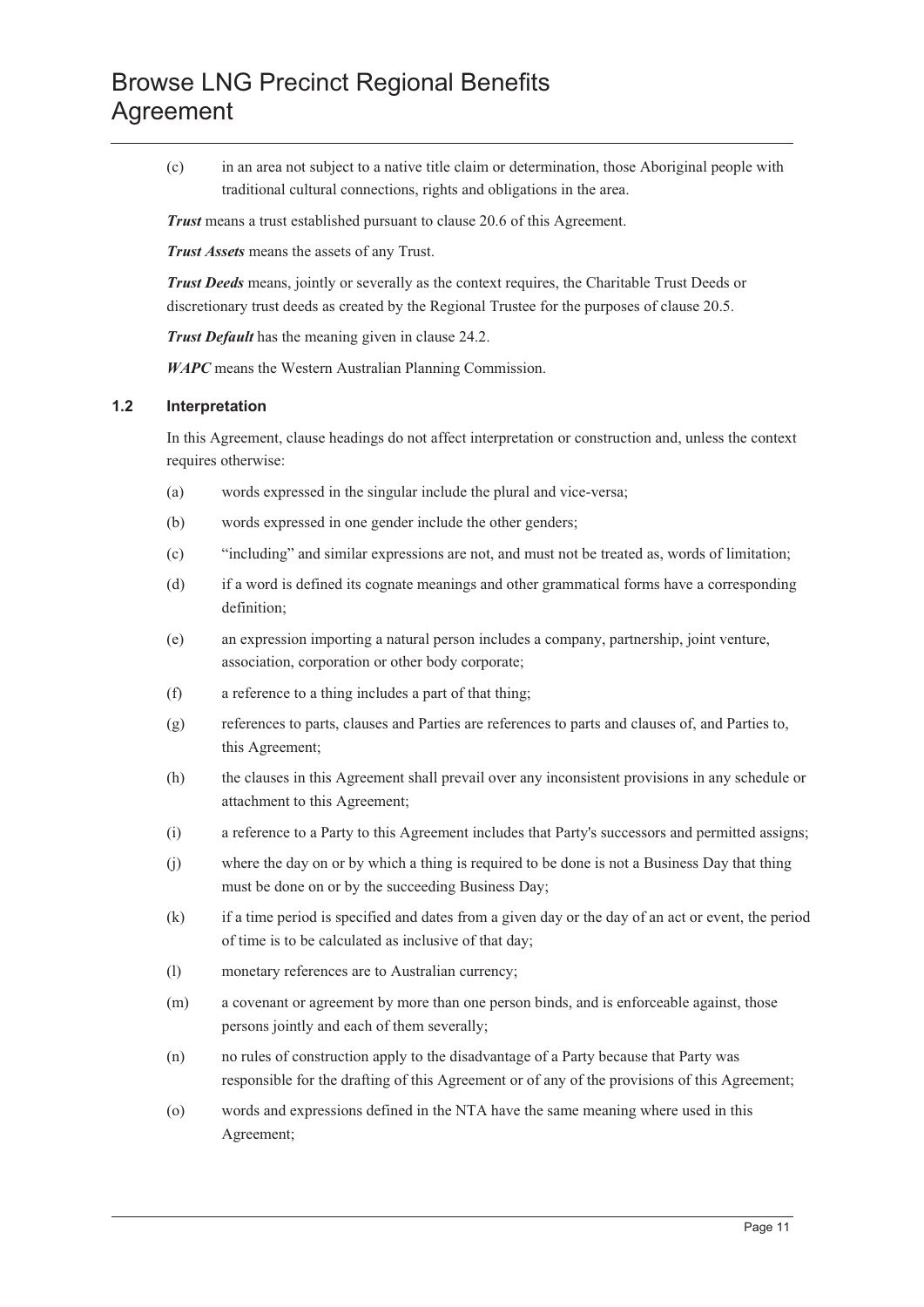- (p) references to statutes, regulations, ordinances and by-laws when contained in this Agreement include amendments, re-enactments or consolidations of any of them and a reference to a statute includes every regulation, proclamation, ordinance and by-law issued under that statute;
- (q) if a government department, authority, body or tribunal is replaced or made defunct, the reference to that body shall include a reference to the replacement body or such other body that most closely performs the functions of the defunct body; and
- (r) a reference to an area is a reference to the land and waters comprised within that area.

#### **1.3 Agreement takes effect as a deed**

This Agreement is executed and takes effect as a deed.

### **2. Term of Agreement**

This Agreement commences on the Execution Date and continues in force until the termination of the Project Agreement.

### **3. Warranties**

#### **3.1 Foundation Proponent warranties**

The Foundation Proponent represents and warrants that:

- (a) all necessary authorisations have been obtained to enable it to enter into this Agreement; and
- (b) this Agreement is valid and binding, and enforceable in accordance with its terms against the Foundation Proponent.

#### **3.2 State warranties**

The State represents and warrants that:

- (a) all necessary authorisations have been obtained to enable it to enter into this Agreement; and
- (b) this Agreement is valid and binding, and enforceable in accordance with its terms against the State.

#### **3.3 KLC Warranties**

The KLC represents and warrants that:

- (a) all necessary authorisations have been obtained to enable it to enter into this Agreement; and
- (b) this Agreement is valid and binding, and enforceable in accordance with its terms against the KLC.

#### **3.4 Reliance on warranties**

For the purpose of this Agreement, the Parties are entitled to rely on:

(a) the warranties contained in this Agreement;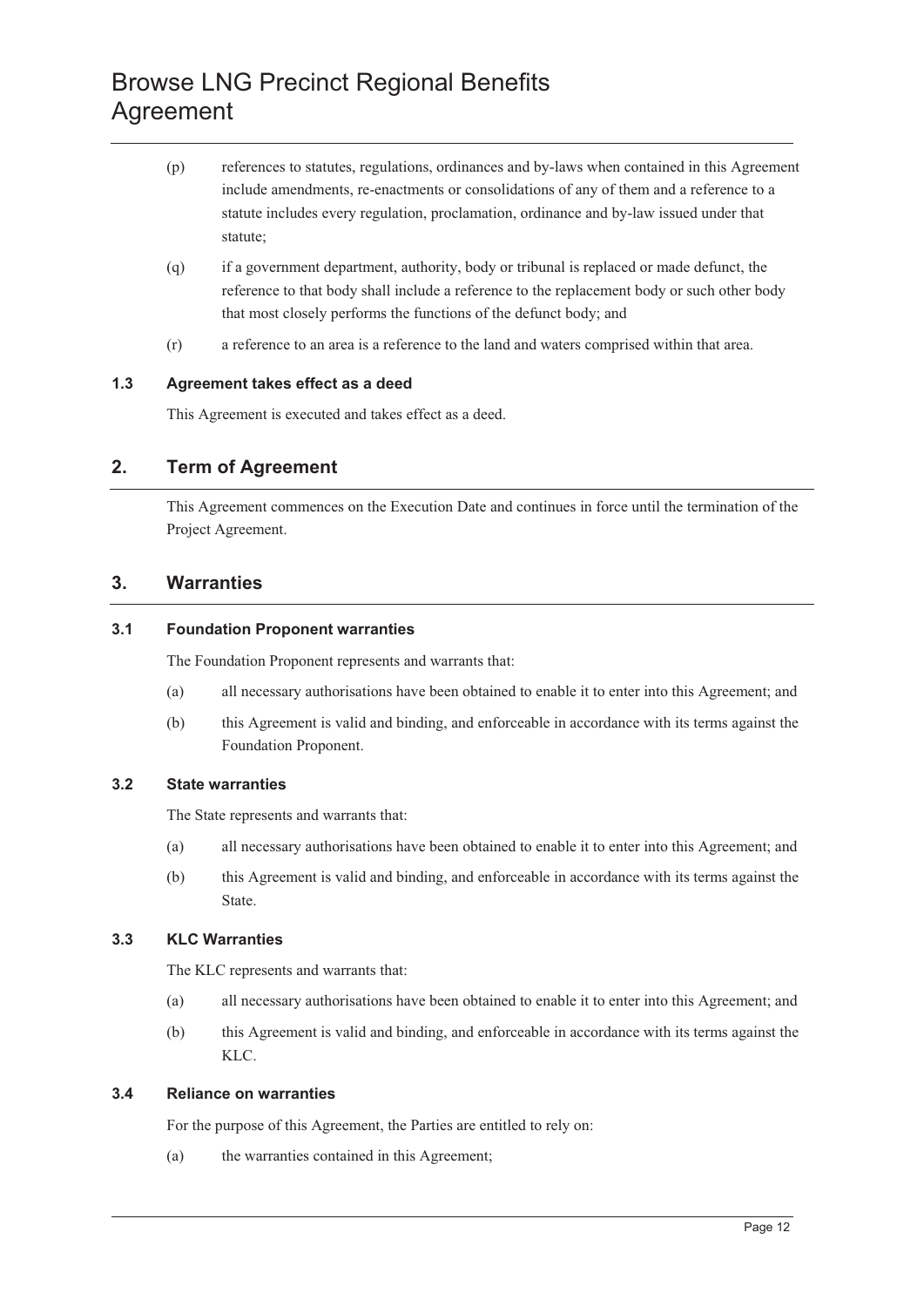- (b) any authorisation, consent or notice given by the Native Title Party in writing apparently in compliance with this Agreement as being given for and on behalf of the Native Title Claim Group;
- (c) any authorisation, consent or notice given by the State or the Foundation Proponent in writing apparently in compliance with this Agreement; and
- (d) any authorisation, consent or notice given by a joint venture as being given for and on behalf of each joint venturer.

### **4. Rules of Funds**

(a) The Regional Body will:

- (i) in consultation with the State, formulate the rules of the Regional Economic Development Fund, Regional Indigenous Housing Fund, Regional Education Fund and Cultural Preservation Fund by reference to the purposes and objects of each fund or Regional Benefit; and
- (ii) provide the State with a copy of the proposed rules formulated under paragraph (i); and
- (iii) provide the Foundation Proponent with a copy of the proposed rules formulated under paragraph (i) for the Regional Education Fund.
- (b) Upon the receipt of a copy of the proposed rules under paragraph (a)(ii), the State will, within 30 days, consider those rules and if the State considers that the proposed rules are:
	- (i) consistent with this clause 4 and Schedule 4, the State must notify the Regional Body that the proposed rules are approved and the rules will come into effect and govern the relevant fund on such day after the notification that the Regional Body resolves to adopt them; or
	- (ii) inconsistent with this clause 4 or Schedule 4:
		- (A) the State must:
			- (1) notify the Regional Body that the proposed rules are not approved; and
			- (2) provide reasonable details of the inconsistency; and
		- (B) the Regional Body must:
			- (1) take reasonable action to address those reasons; and
			- (2) propose new rules in accordance with this clause 4.
- (c) If the State fails to give notice in accordance with paragraph (b), then it is deemed to have given a notification under paragraph (b)(i).
- (d) Upon the receipt of a copy of the proposed rules under paragraph (a)(iii), the Foundation Proponent will, within 30 days, consider those rules and if the Foundation Proponent considers that the proposed rules are: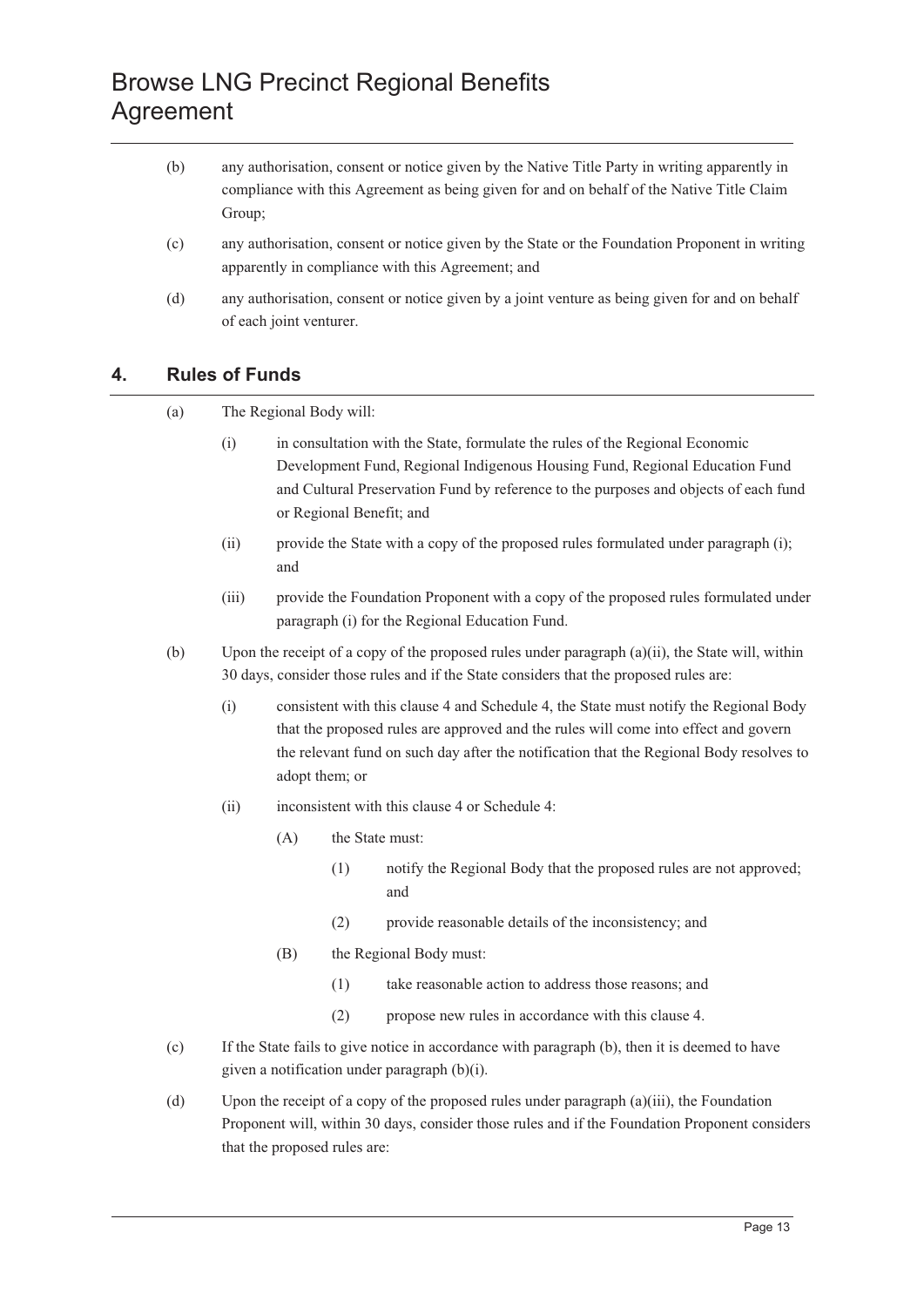- (i) consistent with this clause 4 and Schedule 4, the Foundation Proponent must notify the Regional Body that the rules are approved and the rules will come into effect and govern the relevant fund on such day after the notification that the Regional Body resolves to adopt them; or
- (ii) inconsistent with this clause 4 and Schedule 4:
	- (A) the Foundation Proponent must:
		- (1) notify the Regional Body that the proposed rules are not approved; and
		- (2) provide reasonable details of the inconsistency; and
	- (B) the Regional Body must:
		- (1) take reasonable action to address those reasons; and
		- (2) propose new rules in accordance with this clause 4.
- (e) If the Foundation Proponent fails to give notice in accordance with paragraph (d), then it is deemed to have given a notification under paragraph (d)(i).
- (f) The omission of one relevant factor in Schedule 4 from the rules of the relevant fund under consideration does not, by reason of that omission alone, provide the State or the Foundation Proponent a reason to reasonably withhold its approval.

### **5. Discharge of Payment Obligations**

#### **5.1 Discharge of payment obligations**

- (a) Any amount deposited by the State or a Proponent and cleared as available for withdrawal by the relevant Regional Trust Account under this Agreement will be deemed to:
	- (i) have been paid to and received by the Regional Beneficiaries; and
	- (ii) be a valid discharge of the obligations of the State or a Proponent (as the case may be) to make payment of that amount under this Agreement or the Project Agreement.
- (b) The State makes the payments for and on behalf of the Regional Beneficiaries as a whole. However, and notwithstanding anything else in this Agreement:
	- (i) the State will not be bound to enquire as to the manner in which any payments made under this Agreement are applied or as to the members or beneficiaries of the body in receipt of the payments; and
	- (ii) if the State:
		- (A) makes enquiries as contemplated by subparagraph (i); or
		- (B) exercises any power as contemplated by clauses 24 or 25,

then paragraph (c) applies.

(c) The State or any Proponent will not in any manner be responsible for any act, omission, neglect or breach by the KLC, the Regional Body, Regional Trustee or their representatives or otherwise including without limitation any misuse or wrongful application of payments unless: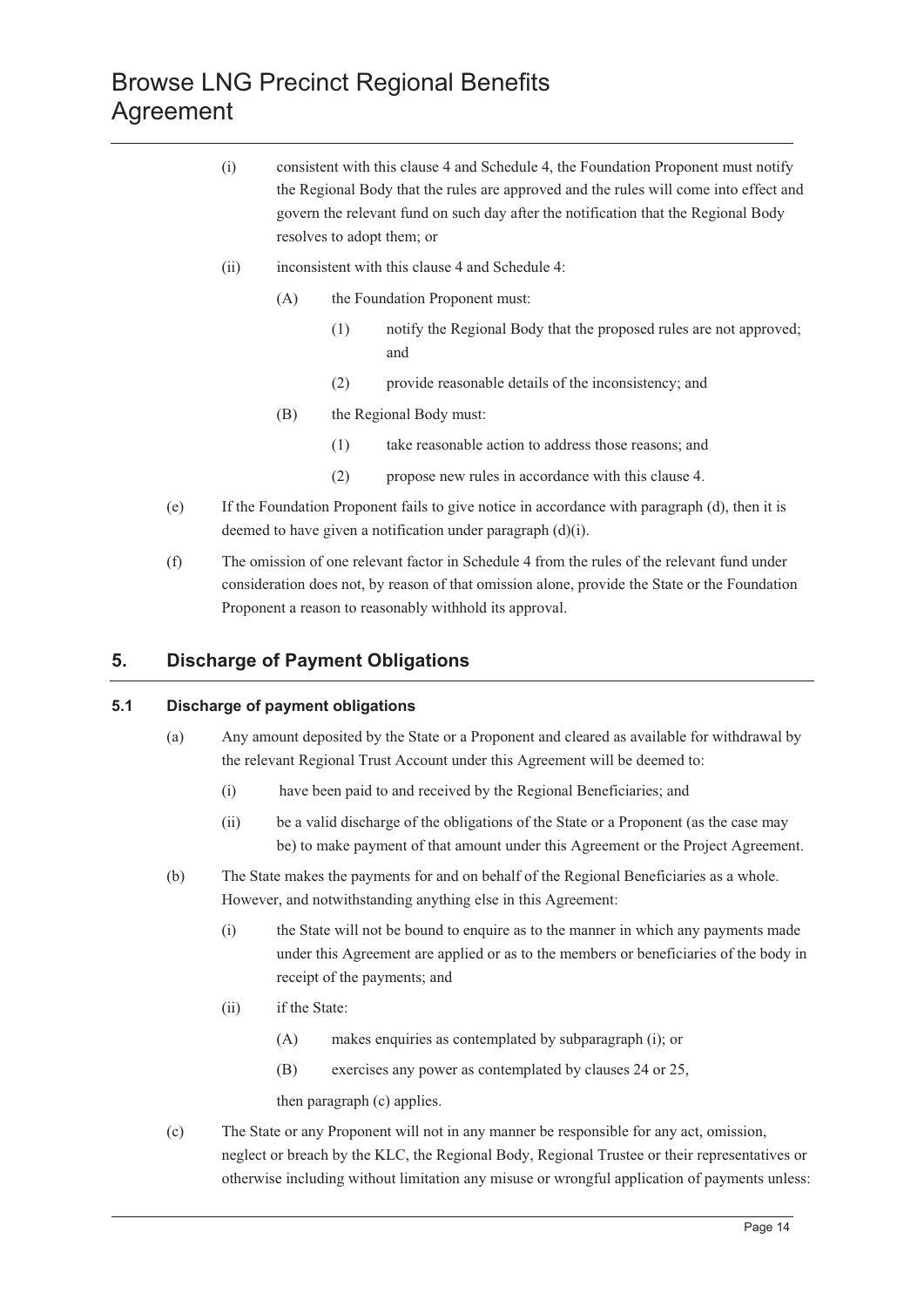- (i) the act, omission, neglect or breach of trust is attributable to an independent director nominated by the State or a Replacement Trustee appointed by the State (as contemplated by clause 25.1); and
- (ii) at the time of the appointment of the independent director or Replacement Trustee (as the case may be) referred to in paragraph (i), the State failed to procure that person to obtain professional indemnity insurance in relation to the matters contemplated under this paragraph (c).

#### **5.2 Adjustments for financial year**

(a) Subject to CPI adjustment in accordance with clause 31, the State must adjust each First Instalment Payment according to the following formula:

| Adjusted First<br>Instalment | $=$ | number of days in the First Instalment<br>Payment Period | Payment | amount of First Instalment |
|------------------------------|-----|----------------------------------------------------------|---------|----------------------------|
| Payment                      |     | 365                                                      |         |                            |

(b) Subject to CPI adjustment in accordance with clause 31, the State must adjust each Last Instalment Payment according to the following formula:

| Adjusted Last<br>Instalment | $=$ | Last Instalment Payment | - | <b>Adjusted First Instalment</b><br>Payment |
|-----------------------------|-----|-------------------------|---|---------------------------------------------|
| Payment                     |     |                         |   |                                             |

### **6. Regional Economic Development Fund**

#### **6.1 State Commitment to Regional Economic Development Fund**

- (a) Subject to paragraph (b), the State will pay \$20 million for the Regional Economic Development Fund within 60 days of the Secured Foundation Proponent Date.
- (b) Until the Regional Trustee establishes the Regional Economic Development Fund Trust as contemplated by this Agreement, the payment under paragraph (a) will be held by the State on trust for the benefit of the Regional Beneficiaries in an interest bearing account.
- (c) Payment of the sum in paragraph (a), together with any interest earned under paragraph (b), will be made by direct deposit into the Regional Trust Account for the Regional Economic Development Fund Trust within 60 days of the Regional Trustee notifying the State in writing of the establishment of the Regional Economic Development Fund Trust.

#### **6.2 Purpose of the Regional Economic Development Fund**

The Parties agree that the initial purpose of the Regional Economic Development Fund is to assist the Regional Beneficiaries to benefit from the economic opportunities arising out of the establishment, management and ongoing operation of the LNG Precinct and to develop and increase the Regional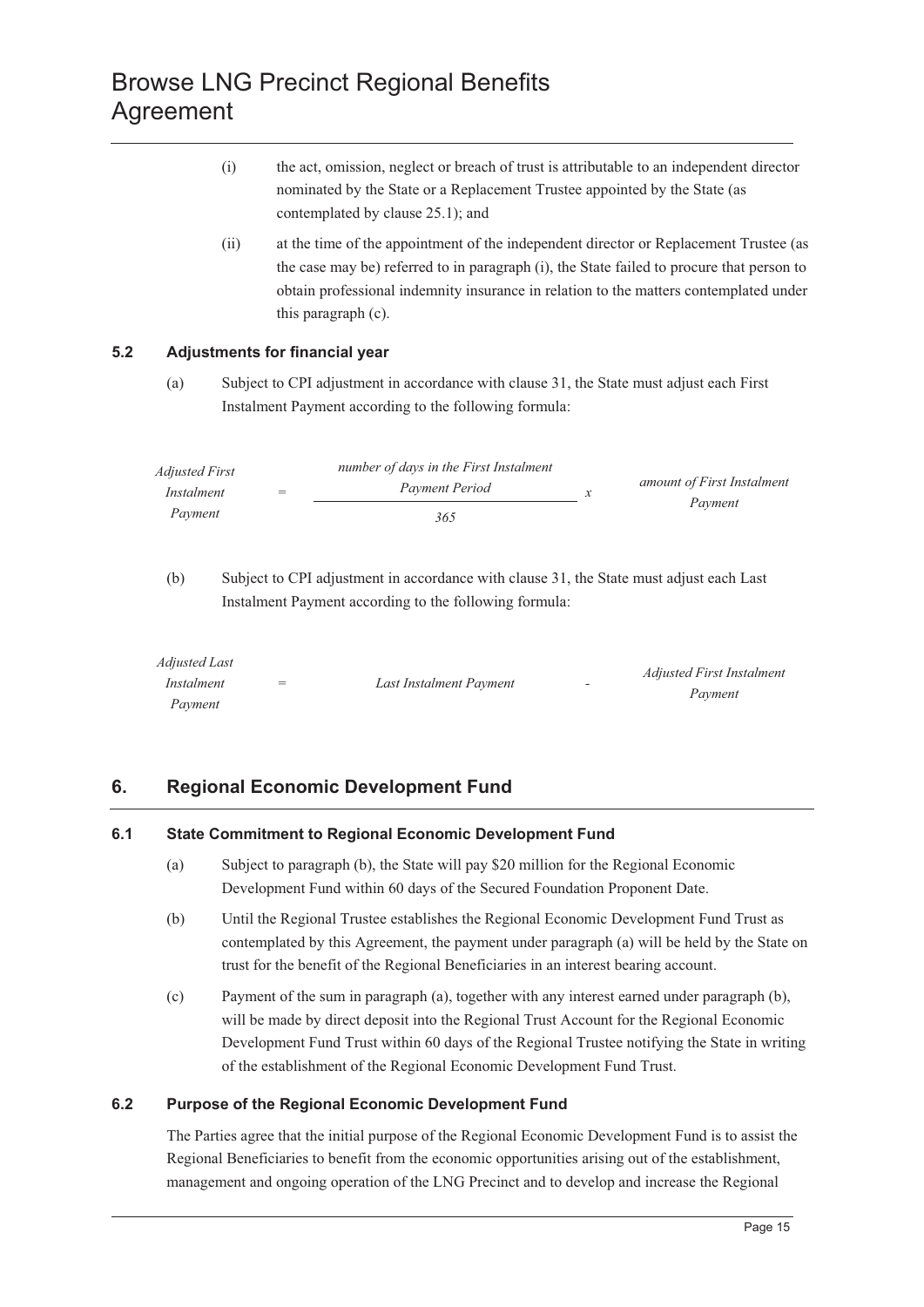Beneficiaries' capacity to generate wealth and self sufficiency and address disadvantage and poverty through:

- (a) sustainable business and employment opportunities;
- (b) creating and expanding businesses in which members of the Regional Beneficiaries have equity;
- (c) investment; and
- (d) building asset ownership.

#### **6.3 Objects of the Regional Economic Development Fund**

- (a) The Parties agree that the initial specific objects of the Regional Economic Development Fund include:
	- (i) facilitating engagement with the Foundation Proponent and any Additional Proponents to nominate specific training, employment (including supervisory and management positions) contracting and self-employment opportunities for Regional Beneficiaries within or directly related to the LNG Precinct;
	- (ii) facilitating engagement with the Foundation Proponent and any Additional Proponents to nominate enterprise and equity and other investment opportunities for Regional Beneficiaries within or directly related to the LNG Precinct; and
	- (iii) establishing Regional Body Entities to secure contracts, employ significant numbers of Regional Beneficiaries, provide training, traineeships and apprenticeships and return a profit to Regional Beneficiaries.
- (b) The Parties agree that the initial general objects of the Regional Economic Development Fund include:
	- (i) increasing the number of Regional Beneficiaries in:
		- (A) sustainable employment, self-employment and business;
		- (B) traineeships and apprenticeships; and
		- (C) supervisory, technical, professional and management positions within all sectors of government and the economy;
	- (ii) increasing the number of businesses owned and operated by Regional Beneficiaries and expanding those businesses in a sustainable manner;
	- (iii) identifying and facilitating joint ventures between Regional Beneficiaries and Capacity Partners that will have clear and measurable economic outcomes for Regional Beneficiaries;
	- (iv) identifying and utilising the assets and commercial advantage of the Regional Beneficiaries to generate employment and enterprise;
	- (v) increasing the number of Regional Beneficiaries participating in the Kimberley economy;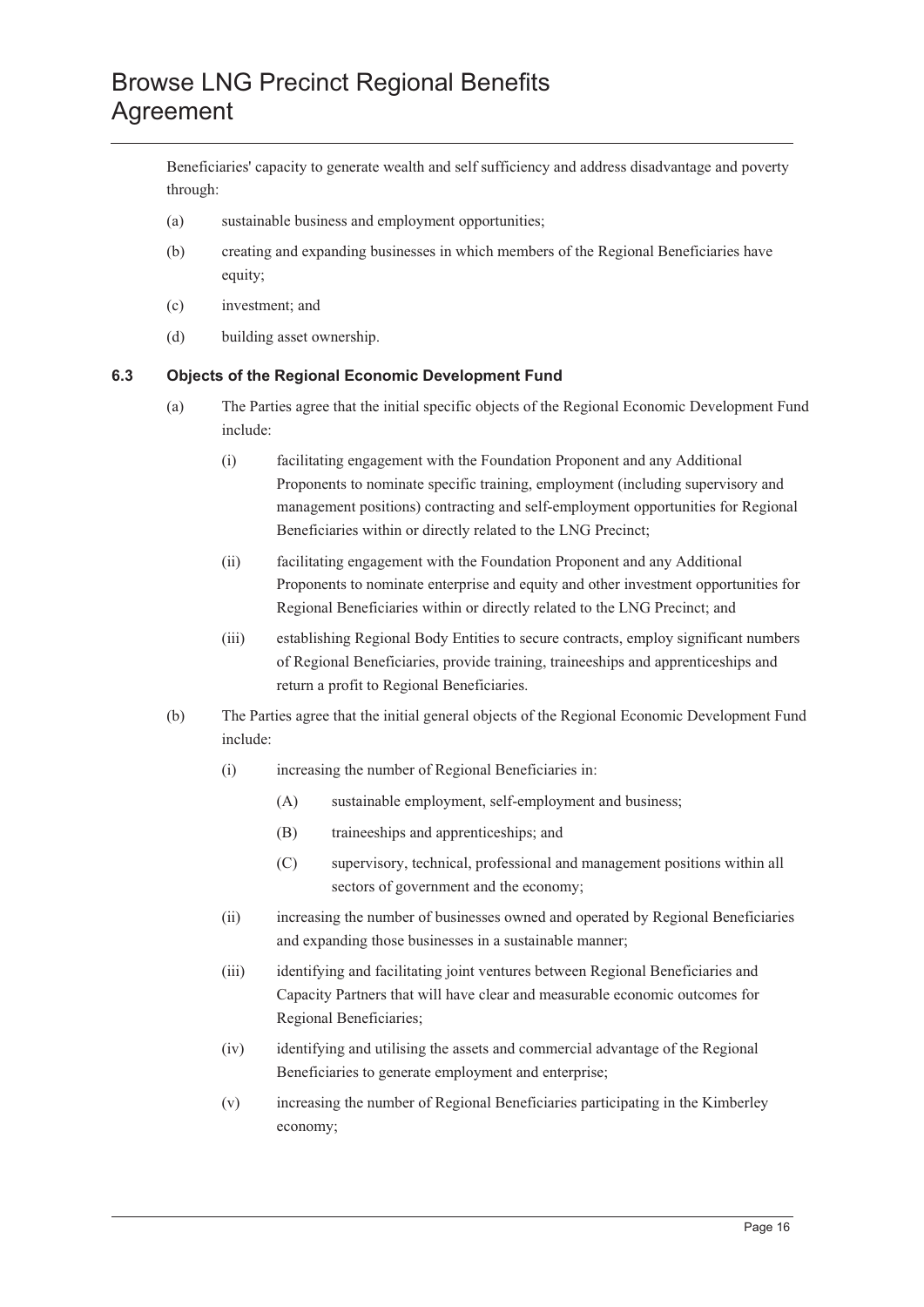- (vi) encouraging women and mature-age Regional Beneficiaries to consider sustainable economic opportunities and apply for funding from the Regional Economic Development Fund;
- (vii) providing funding and other assistance for:
	- (A) business start up;
	- (B) business expansion or growth;
	- (C) establishing joint ventures;
	- (D) investment and asset acquisition; and
	- (E) other activities as determined by the Regional Body consistent with the purpose of the Regional Economic Development Fund and this Agreement.

#### **6.4 Rules of the Regional Economic Development Fund**

The rules of the Regional Economic Development Fund must:

- (a) be determined in accordance with clause 4;
- (b) be consistent with this clause 6;
- (c) be fair, equitable, transparent, capable of implementation and consistent with contemporary governance standards; and
- (d) provide for:
	- (i) audit requirements consistent with clause 21 of this Agreement;
	- (ii) the manner in which applications for funding must be made;
	- (iii) rules or policy in relation to the eligibility criteria for Regional Beneficiaries to access the Regional Economic Development Fund; and
	- (iv) a specified distribution policy or policies.

#### **6.5 Reporting and review of the Regional Economic Development Fund**

- (a) The Regional Body must prepare annual reports on the operation of the Regional Economic Development Fund (*REDF Reports*).
- (b) The Regional Body must provide REDF Reports to the State and any other parties that make a financial contribution to the Regional Economic Development Fund and make each REDF Report available to Regional Beneficiaries.
- (c) Each REDF Report must contain:
	- (i) a statement of grant acquittals, including:
		- (A) an outline of how funds were intended to be spent;
		- (B) the outcomes of the funded activity;
		- (C) the forecasts of the funded activity; and
		- (D) information about the purpose of the grant and the funded activity; and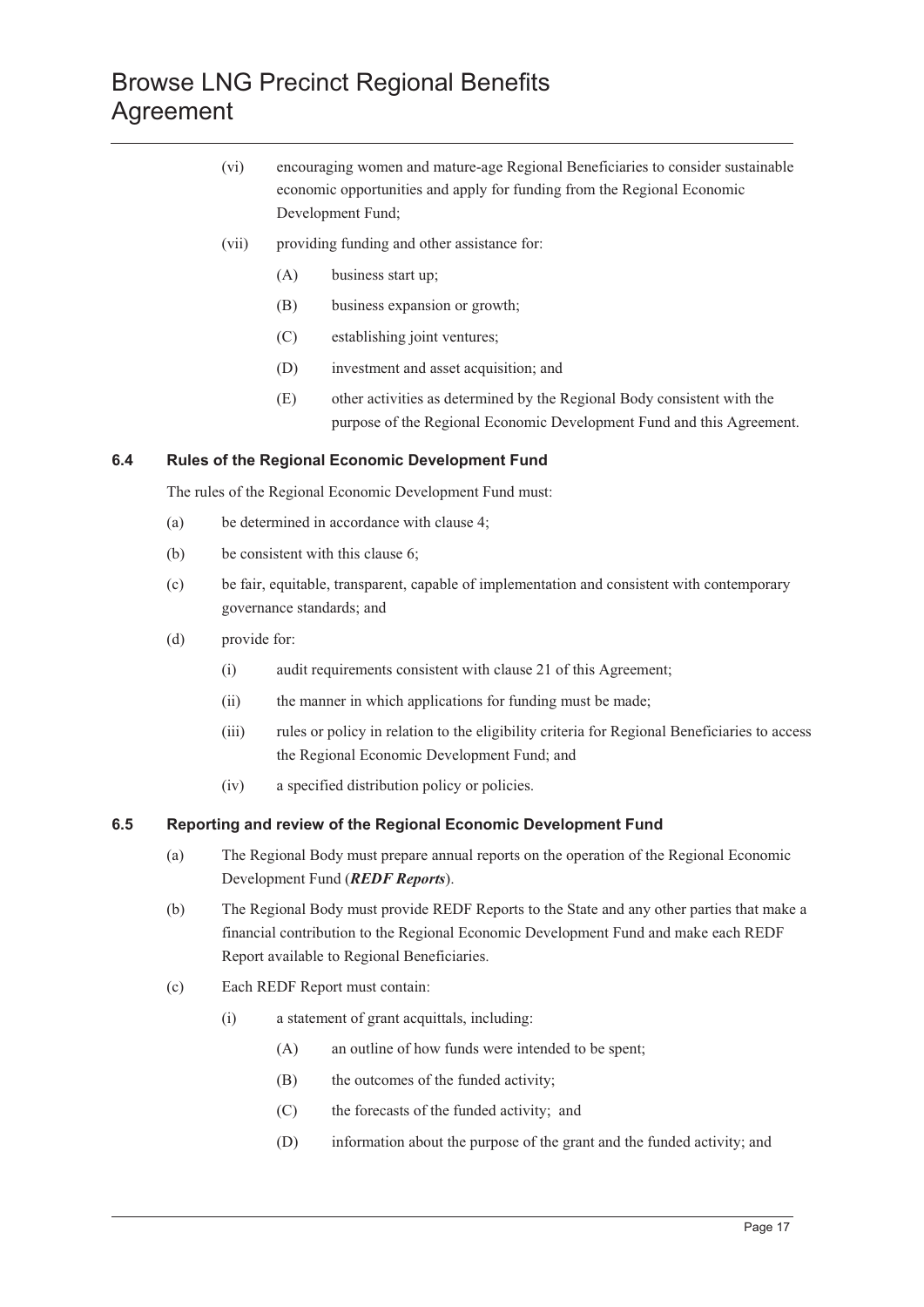- (ii) a true and fair view of the financial position of the Regional Economic Development Fund:
	- (A) at the beginning and end of the reporting period; and
	- (B) estimated for the next three reporting periods.
- (d) The Regional Body and the State will agree the scope and frequency of the review of the Regional Economic Development Fund.

### **7. Regional Indigenous Housing Fund**

#### **7.1 State commitment to the Regional Indigenous Housing Fund**

- (a) Subject to paragraph (b), for the period of 25 years from the Secured Foundation Proponent Date, the State must pay \$30 million for the Regional Indigenous Housing Fund in instalments as follows:
	- (i) the first instalment of \$10 million is to be made on the Benefit Payment Date in the year beginning five years after the Secured Foundation Proponent Date;
	- (ii) the second instalment of \$5 million is to be made on the Benefit Payment Date in the year beginning ten years after the Secured Foundation Proponent Date;
	- (iii) the third instalment of \$5 million is to be made on the Benefit Payment Date in the year beginning 15 years after the Secured Foundation Proponent Date;
	- (iv) the fourth instalment of \$5 million is to be made on the Benefit Payment Date in the year beginning 20 years following the Secured Foundation Proponent Date; and
	- (v) the fifth instalment of \$5 million is to be made on the Benefit Payment Date in the year beginning 25 years after the Secured Foundation Proponent Date.
- (b) Until the Regional Trustee establishes the Regional Indigenous Housing Fund Trust as contemplated by this Agreement, the payment under paragraph (a) will be held by the State on trust for the benefit of the Regional Beneficiaries in an interest bearing account.
- (c) Any payment under paragraph (a), together with any interest earned under paragraph (b), will be made by direct deposit into the Regional Trust Account for the Regional Indigenous Housing Fund Trust within 60 days of the Regional Trustee notifying the State in writing of the establishment of the Regional Indigenous Housing Fund Trust.

#### **7.2 Purpose of the Regional Indigenous Housing Fund**

The Parties agree that the initial purpose of the Regional Indigenous Housing Fund includes:

- (a) assisting Regional Beneficiaries to enter into home ownership and participate in Indigenous housing development projects in the Kimberley;
- (b) increasing the number of Regional Beneficiaries residing in secure, safe, suitable and sustainable accommodation in the Kimberley; and
- (c) assisting Regional Beneficiaries to generate wealth and address disadvantage and poverty through investment and building asset ownership.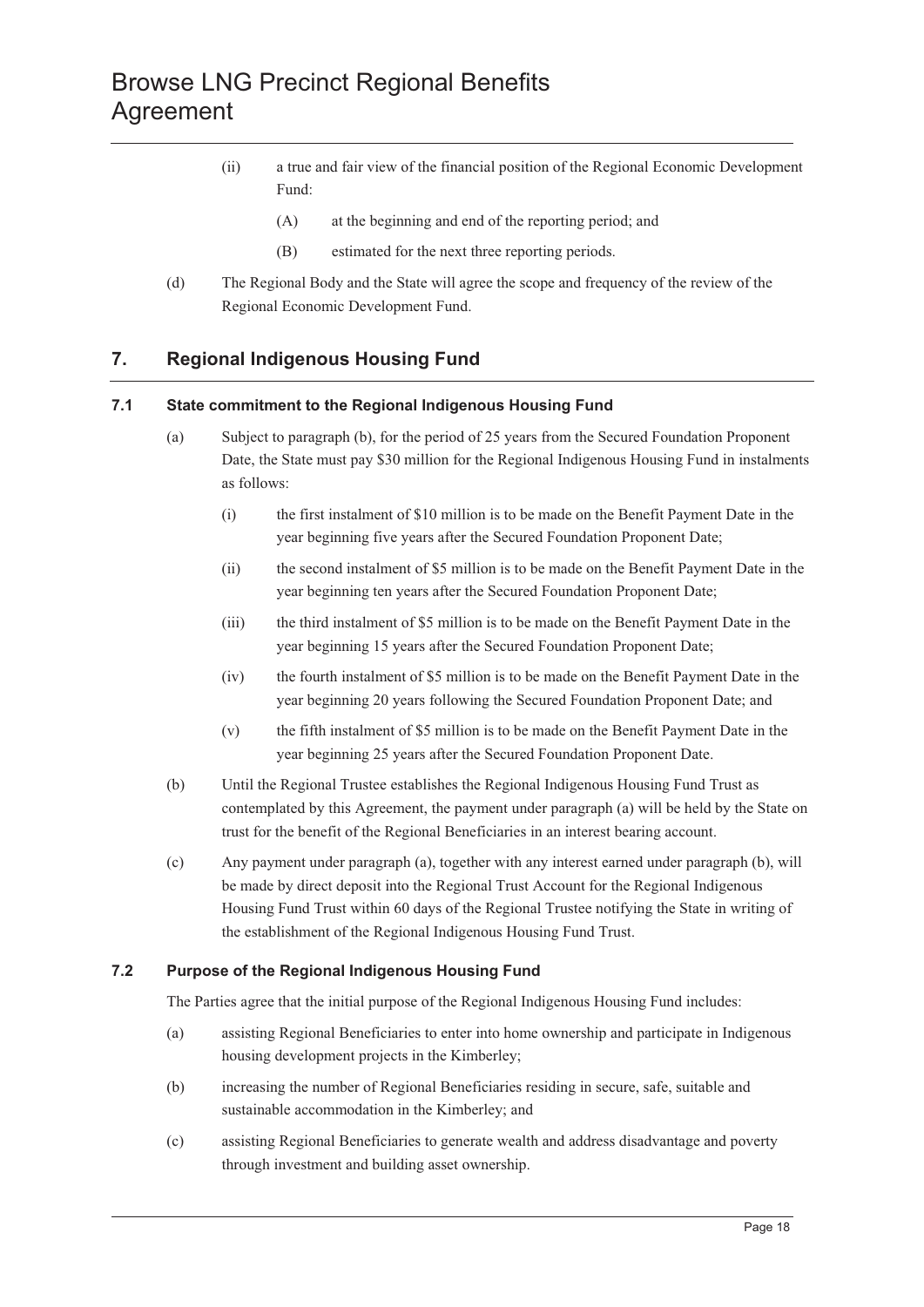#### **7.3 Objects of the Regional Indigenous Housing Fund**

- (a) The Parties agree that the initial specific objects of the Regional Indigenous Housing Fund include:
	- (i) establishing a safe and appropriate housing program and home ownership program to provide affordable entry into home ownership, particularly for Regional Beneficiaries with low incomes;
	- (ii) identifying and facilitating training and employment (including traineeship and apprenticeship) opportunities for Regional Beneficiaries in housing construction and maintenance and associated areas;
	- (iii) identifying and facilitating joint ventures between Regional Beneficiaries and Capacity Partners in housing construction and maintenance and associated areas; and
	- (iv) identifying and facilitating suitable housing development projects for Regional Beneficiaries including:
		- (A) establishing a corporate housing company;
		- (B) joint ventures with other Regional Beneficiaries;
		- (C) housing for the aged;
		- (D) supportive accommodation for apprentices and trainees;
		- (E) private or social housing development; and
		- (F) worker accommodation.
- (b) The Parties agree that the initial general objects of the Regional Indigenous Housing Fund include:
	- (i) increasing the number of Regional Beneficiaries in sustainable employment in housing construction and maintenance and associated areas;
	- (ii) increasing the number of businesses owned and operated by Regional Beneficiaries, and expanding those businesses in a sustainable manner, in housing construction and maintenance and associated areas; and
	- (iii) encouraging women and mature-aged members of the Regional Beneficiaries to consider home ownership to secure safe and sustainable accommodation for themselves and their family.

#### **7.4 Rules of the Regional Indigenous Housing Fund**

The rules of the Regional Indigenous Housing Fund must;

- (a) be determined in accordance with clause 4;
- (b) be consistent with this clause 7;
- (c) be fair, equitable, transparent, capable of implementation and consistent with contemporary governance standards; and
- (d) provide for:
	- (i) audit requirements consistent with clause 21 of this Agreement;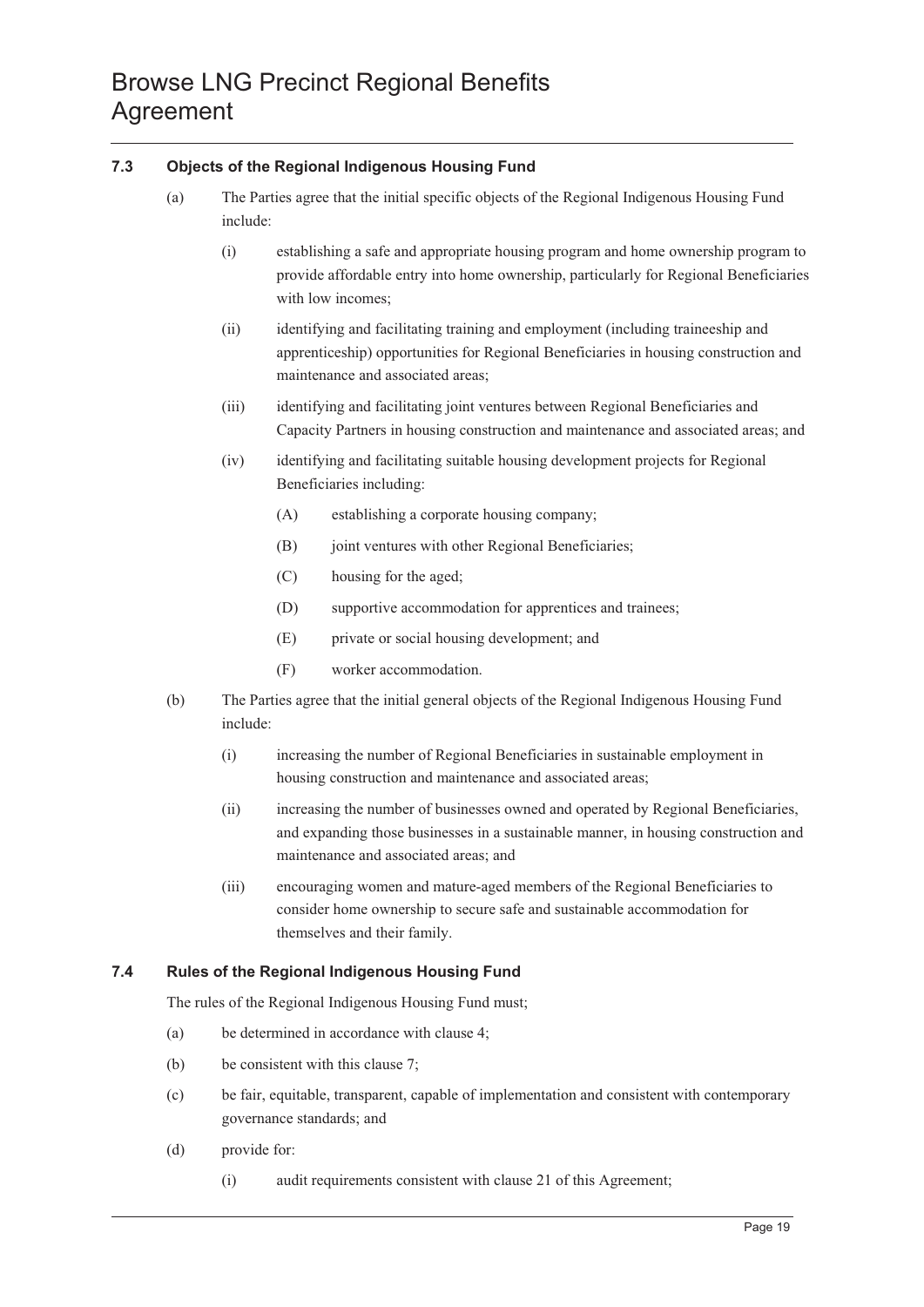- (ii) the manner in which applications for funding must be made;
- (iii) rules or policy in relation to the eligibility criteria for Regional Beneficiaries to access the Regional Indigenous Housing Fund; and
- (iv) a specified distribution policy or policies.

#### **7.5 Reporting and review of the Regional Indigenous Housing Fund**

- (a) The Regional Body must prepare annual reports on the operation of the Regional Indigenous Housing Fund (*RIHF Reports*).
- (b) The Regional Body must provide RIHF Reports to the State and any other parties that make a financial contribution to the Regional Indigenous Housing Fund and make each RIHF Report available to Regional Beneficiaries.
- (c) Each RIHF Report must contain:
	- (i) a statement of grant acquittals, including:
		- (A) an outline of how funds were intended to be spent;
		- (B) the outcomes of the funded activity;
		- (C) the forecasts of the funded activity; and
		- (D) information about the purpose of the grant and the funded activity; and
	- (ii) a true and fair view of the financial position of the Regional Indigenous Housing Fund:
		- (A) at the beginning and end of the reporting period; and
		- (B) estimated for the next three reporting periods.
- (d) The State and the Regional Body will agree the scope and frequency of the review of the Regional Indigenous Housing Fund.

### **8. Regional Education Fund**

#### **8.1 State Commitment to Regional Education Fund**

- (a) Subject to paragraph (b), the State must pay \$20 million in annual instalments of \$1 million for the Regional Education Fund for the period of 20 years from the Secured Foundation Proponent Date as follows:
	- (i) the first instalment of \$1 million to be paid within 60 days of the Secured Foundation Proponent Date; and
	- (ii) for each subsequent year, instalments of \$1 million to be paid on or before the Benefit Payment Date in each year.
- (b) Until the Regional Trustee establishes the Regional Education Fund Trust as contemplated by this Agreement, the payment under paragraph (a) will be held by the State on trust for the benefit of the Regional Beneficiaries in an interest bearing account.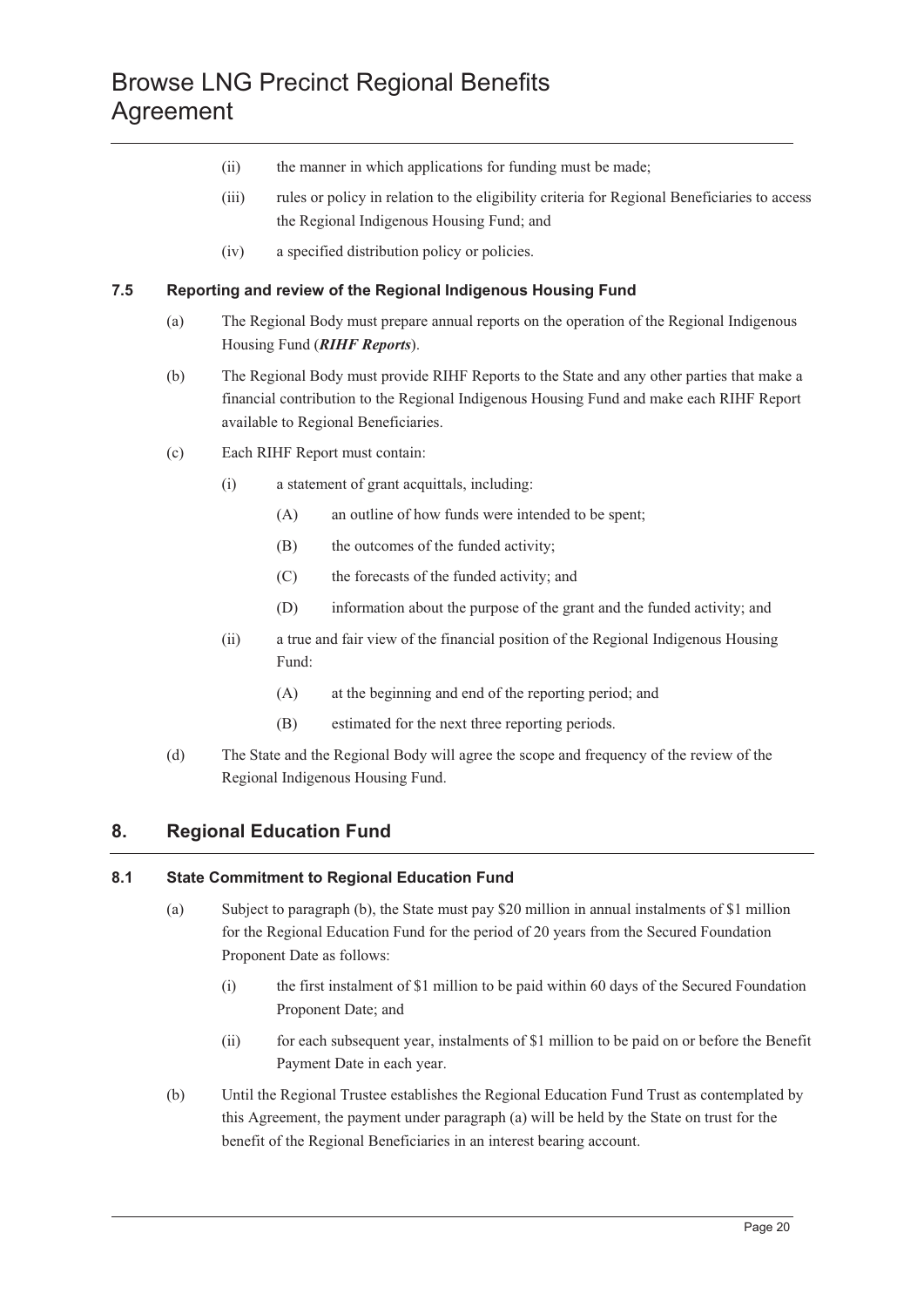(c) Any payment under paragraph (a), together with any interest earned under paragraph (b), will be made by direct deposit into the Regional Trust Account for the Regional Education Fund Trust within 60 days of the Regional Trustee notifying the State in writing of the establishment of the Regional Education Fund Trust.

### **8.2 Foundation Proponent Regional Education Fund Benefits**

- (a) Under clause 16.1 of the Project Agreement, the Foundation Proponent and the Native Title Party have agreed that the manner in which certain Foundation Proponent obligations to the Native Title Party will be discharged is by the making of payments into the Regional Education Fund (*Foundation Proponent Regional Education Fund Benefits*).
- (b) Until the Regional Trustee establishes the Regional Education Fund Trust as contemplated by this Agreement, the payment under paragraph (a) will be held by the Foundation Proponent on trust for the benefit of the Regional Beneficiaries in an interest bearing account.
- (c) Any payment referred to in paragraph (a) together with any interest earned under paragraph (b) will be made by direct deposit into the Regional Trust Account for the Regional Education Fund Trust within 60 days of the Regional Trustee notifying the Foundation Proponent in writing of the establishment of the Regional Education Fund Trust.

#### **8.3 Purpose of the Regional Education Fund**

The Parties agree that the initial purpose of the Regional Education Fund is to increase the level of educational achievement among the Regional Beneficiaries and increase the number of Indigenous professionals, including skilled and qualified workers, living and working in the Kimberley through:

- (a) encouraging Regional Beneficiaries to take up educational opportunities;
- (b) providing assistance to Regional Beneficiaries in attaining high standard educational outcomes; and
- (c) providing practical support and assistance to Regional Beneficiaries in achieving professional and vocational goals.

#### **8.4 Objects of the Regional Education Fund**

The Parties agree that the initial objects of the Regional Education Fund include:

- (a) increasing the number of local and regional Indigenous students that achieve a Western Australian Certificate of Education at the completion of year 12;
- (b) increasing Indigenous and mature-age enrolment in vocational education and university programs;
- (c) encouraging Indigenous and mature-age Regional Beneficiaries to achieve a recognised qualification from a university, approved higher education provider or TAFE provider and apply for funding from the Regional Education Fund; and
- (d) assisting Regional Beneficiaries to attain a trade or vocational qualification that is not available in the Kimberley.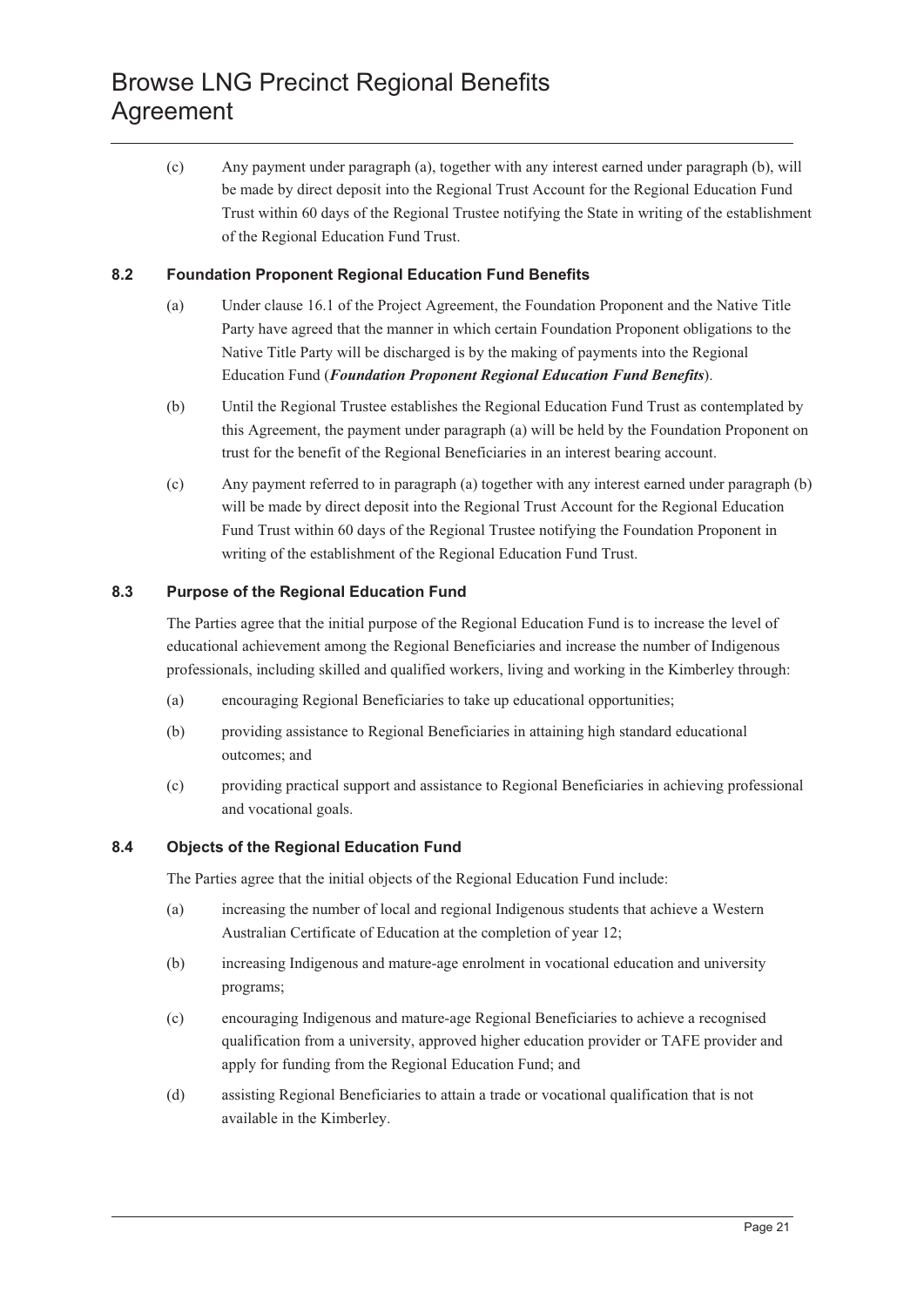#### **8.5 Rules of the Regional Education Fund**

The rules of the Regional Education Fund must:

- (a) be determined in accordance with clause 4;
- (b) be consistent with this clause 8;
- (c) be fair, equitable, transparent, capable of implementation and consistent with contemporary governance standards; and
- (d) provide for:
	- (i) audit requirements consistent with clause 21 of this Agreement;
	- (ii) the manner in which applications for funding must be made;
	- (iii) rules or policy in relation to the eligibility criteria for Regional Beneficiaries to access the Regional Education Fund; and
	- (iv) a specified distribution policy or policies.

#### **8.6 Reporting and review of the Regional Education Fund**

- (a) The Regional Body must prepare annual reports on the operation of the Regional Education Fund (*REF Reports*).
- (b) The Regional Body must provide REF Reports to the State, the Proponent and any other parties that make a financial contribution to the Regional Education Fund and make each REF Report available to Regional Beneficiaries.
- (c) Each REF Report must contain:
	- (i) a statement of grant acquittals, including:
		- (A) an outline of how funds were intended to be spent;
		- (B) the outcomes of the funded activity;
		- (C) the forecasts of the funded activity; and
		- (D) information about the purpose of the grant and the funded activity; and
	- (ii) a true and fair view of the financial position of the Regional Education Fund:
		- (A) at the beginning and end of the reporting period; and
		- (B) estimated for the next three reporting periods.
- (d) The State, the Foundation Proponent and the Regional Body will agree the scope and frequency of the review of the Regional Education Fund.

### **9. Cultural Preservation Fund**

#### **9.1 State Commitment to Cultural Preservation Fund**

(a) Subject to paragraph (b), the State must pay \$8 million in annual instalments of \$500,000 for the Cultural Preservation Fund for the period of 16 years from the Secured Foundation Proponent Date as follows: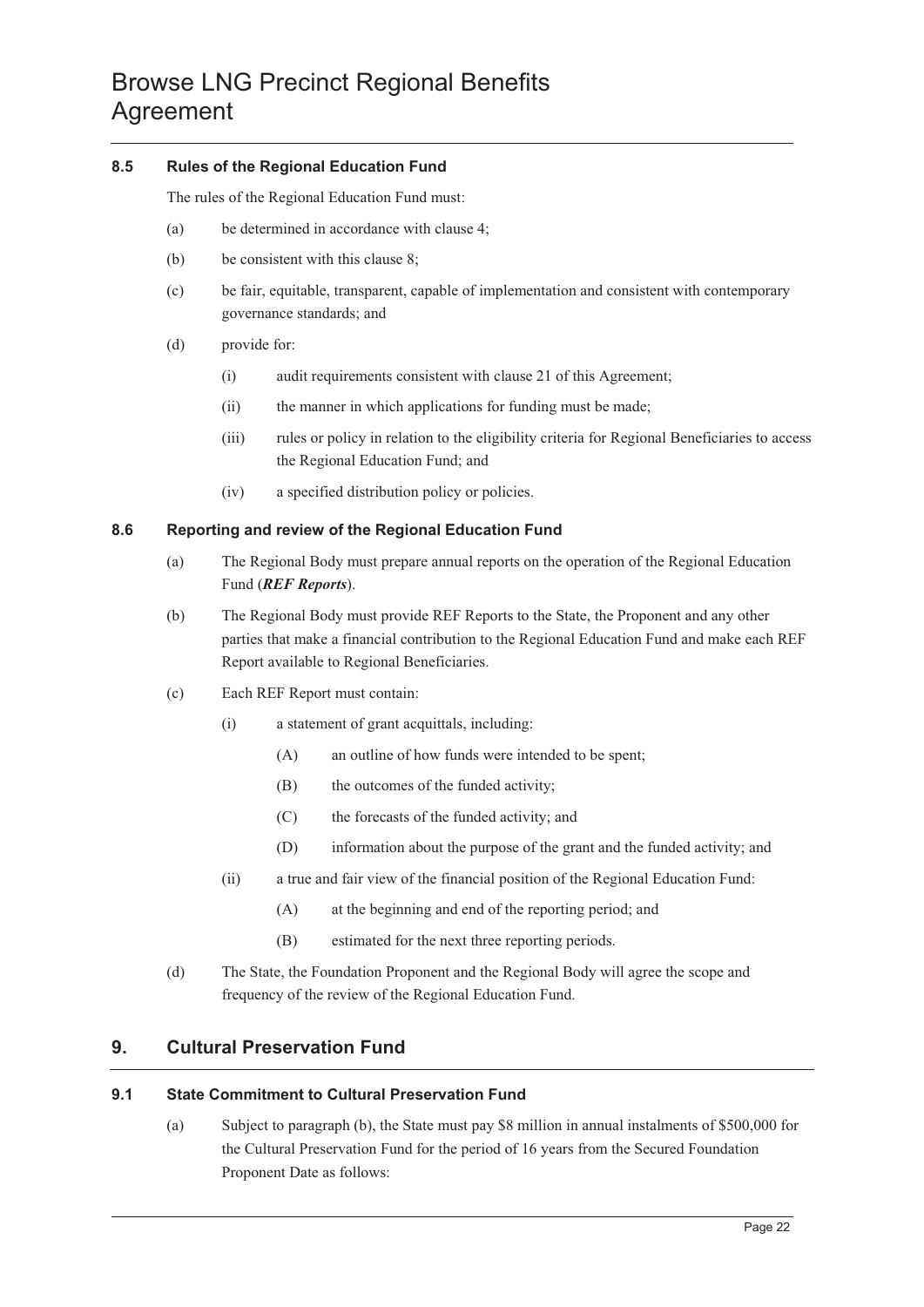- (i) the first instalment of \$500,000 to be paid within 60 days of the Secured Foundation Proponent Date; and
- (ii) for each subsequent year, instalments of \$500,000 to be paid on or before the Benefit Payment Date in each year.
- (b) Until the Regional Trustee establishes the Cultural Preservation Fund Trust as contemplated by this Agreement, the payment under paragraph (a) will be held by the State on trust for the benefit of the Regional Beneficiaries in an interest bearing account.
- (c) Any payment under paragraph (a), together with any interest earned under paragraph (b), will be made by direct deposit into the Regional Trust Account for the Cultural Preservation Fund Trust within 60 days of the Regional Trustee notifying the State in writing of the establishment of the Cultural Preservation Fund Trust.

#### **9.2 Purpose of the Cultural Preservation Fund**

The Parties agree that the initial purpose of the Cultural Preservation Fund is to assist Regional Beneficiaries, in particular young people and people at risk, to enhance and protect their cultural heritage.

#### **9.3 Objects of the Cultural Preservation Fund**

The Parties agree that the initial objects of the Cultural Preservation Fund include:

- (a) assisting the protection of Kimberley cultural heritage through the provision of funding to individuals, groups, projects or activities which encourage and promote the preservation of Indigenous language, customary law and culture through:
	- (i) activities and events on 'country' for young people or people at risk;
	- (ii) limited sponsorship of community based Indigenous media, such as community radio;
	- (iii) the collection, recording, cataloguing, archiving, preservation, reproduction, exhibition or broadcast of the culture and history of the Regional Beneficiaries;
	- (iv) the passing on of language, tradition, customs and teachings by elders and senior Regional Beneficiaries; and
	- (v) the preservation and protection of ethnographic sites; and
	- (vi) encouraging Regional Beneficiaries who are sponsors of cultural activities for Indigenous young people and people at risk in the Kimberley to apply for funding from the Cultural Preservation Fund.

#### **9.4 Rules of the Cultural Preservation Fund**

The rules of the Cultural Preservation Fund must:

- (a) be determined in accordance with clause 4;
- (b) be consistent with this clause 9;
- (c) be fair, equitable, transparent, capable of implementation and consistent with contemporary governance standards; and
- (d) provide for: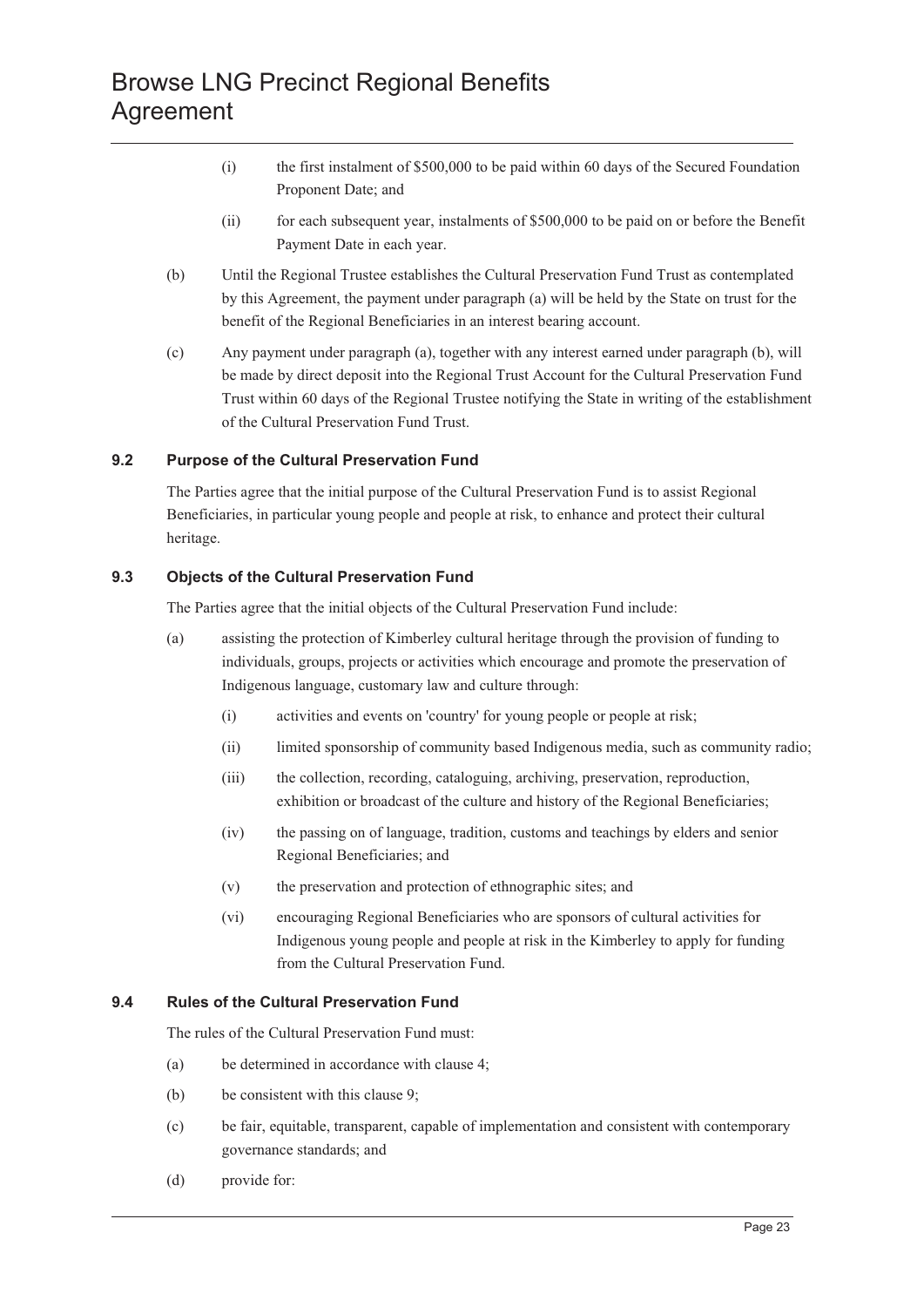- (i) audit requirements consistent with clause 21 of this Agreement;
- (ii) the manner in which applications for funding must be made;
- (iii) rules or policy in relation to the eligibility criteria for Regional Beneficiaries to access the Cultural Preservation Fund; and
- (iv) a specified distribution policy or policies.

#### **9.5 Reporting and review of the Cultural Preservation Fund**

- (a) The Regional Body must prepare annual reports on the operation of the Cultural Preservation Fund (*CPF Reports*).
- (b) The Regional Body must provide CPF Reports to the State and any other parties that make a financial contribution to the Cultural Preservation Fund and make each CPF Report available to Regional Beneficiaries.
- (c) Each CPF Report must contain:
	- (i) a statement of grant acquittals, including:
		- (A) an outline of how funds were intended to be spent;
		- (B) the outcomes of the funded activity;
		- (C) the forecasts of the funded activity; and
		- (D) information about the purpose of the grant and the funded activity; and
	- (ii) a true and fair view of the financial position of the Cultural Preservation Fund:
		- (A) at the beginning and end of the reporting period; and
		- (B) estimated for the next three reporting periods.
- (d) The State and the Regional Body will agree the scope and frequency of the review of the Cultural Preservation Fund.

#### **10. Kimberley Enhancement Scheme**

#### **10.1 State Commitment to Kimberley Enhancement Scheme**

- (a) Subject to paragraph (b), for the period of 30 years from the Secured Foundation Proponent Date, the State must pay \$108 million for the Kimberley Enhancement Scheme in annual instalments as follows:
	- (i) the first instalment of \$5 million to be paid within 60 days of the Secured Foundation Proponent Date;
	- (ii) from the subsequent year until the year beginning 16 years from the Secured Foundation Proponent Date, instalments of \$5 million to be paid on or before the Benefit Payment Date in each year; and
	- (iii) from the year beginning 17 years from the Secured Foundation Proponent Date until the year beginning 30 years from the Secured Foundation Proponent Date, annual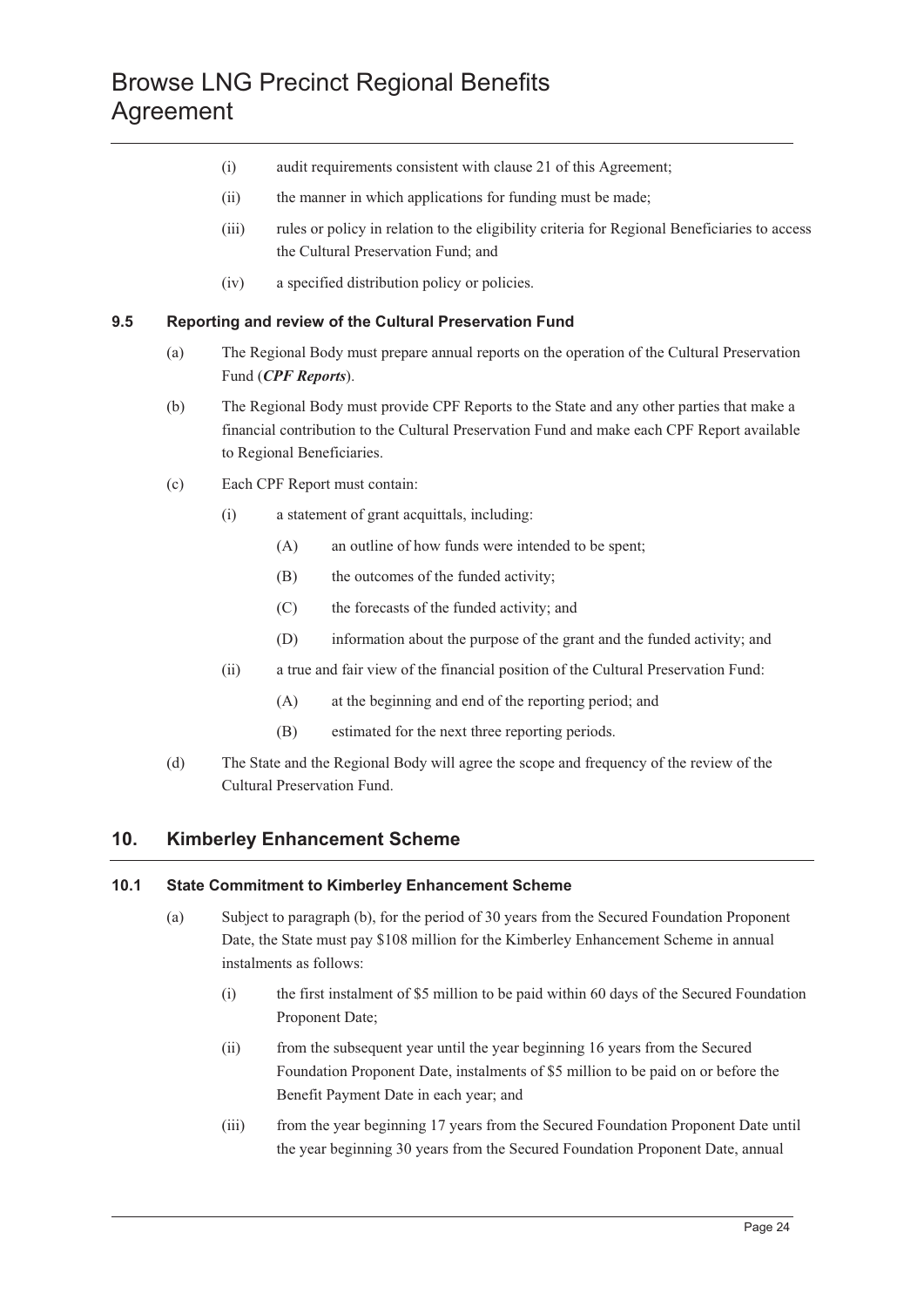instalments of \$2 million to be paid on or before the Benefit Payment Date in each year.

- (b) The payments under paragraph (a) will be held on trust for and on behalf of the Regional Beneficiaries in an interest bearing trust account held by the State:
	- (i) until the Regional Trustee establishes the Kimberley Enhancement Scheme Trust; or
	- (ii) if that payment is withheld in accordance with clause 10.10.
- (c) Any payment under paragraph (a), together with any interest earned under paragraph (b), will be made by direct deposit into the Regional Trust Account for the Kimberley Enhancement Scheme Trust within 60 days of the Regional Trustee notifying the State in writing of the establishment of the Kimberley Enhancement Scheme Trust.
- (d) Payments by the State under paragraph (a) may only be used for the purpose set out in clause 10.4(a). Nothing in this paragraph (d) prevents those funds from being used if it is also a purpose under clauses 10.4(b), 10.4(c) or 10.4(d).

#### **10.2 Foundation Proponent Kimberley Enhancement Scheme Benefits**

- (a) Under the Project Agreement, the Foundation Proponent and the Native Title Party have agreed that the manner in which certain Foundation Proponent obligations to the Native Title Party will be discharged is by the making of payments into the Kimberley Enhancement Scheme (*Foundation Proponent Kimberley Enhancement Scheme Benefits*).
- (b) If, subsequent to the Secured Foundation Proponent Date, the Regional Trustee has not established the Kimberley Enhancement Scheme Trust as contemplated by this Agreement, the Foundation Proponent will hold the payments referred to under paragraph (a):
	- (i) for and on behalf of the Regional Beneficiaries; and
	- (ii) in an interest bearing trust account held by the Foundation Proponent,

until the Kimberley Enhancement Scheme Trust is established.

(c) Any payment referred to under paragraph (a) together with any interest earned under paragraph (b) will be made by direct deposit into the Regional Trust Account for the Kimberley Enhancement Scheme Trust within 60 days of the Regional Trustee notifying the State in writing of the establishment of the Kimberley Enhancement Scheme Trust.

#### **10.3 Duration of the Kimberley Enhancement Scheme**

- (a) As soon as practicable following the Secured Foundation Proponent Date the State, in consultation with the Regional Body, will establish the Kimberley Enhancement Scheme.
- (b) The Kimberley Enhancement Scheme will operate for a period of 30 years after its establishment or such longer time as the Parties agree.

#### **10.4 Purpose of the Kimberley Enhancement Scheme**

The Parties agree that the purpose of the Kimberley Enhancement Scheme is to address the social impact of the LNG Precinct on the Regional Beneficiaries through:

(a) supplementing existing social programs within the Kimberley;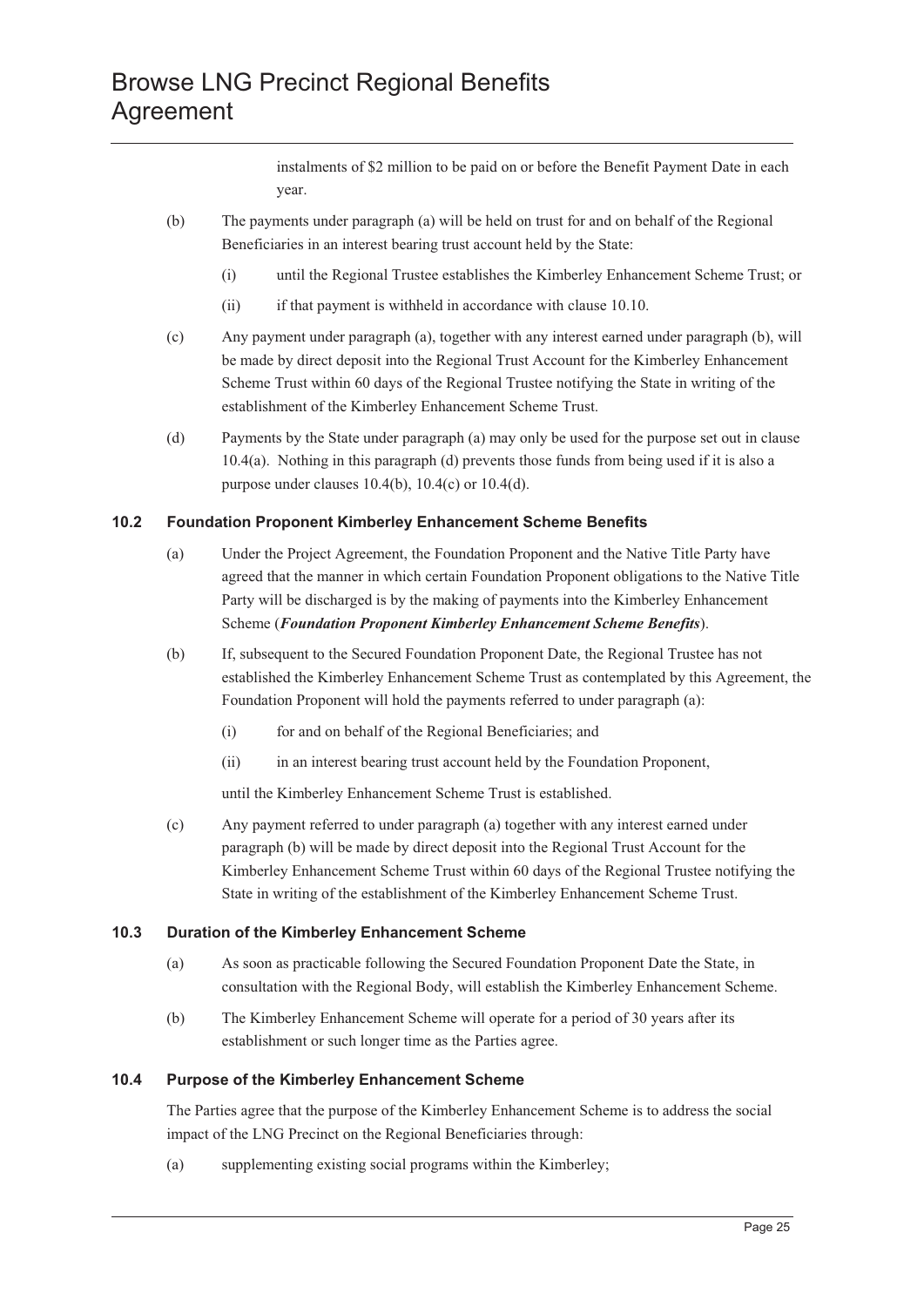- (b) providing a mechanism by which the Regional Beneficiaries can engage with government and non-government sectors to undertake initiatives to support their priorities;
- (c) responding to social impacts associated with the LNG Precinct; and
- (d) providing for joint decision making where Regional Beneficiaries work cooperatively through processes of dialogue, negotiation and collaboration.

#### **10.5 Objects of the Kimberley Enhancement Scheme**

The Parties agree that the objects of the Kimberley Enhancement Scheme include:

- (a) a commitment to Kimberley Indigenous Peoples working together to address their mutual concerns arising out of a recognition that current issues cannot be solved by working in isolation;
- (b) enabling Regional Beneficiaries to be actively involved in decisions and actions about their own future and to build their capacity for self-governance;
- (c) acknowledging that the achievement of positive social change will require on-going progress and action by all Parties, rather than just short term and 'one-off' initiatives;
- (d) ensuring service providers engaged under the Kimberley Enhancement Scheme accept that they have accountability to the Regional Body;
- (e) establishing projects characterised by a commitment to a sense of shared responsibility, which may include joint funding and resource sharing arrangements; and
- (f) recognising that the self reliance and resilience of the Regional Beneficiaries, and their capacity to make informed decisions and actions, will best be strengthened in the context of addressing particular needs, rather than through generic training and workshops conducted in isolation.

#### **10.6 Kimberley Enhancement Scheme Management Committee**

- (a) The State will nominate a Minister to be responsible for the establishment of the Kimberley Enhancement Scheme Management Committee (*KES Committee*).
- (b) The Minister and the chairperson of the Regional Body will jointly appoint members of the KES Committee.
- (c) The KES Committee will be made up of no more than eight members and at all times must contain equivalent numbers of State members and Regional Body members.
- (d) The Regional Body members each of whom must be a natural person, must comprise at least:
	- (i) 2 representatives of the Native Title Claim Group;
	- (ii) 1 representative of the Dampier Peninsula Native Title Parties; and
	- (iii) 1 representative of the Kimberley Native Title Parties.
- (e) The Minister and the chairperson of the Regional Body must jointly appoint one member of the KES Committee as chairperson of the KES Committee.
- (f) The Minister may appoint up to two representatives of the non-government sector nominated by the KES Committee to be non-voting members.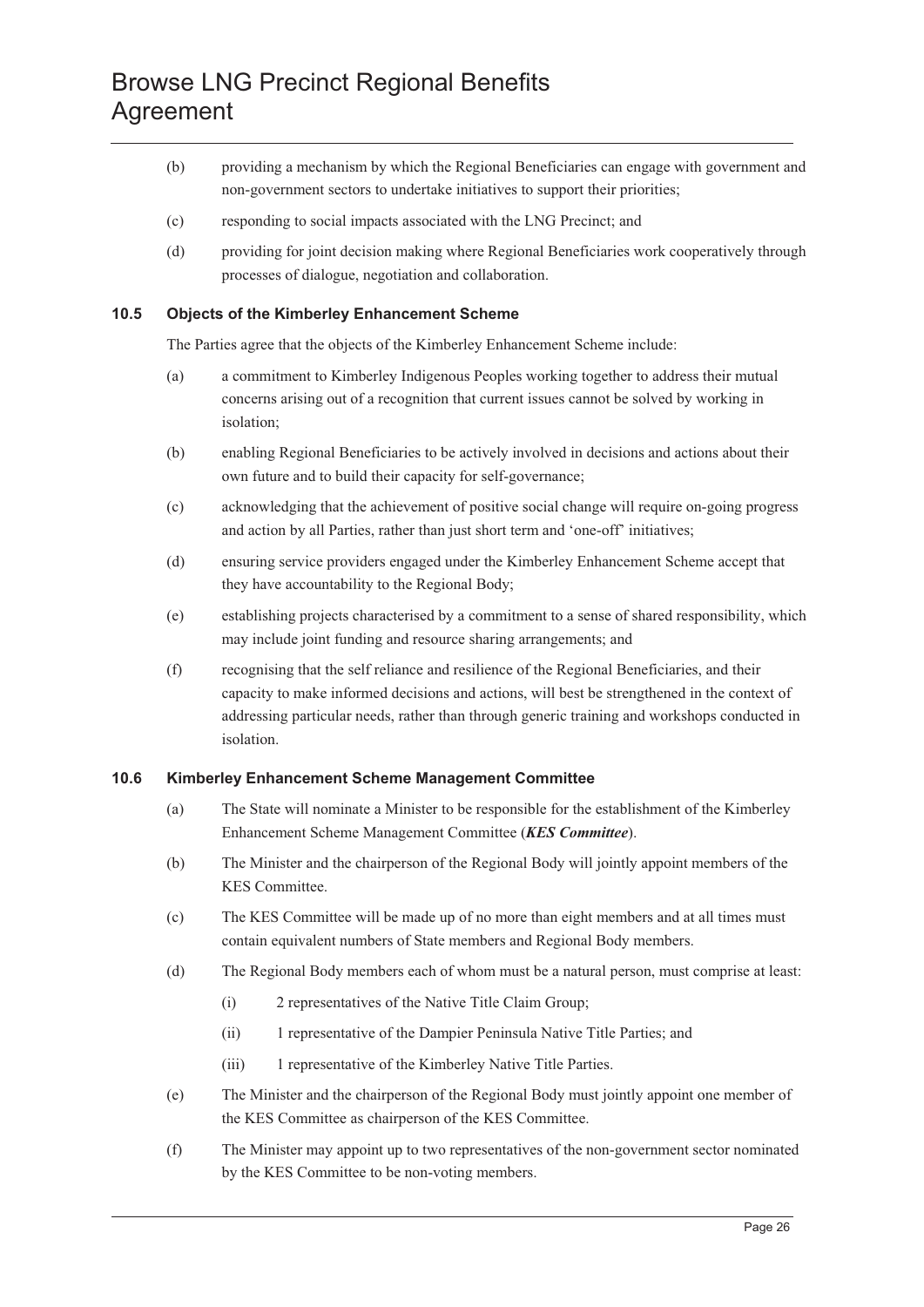- (g) State members must be representatives from agencies responsible for service delivery in key areas, including education, training, health, housing and employment.
- (h) A KES Committee member's term will be three years from the date of his or her appointment. A KES Committee member is eligible for re-appointment at the discretion of the Minister and the chairperson of the Regional Body.

#### **10.7 Functions of Kimberley Enhancement Scheme Management Committee**

The Parties agree that the functions of the KES Committee include:

- (a) coordinating effective actions to deal with social and economic issues or other social impacts of the LNG Precinct;
- (b) making recommendations to relevant State departments and bodies regarding the most effective implementation of related programs and initiatives undertaken by the State in the Kimberley;
- (c) assessing funding proposals and making recommendations to the Regional Body regarding projects to be undertaken under the Kimberley Enhancement Scheme;
- (d) liaising with government and non-government agencies for the purposes of the Kimberley Enhancement Scheme;
- (e) encouraging initiatives consistent with the Kimberley Enhancement Scheme that do not require approval of funding;
- (f) seeking and retaining funding from government and non-government agencies, including for the development of joint initiatives with government and non-government agencies and, as appropriate, involving other organisations in the development of these initiatives; and
- (g) obtaining reports from service providers engaged under the Kimberley Enhancement Scheme on a bi-annual basis on progress towards addressing issues and needs within the Kimberley that relate to the purpose and objects of the Kimberley Enhancement Scheme.

#### **10.8 Rules of the Kimberley Enhancement Scheme Management Committee**

- (a) The KES Committee will formulate its rules and these rules must be submitted to the Regional Body, Foundation Proponent and the Minister for their approval (which approval must not be unreasonably withheld or delayed).
- (b) The KES Committee may from time to time amend its rules and these amendments must be submitted to the Regional Body and the Minister for their approval (which approval must not be unreasonably withheld or delayed).
- (c) The rules established under paragraph (a) must be consistent with this clause 10 and comprise but not be limited to the following:
	- (i) rules in relation to:
		- (A) absence from meetings;
		- (B) appointment of deputies;
		- (C) replacement of members (in circumstances other than an expiration of term);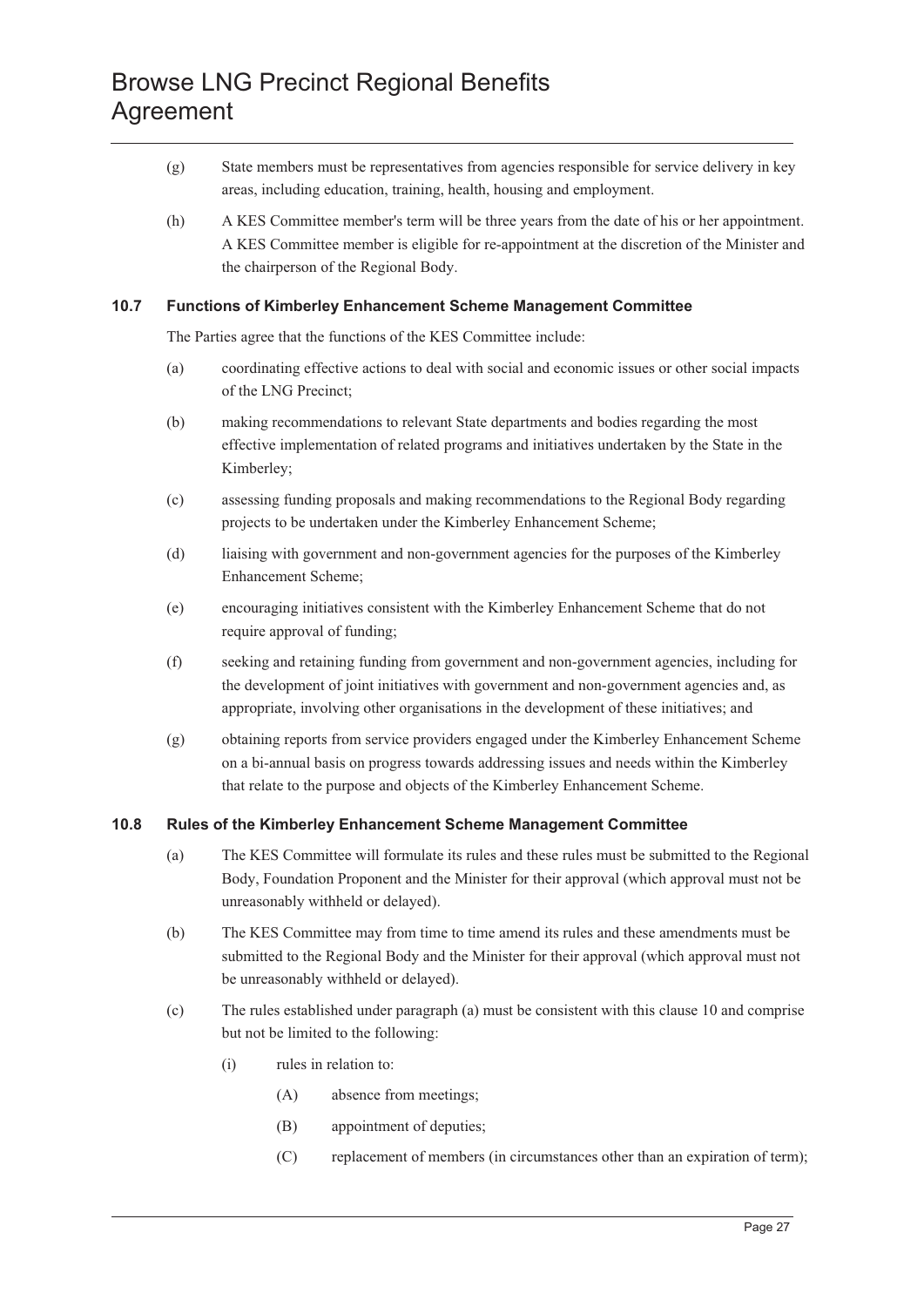- (D) decision making processes; and
- (E) quorums;
- (ii) the KES Committee must meet at least six times per year;
- (iii) any decision made by the KES Committee, including in relation to funding, will be made with regard to the objects and purposes of the Kimberley Enhancement Scheme as provided for in clauses 10.4 and 10.5; and
- (iv) the KES Committee must meet with representatives of the Regional Body no less than twice a year to inform the Regional Beneficiaries about the operation of the Kimberley Enhancement Scheme and the work of the KES Committee.

#### **10.9 Application for Funding**

- (a) Any application for funding from the Kimberley Enhancement Scheme must be made to the KES Committee.
- (b) The KES Committee will make recommendations in relation to funding applications, and will forward each application to the Board of the Regional Body along with its recommendation.
- (c) The Board of the Regional Body must approve or reject a funding application by having regard to the recommendation of the KES Committee.
- (d) If a determination of an application for funding by the Board of the Regional Body in accordance with paragraph (c) does not adopt the recommendation of the KES Committee in relation to that application, the Board of the Regional Body must:
	- (i) provide a statement of reasons for its determination to the KES Committee; and
	- (ii) invite the KES Committee to reconsider its recommendation.
- (e) If, following the procedure in paragraph (d), the KES Committee does not revise its recommendation in relation to that application, the Board of the Regional Trustee must consider the following documents:
	- (i) the application;
	- (ii) the recommendation of the KES Committee; and
	- (iii) the statement of reasons provided by the Board of the Regional Body pursuant to paragraph (d)(i), and

provided that the Board of the Regional Trustee resolves to do so by a majority including all independent directors (if applicable), may direct the Regional Body to make a decision to apply funding in a manner that the Board of the Regional Trustee thinks appropriate.

- (f) Payments from the Kimberley Enhancement Scheme Trust may only be made if approved by the KES Committee or in accordance with directions of the Regional Trustee under paragraph (e).
- (g) Any decision made by the Board of the Regional Body, the KES Committee or the Regional Trustee in relation to funding shall be made with regard to the objects and purposes of the Kimberley Enhancement Scheme as provided for in clauses 10.4 and 10.5.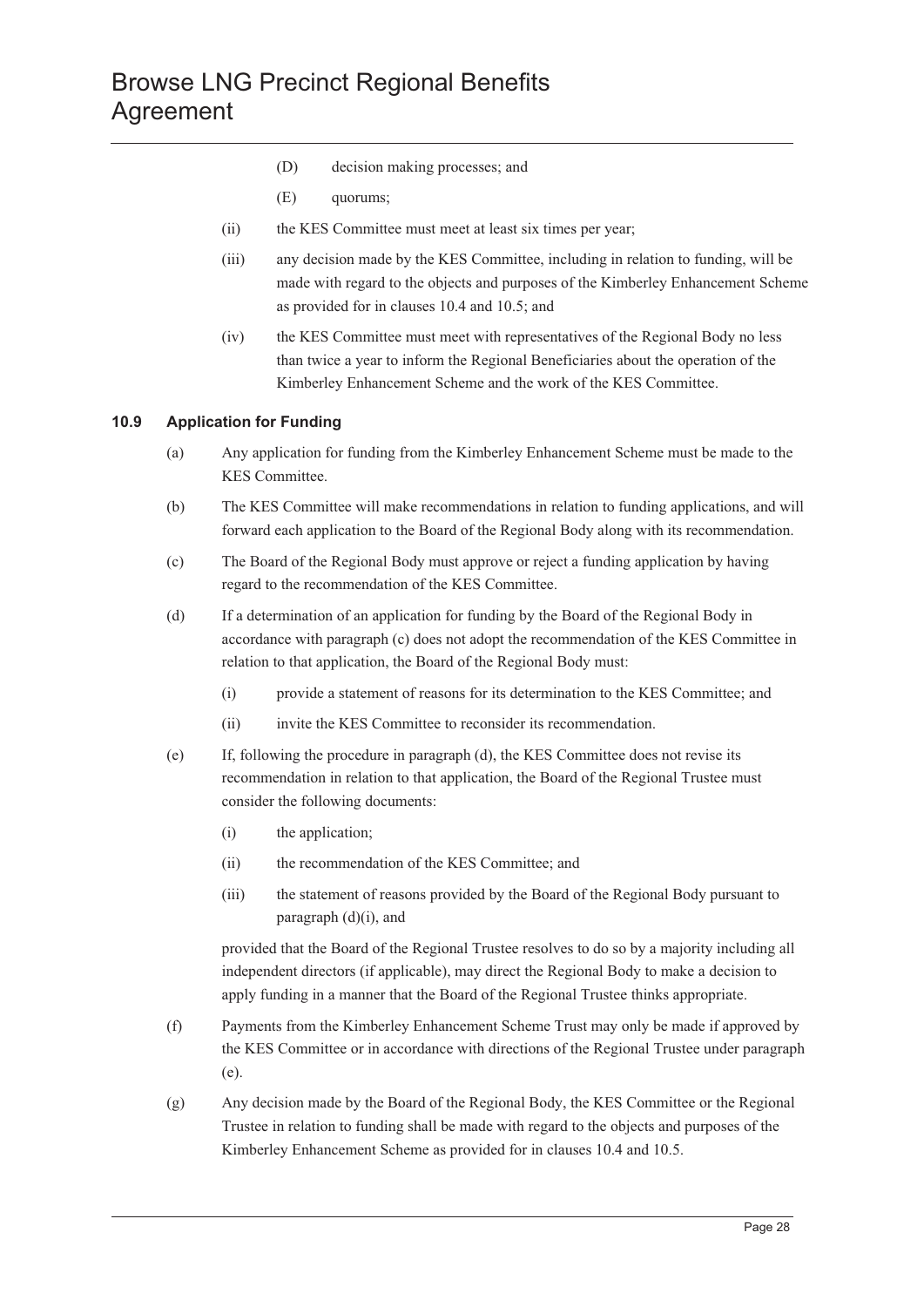#### **10.10 Annual Reports and Strategic Plans**

- (a) The State is not obliged to make any payment under clause 10.1 (other than in the initial year) until it has approved (such approval to be considered under (b) and not to be unreasonably withheld or delayed) by notice in writing to the KES Committee and the Regional Body:
	- (i) an annual report for the Financial Year preceding the Benefit Payment Date of each instalment; and
	- (ii) in each year, a strategic plan for a forecast period of five years.
- (b) The State will consider an annual report or a strategic plan satisfactory for approval if, together, they:
	- (i) identify relevant, specific, measurable and time bound goals;
	- (ii) identify and prioritise actions and expenditures aimed at achieving those goals;
	- (iii) identify objectives and demonstrate achievement against those objectives, together with reasons for the achievement or otherwise of those objectives;
	- (iv) identify any payment into or out of the Kimberley Enhancement Scheme Trust Account;
	- (v) identify the number of funding applications received and the number granted;
	- (vi) detail the amounts and purposes of each grant;
	- (vii) identify any application which is submitted by the Board of the Regional Body to either the KES Committee for reconsideration of its recommendation, or to the Minister for determination, including the outcome of any reconsideration or determination;
	- (viii) contain a statement of grant acquittals, including:
		- (A) an outline of how funds were intended to be spent;
		- (B) the outcomes of the funded activity;
		- (C) the forecasts of the funded activity; and
		- (D) information about the location of the grant and the funded activity, including the number of grants per region; and
	- (ix) contain a true and fair view of the financial position of the Kimberley Enhancement Scheme:
		- (A) at the beginning and end of the reporting period; and
		- (B) estimated for the next three reporting periods.
- (c) Any annual report or strategic plan must be approved by the Board of the Regional Body prior to it being submitted to the State.
- (d) The KES Committee must ensure that upon receipt of approval from the State, the annual report and strategic plan are:
	- (i) provided to the Foundation Proponent and any other parties that make a financial contribution to the Kimberley Enhancement Scheme;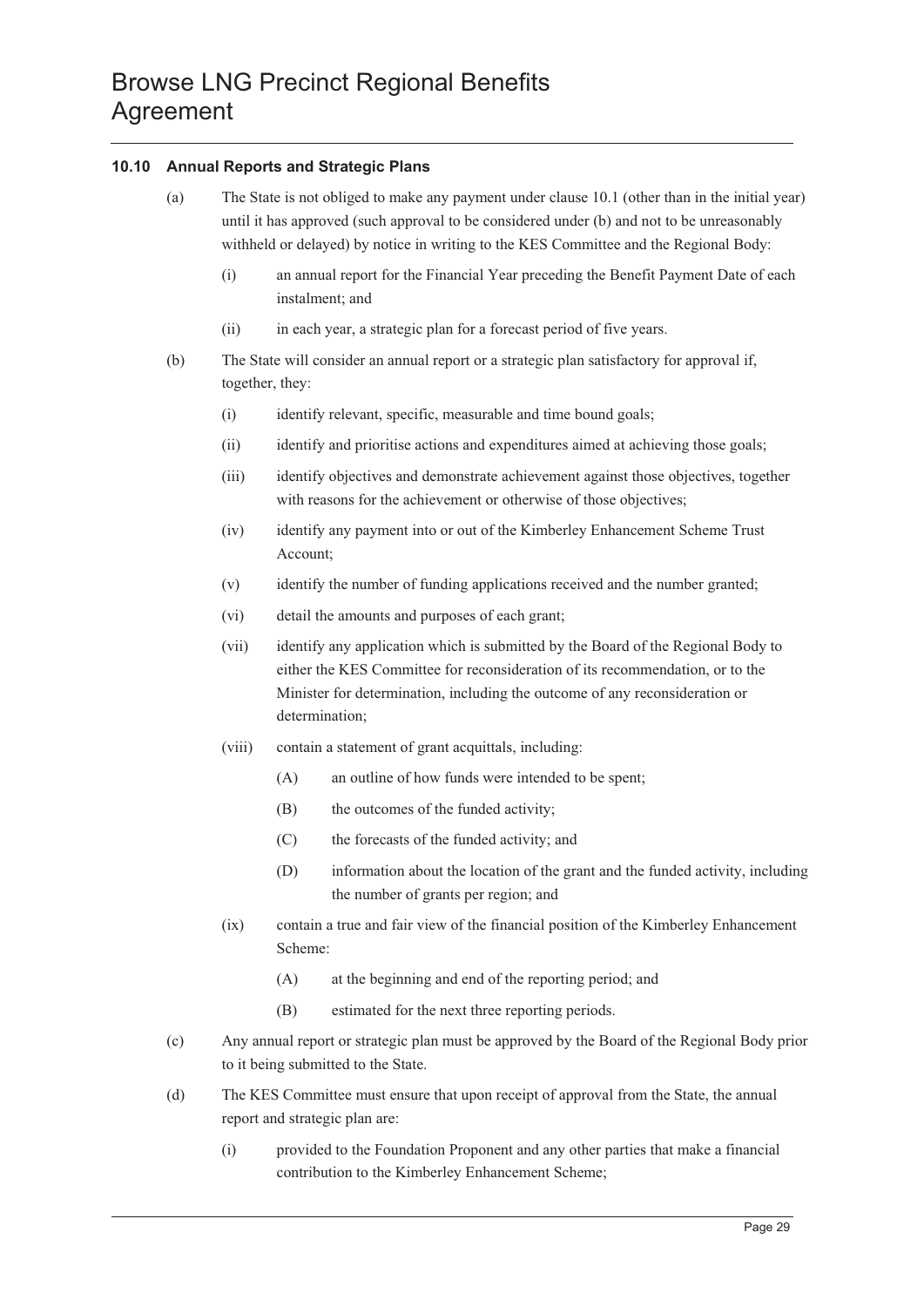- (ii) accessible to the public.
- (e) The reasonable costs of producing each annual report and strategic plan shall be met from the Kimberley Enhancement Scheme.

## **10.11 Unexpended Funds**

To the extent (if at all) that any payment made in accordance with clause 10.1 is not expended during the Financial Year to which the payment relates, those funds which are not expended will be added to the funding budget for the following year.

## **10.12 Administration of the Kimberley Enhancement Scheme**

- (a) The Regional Body will administer the Kimberley Enhancement Scheme, including by:
	- (i) providing administrative support to the KES Committee;
	- (ii) employing staff or engaging consultants;
	- (iii) securing any services necessary for the administration of the Kimberley Enhancement Scheme; and
	- (iv) purchasing equipment and materials required for the administration of the Kimberley Enhancement Scheme.
- (b) Unless otherwise agreed by the Minister's State Agency, Regional Body and the chairperson of the KES Committee (such agreement not to be unreasonably withheld or delayed), no more than 10% of the total funding received per annum for the Kimberley Enhancement Scheme will be expended on administration costs.
- (c) For the purposes of paragraph (b), administration costs may include costs in relation to:
	- (i) salaries;
	- (ii) administration of the Kimberley Enhancement Scheme by the Regional Body;
	- (iii) allowances; and
	- (iv) meeting attendance fees.
- (d) Subject to paragraph (b), members of the KES Committee are eligible for attendance fees for attending the meetings of the KES Committee, except where their membership of the KES Committee is part of their functions as an employee of any person.
- (e) The State will pay for the costs of all State members of the KES Committee.

#### **10.13 Regional Body not yet established**

- (a) If the Kimberley Enhancement Scheme is established prior to the Regional Body pursuant to clause 19, the Minister may apply the following transitional provisions in relation to the KES Committee until such time as the Regional Body is established:
	- (i) the Minister and the chairperson of the KLC will jointly appoint:
		- (A) members of the KES Committee who are representatives of the Native Title Claim Group; and
		- (B) the chairperson of the KES Committee;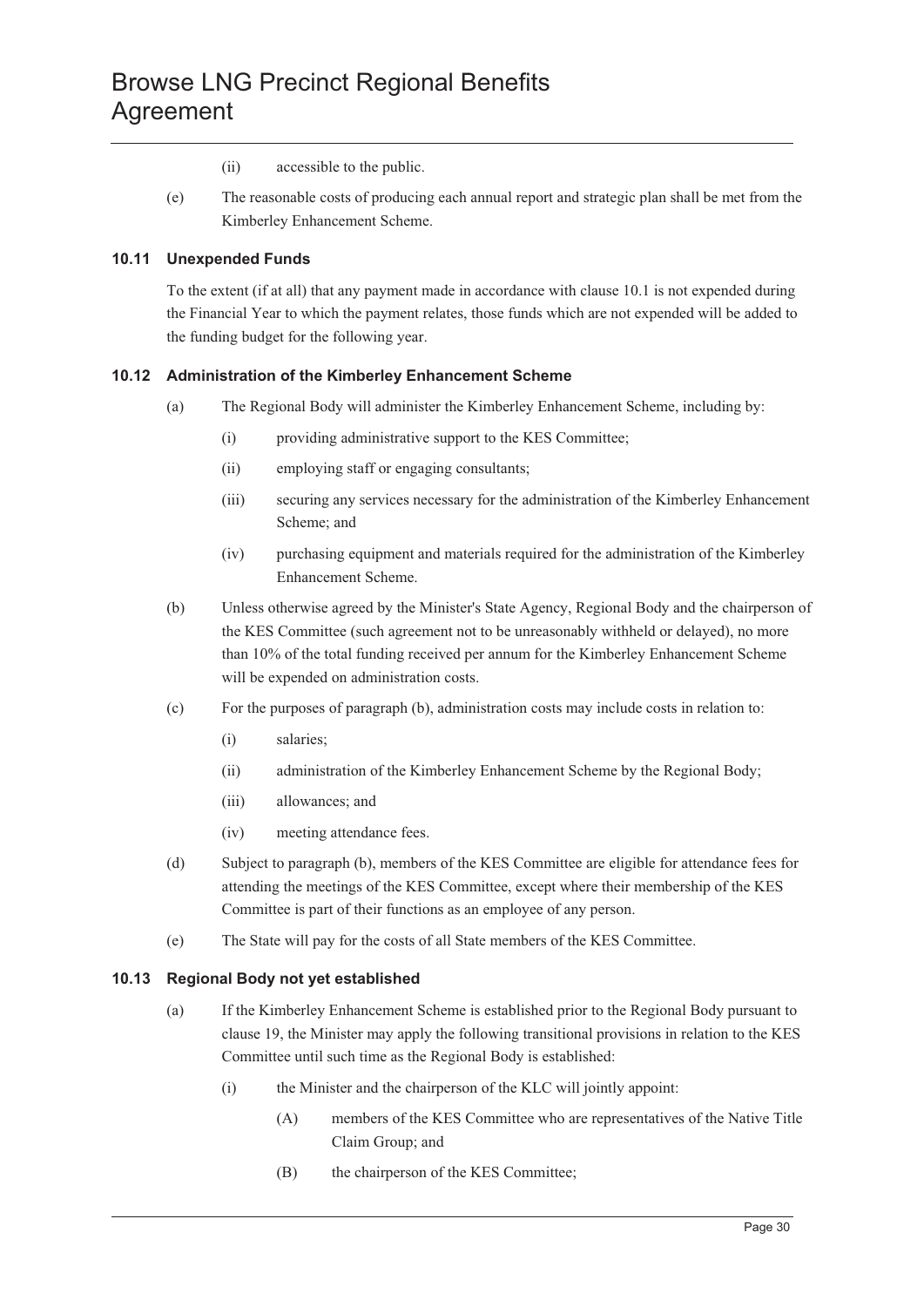- (ii) clause 10.6(h) applies to the term of a KES Committee member. The term of a KES Committee member will continue following establishment of the Regional Body. At the expiration of the term, the KES Committee member will be eligible for reappointment at the discretion of the Minister and the chairperson of the Regional Body;
- (iii) the funds will be held by the Minister's State Agency who will administer the funds as if it were the Regional Body;
- (iv) the KES Committee will make recommendations to the Minister's State Agency regarding projects to be undertaken under the Kimberley Enhancement Scheme and a copy of the recommendations is to be provided to the chairperson of the KLC;
- (v) the administration of the Kimberley Enhancement Scheme will be carried out by the Minister's State Agency;
- (vi) the Minister shall approve or reject a funding application by having regard to:
	- (A) the recommendation of the KES Committee; and
	- (B) the objects and purposes of the Kimberley Enhancement Scheme as provided for in clauses 10.4 and 10.5; and
- (vii) a decision in relation to funding made by the Minister under subparagraph (vi) of this clause is final.
- (b) Upon establishment of the Regional Body the transitional provisions in this clause 10.13 will no longer apply.

# **11. Dampier Peninsula Fund**

# **11.1 Regional Body to establish Dampier Peninsula Fund**

Not later than Expansion FID, the Regional Body must establish the Dampier Peninsula Fund Trust in a consistent manner to the establishment of trusts under clauses 20.5, 20.6 and 20.7 and in accordance with the provisions of this clause 11.

# **11.2 Foundation Proponent Commitment**

- (a) If the circumstances in paragraph 3.3(a) of Schedule 5 to the Project Agreement arise, the Foundation Proponent agrees to make payments into the Dampier Peninsula Fund in accordance with clause 16 of and paragraph 3.3(b) of Schedule 5 to the Project Agreement.
- (b) Until the Regional Body establishes the Dampier Peninsula Fund Trust as contemplated by this clause 11, the payment under paragraph (a) will be held by the Foundation Proponent on trust for the benefit of the Dampier Peninsula Native Title Parties in an interest bearing account.
- (c) Payment of the sum in paragraph (a), together with any interest earned under paragraph (b), will be made by direct deposit into the Trust Account for the Dampier Peninsula Fund Trust within 60 days of the Regional Body notifying the Foundation Proponent in writing of the establishment of the Dampier Peninsula Fund Trust.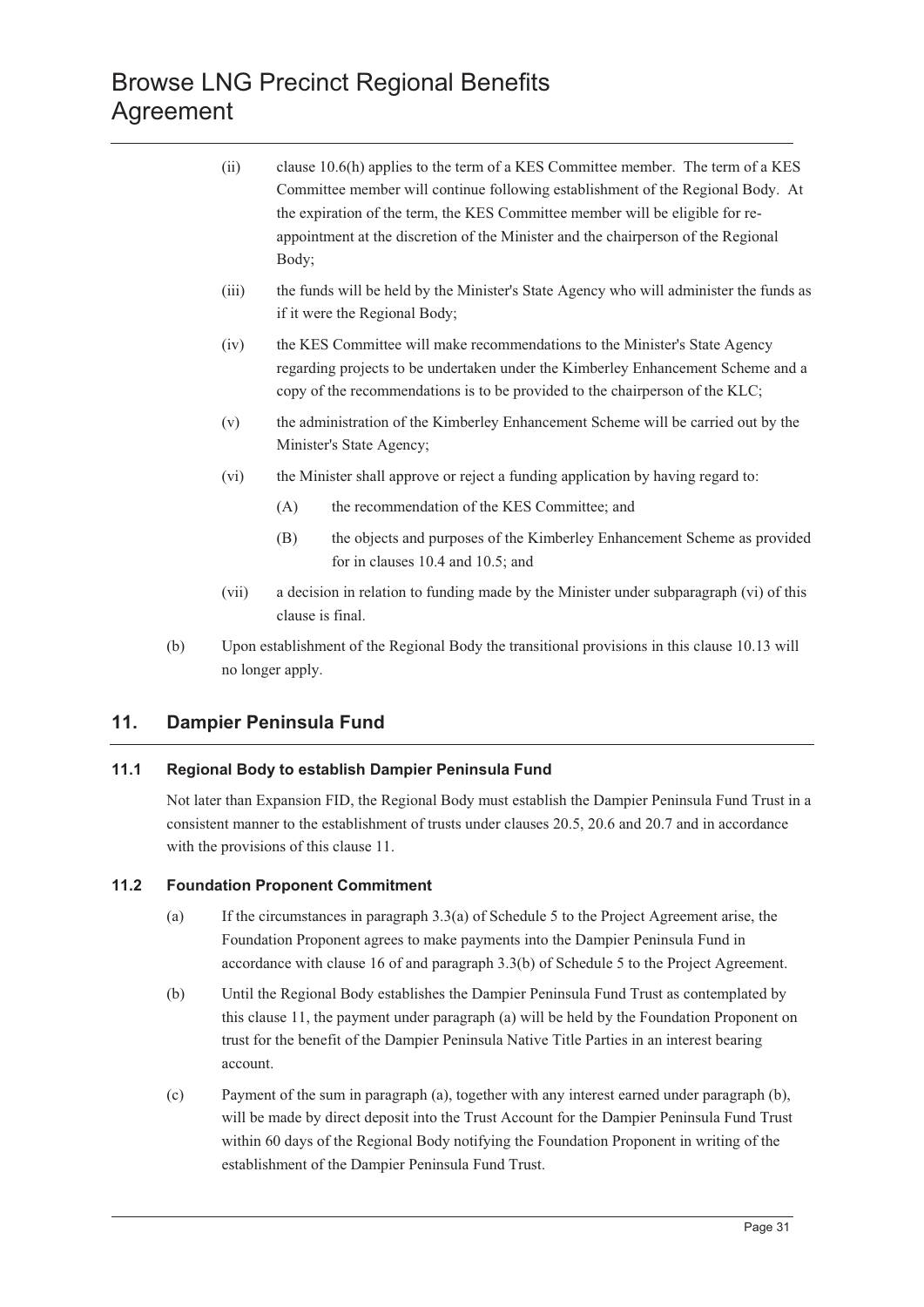# **11.3 Additional Proponent Commitment**

Each Additional Proponent must make payments into the Dampier Peninsula Fund if required in accordance with clause 17 and this clause 11.

## **11.4 Purpose of the Dampier Peninsula Fund**

The parties agree that the initial purpose of the Dampier Peninsula Fund is to improve the general welfare of the Dampier Peninsula Native Title Party communities.

# **11.5 Objects of the Dampier Peninsula Fund**

The parties agree that the initial objects of the Dampier Peninsula Fund include:

- (a) the relief of poverty;
- (b) housing, including short term relief housing;
- (c) medical assistance for health related issues;
- (d) dental care;
- (e) child care and care for the aged and disabled;
- (f) transportation; and
- (g) provision of community and social infrastructure.

## **11.6 Rules of the Dampier Peninsula Fund**

- (a) Subject to paragraph (b), the rules of the Dampier Peninsula Fund will be determined by the Regional Body and approved by the Foundation Proponent and the State before that fund is established, such approval not to be unreasonably withheld.
- (b) The rules of the Dampier Peninsula Fund must be consistent with this clause 11 and must provide for:
	- (i) audit requirements consistent with clause 21 of this Agreement;
	- (ii) the manner in which applications for funding must be made; and
	- (iii) a specified distribution policy or policies.

## **11.7 Eligibility to access the Dampier Peninsula Fund**

Access to the Dampier Peninsula Proponent Benefits Fund is limited to members of the Dampier Peninsula Native Title Parties.

## **11.8 Reporting and review of the Dampier Peninsula Fund**

- (a) The Regional Body must prepare annual reports on the operation of the Dampier Peninsula Fund (*Dampier Peninsula Report*).
- (b) The Regional Body must provide Dampier Peninsula Report to Proponents, the State Implementing Agency and any other parties that make a financial contribution to the Dampier Peninsula Fund and make each Dampier Peninsula Report available to members of the Dampier Peninsula Native Title Parties.
- (c) Each Dampier Peninsula Report must contain: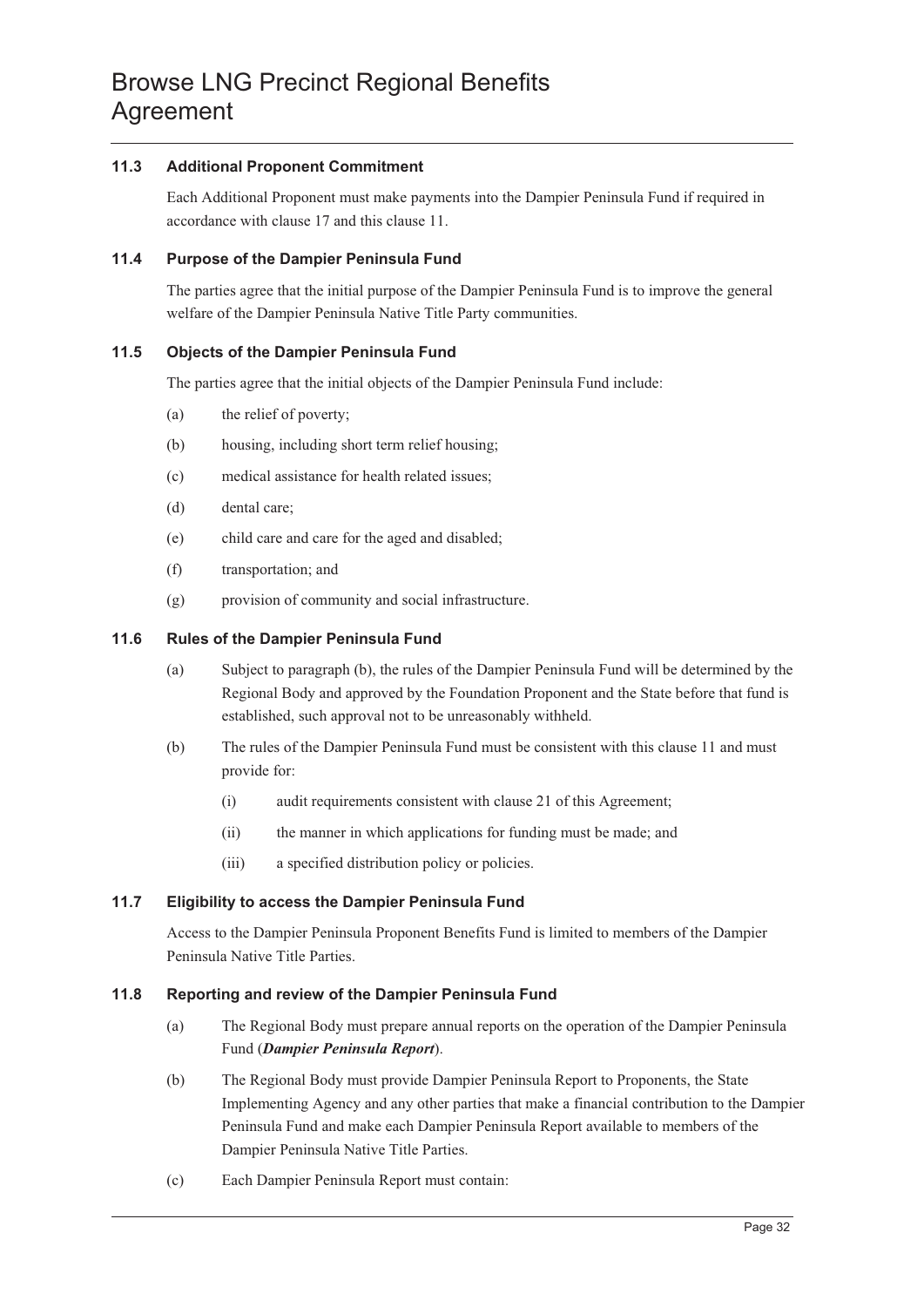- (i) a statement of grant acquittals, including:
	- (A) an outline of how funds were intended to be spent;
	- (B) the outcomes of the funded activity;
	- (C) the forecasts of the funded activity; and
	- (D) information about the purpose of the grant and the funded activity; and
- (ii) a true and fair view of the financial position of the Dampier Peninsula Fund:
	- (A) at the beginning and end of the reporting period; and
	- (B) estimated for the next three reporting periods.
- (d) The State, Proponents and the Regional Body will agree the scope and frequency of the review of the Dampier Peninsula Fund.

# **12. Grant Land**

# **12.1 State commitment**

On and from the Secured Foundation Proponent Date, the State agrees to grant to the Kimberley Native Title Parties other than the Native Title Party and the Dampier Peninsula Native Title Parties (or their nominee), an area totalling 600 hectares of freehold or other land (*Grant Land*) in accordance with the procedure set out in this clause 12.

# **12.2 Entity to hold Grant Land**

- (a) The Grant Land must be registered in the name of the native title holder for the area of the Grant Land who must hold the Grant Land on trust for the benefit of its members.
- (b) If there is no relevant native title holder for the area of the Grant Land, then the Grant Land will be registered in the name of the Regional Body and it must hold the Grant Land on trust for the benefit of the Regional Beneficiaries.
- (c) If there is a subsequent determination that native title exists in relation to an area of the Grant Land registered in the name of the Regional Body, the Regional Body must transfer the Grant Land to the relevant native title holder.

## **12.3 Grant Land Claim Group to elect form of Tenure**

- (a) Subject to clauses 12.4 to 12.7 and paragraph (c) below, the relevant Grant Land Claim Group must elect whether the Grant Land be granted as unconditional freehold land or conditional freehold land under the LAA.
- (b) Notwithstanding paragraph (a), if the Grant Land Claim Group nominates another form of tenure and the State agrees to that nomination (which agreement must not be unreasonably withheld or delayed), the Grant Land may be granted in the nominated form.
- (c) Nothing in this Agreement requires the State to Grant unconditional freehold land over an area where native title rights and interests exist, other than under clause 12.7(b).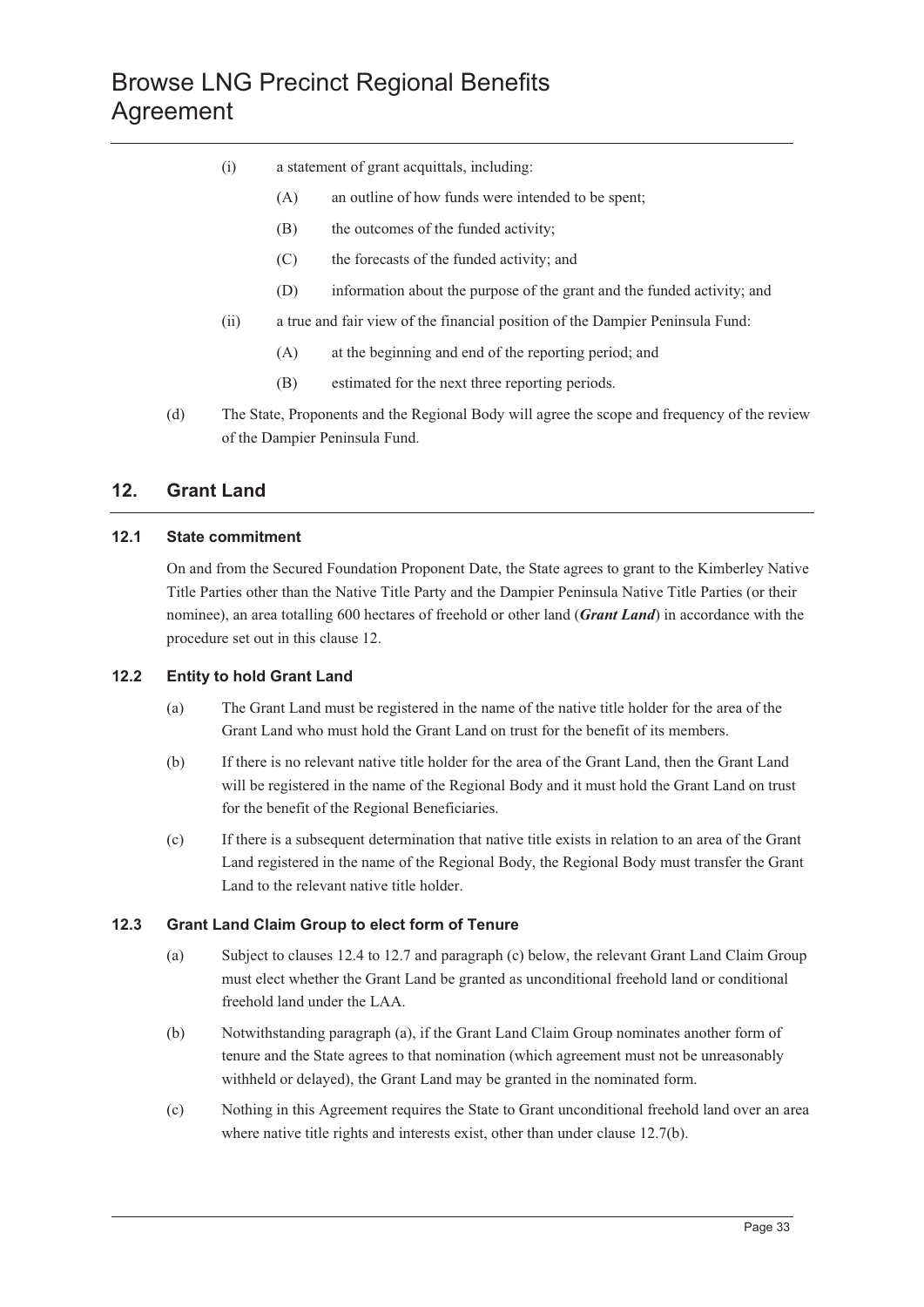## **12.4 Criteria for Grant Land**

- (a) The locations of Grant Land agreed between the State and the Regional Body (with the consent of each Grant Land Claim Group) under clause 12.3 must have regard to:
	- (i) the economic development, living, social, cultural, heritage, conservation and other aspirations of the Grant Land Claim Group;
	- (ii) any State planning, development, town site expansion and environmental requirements and policies provided by the State to the Regional Body;
	- (iii) legally binding commitments made by the State to third parties up to the time of the grant;
	- (iv) geographical considerations; and
	- (v) any proposal for national heritage listing for the Kimberley.
- (b) The locations of Grant Land must be entirely within the boundaries of the native title claim area of the relevant Grant Land Claim Group that will receive it.
- (c) The State will not purchase or acquire land or any third party interest in land to satisfy its obligation under this clause 11.
- (d) The State will not pay to unburden Crown land or remove third party encumbrances over land in order to create freehold title.
- (e) The grant of freehold must be consistent with Laws, and government policy which have effect as legislation or delegated legislation, as provided by the State to each Grant Land Claim Group, from time to time, including:
	- (i) a requirement for a mining clearance under section 16(3) of the *Mining Act 1978*  (WA);
	- (ii) a requirement for a clearance under the *Petroleum and Geothermal Energy Resources Act 1967* (WA); and
	- (iii) planning and environmental policies created under the *Planning and Development Act 2005* (WA)*,* the *Environmental Protection Act 1986* (WA) or any other Law.
- (f) The Grant Land must have legal access to a public road (whether by grant of an easement or otherwise). If such legal access does not exist, the State must use its best endeavours to assist the Grant Land Claim Group to obtain that access, including upon request, seeking to procure the relevant local government or other authority to gazette a road. For the avoidance of doubt, nothing in this clause requires the State to create roads or acquire third party interests.
- (g) The Grant Land must not be located within the Broome town site or the Kununurra town site.
- (h) Any Grant Land located in a town site must be consistent with development conditions and will be granted in en globo lots.
- (i) The use of the Grant Land by the Grant Land Claim Group must be consistent with and in accordance with relevant planning instruments and any other Laws that apply in relation to the Grant Land including:
	- (i) the Dampier Peninsula Planning Strategy once it is endorsed by the WAPC;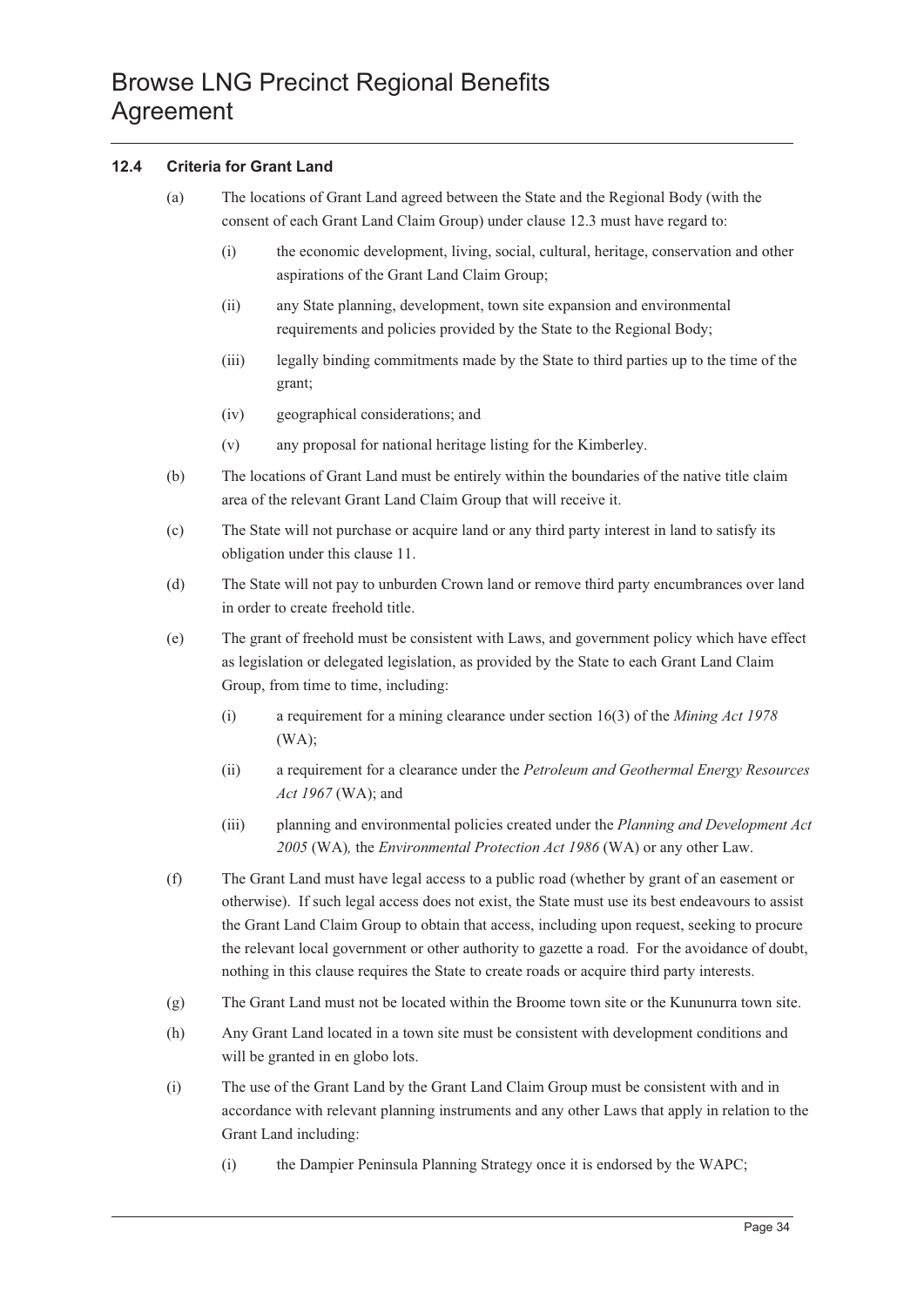- (ii) the *Aboriginal Heritage Act 1972* (WA); and
- (iii) planning and environmental policies and instruments created under the *Planning and Development Act 2005* (WA)*,* the *Environmental Protection Act 1986* (WA) or any other Law.

# **12.5 Procedure for determining the locations of Grant Land**

- (a) Subject to clause 12.4 and following the Secured Foundation Proponent Date, the State and the Regional Body (with the consent of each Grant Land Claim Group) will agree the locations of the Grant Land in accordance with the following procedure:
	- (i) the State and the Regional Body (on behalf of each Grant Land Claim Group) must investigate potential locations for the Grant Land and meet within three months of the Regional Body Ratification Date to identify possible locations for the Grant Land subject to the criteria in clause 12.4;
	- (ii) within one year of the meeting in paragraph (i), the Regional Body (in consultation with each Grant Land Claim Group) must nominate in writing to the State the preferred locations of the Grant Land;
	- (iii) within 90 days of receipt of the Regional Body's nomination, the State must consider the nomination and advise the Regional Body (who must consult with each Grant Land Claim Group) in writing whether the nominated locations are approved by the State, which approval must not be unreasonably withheld or delayed; and
	- (iv) if the nominated locations:
		- (A) are approved by the State, the State and the Regional Body (in consultation with each Grant Land Claim Group) must execute, and seek to have registered on the Register of Indigenous Land Use Agreements, one or more Grant Land ILUAs to facilitate the grant of the Grant Land; or
		- (B) are not approved by the State, the Regional Body (in consultation with each Grant Land Claim Group) must make a further nomination of its preferred locations of the Grant Land in accordance with this paragraph (a) process.
- (b) If the State (acting reasonably) three times gives written notice to the Regional Body that the locations nominated under paragraph (a) are not approved, the State will refer the decision in relation to the locations of the Grant Land to the Minister for Lands after:
	- (i) notifying the Regional Body of the referral;
	- (ii) engaging an independent consultant suitably qualified (in the State's reasonable opinion) to make a recommendation to the Minister for Lands in relation to the locations of the Grant Land in accordance with the following principles:
		- (A) the independent consultant must liaise with the Regional Body and the State and take submissions (if any) from each party as to the locations of the Grant Land;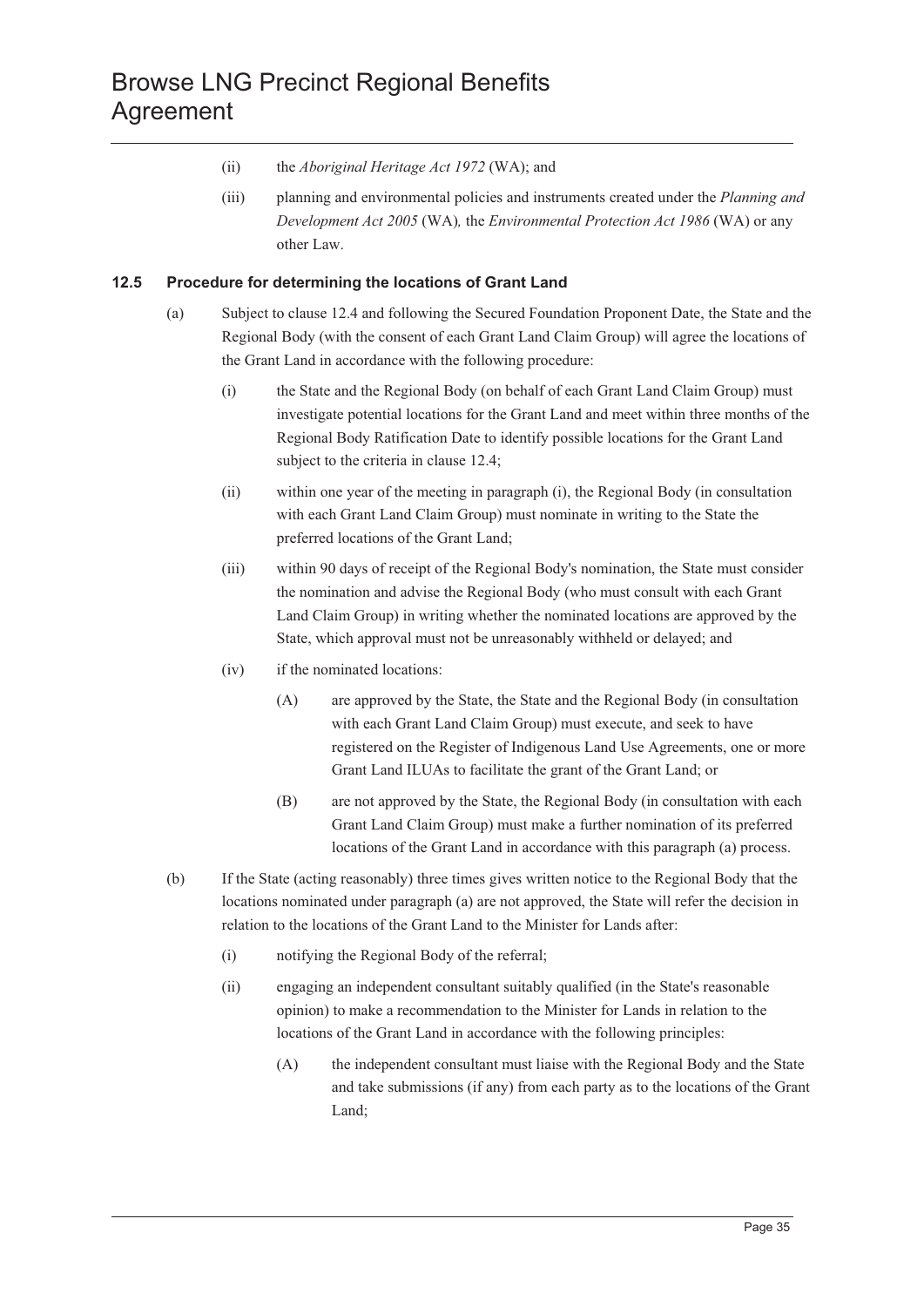- (B) the independent consultant must make a recommendation based on the submissions received from the Regional Body and the State and such other factors as the independent consultant considers relevant;
- (C) the independent consultant must provide a formal recommendation to the Regional Body and the State within 60 days of being engaged by the State; and
- (D) the State will forward the formal recommendation, at the same time as referring the decision as to the locations of the Grant Land, to the Minister for Lands.
- (c) The Minister for Lands will decide the locations of the Grant Land, and notify the Regional Body of the decision, within 30 Business Days of the referral being made in paragraph (b), having regard to:
	- (i) the recommendation of the independent consultant engaged in accordance with paragraph (b)(ii);
	- (ii) the recommendations of the Regional Body as provided in paragraph (a); and
	- (iii) the criteria for the Grant Land as provided for in clause 12.4,

but for the avoidance of doubt, nothing in this clause requires the Minister for Lands to accept the recommendation of the independent consultant or the Regional Body.

- (d) The decision in relation to the locations of the Grant Land made by the Minister for Lands under paragraph (c) of this clause is final.
- (e) The timeframes for the process outlined under paragraph (a) may be extended by mutual agreement between the State and the Regional Body (in consultation with each Grant Land Claim Group).
- (f) The procedure for determining the locations of the Grant Land set out in this clause 12.4(a) is not subject to the dispute resolution process set out in clause 29 and no Party may declare a Dispute in relation to the process contained in this clause 12.4(a).
- (g) For the avoidance of doubt, nothing in paragraphs (d) to (f) prevents the Regional Body (in consultation with the relevant Grand Land Claim Group) from seeking judicial review of the Minister's decision.

# **12.6 Costs arising in relation to Grant Land**

- (a) The State agrees to pay for the following establishment costs arising out of the Grant of Grant Land process:
	- (i) the direct cost of effecting the transfer of freehold land to the Regional Body;
	- (ii) duty payable under the *Duties Act 2008* (WA);
	- (iii) survey costs for the Grant Land as determined following the clause 12.5 selection process (including costs of surveying easement areas); and
	- (iv) registration fees at the Western Australian Land Information Authority (*Landgate*).
- (b) For the avoidance of doubt, the State is not liable to pay for: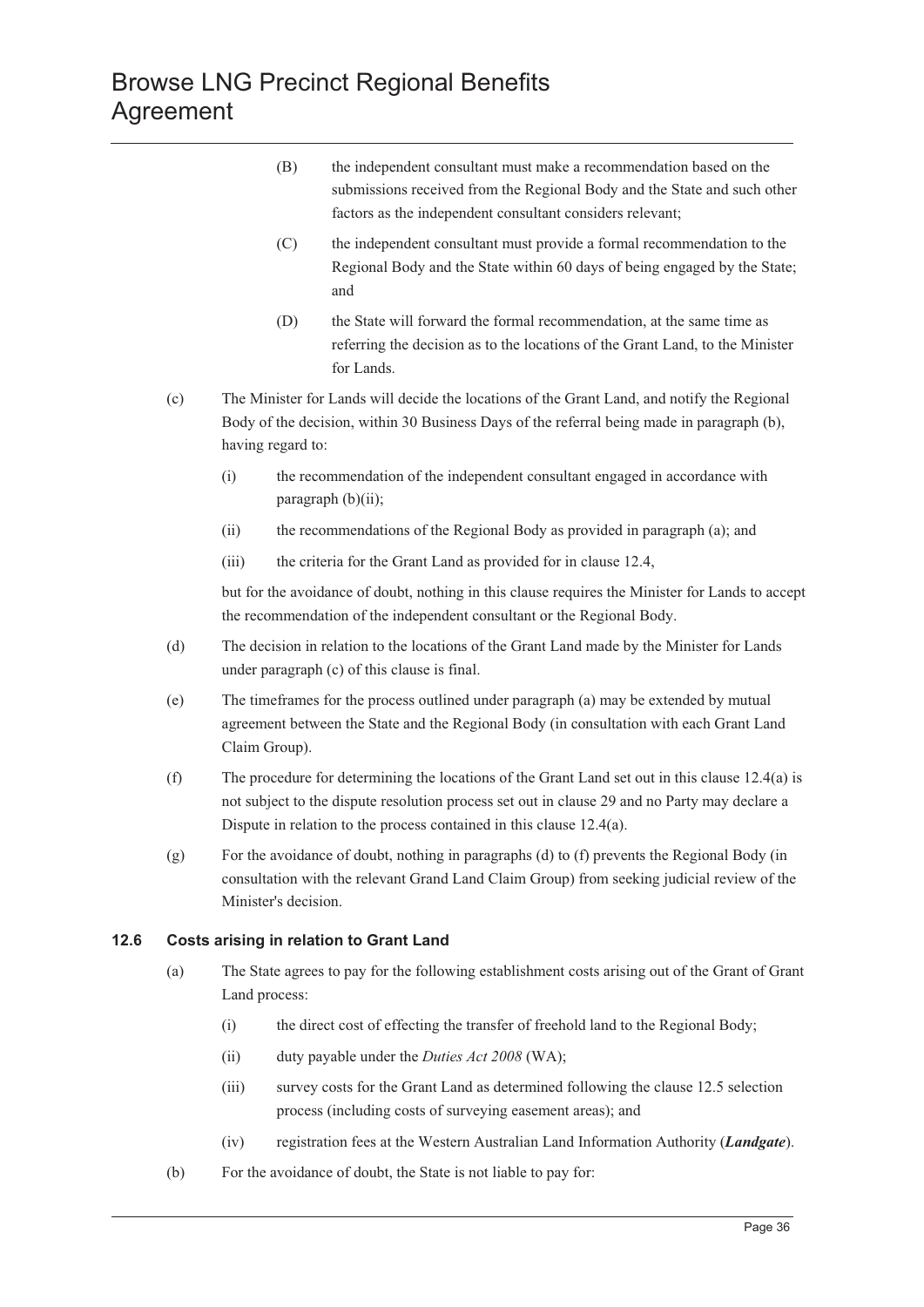- (i) establishment costs not referred to in paragraph (a), including general or legal expenses incurred by the Regional Body or the relevant Grant Land Claim Group or the provision of services to the Grant Land (including any which are a usual precondition to the creation of freehold title) such as road upgrades, service connections and headworks charges, unless the State in its sole discretion considers these costs would be paid for by the State under normal circumstances; and
- (ii) all holding costs including local government rates and other taxes that are normally borne by the land owner.

# **12.7 Effect on Native Title**

- (a) If native title exists over the locations of the Grant Land, the creation of tenure for the Grant Land will not require a surrender of native title rights and interests and result in the extinguishment of those native title rights and interests if the State and the relevant Grant Land Claim Group enter into, and have registered on the Register of Indigenous Land Use Agreements, a Grant Land ILUA which applies the non-extinguishment principle.
- (b) If native title exists over the locations of the Grant Land, the creation of tenure for the Grant Land will require a surrender of native title rights and interests and result in the extinguishment of those native title rights and interests if:
	- (i) the State and the relevant Grant Land Claim Group do not enter into, and have registered on the Register of Indigenous Land Use Agreements, a Grant Land ILUA which applies the non-extinguishment principle; or
	- (ii) the relevant Grant Land Claim Group elects a form of tenure for the Grant Land which allows the Grant Land to be used for a purpose that is not compatible with the continued exercise of native title rights and interests.

For the avoidance of doubt, if the proposed use of the Grant Land is not compatible with the existence of native title, then the creation of tenure for the Grant Land will require a surrender of native title rights and interests.

- (c) Subject to paragraph (d), within 2 years of the date the locations of the Grant Land are determined in accordance with clause 12.5(a), each Grant Land Claim Group must enter into, and seek to have registered on the Register of Indigenous Land Use Agreements, a Grant Land ILUA to:
	- (i) allow for the creation of tenure subject to the non-extinguishment principle (as contemplated under paragraph (a)); or
	- (ii) surrender, and allow for the extinguishment of, native title rights and interests over the locations of the Grant Land as required under paragraph (b).
- (d) No further compensation other than that provided for in the Precinct Agreements will be payable by the State to a Grant Land Claim Group, or in relation to any other native title rights and interests, under the NTA, to allow for the creation of tenure for the Grant Land.

# **12.8 Satisfaction of State's commitment**

Subject to the balance of this clause 12.8: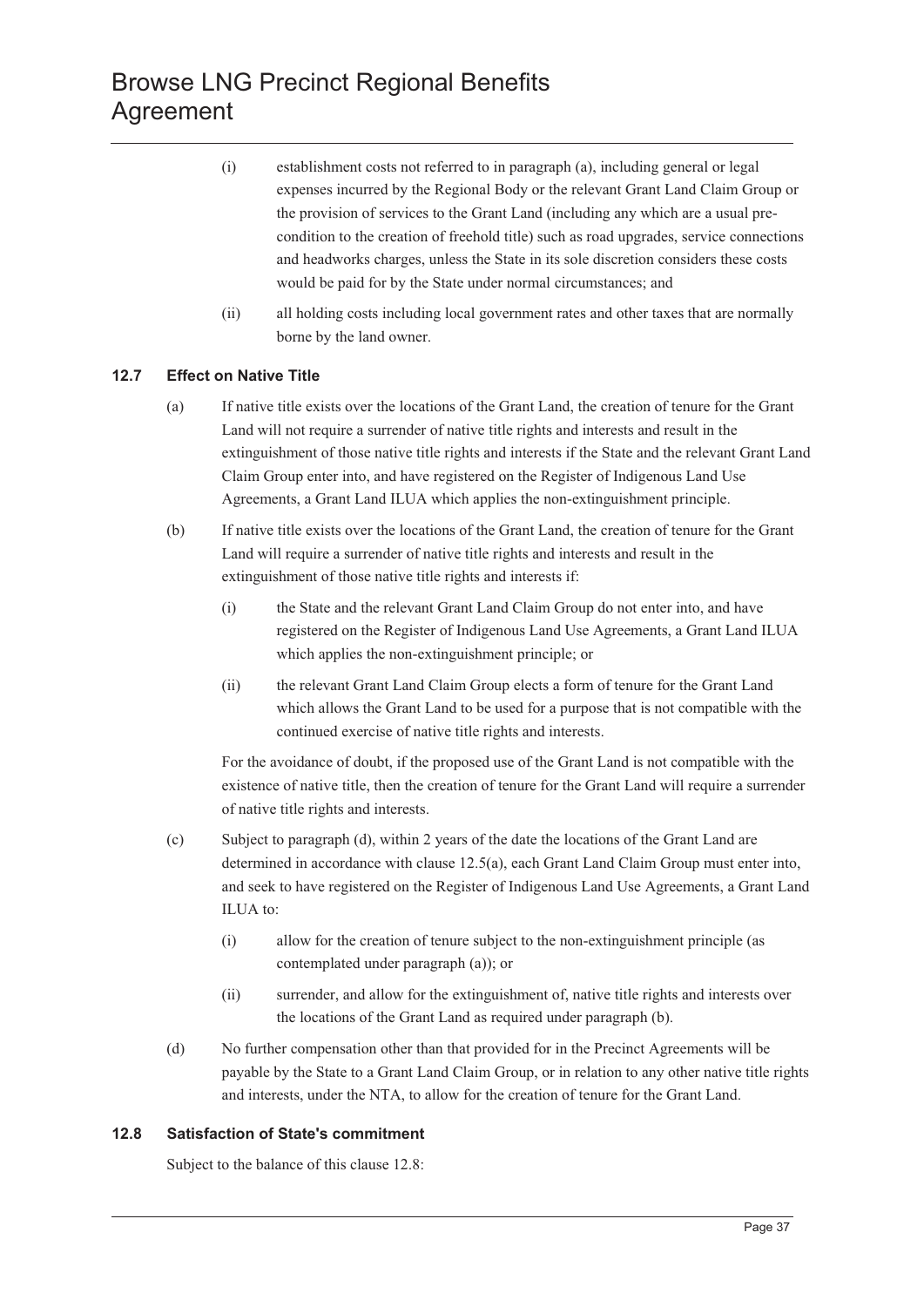- (a) the State will not be in breach of its commitment under clause 12.1 if any Grant Land Claim Group fails to enter into, or fails to have registered on the Register of Indigenous Land Use Agreements, other than through action of the State, a Grant Land ILUA within the timeframe required under clause 12.7(c); but
- (b) the State will remain obliged to fulfil that commitment; and
- (c) nothing in this clause 12.8 releases the State from any of its obligations to execute documents and to take other steps pursuant to clause 32.

# **13. Conservation and Heritage Areas**

# **13.1 Conservation and Heritage Management Arrangements Not Limited by this Clause**

Nothing in this clause 13:

- (a) limits the manner in which conservation and heritage areas may be managed on the Dampier Peninsula where funded other than through clause 13.2; or
- (b) fetters any Ministerial discretion.

## **13.2 State commitment to Conservation and Heritage Areas**

- (a) Subject to the terms of the Services Agreement, the State must pay \$15 million to the Regional Body for the creation of Conservation and Heritage Areas for the period of 10 years from the Secured Foundation Proponent Date, in annual instalments of \$1.5 million as follows:
	- (i) the first instalment of \$1.5 million to be paid within 60 days of the Secured Foundation Proponent Date; and
	- (ii) for each subsequent year, instalments of \$1.5 million to be paid on or before the Benefit Payment Date in each year.
- (b) If, subsequent to the Secured Foundation Proponent Date, the Services Agreement has not been executed by the Regional Body and DEC, the payment under paragraph (a) will be held on trust:
	- (i) for and on behalf of the Regional Body; and
	- (ii) in an interest bearing trust account held by the State;

until the Services Agreement is executed by the Regional Body and DEC.

- (c) Any payment under paragraph (a), together with any interest earned under paragraph (b), will be made by direct deposit to an account nominated by the Regional Body within 60 days of the Regional Trustee providing to the State an executed copy of the Services Agreement.
- (d) The moneys paid by the State to the Regional Body under paragraph (a) must only be used for the purposes of Conservation and Heritage Areas under this clause 13.

## **13.3 Purpose and Objectives of the Conservation and Heritage Areas**

(a) The Parties agree that the Conservation and Heritage Areas will be managed for the purpose of conservation and heritage and, to the extent permitted by law, managed jointly.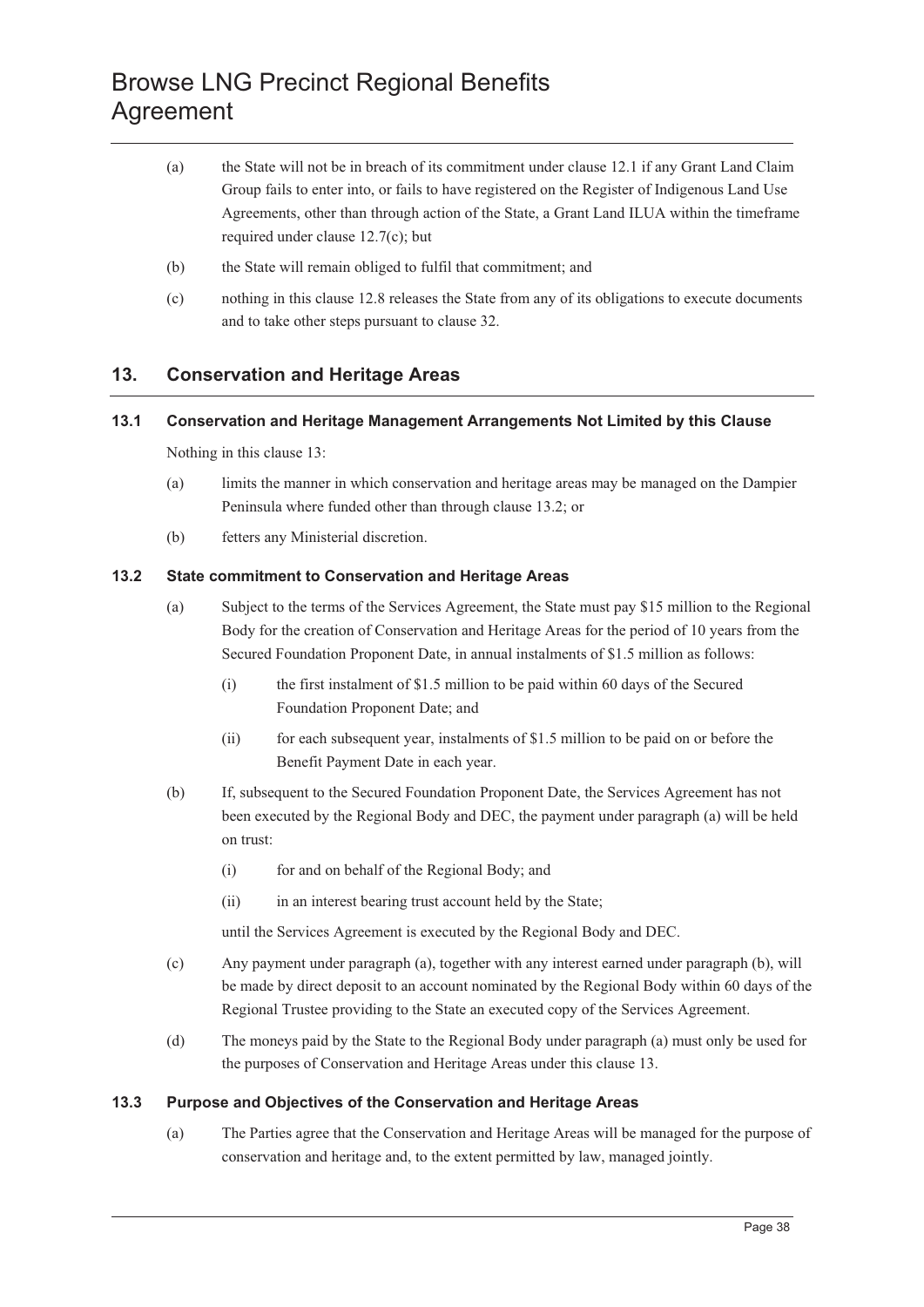- (b) For the avoidance of doubt, this purpose entails the conservation and enhancement of the Aboriginal culture and heritage values and natural and environmental values of the Dampier Peninsula.
- (c) Without affecting the operation of the CALM Act, the Parties agree that the objectives for the Conservation and Heritage Areas will be to achieve:
	- (i) if the Conservation and Heritage Area is conditional freehold title, the purpose provided for in the conditions on title;
	- (ii) if the Conservation and Heritage Area is a reserve, the purpose for which the care, control and management of the land is placed with the Conservation Commission and the Indigenous Holding Entity; or
	- (iii) if the Conservation and Heritage Area is freehold land subject to a joint management arrangement pursuant to the CALM Act Amendment, the purpose for which a joint management agreement is entered into.
- (d) The purposes provided for in clause (c) above include:
	- (i) the exercise of native title rights and interests;
	- (ii) conservation and protection of Aboriginal sites, places and landscapes of cultural significance:
	- (iii) conservation and protection of areas of environmental sensitivity, including as informed by cultural knowledge of the relevant native title party;
	- (iv) to contribute to the community development and economic development through joint management projects;
	- (v) encouraging the rehabilitation of degraded land;
	- (vi) increasing biodiversity, particularly in relation to Pindan country;
	- (vii) preserving, promoting and protecting:
		- (A) the Indigenous cultural and heritage values of the Conservation and Heritage Areas;
		- (B) the natural and environmental values of the Conservation and Heritage Areas, including indigenous flora and fauna; and
		- (C) the ethnographic values of the Conservation and Heritage Areas;
	- (viii) having regard to paragraph (vii), regulating of public access to the Conservation and Heritage Areas;
	- (ix) where appropriate, providing recreational facilities and facilitating recreational activities on the Conservation and Heritage Areas;
	- (x) encouraging the use of the Conservation and Heritage Areas by the Traditional Owners of that area in accordance with their culture and practices, including culturally appropriate use of resources;
	- (xi) promoting the appropriate use of resources for community and traditional purposes;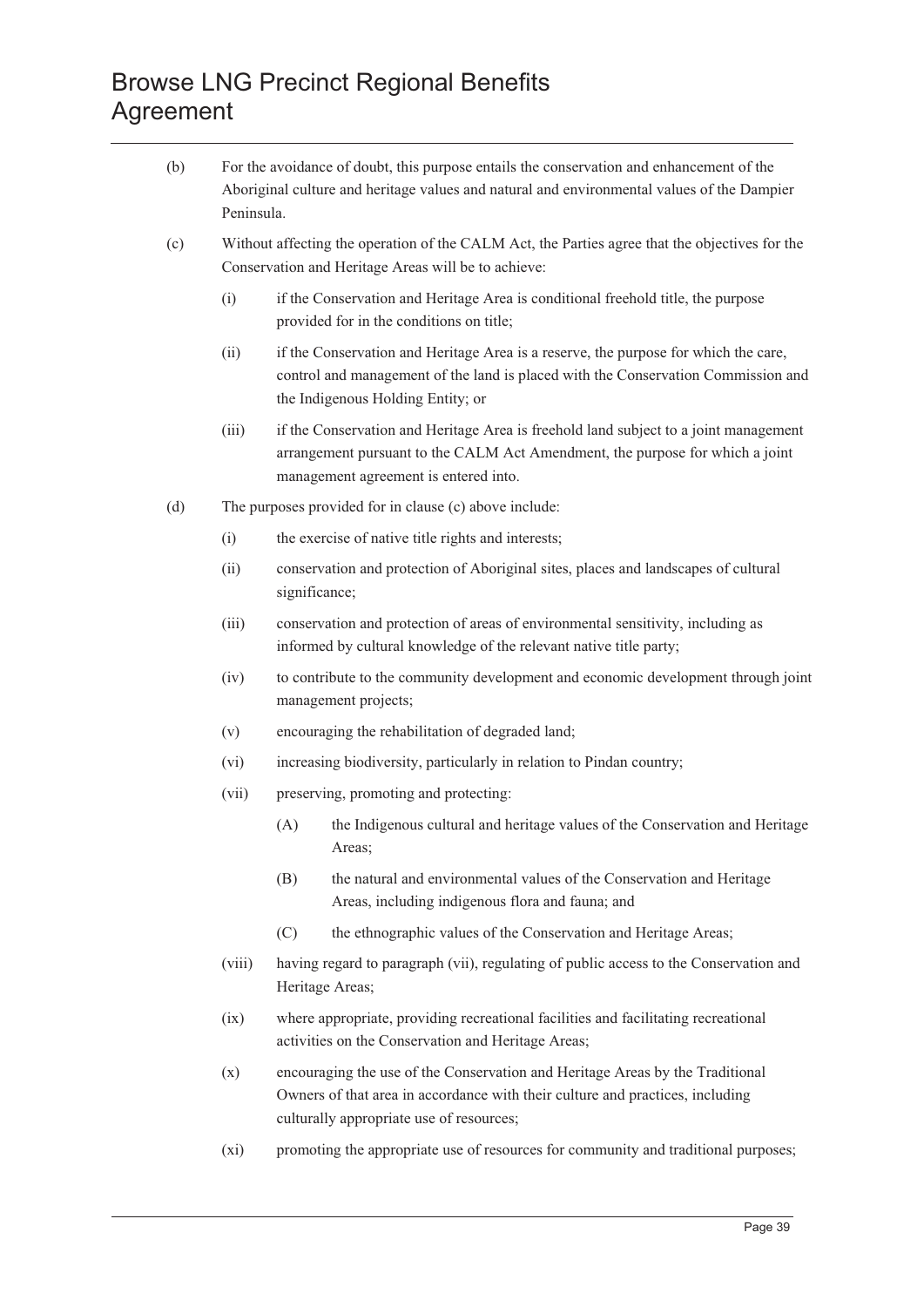- (xii) providing services for Traditional Owners in the administration, management and operation of the Conservation and Heritage Areas;
- (xiii) providing commercial and economic opportunities and projects for Traditional Owners, other Regional Beneficiaries and the Regional Body;
- (xiv) implementing, monitoring and evaluating of the effectiveness of the Management Plan; and
- (xv) with regard to this clause 13.3, constructing, maintaining and replacing buildings and infrastructure on the Conservation and Heritage Areas.

## **13.4 Location and Criteria for Conservation and Heritage Areas**

As soon as practicable following the Secured Foundation Proponent Date, the State will work with the Traditional Owners, through the KLC and the Regional Body (or a Dampier Peninsula Representative Body if such a body exists) to reach agreement and develop a joint recommendation to the Minister as to the preferred location of the Conservation and Heritage Areas having regard to:

- (a) cultural and conservation priorities of Traditional Owners;
- (b) the Dampier Peninsula Planning Strategy once it is endorsed by the WAPC;
- (c) geographical considerations;
- (d) any proposal for national heritage listing for the Kimberley; and
- (e) land and water requirements for the establishment of the LNG Precinct.

## **13.5 Creation of Conservation and Heritage Tenure**

- (a) As soon as practicable following the decision in relation to the location of the Conservation and Heritage Areas under clause 13.4, the State must consult with the Regional Body and relevant Traditional Owners so that those Traditional Owners can:
	- (i) choose and provide their consent to the form of tenure for the Conservation and Heritage Areas, which may be:
		- (A) fee simple under section 75 of the LAA, which must be managed in accordance with clause 13.7; or
		- (B) a jointly vested reserve, as provided for in clause 13.6, and associated joint management arrangements as described in clauses 13.8 to 13.13;
	- (ii) nominate the body corporate which will hold the title for, and participate in the management of, Conservation and Heritage Areas and which may be, subject to clause (b):
		- (A) a body corporate nominated by and representative of the Traditional Owners; or
		- (B) the Regional Body.

(*Indigenous Holding Entity*)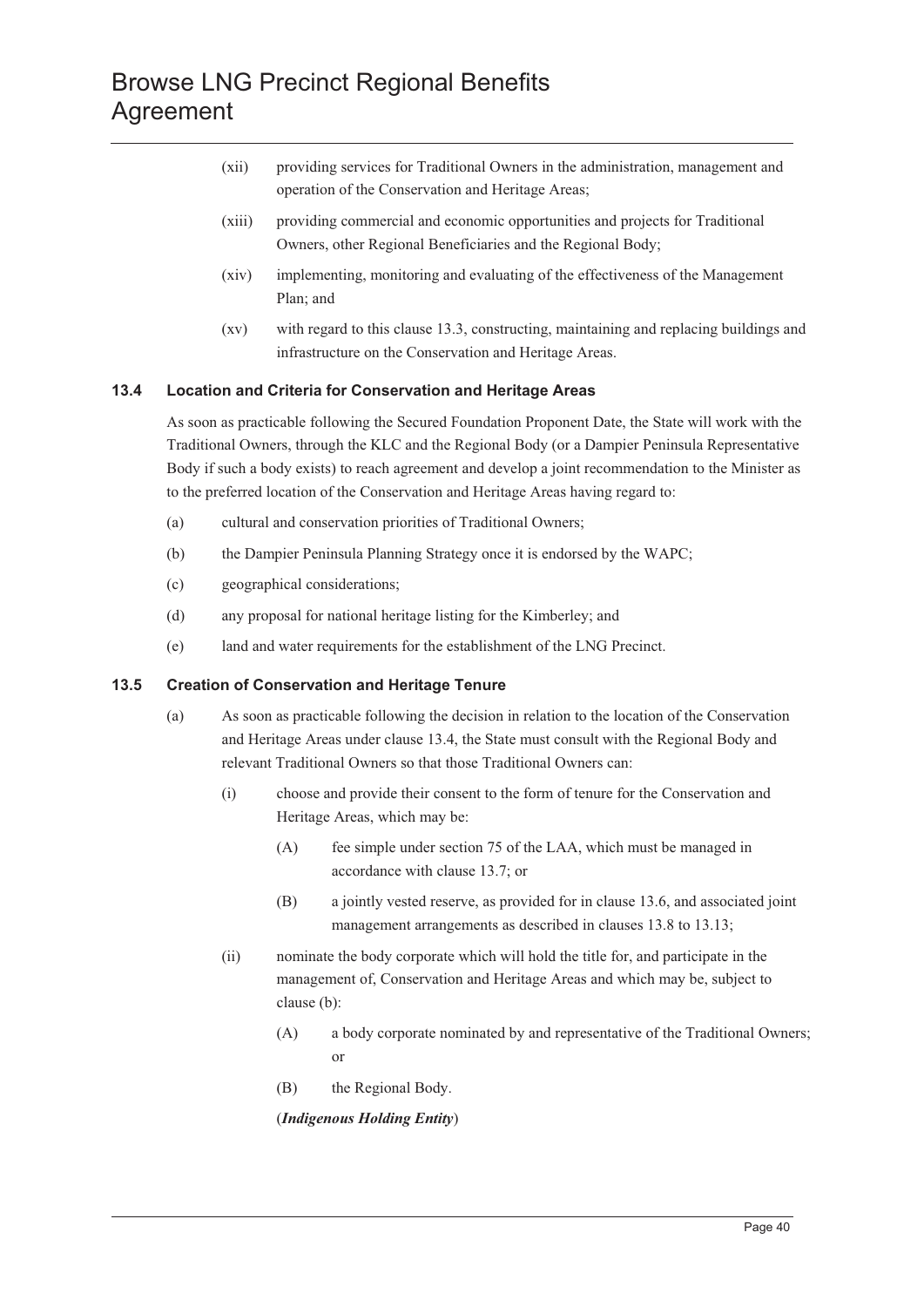(b) The body corporate nominated in accordance with paragraph  $(a)(ii)(A)$  above must be agreed to by the State, which agreement will not be unreasonably withheld or delayed if the body corporate is representative of the relevant Traditional Owners.

# **13.6 Creation of Conservation and Heritage Reserves**

- (a) If the Traditional Owners provide their consent to a jointly vested reserve under clause 13.5(a)(i)(A), as soon as practicable following that decision, the State must:
	- (i) subject to a Reserves Creation ILUA being executed and registered in accordance with subparagraph (ii), reserve the agreed Conservation and Heritage Areas under section 41 of the LAA (*Conservation and Heritage Reserves*), with an order under section 46 of the LAA:
		- (A) placing care, control and management of those reserves jointly with the Conservation Commission and the Indigenous Holding Entity;
		- (B) conferring the power to grant a lease, sublease or licence over the area of the Conservation and Heritage Reserves; and
	- (ii) unless a determination has been made that native title does not exist in the area of the agreed Conservation and Heritage Reserves, execute and seek to have registered on the Register of Indigenous Land Use Agreements, a Reserves Creation ILUA with the relevant native title holders or registered native title claimants as the case may be, which provides for:
		- (A) the matters in subparagraph (i) above; and
		- (B) non-extinguishment of native title.
- (b) The Parties confirm that, for the avoidance of doubt, following execution of the Reserves Creation ILUA, the validity of the future acts pursuant to the Reserves Creation ILUA extends to the exercise of relevant powers and functions and any activity done in exercise of any right or obligation arising from the creation, operation and management of the Conservation and Heritage Reserves. These include:
	- (i) entering into a management agreement;
	- (ii) the making of necessary orders, regulations, by-laws, management plans and classifications consistent with the management of the Conservation and Heritage Reserves;
	- (iii) the exercise of powers and performance of functions by DEC, its contractors and licensed operations under the CALM Act or the CALM Regulations on the land and waters of the Conservation and Heritage Reserves;
	- (iv) the grant, extension and renewal of leases, permits, licences and other authorities in accordance with the CALM Act; and
	- (v) where appropriate and consistent with the Management Plan, the right of members of the general public to access the Conservation and Heritage Reserves.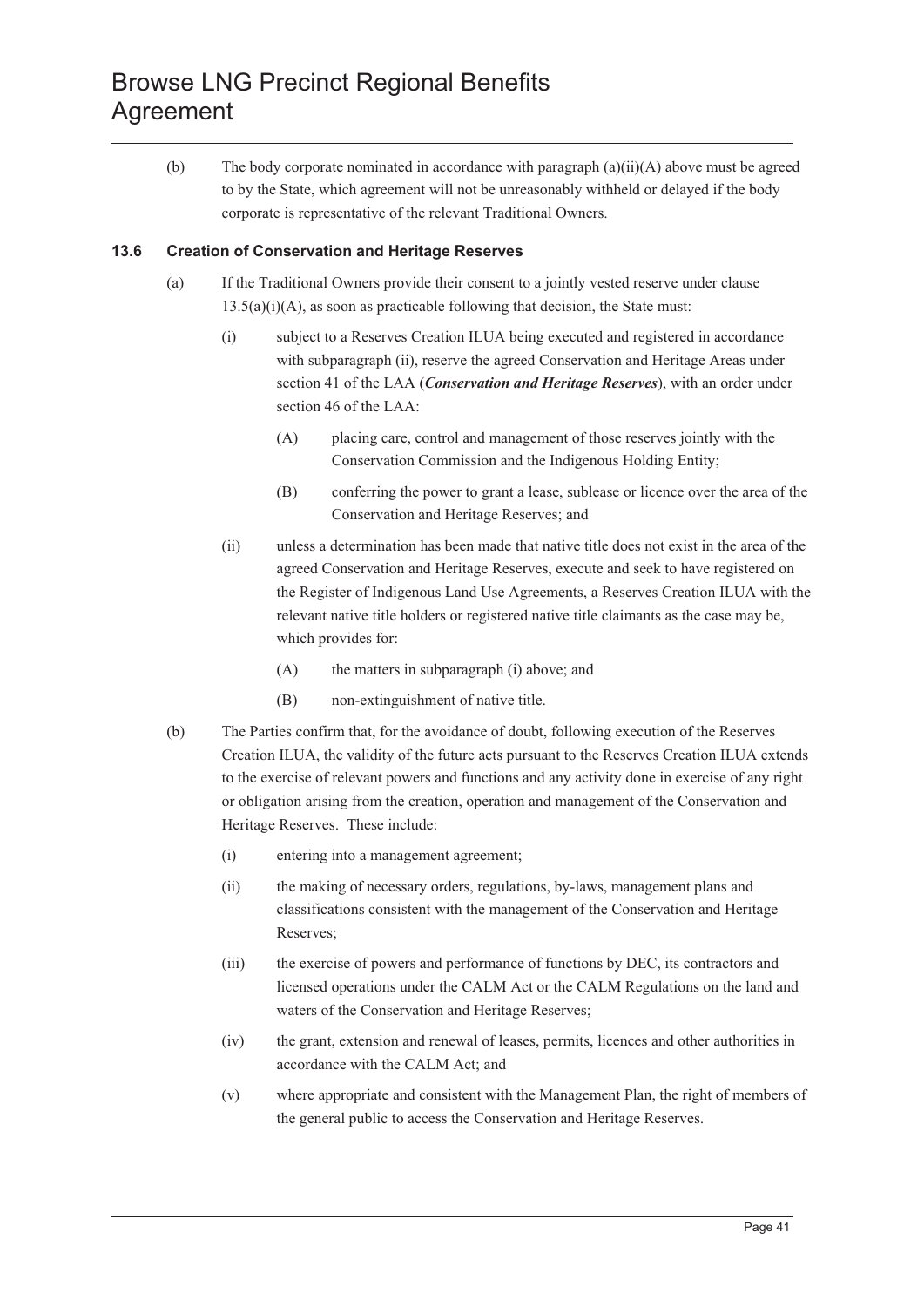- (c) Management of the Conservation and Heritage Reserves will be undertaken jointly by the CEO and the Indigenous Holding Entity through a Joint Management Body in accordance with:
	- (i) section 33(3) of the CALM Act; and
	- (ii) the Cultural Management Plan and the relevant Management Plan.

## **13.7 Joint Management of Conservation and Heritage Freehold Title**

- (a) This clause applies if the Traditional Owners:
	- (i) have nominated the form of tenure in clause  $13.5(a)(i)(A)$  and the State has agreed to that nomination under clause 13.5(b); or
	- (ii) request that any Conservation and Heritage Reserves being transferred as freehold title to the Indigenous Holding Entity to be jointly managed.
- (b) The State will do all things necessary to facilitate the transfer of the Conservation and Heritage Areas or the Conservation and Heritage Reserves, as the case may be, in fee simple to the Indigenous Holding Entity under section 75 of the LAA including any cancellation required under section 51 of the LAA of any Conservation and Heritage Reserve. The conditions on that title will be limited to use and management of the land for purposes in clause 13.3(d).
- (c) If the transfer of the Conservation and Heritage Areas to the Indigenous Holding Entity is done for the purposes of paragraph (a)(i), then:
	- (i) unless a determination has been made that native title does not exist in the area of the Conservation and Heritage Area, the State, the Indigenous Holding Entity and the relevant native title party (if different to the nominated body corporate) must execute and have registered on the Register of Indigenous Land Use Agreements a Conservation and Heritage Area ILUA which provides for non-extinguishment of native title;
	- (ii) the Indigenous Holding Entity must develop a management plan for the Conservation and Heritage Area in accordance with the purposes and objectives in clause 13.3; and
	- (iii) to the extent permitted by Law, the Indigenous Holding Entity may enter into an agreement for the provision of such services as may be reasonably necessary for the management of the Conservation and Heritage Area in accordance with the management plan developed under paragraph (ii).
- (d) If the CALM Act Amendment is passed and commences, then:
	- (i) for the purposes of paragraph  $(a)(i)$ , within 30 days of the commencement of the CALM Act Amendment; or
	- (ii) for the purposes of paragraph  $(a)(ii)$ , within 30 days of the transfer in fee simple to the Indigenous Holding Entity of the Conservation and Heritage Areas under paragraph (b),

the Indigenous Holding Entity must enter into a joint management agreement with the State to manage the land:

(iii) for the purposes and objectives contained in clause 13.3;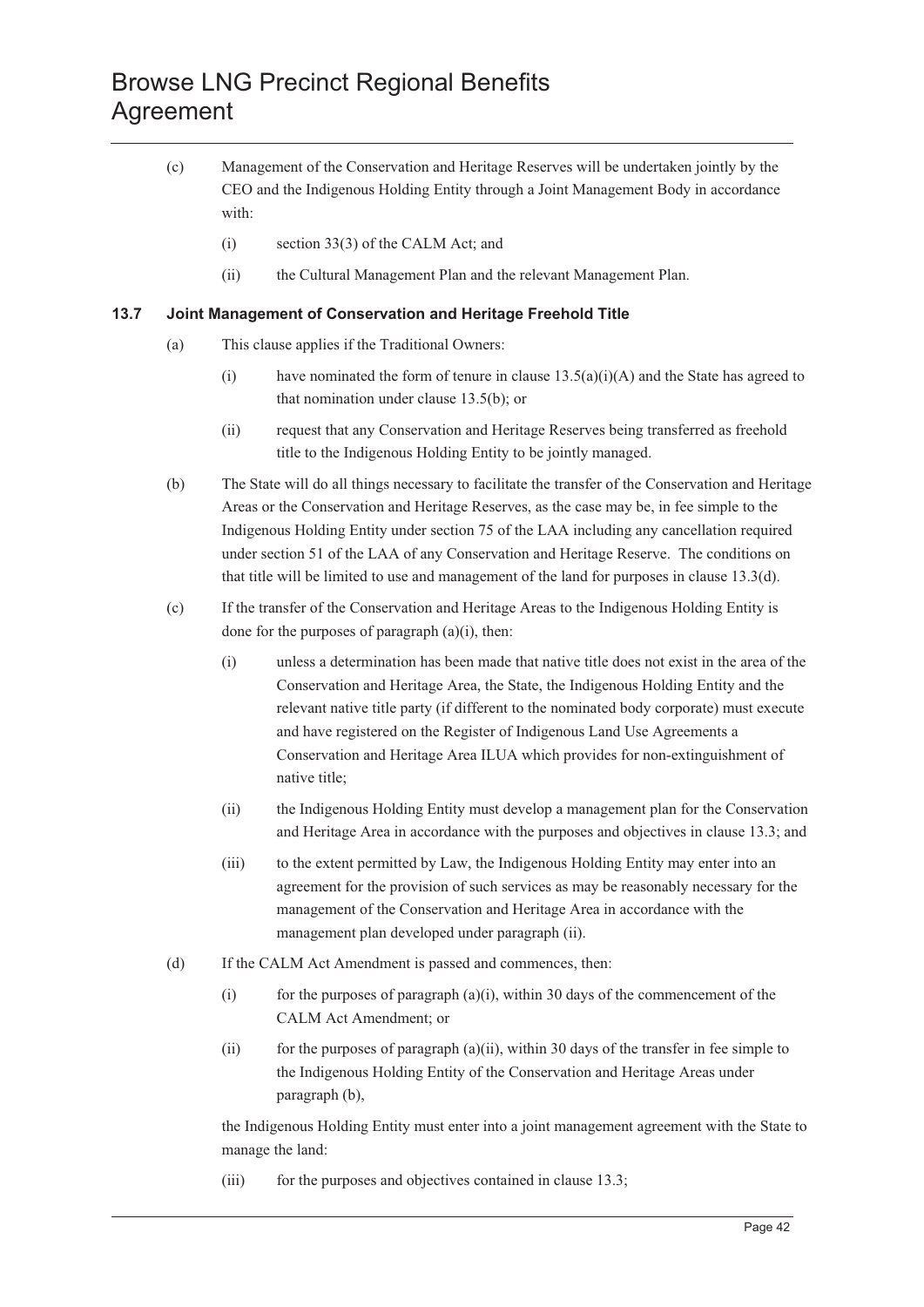- (iv) in accordance with the CALM Act, the CALM Regulations, the Cultural Management Plan and the relevant Management Plan; and
- (v) jointly with the CEO pursuant to the CALM Act and in accordance with the terms of the joint management agreement, the terms of which must be consistent with the purposes set out in clause 13.3 and the provisions of the CALM Act and CALM Regulations.

## **13.8 Joint Management Body**

- (a) The management of the Conservation and Heritage Areas referred to in clauses 13.6 and 13.7 will be administered by the CEO jointly with the Indigenous Holding Entity through a Joint Management Body. The Joint Management Body will be agreed to by the CEO and the Traditional Owners as either:
	- (i) a local Joint Management Body that manages all Conservation and Heritage Areas under this Agreement within the traditional lands and waters of those Traditional Owners; or
	- (ii) a regional Joint Management Body.
- (b) The Joint Management Bodies (whether local or regional) will be comprised of at least seven members, each of whom must be a natural person, and must at all times contain:
	- (i) in relation to local Joint Management Bodies, four representatives of the Traditional Owners, nominated through the Indigenous Holding Entity;
	- (ii) in relation to the regional Joint Management Body, at least one representative from each Traditional Owner group which has chosen to manage their country through the regional Joint Management Body, provided that at all times there are no less than four Traditional Owner representatives;
	- (iii) three representatives appointed by the Executive Body, at least one of whom is involved in the day to day management of the Conservation and Heritage Areas; and
	- (iv) such other members as may be required under the CALM Act.

## (*Joint Management Body*)

- (c) Each Joint Management Body will elect a chairperson and a Secretary.
- (d) A Joint Management Body member's term will be 3 years from the date of his or her appointment.
- (e) The DEC will provide executive and administrative support to the Joint Management Body in performing its role, including for the convening and conduct of meetings.
- (f) Any decision by the Joint Management Body will be made consistent with the Management Plans developed in accordance with clause 13.11(a).
- (g) The DEC is responsible for the implementation of any decision of the Joint Management Body, and must report to the Joint Management Body on performances of these functions as agreed.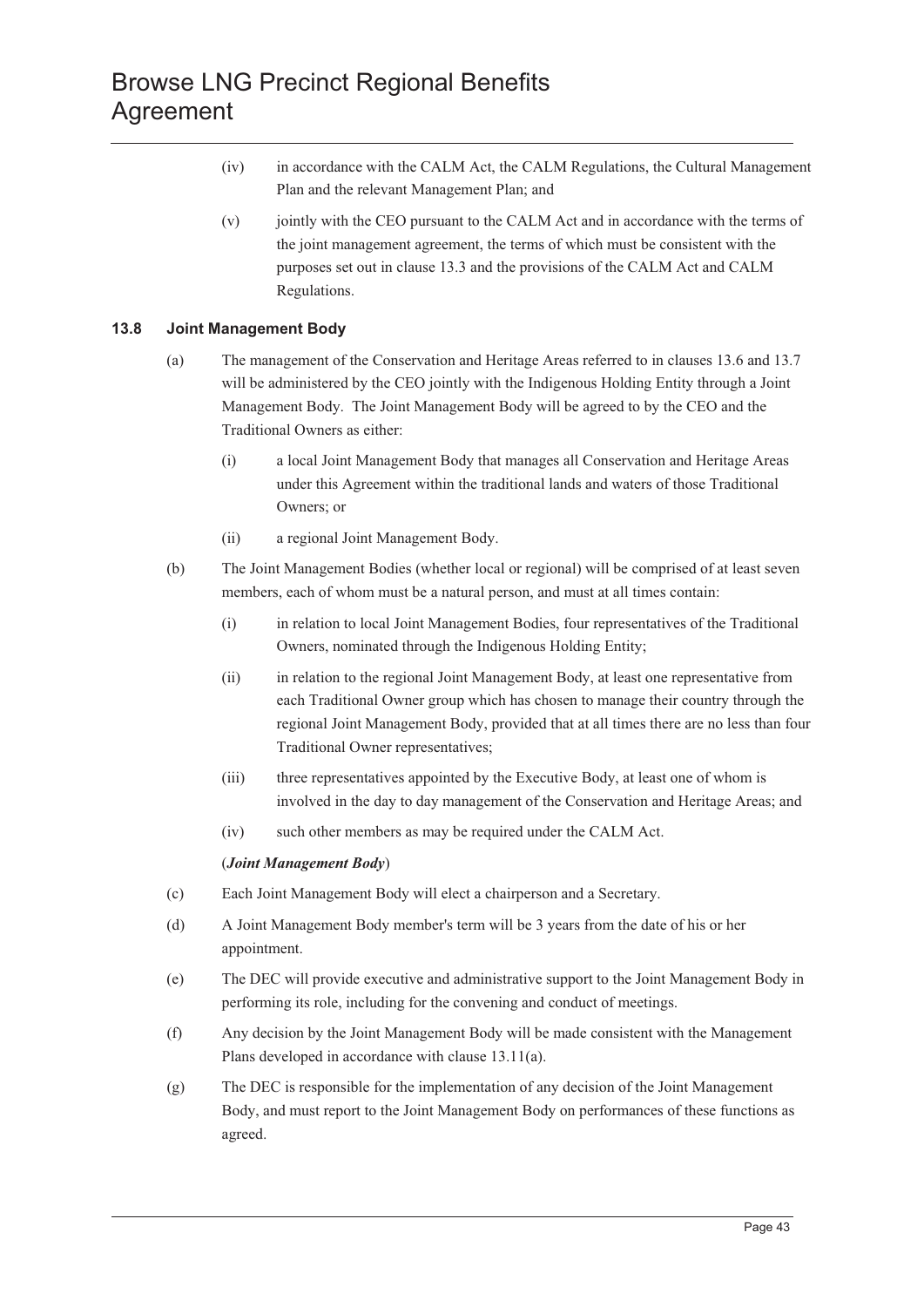- (h) In managing each Conservation and Heritage Area, the Joint Management Body will consider the need for works required to establish and operate the area, including:
	- (i) land restoration;
	- (ii) provision of fencing;
	- (iii) creation and maintenance of vehicular tracks and roads, walking and cycling trails and pathways, including access roads, boat ramps and parking areas;
	- (iv) fire management, including the provision of firebreaks, fire control and carrying out prescribed burning;
	- (v) signage;
	- (vi) weed and feral animal control;
	- (vii) waste management; and
	- (viii) access management for the protection of culturally significant sites, or for safety, cultural or conservation purposes.

## **13.9 Objects of the Joint Management Bodies**

The Parties agree that the objects of each Joint Management Body will initially include:

- (a) preparing Management Plans and related policies for the management of the Conservation and Heritage Areas;
- (b) ensuring that the Management Plans developed by the Joint Management Body are consistent with the Cultural Management Plan and relevant legislative frameworks;
- (c) determining the priorities for any matters required to be done in accordance with or in furtherance of the Management Plans;
- (d) consulting with stakeholders and the broader community on the aspirations, purpose, use, management and operation of the Conservation and Heritage Areas. Relevant stakeholders include, but are not limited to:
	- (i) the Traditional Owners;
	- (ii) the Regional Beneficiaries; and
	- (iii) the Shire of Broome.
- (e) providing leadership and management direction and establishing the priorities for the development and operation of the Conservation and Heritage Areas;
- (f) providing advice to the CEO and the Conservation Commission on all aspects of the use, management and development of the Conservation and Heritage Areas;
- (g) approving the annual budget for the implementation and on-going operation of the Conservation and Heritage Areas, which may include funds for development of the Cultural Management Plan;
- (h) monitoring the management of the Conservation and Heritage Areas; and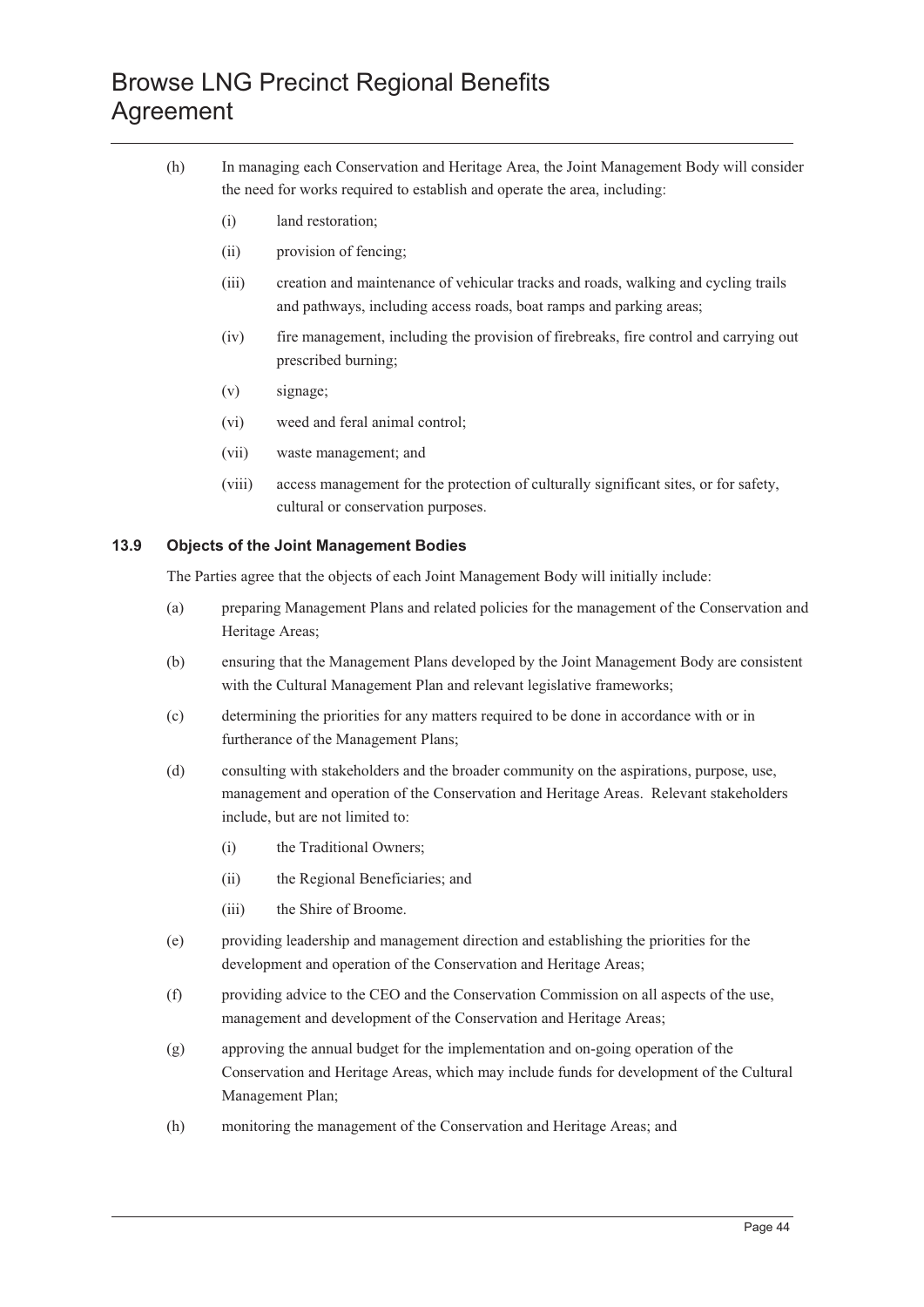(i) monitoring the levels of Indigenous training and employment, contracting, and businesses and other economic opportunities taken up by Indigenous people in the operation and servicing of the Conservation and Heritage Areas.

## **13.10 Cultural Management Plan**

- (a) The Indigenous Holding Entity will develop a Cultural Management Plan relevant to the Conservation and Heritage Areas.
- (b) The Cultural Management Plan must:
	- (i) document the aspirations of the Traditional Owners;
	- (ii) consider natural and cultural resource management, including collaborative 'oncountry' management while working together;
	- (iii) consider tourism, visitation and access management; and
	- (iv) establish the vision and cultural values under which the Conservation and Heritage Areas should be managed.
- (c) The Cultural Management Plan will inform the development of the Management Plan for the Conservation and Heritage Areas.

## **13.11 Management Plan**

- (a) The State will do all things necessary to assist each Joint Management Body to develop Management Plans in respect of the Conservation and Heritage Areas.
- (b) A Management Plan must be prepared by each of the Joint Management Bodies:
	- (i) in accordance with the CALM Act and the CALM Regulations;
	- (ii) for the purposes and objects contained in clause 13.3; and
	- (iii) with regard to the policies, visions and requirements set out in the Cultural Management Plan referred to in clause 13.10.
- (c) If a Joint Management Body is responsible for management of more than one Conservation and Heritage Area, it may prepare a single Management Plan for all of those areas provided that the Management Plan incorporates the Cultural Management Plans in an appropriate manner agreed to by the relevant Traditional Owners.
- (d) Without derogating from the operation of the CALM Act, to the extent the terms of a Management Plan are inconsistent with a Cultural Heritage Management Plan, the terms of the Management Plan prevail.
- (e) Once a Management Plan is prepared under paragraph (a), each Joint Management Body must ensure that a Management Plan remains current for the balance of the funding period specified in this clause 13.

# **13.12 Reporting on Conservation and Heritage Areas**

(a) The DEC must provide annual reports to the Reserves Joint Management Body on the implementation and operation of the Management Plans. The annual reports must: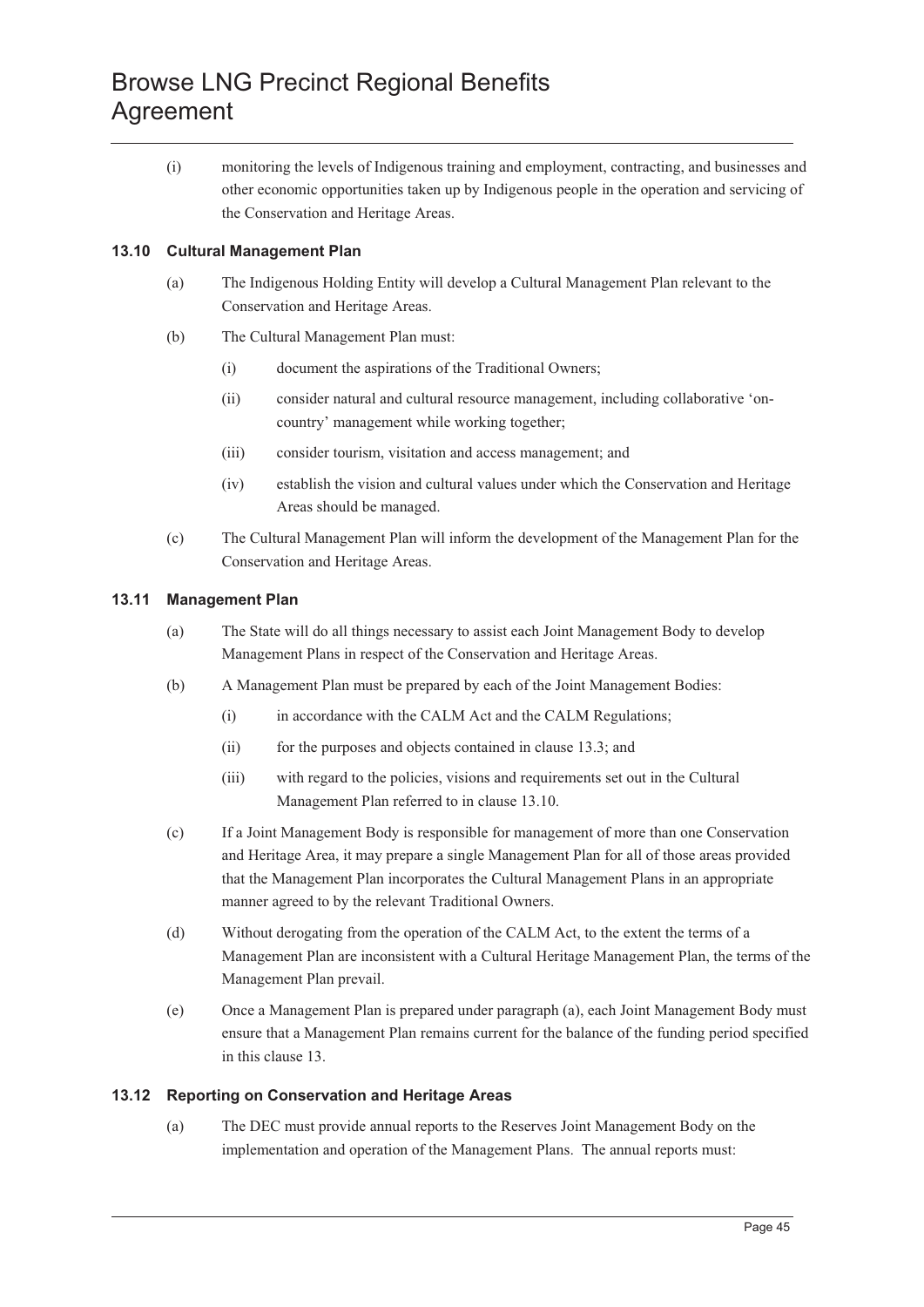- (i) contain sufficient detail to enable the members of the Joint Management Body to determine outcomes and performance;
- (ii) include plain English explanations of each matter reported on; and
- (iii) include a report on performance on implementation of the decisions of the Joint Management Body.
- (b) If required by the Minister for Environment, a Joint Management Body will report on the management and operations of the Conservation and Heritage Areas.

## **13.13 Rules of the Joint Management Bodies**

- (a) The State and the relevant Traditional Owners, with assistance of the Regional Body, will agree the rules of each Joint Management Body.
- (b) The rules of the Joint Management Bodies must be consistent with the objects and purposes of the Conservation and Heritage Areas contained in clauses 13.3 and the objects of the Joint Management Body contained in clause 13.9.

## **13.14 Management Agreement**

- (a) This clause has effect only if the CALM Act Amendment becomes law in the form which includes sections 8A and 56A as contained in the *Conservation Legislation Amendment Bill 2011* (No. 174) introduced into the Legislative Assembly of the Parliament of Western Australia on 6 April 2011.
- (b) For so long as the land the subject of the Conservation and Heritage Reserves remains Crown land after the CALM Act is amended, for the purposes of section 56A of the CALM Act as amended, clauses 13.8, 13.9 and 13.13 will constitute a section 56A agreement between the CEO and the Indigenous Holding Entity for the joint management of the land the subject of the Conservation and Heritage Reserves (*Section 56A Agreement*).
- (c) The Section 56A Agreement must be attached by the parties to any Management Plan developed in accordance with clause 13.11.
- (d) Upon the transfer of Conservation and Heritage Areas or Conservation and Heritage Reserves in fee simple as contemplated by clause 13.7(b), clauses 13.8, 13.9 and 13.13 will constitute an agreement under section 8A of the CALM Act as amended between the CEO and the Indigenous Holding Entity for the joint management of the land the subject of the Conservation and Heritage Area and the parties agree to obtain the necessary approvals under that section.

# **14. Indigenous Land Reform on Dampier Peninsula**

# **14.1 State Commitment**

- (a) The State will reform Indigenous land on the Dampier Peninsula for the benefit of the Dampier Peninsula Native Title Parties to:
	- (i) enable more effective forms of tenure to support home ownership and economic development; and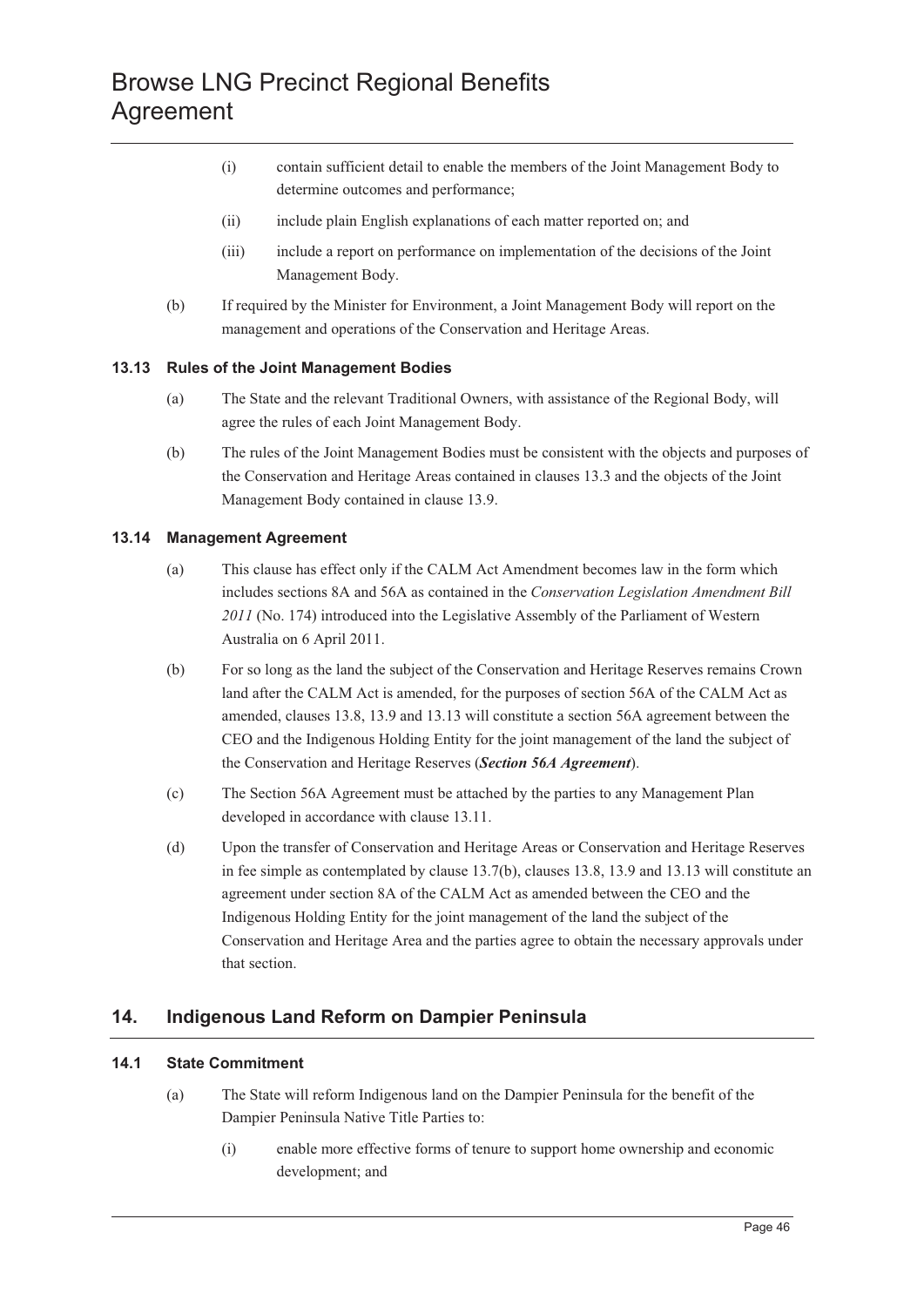- (ii) fulfil, where possible, the land use aspirations of the Dampier Peninsula Native Title Parties.
- (b) The process for the reform described in paragraph (a) will commence on the Secured Foundation Proponent Date.

# **14.2 Purpose of Indigenous land reform**

The purpose of the Indigenous land reform process described in this clause 14 is to identify those areas of land currently held by the Aboriginal Lands Trust or the Aboriginal Affairs Planning Authority for the benefit of Aboriginal people and determine ways in which that tenure can be reformed to improve outcomes for Indigenous people on the Dampier Peninsula.

# **14.3 Process for identification of land parcels to be reformed**

- (a) As soon as possible following the Secured Foundation Proponent Date:
	- (i) the KLC will (if it can obtain the consent of the relevant native title party) identify:
		- (A) the priority land areas to be reformed (*Priority Land*); and
		- (B) potential registered native title bodies corporate or other appropriate entities to which land may be transferred; and
	- (ii) the State and the KLC will form a project team to implement the land reform process.
- (b) The State and the KLC must meet within three months of the Secured Foundation Proponent Date and discuss the approach to commence the process for Indigenous land reform.
- (c) Within 12 months of the Secured Foundation Proponent Date, the State and the KLC will jointly issue an implementation plan, including a timetable for tenure reform. The subject matter of the implementation plan must include:
	- (i) identification of:
		- (A) the current tenure:
		- (B) potential land use, housing and economic opportunities; and
		- (C) potential tenure reform options;
	- (ii) a process by which agreement with the relevant Dampier Peninsula Native Title Parties, the Aboriginal Lands Trust, the Aboriginal Affairs Planning Authority, the Department of Indigenous Affairs or other relevant stakeholders in relation to the new tenure can be reached;
	- (iii) a process for obtaining relevant statutory clearances required to effect the land reform;
	- (iv) the timing of and manner in which final land identification will take place, which may include surveys or title creations; and
	- (v) a process for the grant of new tenure.
- (d) The timeframes for the process outlined under this clause 14.3 may be renegotiated by mutual agreement between the State and the KLC.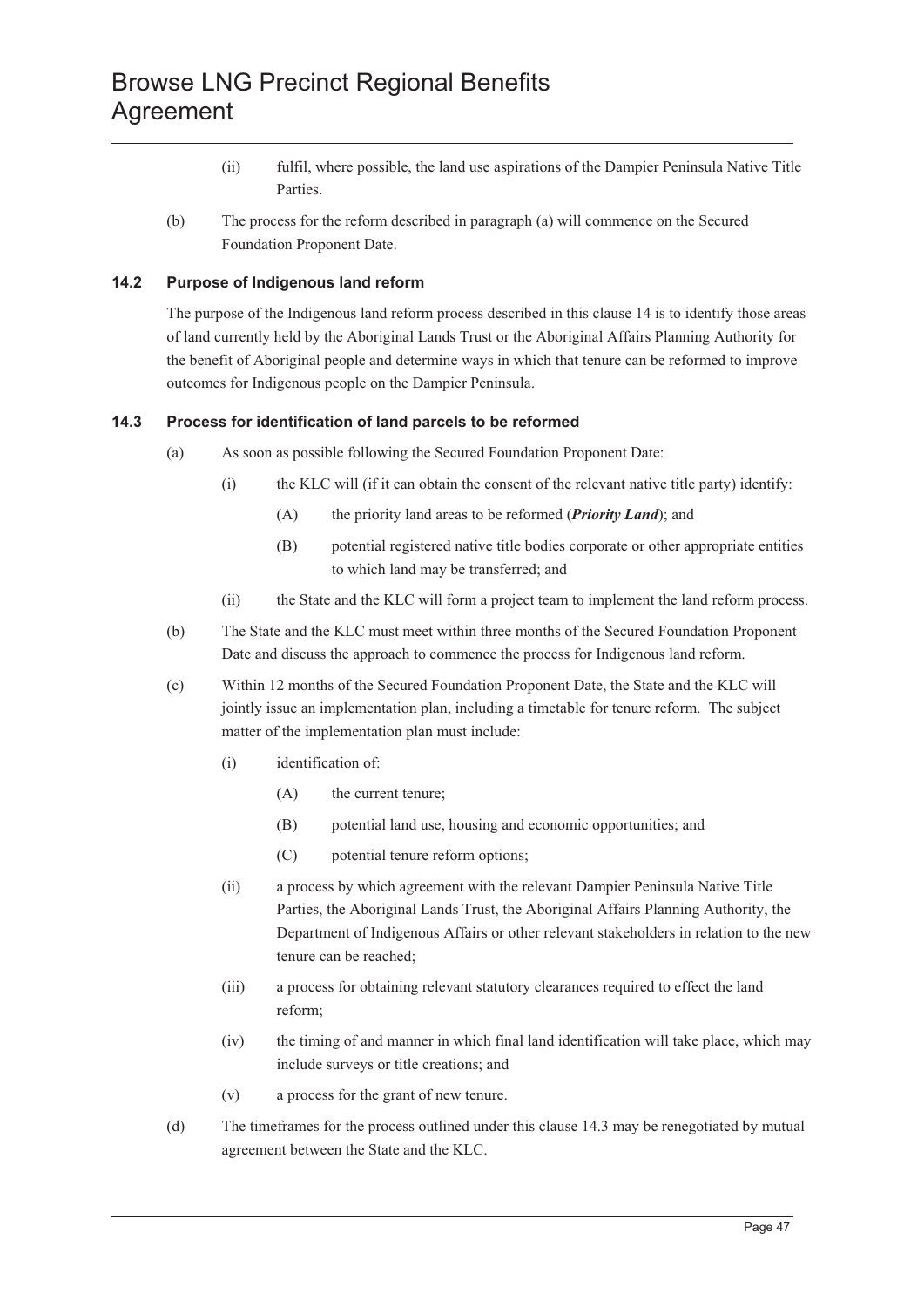## **14.4 Criteria for land parcels to be reformed**

- (a) The location of the Priority Land identified by the KLC must have regard to:
	- (i) the economic development, living, social, cultural, heritage, conservation and other aspirations of the relevant traditional owners;
	- (ii) State planning, development, town site expansion and environmental requirements and policies as outlined by the State to the KLC;
	- (iii) legally binding commitments made by the State to third parties up to the time of the grant;
	- (iv) geographical considerations; and
	- (v) any proposal for national heritage listing for the Kimberley.
- (b) The State will not purchase or acquire land or any third party interest in land to satisfy its obligations under this clause 14.
- (c) The State will not pay to unburden Crown land or remove third party encumbrances over land in order to reform tenure.
- (d) Tenure reform will not create concurrent or competing tenure over Priority Land unless such tenure is consistent with Laws and government policy.
- (e) The Priority Land must have legal access to a public road (whether by grant of an easement or otherwise). If such legal access does not exist, the State must use its best endeavours to assist the Dampier Peninsula Native Title Parties to obtain that access, including upon request, seeking to procure the relevant local government or other authority to gazette a road. For the avoidance of doubt, nothing in this clause requires the State to create roads or acquire third party interests.
- (f) The Priority Land must not be located within the Broome town site.
- (g) Any Priority Land located in a town site must be consistent with development conditions and will be granted in en globo lots.
- (h) Land will only be selected for tenure reform if the tenure change is consistent with Laws, and government policy which have effect as legislation or delegated legislation, as provided by the State to the KLC from time to time, including:
	- (i) a requirement for a mining clearance under section 16(3) of the *Mining Act 1978*  (WA);
	- (ii) a requirement for a clearance under the *Petroleum and Geothermal Energy Resources Act 1967* (WA); and
	- (iii) planning and environmental policies created under the *Planning and Development Act 2005* (WA)*,* the *Environmental Protection Act 1986* (WA) or any other Law.
- (i) The grant of reformed tenure, any proposals for reformed tenure and the use to which the Priority Land, once reformed, may be put by the Dampier Peninsula Native Title Parties must be consistent with and in accordance with relevant planning instruments and any other Laws that apply in relation to the Priority Land including: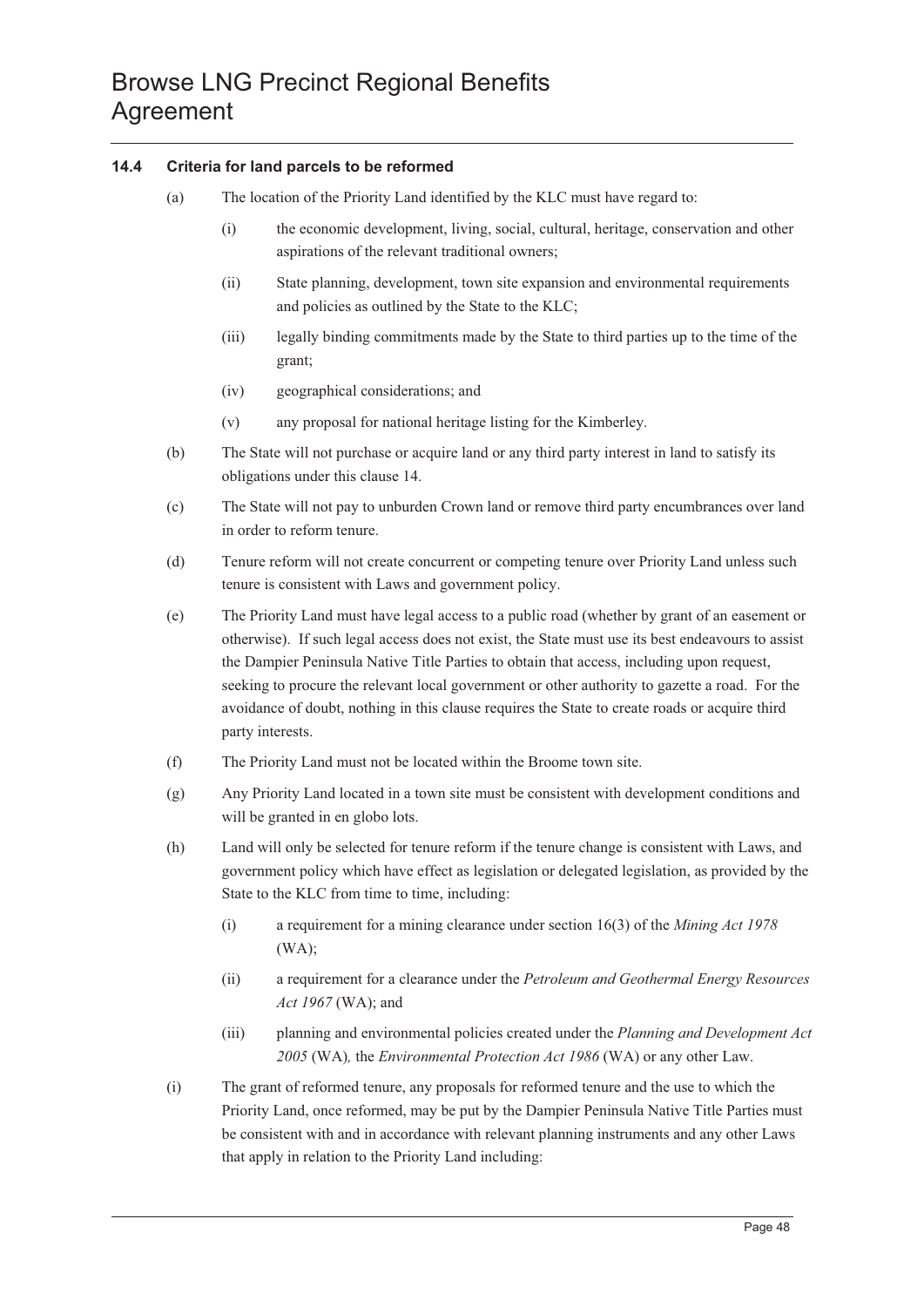- (i) the Dampier Peninsula Planning Strategy once it is endorsed by the WAPC;
- (ii) the *Aboriginal Heritage Act 1972* (WA); and
- (iii) planning and environmental policies and instruments created under the *Planning and Development Act 2005* (WA)*,* the *Environmental Protection Act 1986* (WA) or any other Law.
- (j) If the Dampier Peninsula Planning Strategy has not been endorsed by the WAPC when the Parties are determining the locations of the Priority Land, the State must advise the KLC as to the areas that will meet the criteria in this clause 14.4 pending that endorsement.

## **14.5 Creation of freehold tenure as part of Indigenous land reform**

- (a) Subject to paragraph (c), in the event that the land reform process described in this clause 14 identifies that tenure be reformed to unconditional freehold land or conditional freehold land under the LAA, the area of land converted to freehold tenure under this clause 14 may form part of the Grant Land area granted under clause 12.
- (b) The State must ensure that the Dampier Peninsula Native Title Parties receive Grants of an aggregate area totalling no less than 600 Ha from the land reform process.
- (c) The Grant Land area described in clause 12.1 and the Priority Land described in this clause 14.5 will not limit or in any way constrain the area of Priority Land which may be reformed to unconditional or conditional freehold land under this clause 14.

# **14.6 Costs arising in relation to land reform**

- (a) In relation to costs arising in relation to the land reform, clause 12.6 of this Agreement shall apply in the same way to the land reform process described in this clause 14 so far as it is capable of doing so and accordingly, references in clause 12.6 to 'Grant Land' are deemed for the purposes of this clause to be references to 'Priority Land' or 'tenure reform' as the context requires.
- (b) The State will pay the reasonable costs of the KLC's necessary participation in relation to the activities contemplated by this clause 14.

# **14.7 Effect on Native Title**

- (a) If native title exists over the locations of the Priority Land, the creation of tenure for the Priority Land will not require a surrender of native title rights and interests and result in the extinguishment of those native title rights and interests if the State and the relevant Dampier Peninsula Native Title Party enter into, and have registered on the Register of Indigenous Land Use Agreements, a Land Reform ILUA which applies the non-extinguishment principle.
- (b) If native title exists over the locations of the Priority Land, the creation of tenure for the Priority Land will require a surrender of native title rights and interests and result in the extinguishment of those native title rights and interests if:
	- (i) the State and the relevant Dampier Peninsula Native Title Party do not enter into, and have registered on the Register of Indigenous Land Use Agreements, a Land Reform ILUA which applies the non-extinguishment principle; or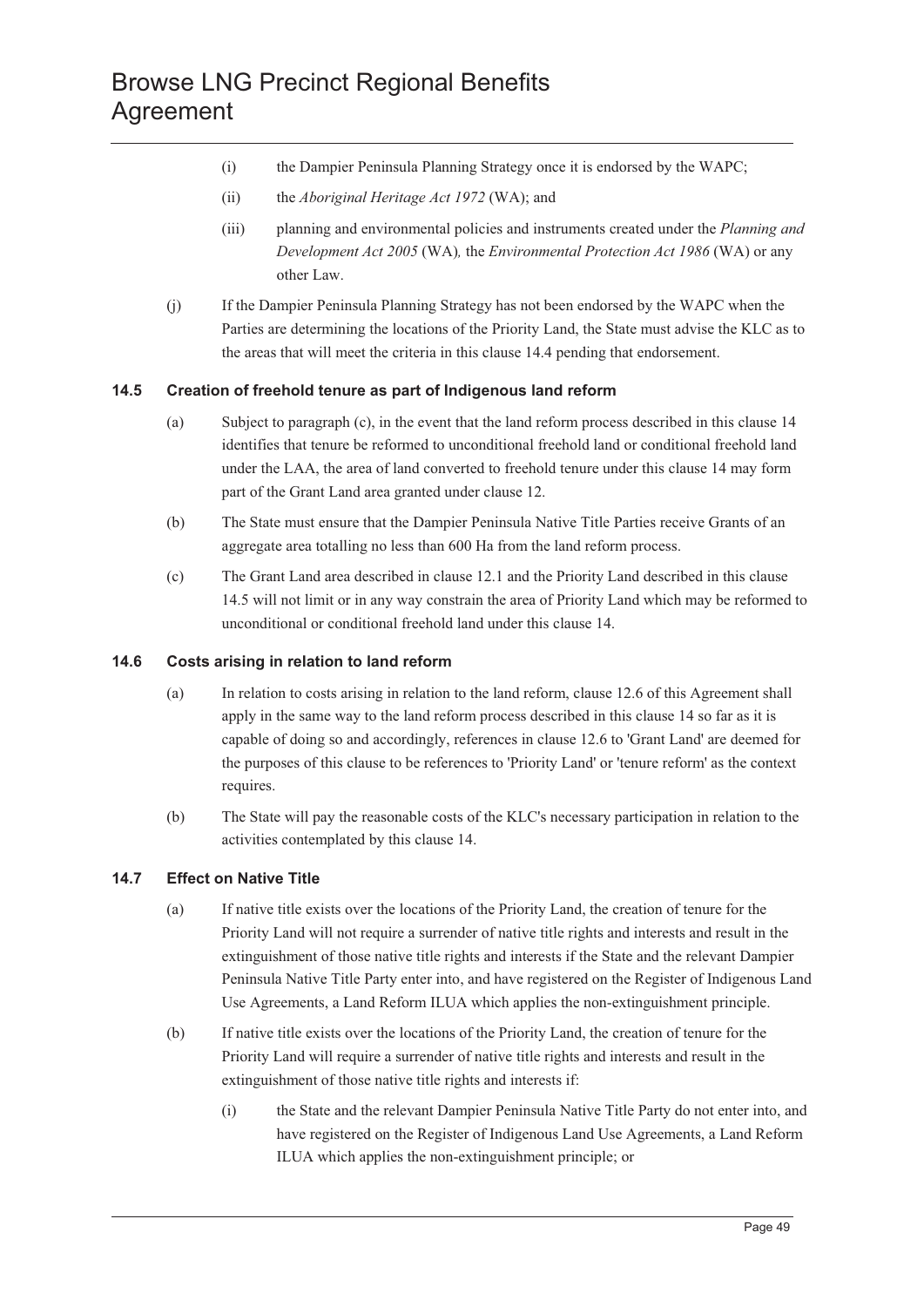(ii) the relevant Dampier Peninsula Native Title Party elects a form of tenure for the Priority Land which allows the Priority Land to be used for a purpose that is not compatible with the continued exercise of native title rights and interests.

For the avoidance of doubt, if the proposed use of the Priority Land is not compatible with the existence of native title, then the creation of tenure for the Priority Land will require a surrender of native title rights and interests.

- (c) Nothing in this Agreement requires the State to Grant unconditional freehold land over an area where native title rights and interests exist, other than under paragraph (b).
- (d) Subject to paragraph (e), within 2 years of the date the locations of the Priority Land are determined in accordance with clause 14.4(a), each relevant Dampier Peninsula Native Title Party must enter into, and seek to have registered on the Register of Indigenous Land Use Agreements, a Land Reform ILUA to:
	- (i) allow for the creation of tenure subject to the non-extinguishment principle (as contemplated under paragraph (a)); or
	- (ii) surrender, and allow for the extinguishment of, native title rights and interests over the locations of the Priority Land as required under paragraph (b).
- (e) No further compensation other than that provided for in the Precinct Agreements will be payable by the State to the native title holders or registered claimants, or in relation to any other native title rights and interests under the NTA, to allow for the reform of tenure under this clause 14.

# **14.8 Satisfaction of State's commitment**

Subject to the balance of this clause 14.8:

- (a) the State will not be in breach of its commitment under clause 14.1 if any Dampier Peninsula Native Title Party fails to enter into, or fails to have registered on the Register of Indigenous Land Use Agreements, other than through action of the State, a Land Reform ILUA within the timeframe required under clause 14.7(d); but
- (b) the State will remain obliged to fulfil that commitment; and
- (c) nothing in this clause 14.8 releases the State from any of its obligations to execute documents and to take other steps pursuant to clause 32.

# **15. Resolution of Native Title Claims**

- (a) The State will work together with the KLC to develop a timeframe for the comprehensive resolution of native title applications by the Dampier Peninsula Native Title Parties and the Kimberley Native Title Parties.
- (b) Resolution of native title determination applications shall be by consent where possible.

# **16. Commonwealth Commitments**

(a) The State must use its best endeavours to assist the KLC: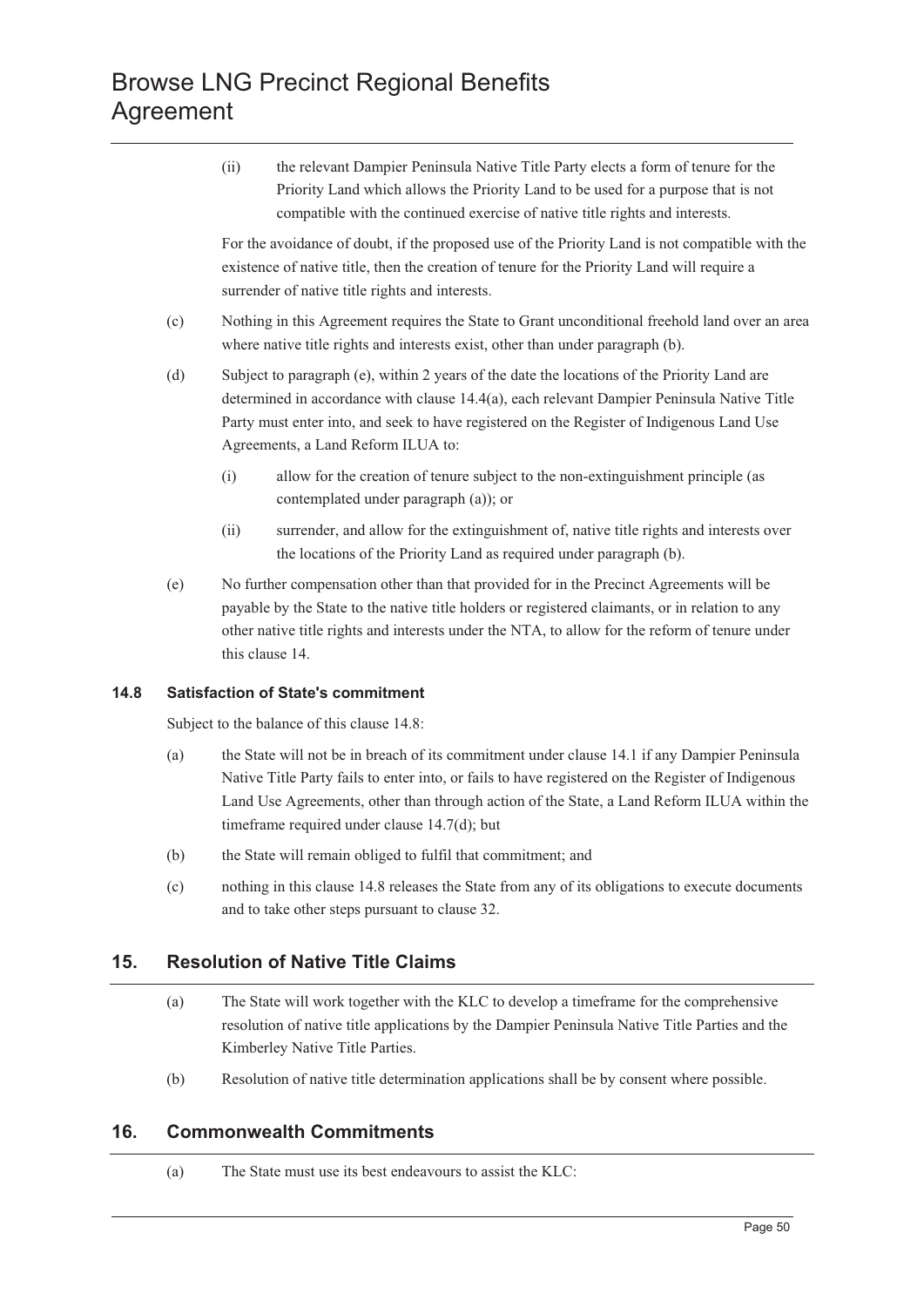- (i) to pursue cooperatively the establishment or identification of a transparent and appropriate body or mechanism for the delivery of Commonwealth funds to the Kimberley region for the purpose of addressing regional indigenous issues, which, for the avoidance of doubt, may be the Regional Body (*Commonwealth Funding Recipient*); and
- (ii) to obtain additional funding from the Australian Government to:
	- (A) if the Commonwealth Funding Recipient is the Regional Body, enhance the ability of the Commonwealth Funding Recipient to carry out its activities under the Regional Benefits Agreement; and
	- (B) permit the Commonwealth Funding Recipient to undertake other activities designed to address social and cultural impacts of the LNG Precinct and to foster economic opportunities for Indigenous people in the Kimberley.
- (b) The Foundation Proponent agrees to support and participate in any joint approach made by the State and the KLC to the Commonwealth in relation to the matters set out in paragraph (a).

# **17. Additional Proponents**

## **17.1 Additional Proponent Regional Benefits**

- (a) The terms on which an Additional Proponent enters the Precinct will be determined in accordance with the terms of the Project Agreement.
- (b) Subject to the remainder of this clause 17, as part of the terms on which an Additional Proponent enters the Precinct, an Additional Proponent must provide Additional Proponent Regional Benefits.

## **17.2 Ratification**

If Additional Proponent Regional Benefits are payable:

- (a) the State will procure that the Additional Proponent sign a Ratification Deed agreeing to be bound by this Agreement and agreeing the manner in which such payments will be made; and
- (b) all Parties to this Agreement agree to sign the Ratification Deed described in paragraph (a).

# **18. Establishment of Corporate Entities and Ratification**

## **18.1 KLC to establish Corporate Entities**

- (a) The KLC must as soon as practicable after the Execution Date establish:
	- (i) the Regional Body, in accordance with clause 19; and
	- (ii) the Regional Trustee, in accordance with clause 20,

(together the *Corporate Entities*).

(b) In connection with its obligation under paragraph (a), the KLC in consultation with the Native Title Party must establish the procedure for: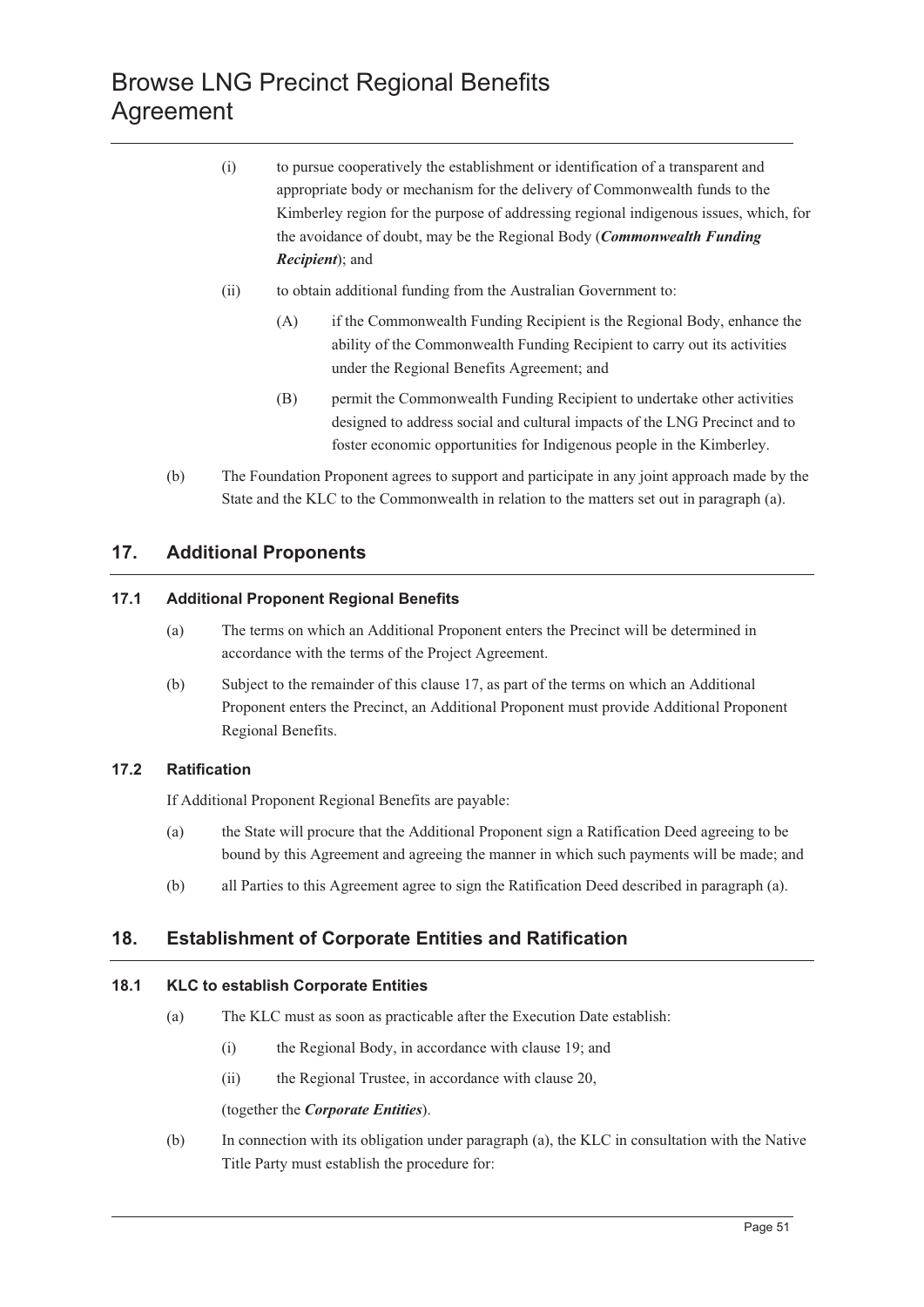- (i) determining the constitutions of the Corporate Entities;
- (ii) determining the appointment of the first Board of the Regional Body; and
- (iii) determining the appointment of the first board of directors of the Regional Trustee.

# **18.2 Provision of information to the State**

- (a) The KLC must finalise the constitutions of the Corporate Entities under clauses 19.3 and 20.3 prior to making any application for registration of the Corporate Entities pursuant to the CATSI Act or the Corporations Act (as the case may be).
- (b) The KLC must provide the State and the Foundation Proponent with the following documentation within 30 days of the Corporate Entities being registered with the CATSI Registrar and ASIC (as the case may be):
	- (i) copies of:
		- (A) the certificate of incorporation issued by the CATSI Registrar pursuant to section 32-1(c) of the CATSI Act; or
		- (B) the certificate of registration issued by ASIC pursuant to section  $118(1)(c)$  of the Corporations Act;
	- (ii) copies of the constitution:
		- (A) as registered by the CATSI Registrar pursuant to section 32-1(b) of the CATSI Act; or
		- (B) as lodged with the application made to ASIC for the registration of the relevant Corporate Entity pursuant to section 117(3) of the Corporations Act;
	- (iii) copies of notices from the Australian Taxation Office:
		- (A) confirming that the Corporate Entities are registered for GST purposes (as required under clauses 19.10 and 20.11); and
		- (B) quoting Australian Business Numbers for the Corporate Entities; and
	- (iv) written notice of address and facsimile numbers for service of documents on the Corporate Entities.
- (c) If the State or the Foundation Proponent, considers documentation provided under paragraph (b):
	- (i) is not inconsistent with this Agreement, the State or the Foundation Proponent must notify the KLC that they are satisfied with the documentation (*Notice of Satisfaction*); or
	- (ii) is inconsistent with this Agreement, the State or the Foundation Proponent must notify the KLC, with reasonable details of the inconsistency and the KLC must take reasonable action to address those reasons and provide the documentation to the State and the Foundation Proponent again in accordance with paragraph (b).
- (d) If the State and the Foundation Proponent fails to notify in accordance with paragraph (c) within 90 days of receipt of notice referred to in paragraph 18.2(b), then it is deemed to have given a notification under paragraph (c)(i).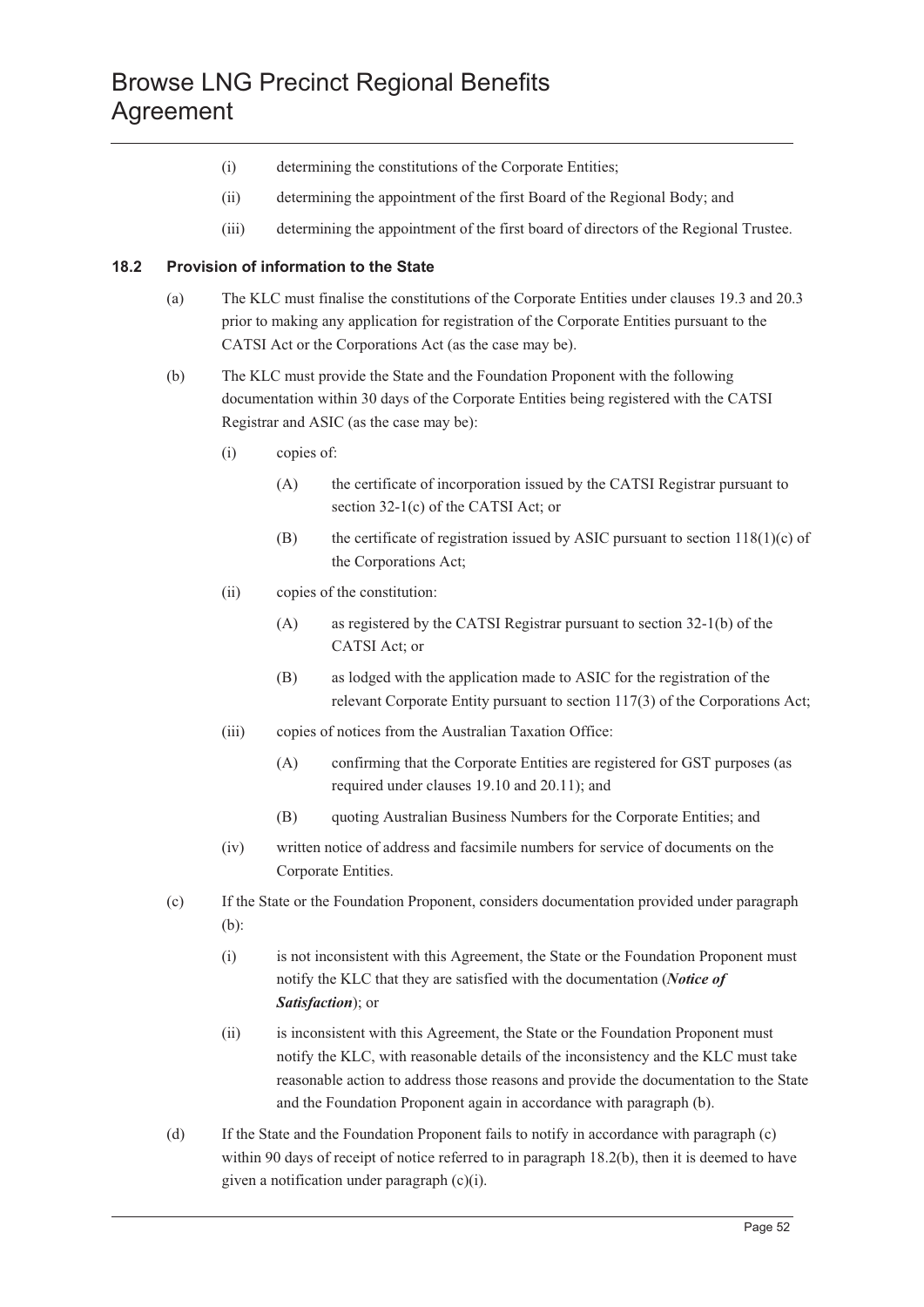# **18.3 Ratification of this Agreement**

As soon as practicable after the State has provided the KLC with a Notice of Satisfaction in accordance with clause  $18.2(c)(i)$ , or deemed satisfaction has occurred under  $18.2(d)$ :

- (a) The Regional Body and the Parties must execute the Ratification Deed as set out in Schedule 3.
- (b) On and from the Regional Body Ratification Date:
	- (i) the Regional Body shall have the rights of and owe the obligations of the Regional Body in accordance with the terms of this Agreement; and
	- (ii) the Parties shall have the same rights against, and owe the same obligations to, the Regional Body as if the Regional Body were a party to this Agreement.
- (c) The Regional Trustee and the Parties must execute the Ratification Deed as set out in Schedule 3.
- (d) On and from the date of the Regional Trustee Ratification Date:
	- (i) the Regional Trustee shall have the rights of and owe the obligations of the Regional Trustee in accordance with the terms of this Agreement; and
	- (ii) the Parties shall have the same rights against, and owe the same obligations to, the Regional Trustee as if the Regional Trustee were a party to this Agreement.

# **19. Regional Body**

# **19.1 Establishment and purpose of Regional Body**

- (a) A body corporate will be established in accordance with this clause and clause 18 to support the implementation of this Agreement (*Regional Body*).
- (b) The Regional Body will have responsibility for:
	- (i) the operation and management of the Regional Economic Development Fund, Regional Indigenous Housing Fund, Regional Education Fund, Cultural Preservation Fund, Kimberley Enhancement Scheme for the benefit of Regional Beneficiaries;
	- (ii) if the Regional Body holds the Grant Land on trust under clause 12.2, holding and managing the Grant Land for the benefit of the relevant Grant Land Claim Group; and
	- (iii) if required by clause 13.5, jointly managing the Conservation and Heritage Areas with DEC.
- (c) The Regional Body may be established under either the CATSI Act or the Corporations Act.
- (d) Subject to the CATSI Act or the Corporations Act, as the case may be, the Regional Body may have any name chosen by its members.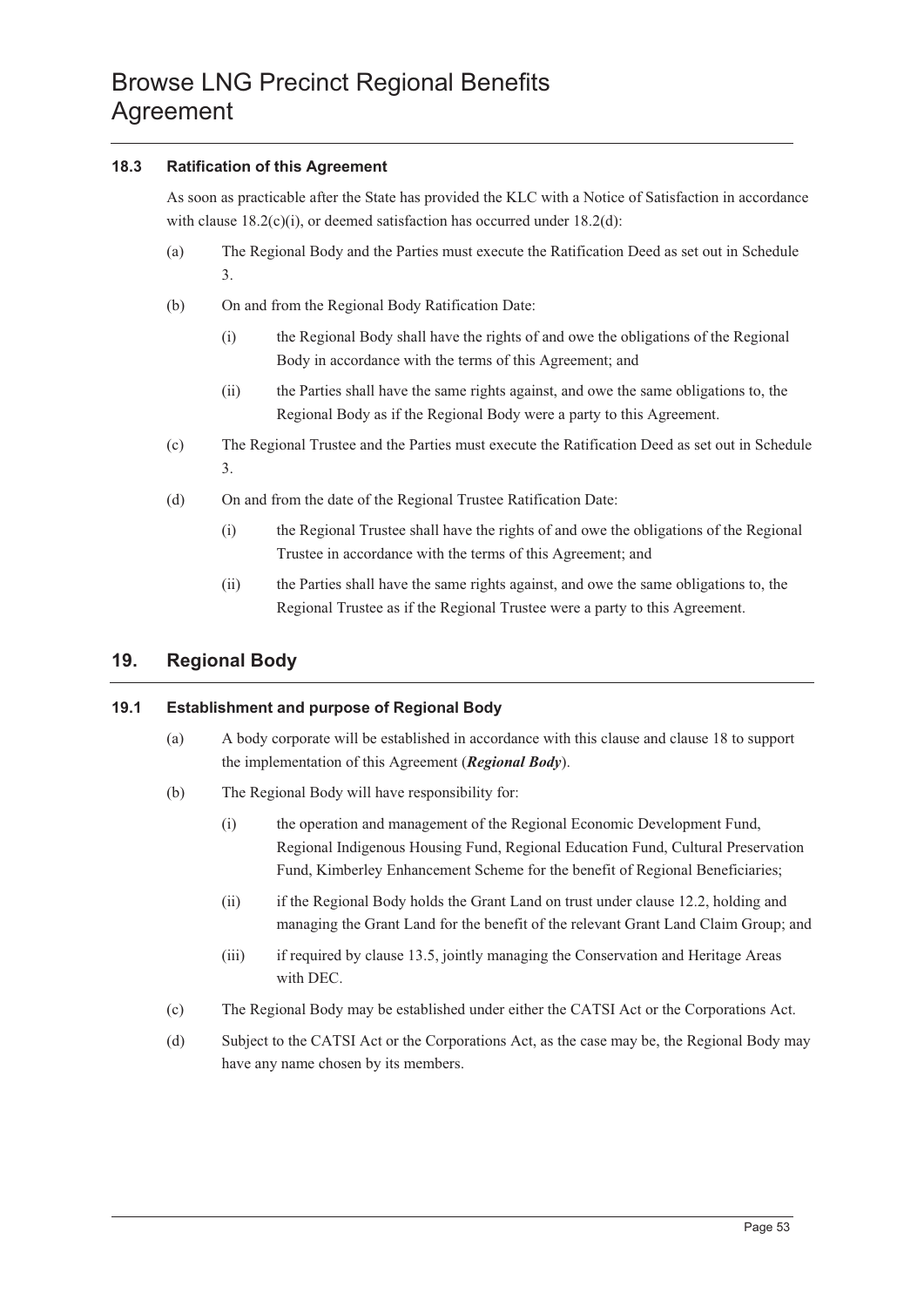## **19.2 Objects of Regional Body**

The Parties agree that the initial objects of the Regional Body include:

- (a) establishing and administering the Regional Economic Development Fund, Regional Indigenous Housing Fund, Regional Education Fund, Cultural Preservation Fund, Kimberley Enhancement Scheme and any other funds that may be established by the Regional Body on behalf of the Regional Beneficiaries;
- (b) if required, holding, managing and transferring Grant Land for the benefit of the relevant Grant Land Claim Group;
- (c) if required, jointly managing the Conservation and Heritage Areas in conjunction with the DEC and any other funds that may be established by the Regional Body;
- (d) establishing the policy, guidelines, processes and documentation to implement the components of the Regional Benefits;
- (e) ensuring, to the extent that the Regional Body is or may be concerned with the use and distribution of the Regional Benefits, that the Regional Benefits are used and distributed equitably amongst the Regional Beneficiaries having regard to the needs and priorities of the Regional Beneficiaries both individually and collectively;
- (f) implementing the various components of the Regional Benefits in accordance with the prescribed objects and purposes for each Regional Benefit under this Agreement;
- (g) liaising with government and non-government agencies;
- (h) seeking funding from government and non-government agencies for the development of joint initiatives;
- (i) monitoring and reviewing the performance of this Agreement;
- (j) providing annual reports on the performance and outcomes of each component of the Regional Benefits to the State;
- (k) performance of its obligations under this Agreement; and
- (l) undertaking community development for the benefit of the Regional Beneficiaries including undertaking specific activities relating to the welfare of Regional Beneficiaries for the purposes of:
	- (i) relief of poverty and illness;
	- (ii) childcare and care for the aged or disabled;
	- (iii) provision of community and social infrastructure; and
	- (iv) cultural development.

## **19.3 Constitution of Regional Body**

- (a) The constitution of the Regional Body must:
	- (i) be determined in accordance with paragraphs (b) to (d);
	- (ii) be consistent with this clause 19;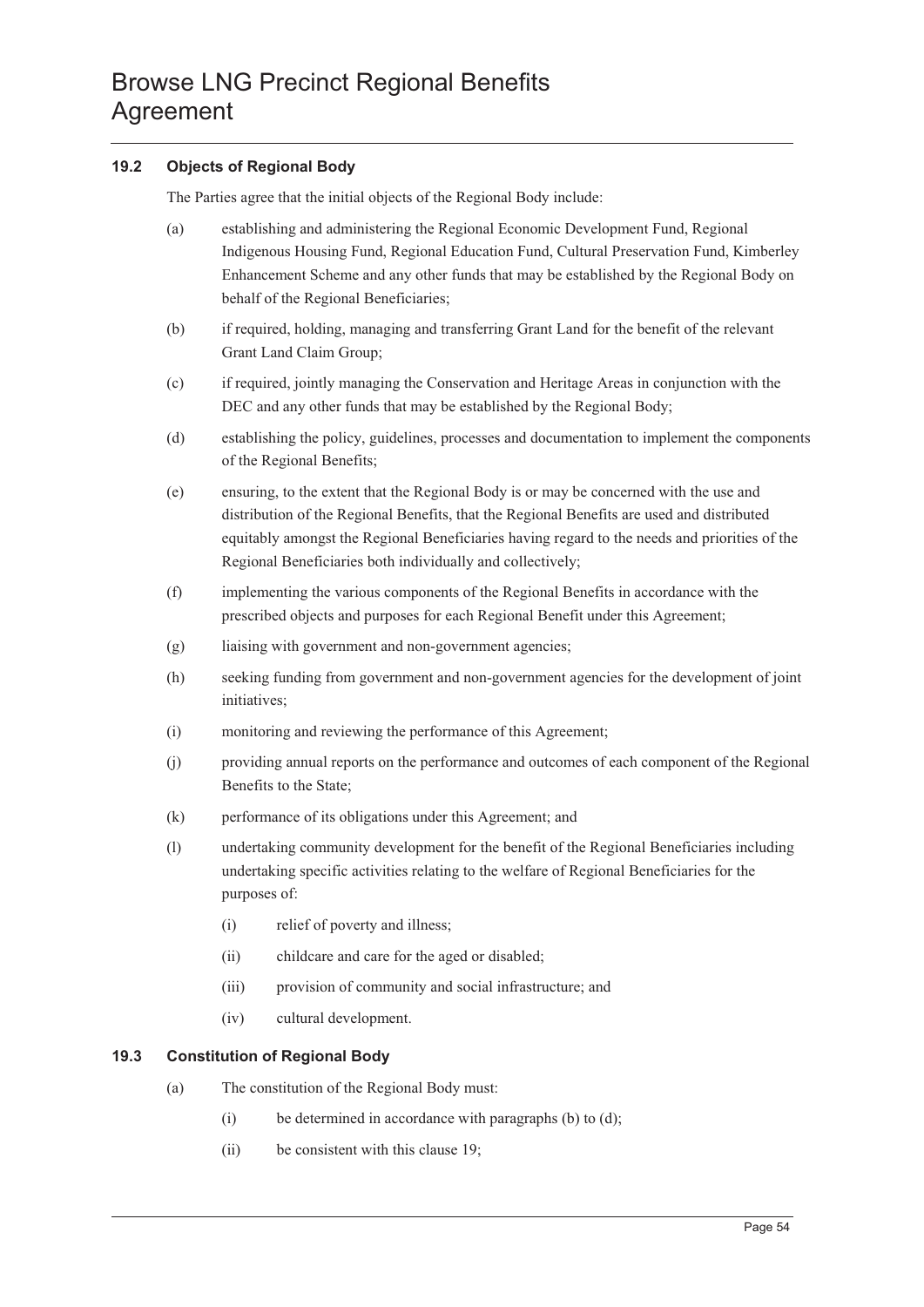- (iii) be fair, equitable, transparent and consistent with contemporary governance standards; and
- (iv) provide for audit requirements consistent with clause 21 of this Agreement.
- (b) The KLC will:
	- (i) establish a constitution for the Regional Body consistent with paragraph (a); and
	- (ii) provide the State and the Foundation Proponent with a copy of the proposed constitution.
- (c) Upon the receipt of a copy of the proposed constitution under paragraph (b)(ii), the State and Foundation Proponent will, within 30 days, consider the proposed constitution and if the State and the Foundation Proponent consider that the proposed constitution:
	- (i) complies with paragraph (a), the State and the Foundation Proponent must notify the KLC of that compliance;
	- (ii) does not comply with the requirements of paragraph (a), the State and the Foundation Proponent must:
		- (A) notify the KLC that the proposed constitution is not approved;
		- (B) provide reasonable details of the inconsistency; and

the KLC must:

- (C) take reasonable action to address those reasons; and
- (D) propose a new constitution in accordance with this clause 19.3.
- (d) If both the State and the Foundation Proponent fail to notify in accordance with paragraph (c), then notice is deemed to have been given under paragraph (c)(i).
- (e) The omission of one relevant factor in Schedule 4 from the proposed constitution under consideration does not, by reason of that omission alone, provide the State or the Foundation Proponent a reason to reasonably withhold its approval.

# **19.4 Amendment of Regional Body's constitution**

- (a) The terms of the Regional Body's constitution must not be amended in a manner inconsistent with the provisions of this Agreement or the constitution itself.
- (b) The terms of the Regional Body's constitution must not be amended other than in accordance with its constitution, any applicable Law and the following process:
	- (i) The Regional Body will provide the State and the Foundation Proponent with a copy of the proposed amended constitution.
	- (ii) Upon receipt of a copy of the proposed amended constitution under paragraph (i), the State and the Foundation Proponent will within 30 days consider the proposed amended constitution and if the State or the Foundation Proponent considers that the proposed amended constitution:
		- (A) complies with paragraph (a), then the State or the Foundation Proponent must notify the Regional Body;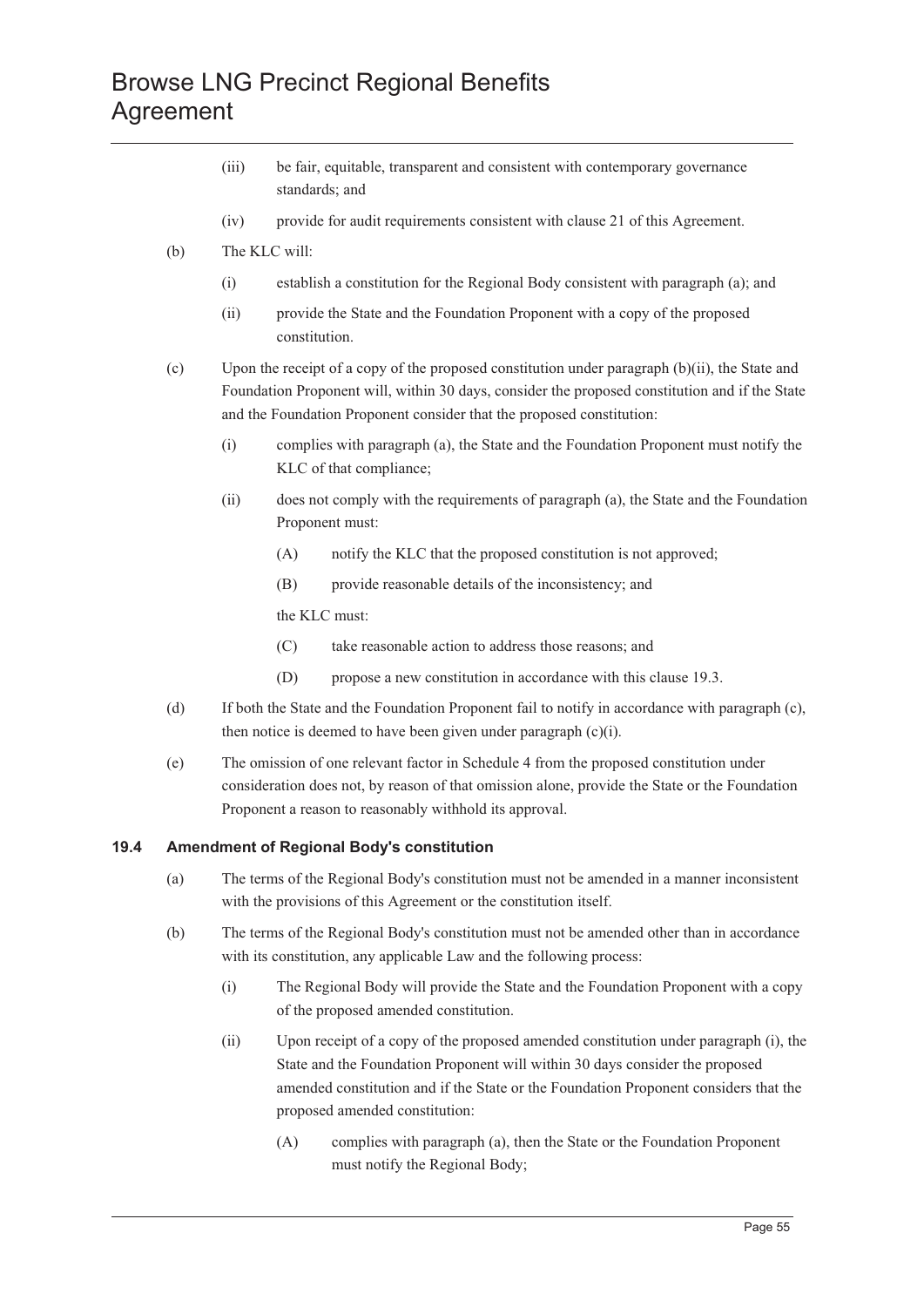- (B) does not comply with the requirements of paragraph (a), the State or the Foundation Proponent may:
	- (1) notify the Regional Body that the proposed amended constitution is not approved;
	- (2) provide reasonable details of its position; and

the Regional Body must, if it still wishes to amend:

- (C) take reasonable action to address those reasons; and
- (D) propose a new amended constitution in accordance with this clause 19.4.
- (c) If the State or the Foundation Proponent fails to notify in accordance with paragraph (b) within 30 days of receipt of notice referred to in paragraph (b), then it is deemed to have given a notification under paragraph (b)(ii)(A).

# **19.5 Membership**

Membership of the Regional Body is open to all Regional Beneficiaries who are aged 18 years or over.

#### **19.6 Board of the Regional Body**

- (a) The committee of directors of the Regional Body (*Board*):
	- (i) must be consistent with the requirements of the CATSI Act or the Corporations Act, as the case may be; and
	- (ii) may otherwise be constituted in any manner that the members of the Regional Body thinks fit.
- (b) The functions of the Board must include, but are not limited to:
	- (i) managing the Regional Body for the benefit of the Regional Beneficiaries;
	- (ii) determining priorities for the Regional Body and producing a strategic plan, which must be reviewed and updated by the Board every 5 years; and
	- (iii) appointing a Management Group in accordance with clause 19.7.
- (c) The Board may delegate general powers and specific powers to the Management Group, and may make the exercise of delegated powers subject to conditions regarding:
	- (i) the prior consent of the Board;
	- (ii) ratification by the Board;
	- (iii) reporting requirements; and
	- (iv) revocation of the delegation.

#### **19.7 Management Group**

(a) The Board must appoint a Management Group of the Regional Body comprising a chief executive officer, one or more members of the Board and such other persons as the Board considers appropriate.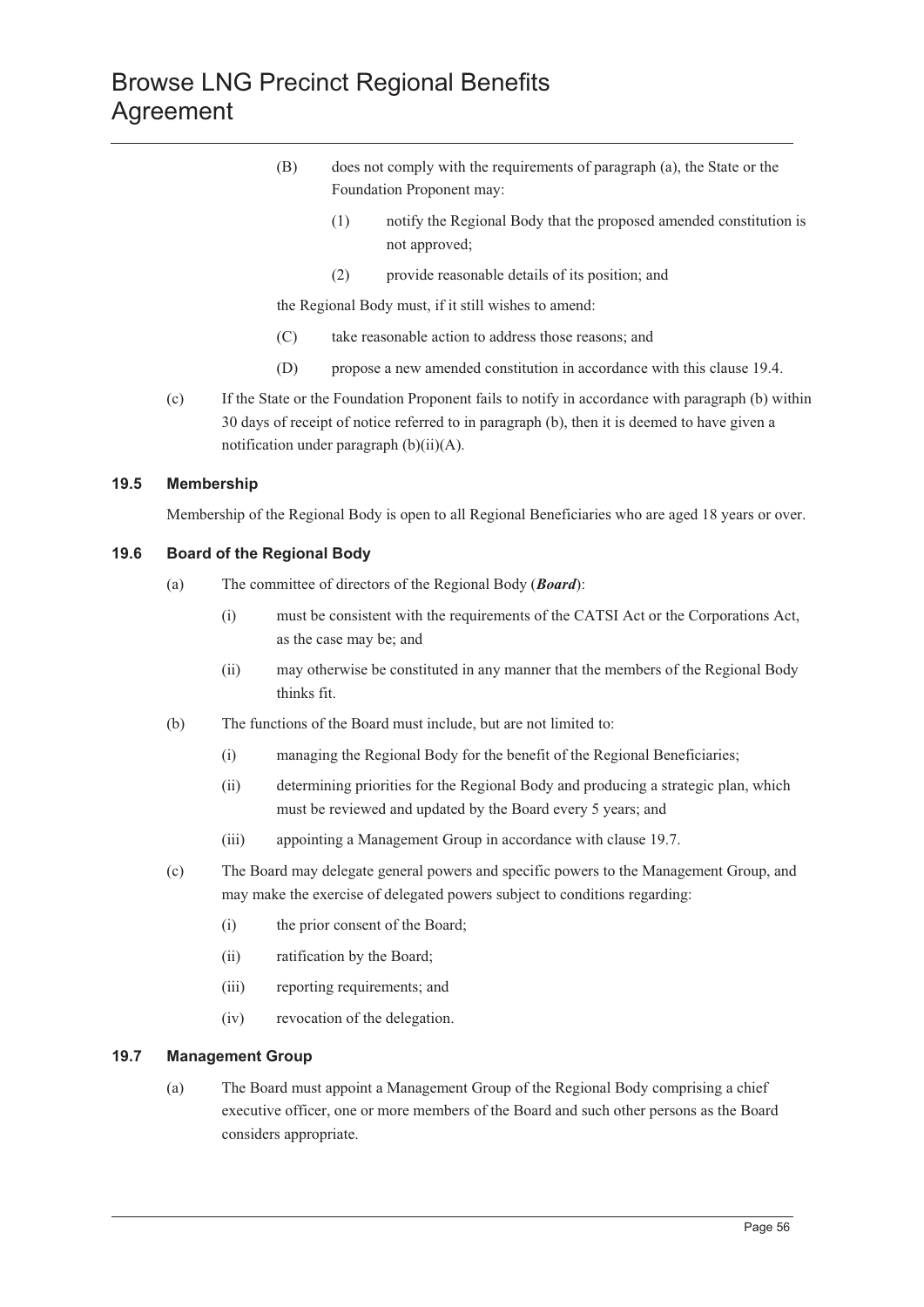- (b) The function of the Management Group is to:
	- (i) exercise the powers delegated to it under clause  $19.6(c)$ ;
	- (ii) arrange for the Regional Body to employ or contract relevant staff and consultants; and
	- (iii) oversee and take responsibility for the administration and staff of the Regional Body.

#### **19.8 Operation and Management of Regional Benefits**

- (a) Having regard to the remainder of this Agreement and the rules of the relevant fund, to the extent that the Regional Body is concerned with the management, operation or application of the Regional Benefits, the Regional Body must have regard to:
	- (i) subject to paragraph (b), the following levels of applicant priority:
		- (A) members of the Native Title Claim Group; followed by
		- (B) members of the Dampier Peninsula Native Title Parties and Kimberley Native Title Parties; followed by
		- (C) Indigenous people residing in the Kimberley from time to time;
	- (ii) the comparative needs of the relevant Regional Beneficiaries; and
	- (iii) the corresponding benefit to be gained by the relevant Regional Beneficiaries and their community in receiving any distribution.
- (b) In considering the levels of priority described in subparagraph (a)(i), the Regional Body is not required to exhaust a higher level of applicant priority before considering any other level of priority in relation to the management, operation or application of any Regional Benefit.
- (c) Paragraphs (a) and (b) do not apply to Regional Benefits provided by the Foundation Proponent under the Project Agreement.

## **19.9 Administration of Other Benefits by Regional Body**

The Regional Body may manage, control and distribute Other Benefits, subject to its constitution.

## **19.10 GST**

The Regional Body must be registered for GST purposes and be capable of issuing tax invoices prior to executing the Ratification Deed.

## **19.11 Right to deal with assets**

Except as expressly provided, nothing in this Agreement prevents the Regional Body from selling, transferring, leasing or otherwise disposing of any of its assets in any manner it sees fit, or otherwise structuring itself to provide for prudent business practice (including effective quarantining of risk and liability).

## **19.12 Establishment of Regional Body Entities**

The Regional Body may establish Regional Body Entities as it considers necessary to perform its obligations under this Agreement or to provide for prudent business practice (including effective quarantining of risk and liability).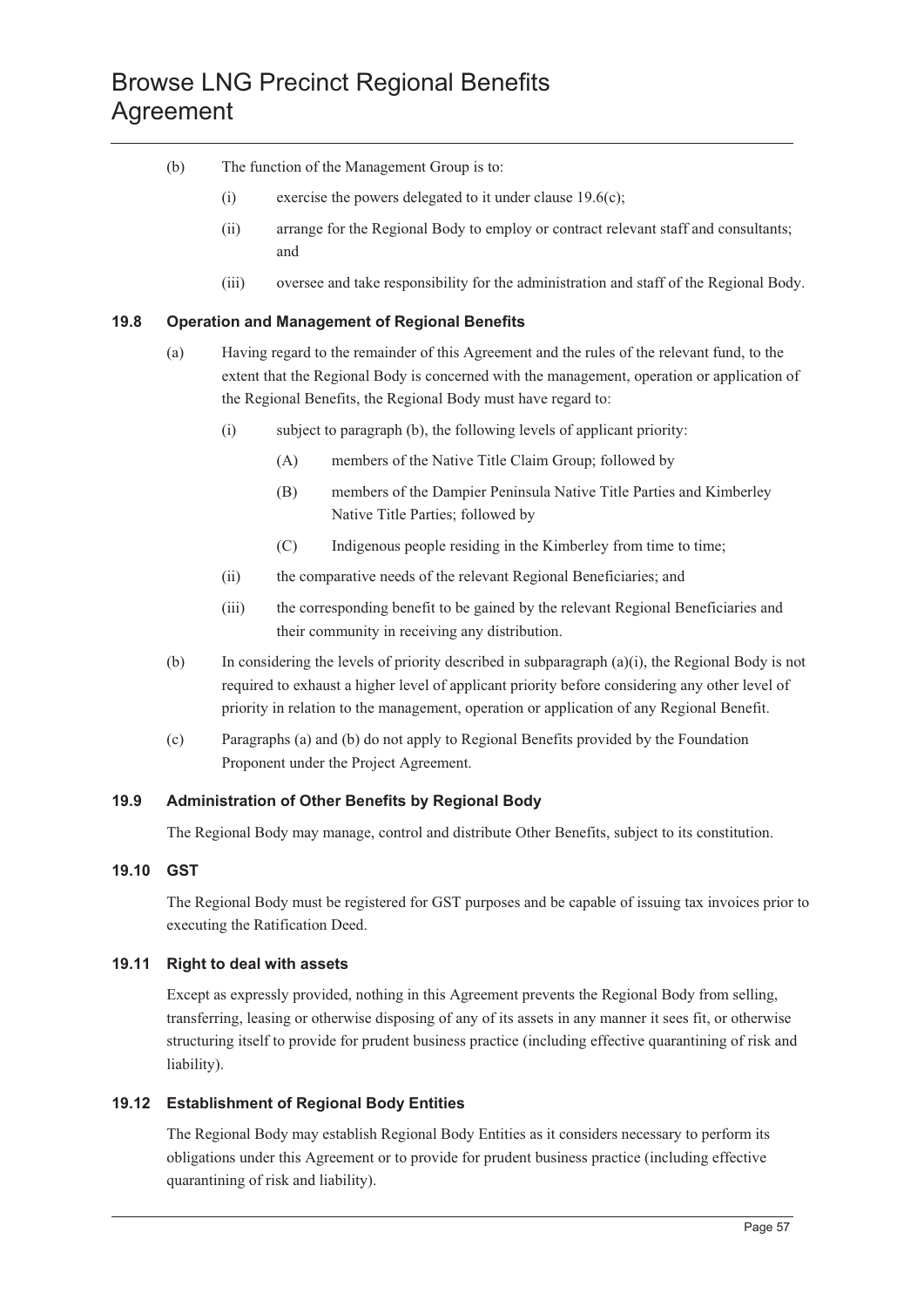# **19.13 Substitution of Regional Body**

- (a) If, after the Regional Body Ratification Date:
	- (i) the Board considers and the State and the Foundation Proponent consent, which consent will not be unreasonably withheld or delayed, that another specified body corporate should be the Regional Body for the purposes of this Agreement in place of the existing Regional Body;
	- (ii) the requirements in this clause 19 have been met in relation to that body corporate; and
	- (iii) that body corporate and the Parties have entered into a Ratification Deed in accordance with the procedure set out in clause 18.3,

then that body corporate will on and from the date agreed by the Board and the State, be the Regional Body for the purposes of this Agreement.

- (b) The Board and the State and the Foundation Proponent must make a decision under paragraph (a):
	- (i) after first making reasonable efforts to consult with the members of the Regional Body;
	- (ii) after taking any such consultations into account; and otherwise
	- (iii) within 30 days of the Board notifying the State that it wishes to substitute the Regional Body.
- (c) If a new body corporate is substituted as the Regional Body in accordance with paragraph (a) then, on and from the date of the substitution, the former Regional Body must retain any liability incurred before that date under this Agreement and remain entitled to any benefit which accrued under this Agreement prior to that date, but will not be entitled to any of the benefits and will not have any liability under this Agreement in respect of anything done or not done on or after that date.

# **19.14 Funding of Regional Body**

- (a) The State must pay \$20 million dollars for a period of ten years in annual instalments of \$2 million to the Regional Body to fund the operation of the Regional Body as follows:
	- (i) the first instalment to be paid within 60 days of the Regional Body Ratification Date; and
	- (ii) for each subsequent year, instalments of \$2 million to be paid on or before the Benefits Payment date in each year.
- (b) For the avoidance of doubt, the Regional Body may use other sources of funds to assist with the operation of the Regional Body.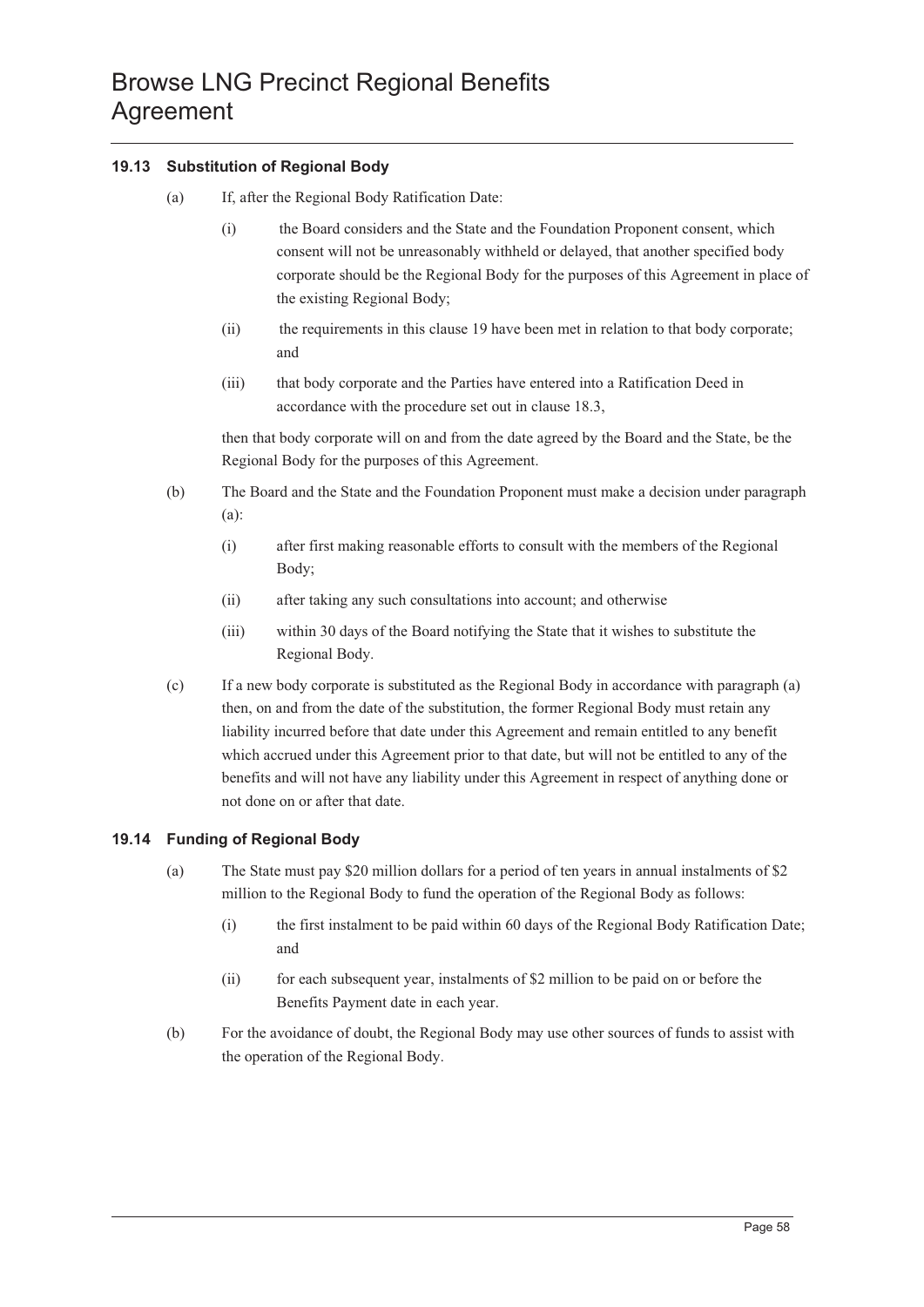# **20. Regional Trustee**

# **20.1 Establishment and purpose of Regional Trustee**

- (a) A body corporate will be established in accordance with this clause and clause 18 to be the trustee of the Trusts (*Regional Trustee*).
- (b) The Regional Trustee must:
	- (i) be a public company limited by guarantee registered with ASIC in accordance with the provisions of the Corporations Act;
	- (ii) be a wholly owned subsidiary (as that term is defined in section 9 of the Corporations Act) of the Regional Body; and
	- (iii) otherwise be established on such terms and conditions as first approved by the State, which approval must not be unreasonably withheld.
- (c) Subject to the Corporations Act, the Regional Trustee may have any name chosen by its members.

# **20.2 Objects of Regional Trustee**

The Parties agree that the initial objects of the Regional Trustee will include:

- (a) acting as trustee for the Trusts in accordance with the Trust Deeds;
- (b) receiving, holding, managing, administering and investing on trust for the Regional Beneficiaries any Trust Assets; and
- (c) ensuring, to the extent that the Regional Trustee is or may be concerned with the use and distribution of the Regional Benefits, that the Regional Benefits are used and distributed equitably amongst the Regional Beneficiaries of, or for the purposes stated in, this Agreement and the Trust Deeds (as the case may be) having regard to the needs and priorities of those beneficiaries (both individually and collectively).

## **20.3 Constitution of Regional Trustee**

- (a) The constitution of the Regional Trustee must:
	- (i) be determined in accordance with paragraphs (b) to (d);
	- (ii) be consistent with this clause 20;
	- (iii) be fair, equitable, transparent and consistent with contemporary governance standards; and
	- (iv) provide for audit requirements consistent with clause 21 of this Agreement.
- (b) The KLC will:
	- (i) establish a constitution for the Regional Trustee consistent with paragraph (a); and
	- (ii) provide the State and the Foundation Proponent with a copy of the proposed constitution.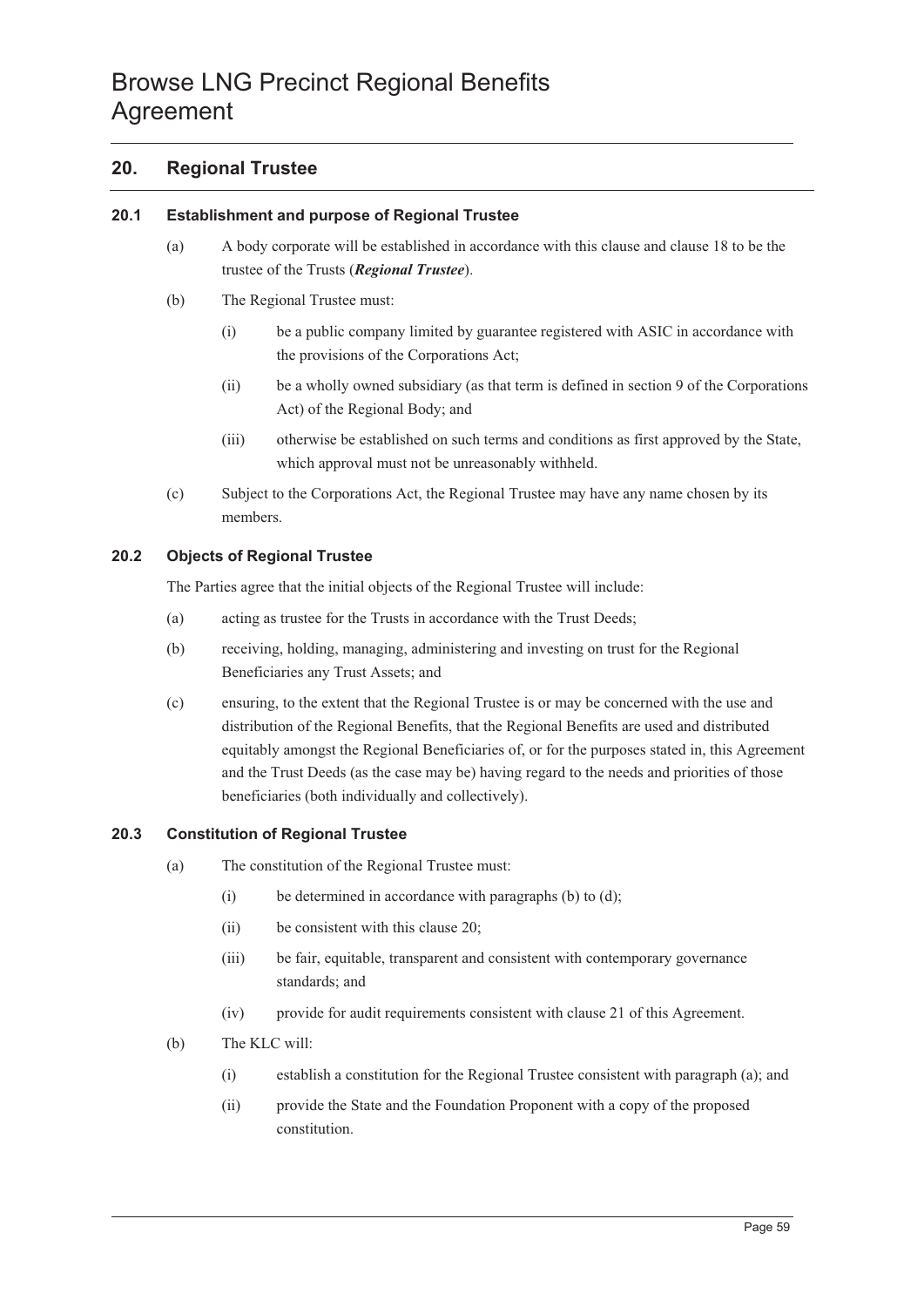- (c) Upon the receipt of the proposed constitution under paragraph (b)(ii), the State and Foundation Proponent will, within 30 days, consider the proposed constitution and if the State and the Foundation Proponent consider that the proposed constitution:
	- (i) complies with paragraph (a), the State and the Foundation Proponent must notify the KLC of that compliance; or
	- (ii) does not comply with the requirements of paragraph (a), the State and the Foundation Proponent must:
		- (A) notify the KLC that the proposed constitution is not approved;
		- (B) provide reasonable details of the inconsistency; and

the KLC must:

- (C) take reasonable action to address those reasons; and
- (D) propose a new constitution in accordance with this clause 20.3.
- (d) If both the State and the Foundation Proponent fail to notify in accordance with paragraph (c), then notice is deemed to have been given under paragraph (c)(i).
- (e) The omission of one relevant factor in Schedule 4 from the proposed constitution under consideration does not, by reason of that omission alone, provide the State or the Foundation Proponent a reason to reasonably withhold its approval.

## **20.4 Amendment of Regional Trustee's constitution**

- (a) The terms of the Regional Trustee's constitution must not be amended in a manner inconsistent with the provisions of this Agreement or the constitution itself.
- (b) The terms of the Regional Trustee's constitution must not be amended other than in accordance with its constitution, any applicable Law and the following process:
	- (i) The Regional Body will provide the State and the Foundation Proponent with a copy of the proposed amended constitution.
	- (ii) Upon the receipt of a copy of the proposed amended constitution under paragraph (i), the State and the Foundation Proponent will, within 30 days, consider the proposed amended constitution and if the State or the Foundation Proponent considers that the proposed amended constitution:
		- (A) complies with paragraph (a), then the State or the Foundation Proponent must notify the Regional Body;
		- (B) does not comply with the requirements of paragraph (a), the State or the Foundation Proponent may:
			- (1) notify the Regional Body that the proposed amended constitution is not approved;
			- (2) provide reasonable details of its position; and

the Regional Body must, if it still wishes to amend;

(C) take reasonable action to address those reasons; and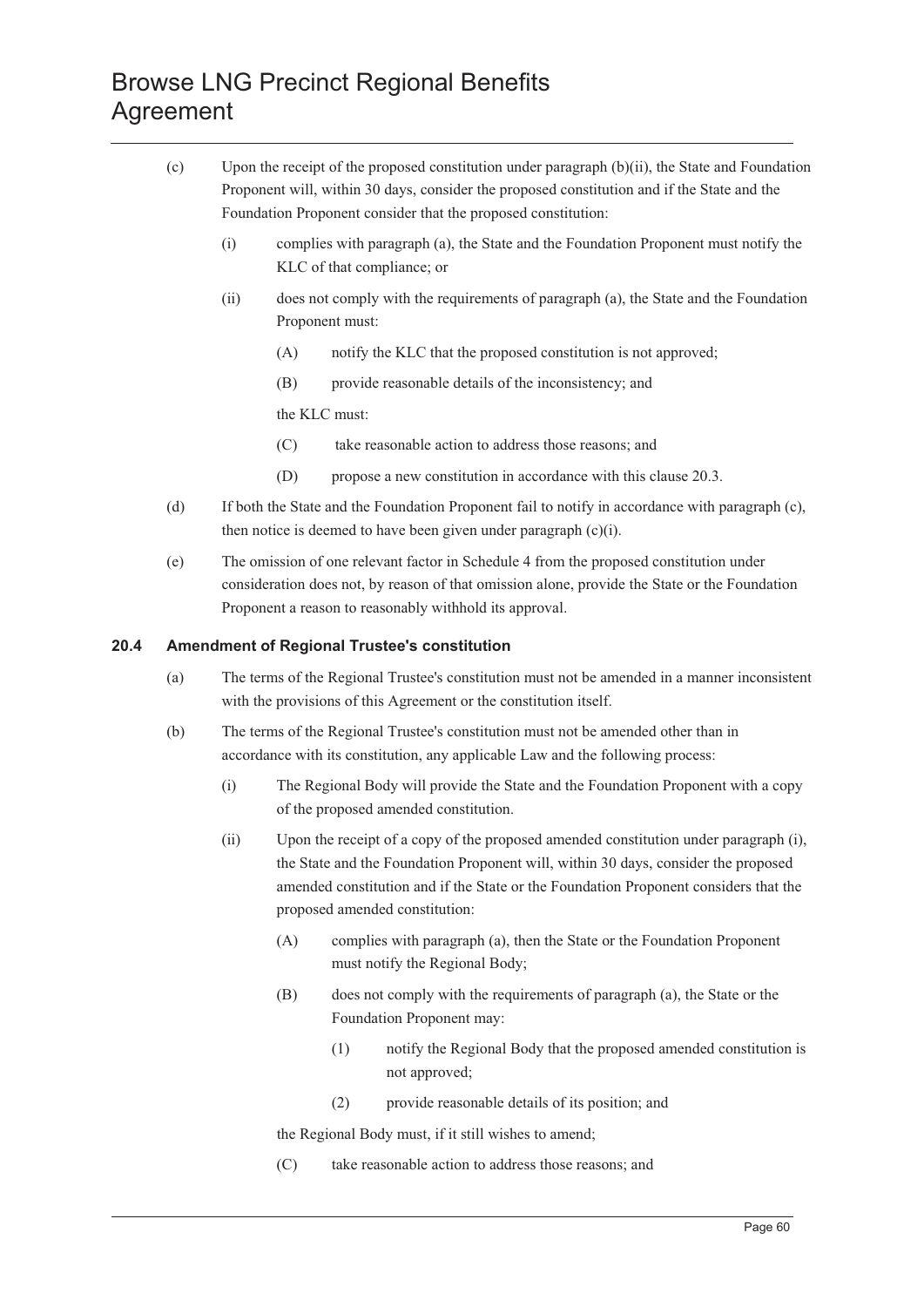- (D) propose a new amended constitution in accordance with this clause 20.4.
- (c) If the State or the Foundation Proponent fails to notify in accordance with paragraph (b) within 30 days of receipt of notice referred to in paragraph (b), then it is deemed to have given a notification under paragraph (b)(ii)(A).

## **20.5 Regional Trustee to prepare Trust Deeds**

- (a) Within 3 months of the Regional Trustee Ratification Date, the Regional Trustee must prepare Trust Deeds for the following Trusts in accordance with the provisions of this Agreement:
	- (i) the Regional Economic Development Fund Trust;
	- (ii) the Regional Indigenous Housing Fund Trust;
	- (iii) the Regional Education Fund Trust;
	- (iv) the Cultural Preservation Fund Trust;
	- (v) the Kimberley Enhancement Scheme Trust; and
	- (vi) the Grant Land Trust for the purpose of holding the Grant Land for the benefit of the Grant Land Claim Group.
- (b) The Regional Trustee must provide to the State the proposed Trust Deeds within 30 days of them being finalised in accordance with paragraph (a) and prior to the Regional Trustee executing the Trust Deeds.
- (c) The Regional Trustee must provide to the Foundation Proponent the Trust Deeds proposed for the Regional Education Fund Trust and the Kimberley Enhancement Scheme Trust within 30 days of them being finalised in accordance with paragraph (a) and prior to the Regional Trustee executing the Trust Deeds.
- (d) In relation to each of the Trust Deeds other than the Trust Deeds proposed for the Regional Education Fund Trust and the Kimberley Enhancement Scheme Trust, if the State considers Trust Deeds provided under paragraph (b):
	- (i) are not inconsistent with this Agreement, the State must notify the Regional Trustee that the Trust Deeds are approved; or
	- (ii) are inconsistent with this Agreement, the State must promptly notify the Regional Trustee, with reasonable details of the inconsistency, and the Regional Trustee must take reasonable action to address those reasons and provide the Trust Deeds to the State in accordance with paragraph (b).
- (e) If the State fails to notify in accordance with paragraph (d) within 30 days of receipt of the Trust Deeds under paragraph (b), then it is deemed to have given notification under paragraph  $(d)(i)$ .
- (f) In relation to each of the Trust Deeds proposed for the Regional Education Fund Trust and the Kimberley Enhancement Scheme Trust, if the State and the Foundation Proponent consider that the Trust Deeds provided under paragraphs (b) and (c):
	- (i) are not inconsistent with this Agreement, the State, together with the Foundation Proponent, must notify the Regional Trustee that the Trust Deeds are approved; or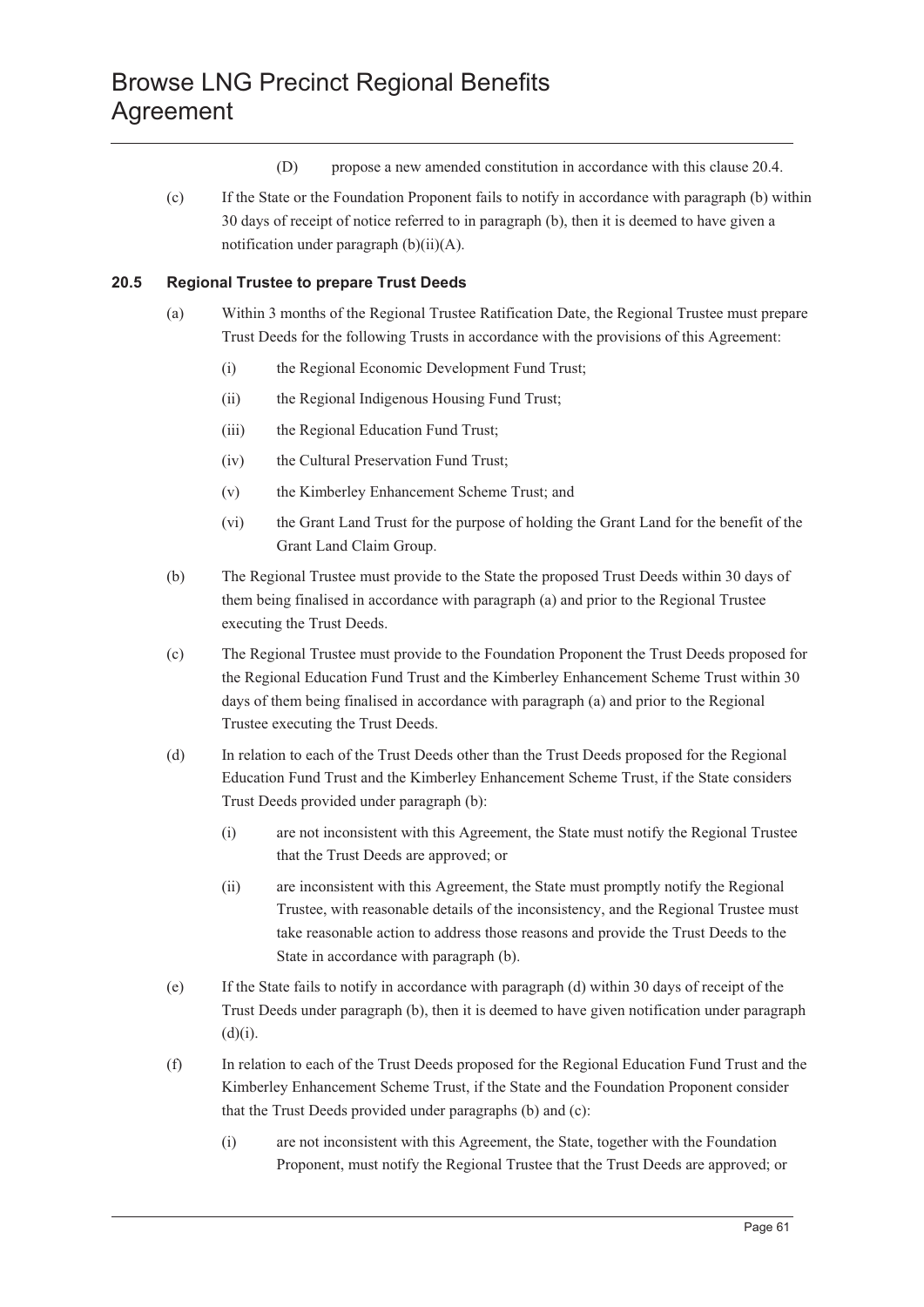- (ii) are inconsistent with this Agreement, the State, together with the Foundation Proponent, must promptly notify the Regional Trustee, with reasonable details of the inconsistency, and the Regional Trustee must take reasonable action to address those reasons and provide the Trust Deeds to the State and the Foundation Proponent again in accordance with paragraph (b) and (c).
- (g) If the State or the Foundation Proponent, fails to notify in accordance with paragraph (f) within 30 days of receipt of the Trust Deeds under paragraph (b), then they are deemed to have given a notification under paragraph (f)(i).
- (h) Subject to paragraph (i), the Regional Trustee may draft additional Trust Deeds as it considers necessary to deal with Other Benefits, subject to its constitution.
- (i) If the Regional Trustee drafts any additional Trust Deed which relates to any Proponent's Regional Benefits, the Regional Trustee will provide that Trust Deed to the relevant Proponent for approval in accordance with this clause 20.5.
- (j) The Regional Trustee will provide the State with a copy of a Trust Deed approved under paragraph (i) within 30 days of the Trust Deed being executed.

# **20.6 Establishment of Trusts**

- (a) Within 30 Business Days of approval of the Trust Deeds under clause 20.5 the Regional Trustee must execute Trust Deeds to establish each of the following Trusts:
	- (i) the Regional Economic Development Fund Trust;
	- (ii) the Regional Indigenous Housing Fund Trust;
	- (iii) the Regional Education Fund Trust;
	- (iv) the Cultural Preservation Fund Trust;
	- (v) the Kimberley Enhancement Scheme Trust; and
	- (vi) the Grant Land Trust for the purpose of holding the Grant Land for the benefit of the Grant Land Claim Group.
- (b) The State, the Proponent (where relevant) and the KLC must do all things reasonably necessary to establish the Trust Deeds to be executed under paragraph (a).

## **20.7 Establishment of Regional Trust Accounts**

- (a) Each Trust Deed must provide that, within 30 Business Days of the establishment of the Trusts, the Regional Trustee must establish Regional Trust Accounts for:
	- (i) the Regional Economic Development Fund Trust;
	- (ii) the Regional Indigenous Housing Fund Trust;
	- (iii) the Regional Education Fund Trust;
	- (iv) the Cultural Preservation Fund Trust; and
	- (v) the Kimberley Enhancement Scheme Trust.
- (b) Each Regional Trust Account must be: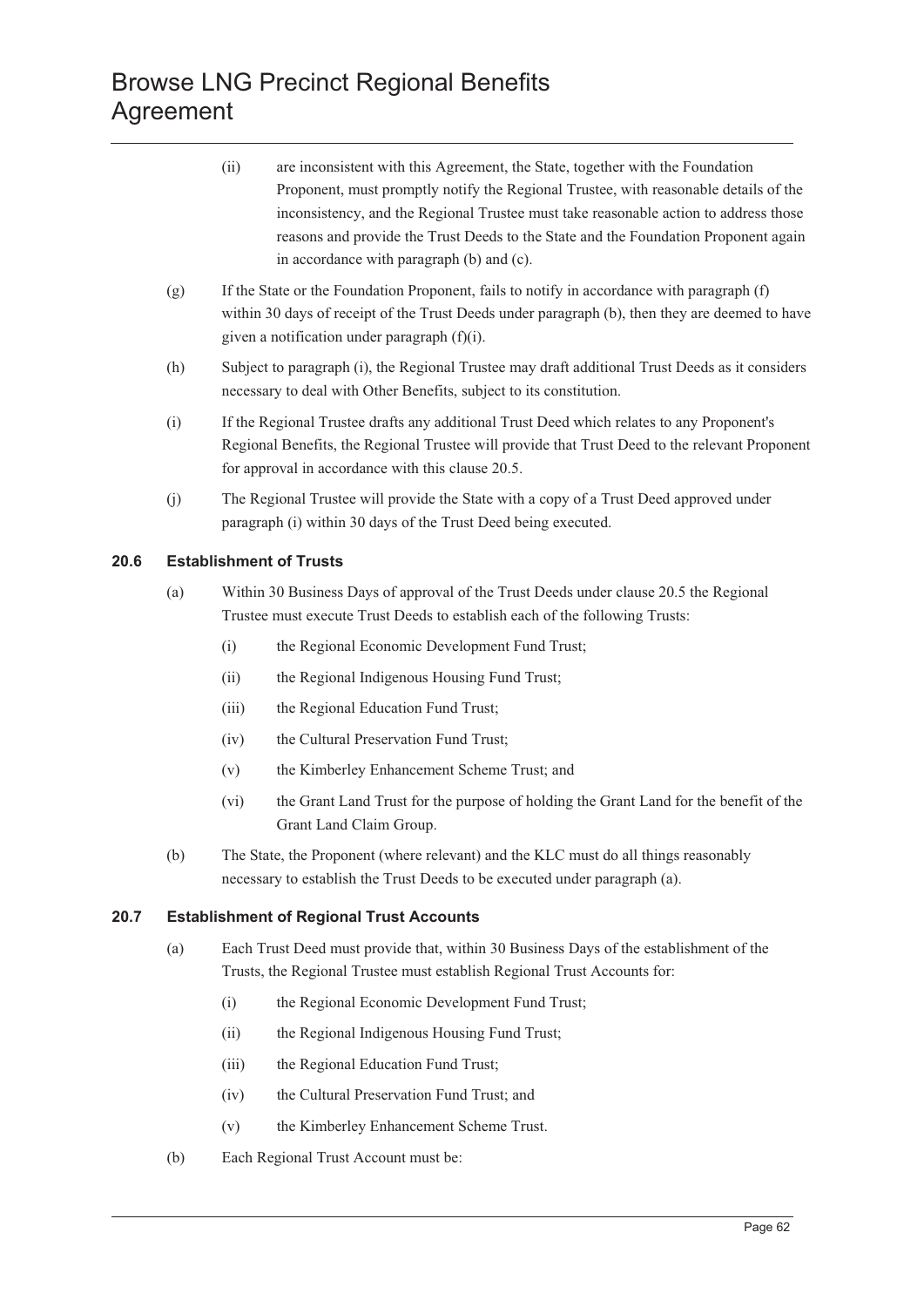- (i) established and maintained in Australia with an authorised deposit-taking institution as defined in the *Banking Act 1959* (Cth);
- (ii) of a kind approved by the board of the Regional Trustee; and
- (iii) named so as to identify it as a trust account and identify the relevant fund to which it applies.
- (c) Each Regional Trust Account may comprise more than one account.
- (d) No funds may be deposited into a Regional Trust Account other than funds held in accordance with the terms of the corresponding Trust Deed without prior written authorisation by a resolution of the board of the Regional Trustee.
- (e) All amounts in a Regional Trust Account, including any interest accrued on any amounts in a Regional Trust Account shall constitute Trust Assets and must be held in accordance with the terms of the corresponding Trust Deed.
- (f) No amounts may be withdrawn from any Regional Trust Account otherwise than for authorised purposes in accordance with the terms of the corresponding Trust Deed.

## **20.8 Amendment of Trust Deeds**

- (a) The terms of the Trust Deeds must not be amended in a manner inconsistent with the provisions of this Agreement or the Trust Deeds.
- (b) The terms of the Trust Deeds must not be amended other than in accordance with the Trust Deeds, any applicable Law and the following process:
	- (i) The Regional Trustee will provide the State (and each Proponent in the case of an amendment to the Trust Deed for the Regional Education Fund Trust, Kimberley Enhancement Scheme Trust and the Dampier Peninsula Fund Trust) with a copy of the proposed amended Trust Deed.
	- (ii) Upon the receipt of a copy of the proposed amended Trust Deed under paragraph (i), the State (and each Proponent if applicable) will within 30 days consider the proposed amended Trust Deed and if the State (and each Proponent if applicable) considers that the proposed amended Trust Deed:
		- (A) complies with paragraph (a), then the State (and each Proponent if applicable) must notify the Regional Trustee;
		- (B) does not comply with the requirements of paragraph (a), the State (and each Proponent if applicable) must:
			- (1) notify the Regional Trustee that the proposed amended Trust Deed is not approved;
			- (2) provide reasonable details of its position; and

the Regional Trustee must, if it still wishes to amend:

- (C) take reasonable actions to address those reasons; and
- (D) propose a new amended Trust Deed in accordance with this clause 20.8.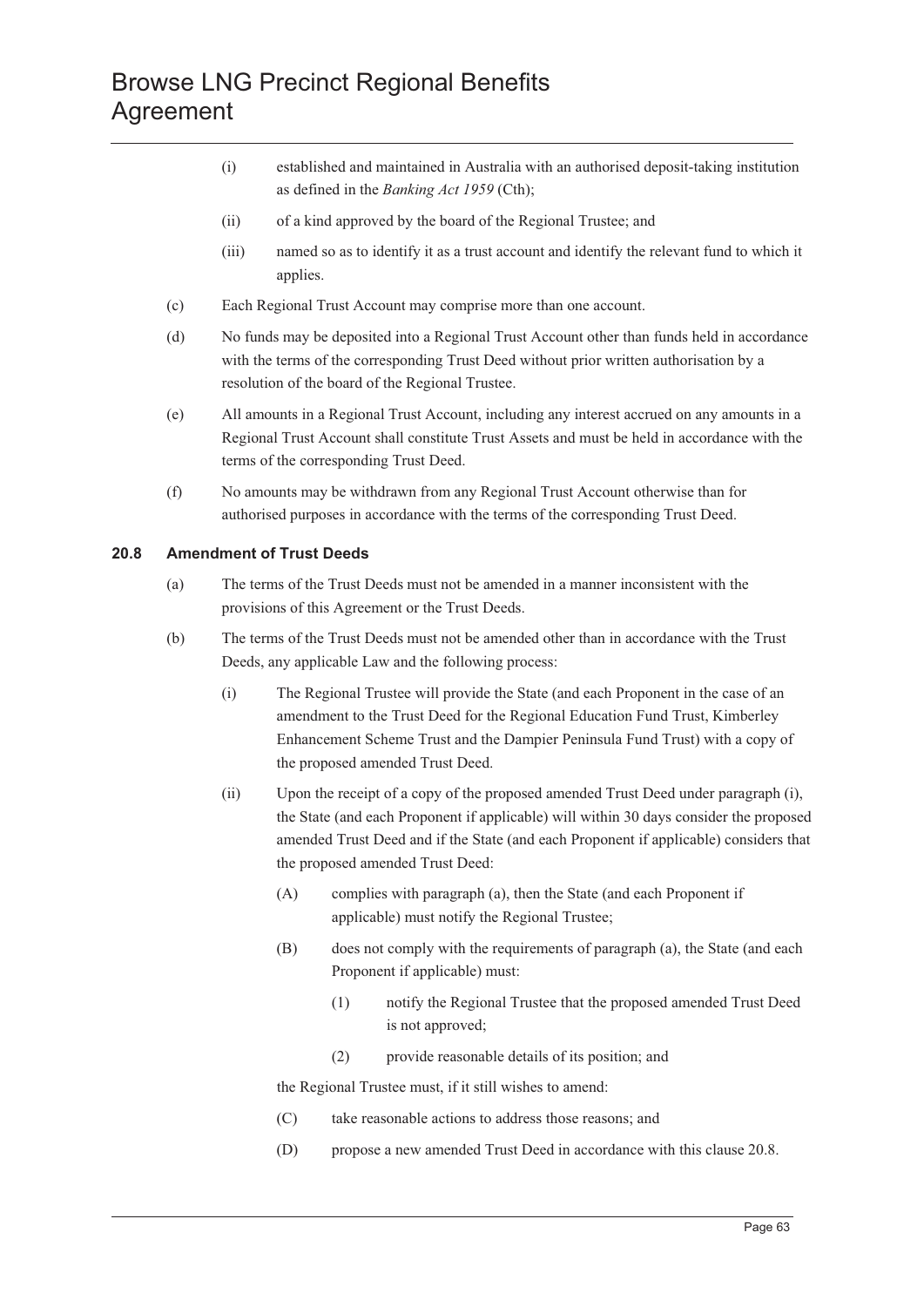(c) If the State (and each Proponent if applicable) fails to notify in accordance with paragraph (b) within 30 days of receipt of notice referred to in paragraph (b), then it is deemed to have given a notification under paragraph  $(b)(ii)(A)$ .

# **20.9 Distribution of Regional Benefits**

- (a) Having regard to the remainder of this Agreement and the terms of the relevant Trust Deed, to the extent that the Regional Trustee is concerned with the use, distribution or application of the Regional Benefits, the Regional Trustee must have regard to:
	- (i) subject to paragraph (b), the following levels of applicant priority:
		- (A) members of the Native Title Claim Group; followed by
		- (B) members of the Dampier Peninsula Native Title Parties and Kimberley Native Title Parties; followed by
		- (C) Indigenous people residing in the Kimberley from time to time;
	- (ii) the comparative needs of the relevant Regional Beneficiaries; and
	- (iii) the corresponding benefit to be gained by the relevant Regional Beneficiaries and their community in receiving any distribution.
- (b) In considering the levels of priority described in subparagraph  $(a)(i)$ , the Regional Trustee is not required to exhaust all distributions of any Regional Benefit to a higher level of applicant priority before considering or making any distribution to any subsequent level.
- (c) Paragraphs (a) and (b) do not apply to Regional Benefits provided by the Foundation Proponent under the Project Agreement.
- (d) Each Trust Deed prepared in accordance with clause 20.5 must contain a clause giving effect to paragraph (a).

## **20.10 Substitution of Regional Trustee**

- (a) If, after the Regional Trustee Ratification Date:
	- (i) the Regional Body considers and the State and the Foundation Proponent consent, which consent will not be unreasonably withheld or delayed, that another specified body corporate should be the Regional Trustee for the purposes of this Agreement in place of the existing Regional Trustee;
	- (ii) the requirements in this clause 20 have been met in relation to that body corporate; and
	- (iii) that body corporate has entered into a Ratification Deed in accordance with the procedure set out in clause 18.3,

then that body corporate will on and from the date agreed by the Regional Body and the State, be the Regional Trustee for the purposes of this Agreement.

- (b) The Regional Body, the State and the Foundation Proponent must make a decision under paragraph (a):
	- (i) after first making reasonable efforts to consult with members of the Regional Body;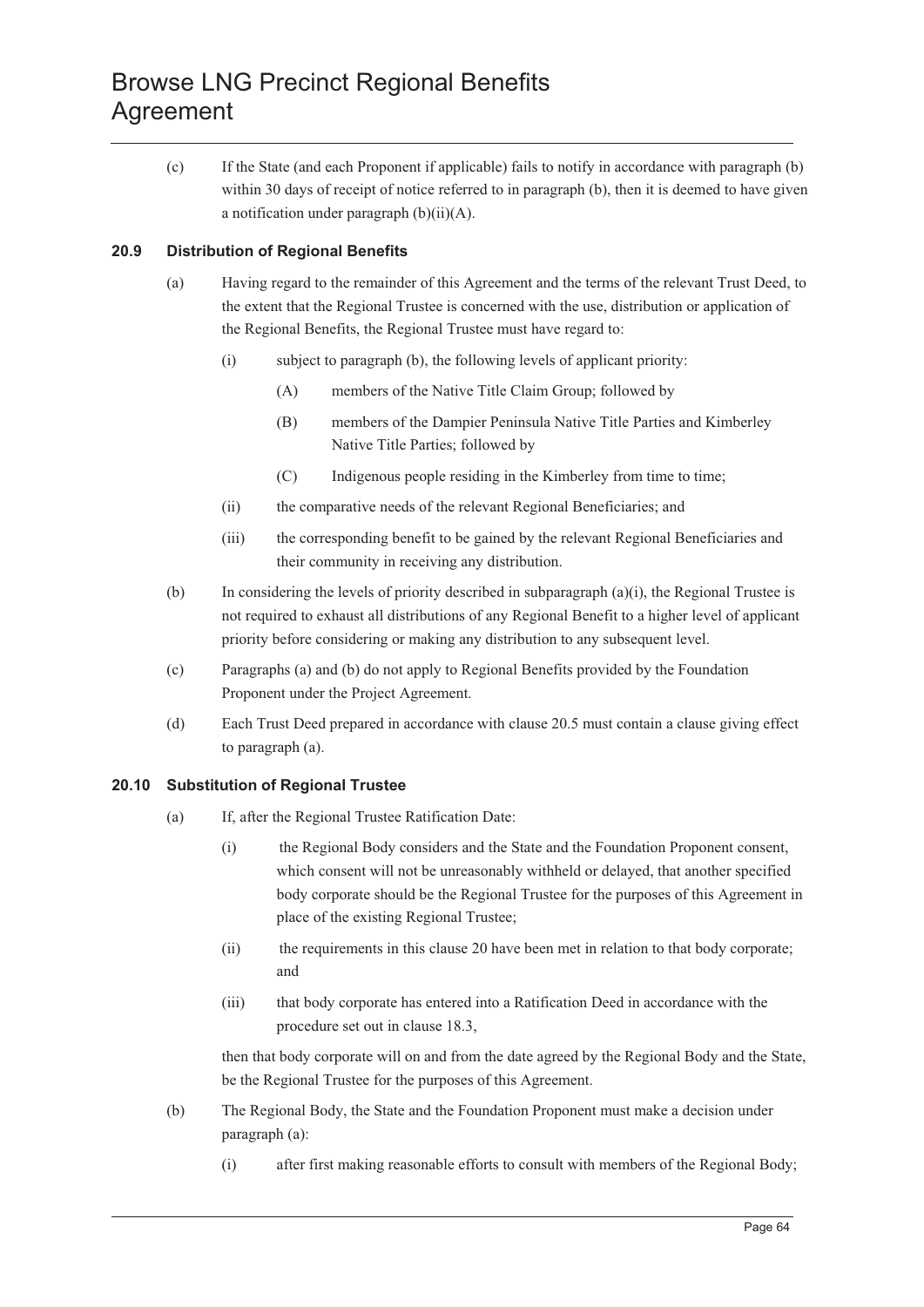- (ii) after taking any such consultations into account; and otherwise
- (iii) within 30 days of the Regional Body notifying the State that it wishes to substitute the Regional Trustee.
- (c) If a new body corporate is substituted as the Regional Trustee in accordance with paragraph (a) then, on and from the date of the substitution:
	- (i) the former Regional Trustee must transfer any funds held on trust to the new Regional Trustee; and
	- (ii) the former Regional Trustee must retain any liability incurred before that date under this deed and will remain entitled to any benefit which accrued under this Agreement prior to that date, but will not be entitled to any of the benefits and will not have any liability under this Agreement in respect of anything done or not done on or after that date.

## **20.11 GST**

The Regional Trustee must, as soon as practicable after its incorporation, register for GST purposes and be capable of issuing tax invoices.

# **21. Annual Audit**

## **21.1 Regional Body audit**

- (a) The Regional Body must, on or before 15 October in each year, including 15 October in the year immediately following the Regional Body Ratification Date, provide the State, and in the case of the Kimberley Enhancement Scheme and Regional Education Fund, each Proponent, with a copy of a report by a qualified and independent auditor as to whether:
	- (i) the financial accounts of the Regional Body for the previous Financial Year are fair and accurate according to Australian Accounting Standards;
	- (ii) in the year immediately following the Regional Body Ratification Date, the financial accounts of the KLC as they relate to the establishment of the Corporate Entities under clause 18 are fair and accurate according to Australian Accounting Standards; and
	- (iii) payments have been made, details of those payments and whether those payments have been made in accordance with the purpose, objects and constitution of the Regional Body.
- (b) The Regional Body must, at the same time as it engages a qualified and independent auditor to conduct an audit in accordance with this paragraph (b):
	- (i) notify the State of the name and contact details of the auditor; and
	- (ii) authorise the auditor:
		- (A) to receive and investigate information from the State which may reasonably be considered to be relevant to the audit; and
		- (B) to discuss any issues relating to the audit with the State,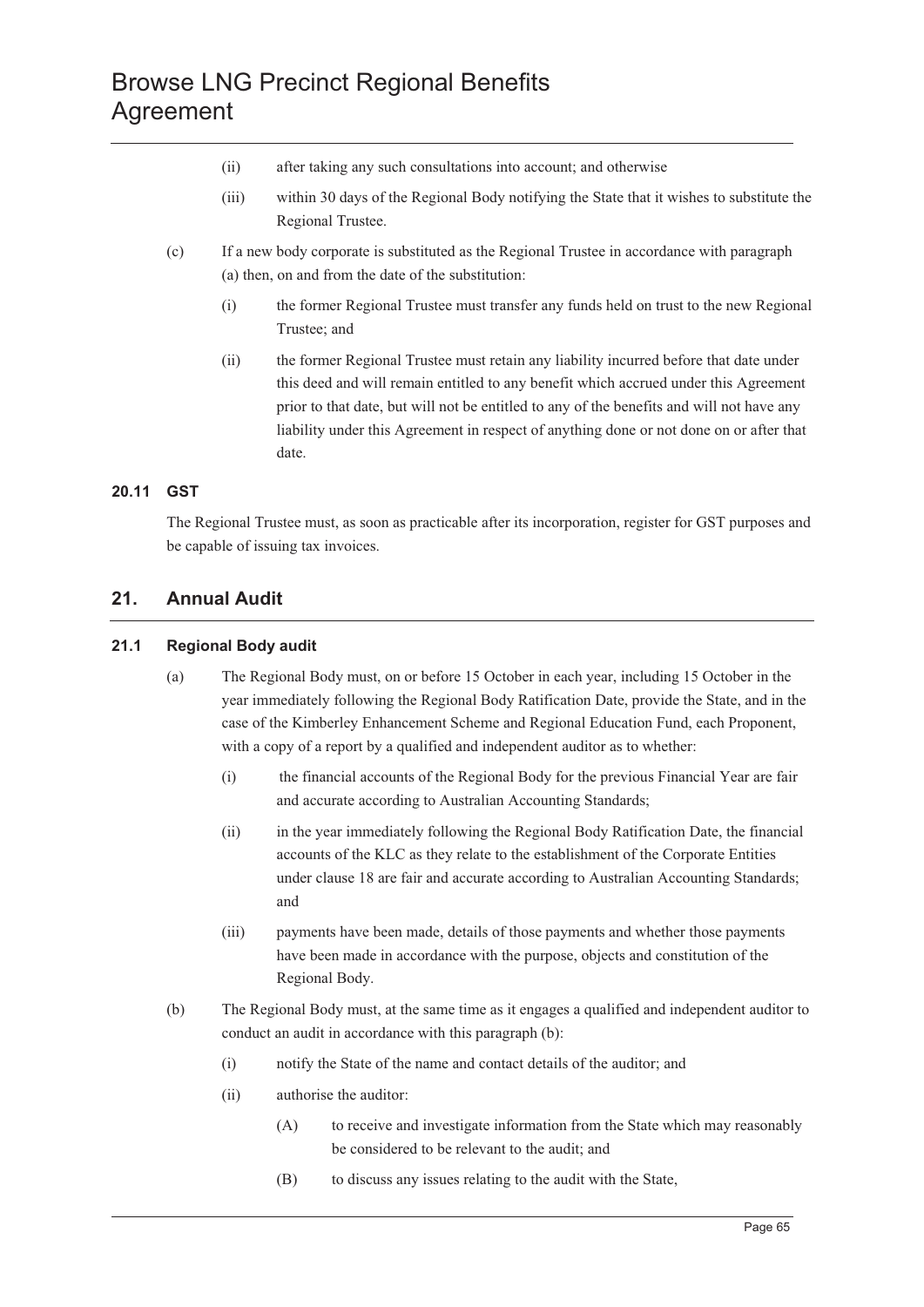at the cost of the State.

#### **21.2 Regional Trustee audit**

- (a) The Regional Body must, on or before 15 October in each year, including 15 October in the year immediately following the Regional Trustee Ratification Date, provide the State, and in the case of the Kimberley Enhancement Scheme and Regional Education Fund, the Proponent, with a copy of a report by a qualified and independent auditor as to whether:
	- (i) the financial accounts of the Regional Trustee for the previous Financial Year are fair and accurate according to Australian Accounting Standards; and
	- (ii) payments have been made, details of those payments and whether those payments have been made in accordance with the:
		- (A) purpose, objects and constitution of the Regional Trustee; or
		- (B) rules of the relevant Trust or fund.
- (b) The Regional Trustee must, at the same time as it engages a qualified and independent auditor to conduct an audit in accordance with paragraph (a):
	- (i) notify the State of the name and contact details of the auditor; and
	- (ii) authorise the auditor:
		- (A) to receive and investigate information from the State which may reasonably be considered to be relevant to the audit; and
			- (B) to discuss any issues relating to the audit with the State,

at the cost of the State.

#### **21.3 Negative or significantly qualified audit reports**

An audit report shall, without limitation, be taken to be negative or significantly qualified for the purposes of clauses 24.1 and 24.2 if it reports that any Regional Benefit, or income earned from the investment of any Regional Benefit, is not invested materially in accordance with clauses 20.5, 20.8, or 24.

# **22. Tax**

#### **22.1 Withholding tax**

- (a) If a Party is required by Law (including without limitation Laws which impose a withholding tax) to make withholdings or deductions from payments otherwise due to any Party to the Agreement then:
	- (i) that Party will withhold such amounts or make such payments as are required by the applicable Law;
	- (ii) that Party will provide the relevant other Party with written advice of the requirement, amount and timing of such withholding or payment. The Party will also provide the relevant other Party with any copies of any available governmental instructions or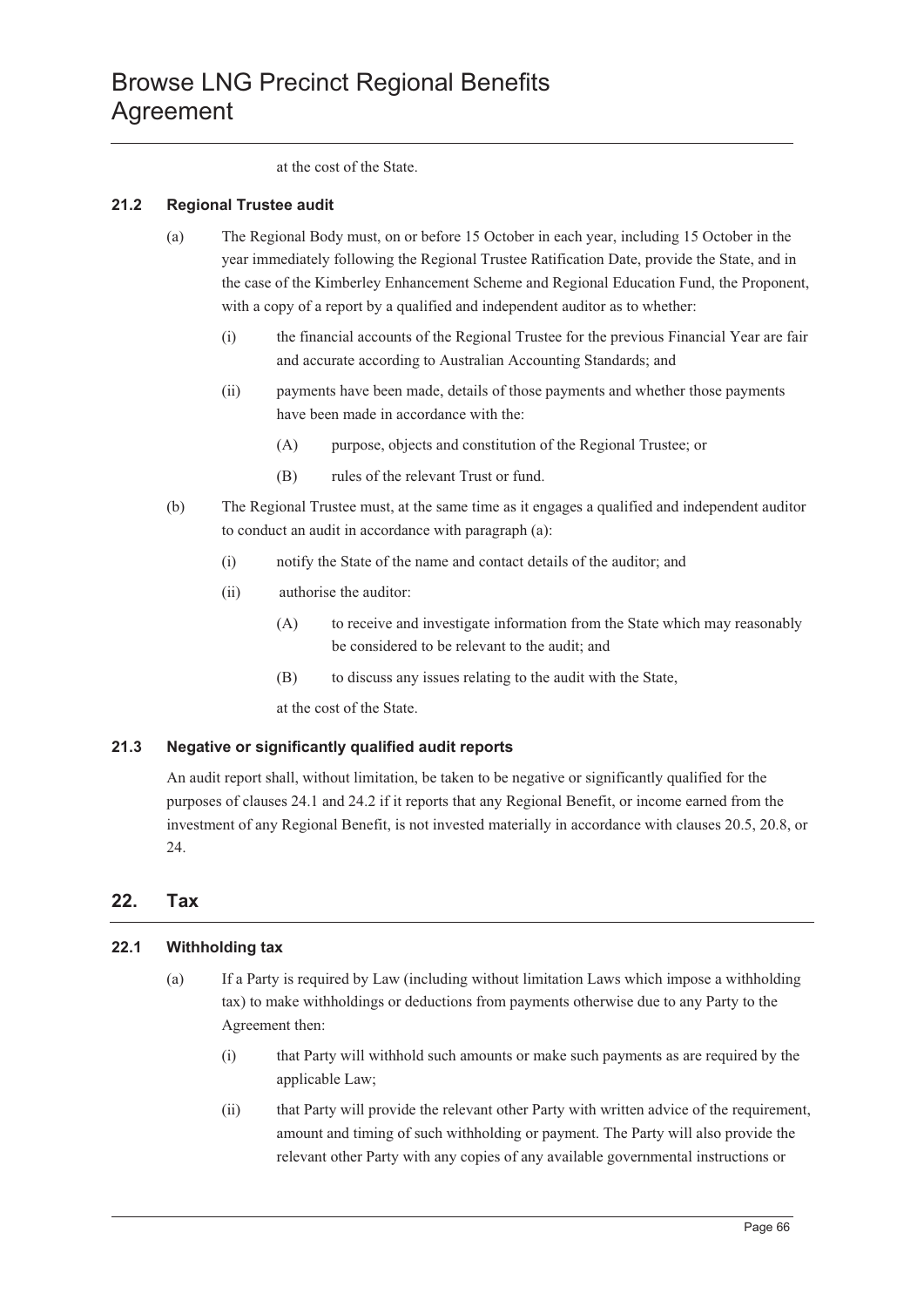directions under which sums are withheld and provide evidence of sums withheld reasonably required by the relevant other Party;

- (iii) the relevant other Party will have no Claim against and releases the Party from and in respect of any sum of money lawfully withheld pursuant to this clause;
- (iv) the relevant other Party will provide such information and documents as the Party reasonably requires for the purposes of this clause; and
- (v) for the purposes of making withholdings and deductions the other relevant Party irrevocably authorises the Party to deduct such amounts as it is required to hold.
- (b) Each Party will as soon as practicable advise the other of any Law that may require a withholding or deduction referred to in paragraph (a).

# **23. GST**

#### **23.1 Definitions**

Unless the context requires otherwise, words used in this clause that have a specific meaning in the GST Law (as defined in the *A New Tax System (Goods and Services Tax) Act 1999* (Cth)) shall have the same meaning in this clause.

# **23.2 Amounts exclusive of GST**

Unless otherwise indicated all amounts and other consideration for any Taxable Supply made under this Agreement are exclusive of any GST.

#### **23.3 Recovery of GST**

If GST is payable, or notionally payable, on a supply made under or in connection with this Agreement, the party providing the consideration for that supply must pay as additional consideration an amount equal to the amount of GST payable, or notionally payable, on that supply (the *GST Amount*). Subject to the prior receipt of a tax invoice, the GST Amount is payable at the same time that the other consideration for the supply is provided. This clause does not apply to the extent that the consideration for the supply is expressly stated to be GST inclusive or the supply is subject to reverse charge.

#### **23.4 Liability net of GST**

Any reference under this Agreement to a cost, expense or other liability incurred by a Party to this Agreement will exclude the amount of any Input Tax Credit entitlement of that Party in relation to the relevant cost, expense or other liability.

#### **23.5 Recipient Created Tax Invoice**

If the Parties agree that the Recipient will issue the Supplier with a Recipient Created Tax invoice (*RCTI*), then the Parties hereby agree that:

(a) the Recipient will issue a RCTI in respect of GST payable on that supply and the Supplier will not issue a tax invoice in respect of that supply;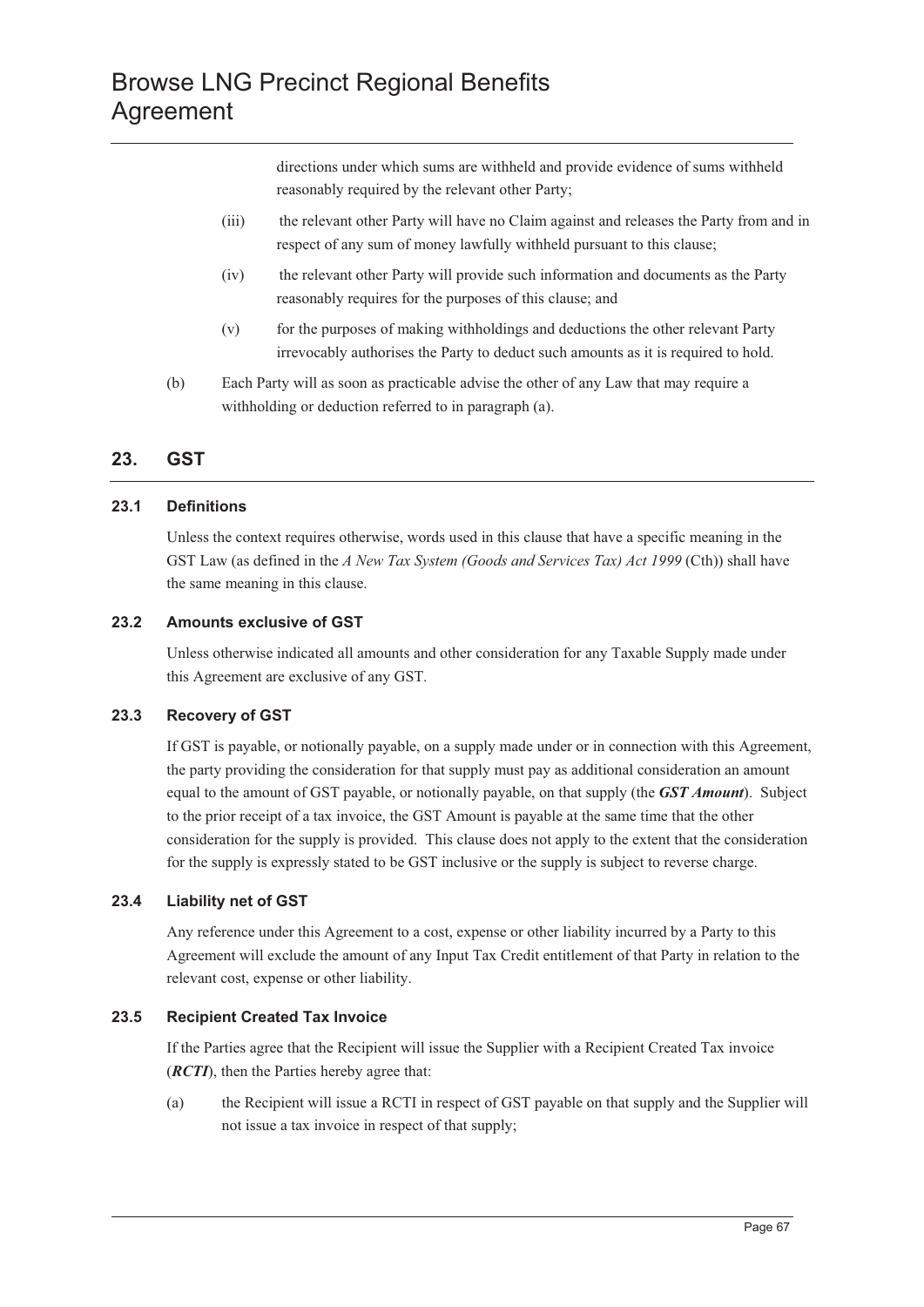- (b) the Parties warrant that they are (or will at the relevant time be) registered for the purposes of GST and a Party will notify the other Parties in writing if it ceases to be registered for the purposes of GST during the term of this Agreement; and
- (c) the Recipient indemnifies the Supplier for GST and any related penalty that may arise from an understatement of the GST payable on the supply for which the Recipient issues a RCTI under this Agreement.

#### **23.6 Adjustment events**

If an adjustment event occurs in relation to a supply made under or in connection with this Agreement, the GST Amount will be recalculated to reflect that adjustment and an appropriate payment will be made between the Parties.

# **24. Default and Suspension of Benefits**

#### **24.1 Regional Body Default**

Subject to clause 24.4, a Regional Body Default occurs if the Regional Body materially defaults in complying with any of its obligations under this Agreement and includes any of the following:

- (a) the Regional Body is insolvent, or an administrator or special administrator is appointed for the Regional Body or a receiver or controller is appointed in respect of the Regional Body's property, or a liquidator is appointed or the Regional Body is otherwise ordered to be wound up;
- (b) the Regional Body commits an act of fraud or illegality;
- (c) if the Regional Body is incorporated under the CATSI Act, a material CATSI Act Non-Compliance occurs;
- (d) if the Regional Body is incorporated under the Corporations Act, the Regional Body has materially failed to comply with Part 2M.2 (financial recording) or 2M.3 (financial reporting) or Chapter 2M of the Corporations Act;
- (e) in accordance with clause 24.3, the Regional Body has failed to implement the objectives of any Regional Benefit;
- (f) the constitution of the Regional Body is amended without the approval of the State and the Foundation Proponent as required under clause 19.4;
- (g) where an audit report referred to in clause 21 indicates that the Regional Body has materially failed to comply with any of the following:
	- (i) clause 10.11 (Unexpended Funds); or
	- (ii) clause 19.14 (Funding of Regional Body);
- (h) the financial accounts of the Regional Body are deficient in a material respect, so far as they relate to the expenditure or application of Regional Benefits or funds paid for administration; or
- (i) the State or each Proponent is not provided with a copy of an audit report in accordance with clause 21, or the audit report is negative or significantly qualified.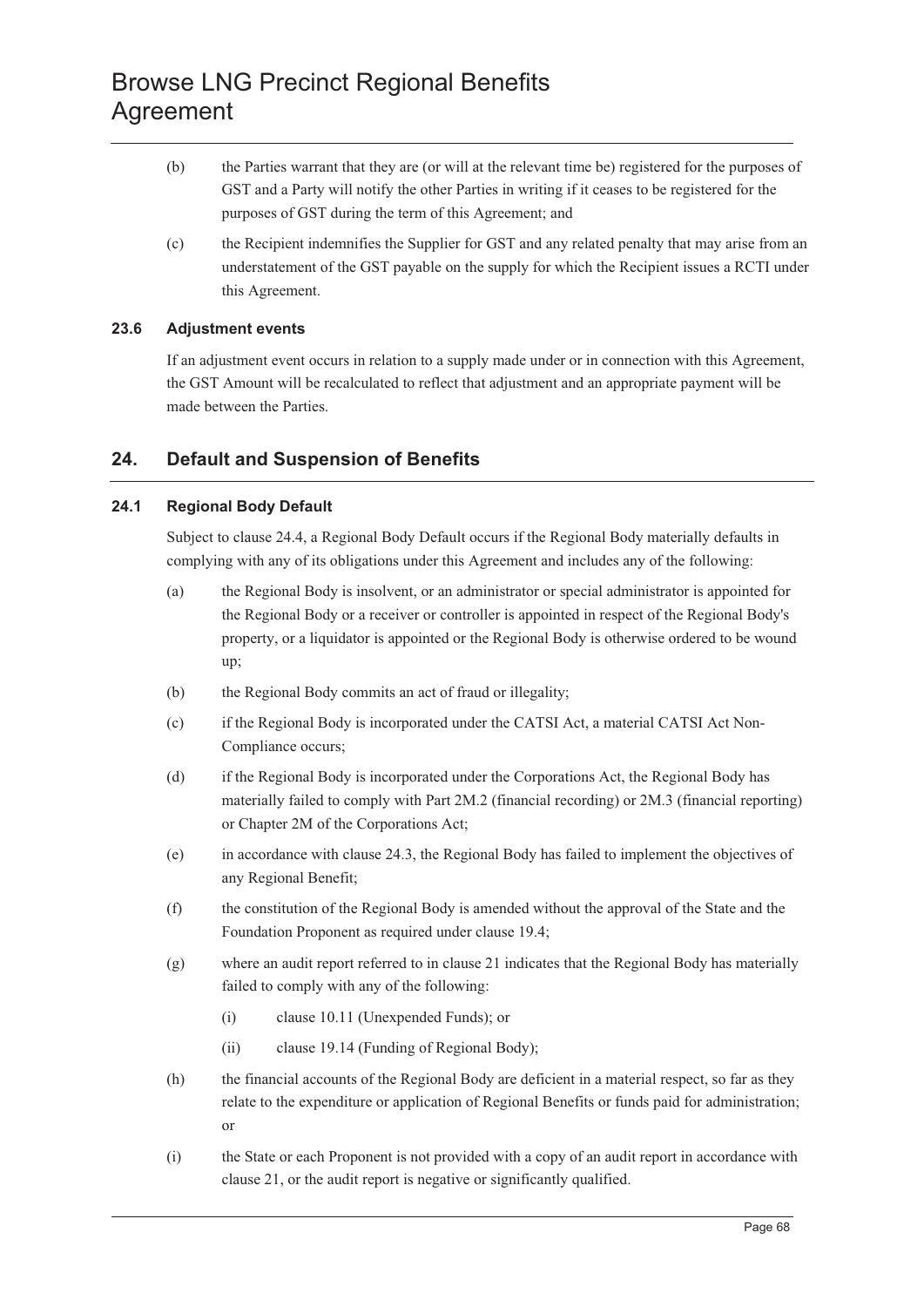#### **24.2 Default by the Regional Trustee**

For the purpose of this Agreement a Trust Default occurs if the Regional Trustee materially defaults in complying with any of its obligations under this Agreement and, without limitation to the foregoing, includes any of the following:

- (a) the Regional Trustee is insolvent, or an administrator or liquidator is appointed for the Regional Trustee, or a receiver or manager is appointed in respect of Regional Trustee property, or the Regional Trustee is otherwise ordered to be wound up;
- (b) the Regional Trustee commits an act of fraud or illegality;
- (c) the Regional Trustee is in breach of its duties as trustee of a Trust;
- (d) the Regional Trustee has materially failed to comply with Part 2M.2 (financial recording) or 2M.3 (financial reporting) or Chapter 2M of the *Corporations Act 2001* (Cth);
- (e) the Regional Trustee is substituted as the trustee of the trust otherwise than under clause 20.8;
- (f) in accordance with clause 24.3, the Regional Trustee has failed to implement the objectives of any Regional Benefit or Trust;
- (g) the constitution of the Regional Trustee is amended without the approval of the State and the Foundation Proponent as required under clause 20.4;
- (h) any Trust Deed is amended without the approval of the State or each relevant Proponent as required under clause 20.8; or
- (i) the State or each Proponent is not provided with a copy of an audit report in accordance with clause 21, or the audit report is negative or significantly qualified.

#### **24.3 Failure to implement Regional Benefit objectives**

- (a) Subject to paragraph (b), a Default in clauses 24.1 or 24.2 is deemed to occur if:
	- (i) the State (after consultation with the Native Title Party) forms the view, acting reasonably and on the basis of any report prepared under clauses 6.5, 7.5, 8.6, 9.5 or 10.10, together with such other information as may be available, that the Regional Body or the Regional Trustee is failing to act, in a material respect, in accordance with:
		- (A) the purposes or objects of the relevant Regional Benefit as set out in this Agreement; or
		- (B) the purposes or objects of the relevant Trust as set out in this Agreement, or in the relevant Trust Deed; and
		- (C) the failure has continued for a period of time being not less than 12 consecutive months; or
	- (ii) the Proponent (after consultation with the Native Title Party) forms the view, acting reasonably and on the basis of any report prepared under clause 21, together with such other information as may be available, that the Regional Body or the Regional Trustee is failing to act, in a material respect, in accordance with: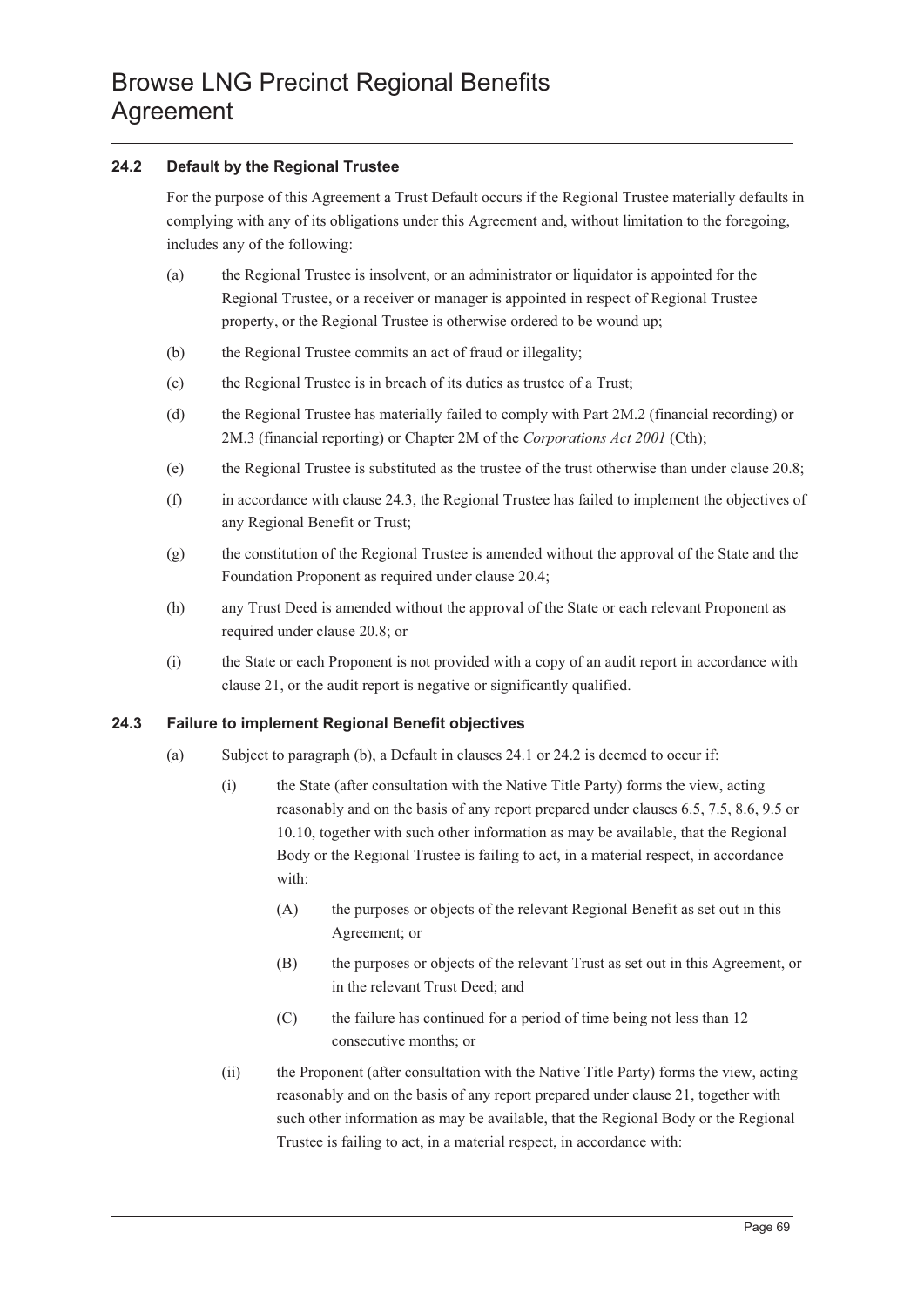- (A) the purposes or objects of the relevant Regional Benefit as set out in this Agreement; or
- (B) the purposes or objects of the relevant Trust as set out in this Agreement, or in the relevant Trust Deed; and
- (C) the failure has continued for a period of time being not less than 12 consecutive months.
- (b) The Parties agree that no Default shall arise under paragraph (a) if the relevant body is able to demonstrate to the satisfaction of the State or the Proponent acting reasonably, that:
	- (i) there have been sound reasons for the failure to implement the purposes or objects;
	- (ii) in the case of a Trust Default, that the Regional Trustee was doing all that it could reasonably be required to do in the discharge of its duties as trustee; and
	- (iii) there is a plan going forward for the implementation of the purposes or objects of the relevant Regional Benefit or Trust.

#### **24.4 Insubstantial non-compliance**

The Parties agree that no Default shall arise under clause 24.1 or 24.2:

- (a) if when the audit report under clause 21 is provided, the Regional Body provides written information regarding the Default reported in the audit report; and
- (b) unless, within 28 days of receipt of the information in paragraph (a) the State or a Proponent in its absolute discretion gives written notice to the Regional Body that it considers the noncompliance to be substantial.

#### **24.5 Rectification of Default**

- (a) If at any time the State or, in relation to the Kimberley Enhancement Scheme or the Regional Education Fund, the Proponent, considers that a Regional Body Default or Regional Trustee Default has occurred then the State or a Proponent may give written notice to the Regional Body or the Regional Trustee specifying:
	- (i) the Default;
	- (ii) where relevant, all or part of one or more of the Regional Benefits to which the Default relates (*Identified Amount*);
	- (iii) particular and reasonable action to be taken by the Regional Body or Regional Trustee to remedy, remove, end, ensure or guard against the repeat of, or otherwise address the reported Default (as the case may be); and
	- (iv) nominating a date by which the Default must be rectified (*Rectification Period*),

#### (*Default Notice*).

(b) If a Default is not rectified within the Rectification Period (including by taking the action specified in the Default Notice) then, without prejudice to any rights of the State or a Proponent to take any reasonable action required to remedy the Default, other rights the State or a Proponent may have at Law, the State, or in relation to the Regional Education Fund or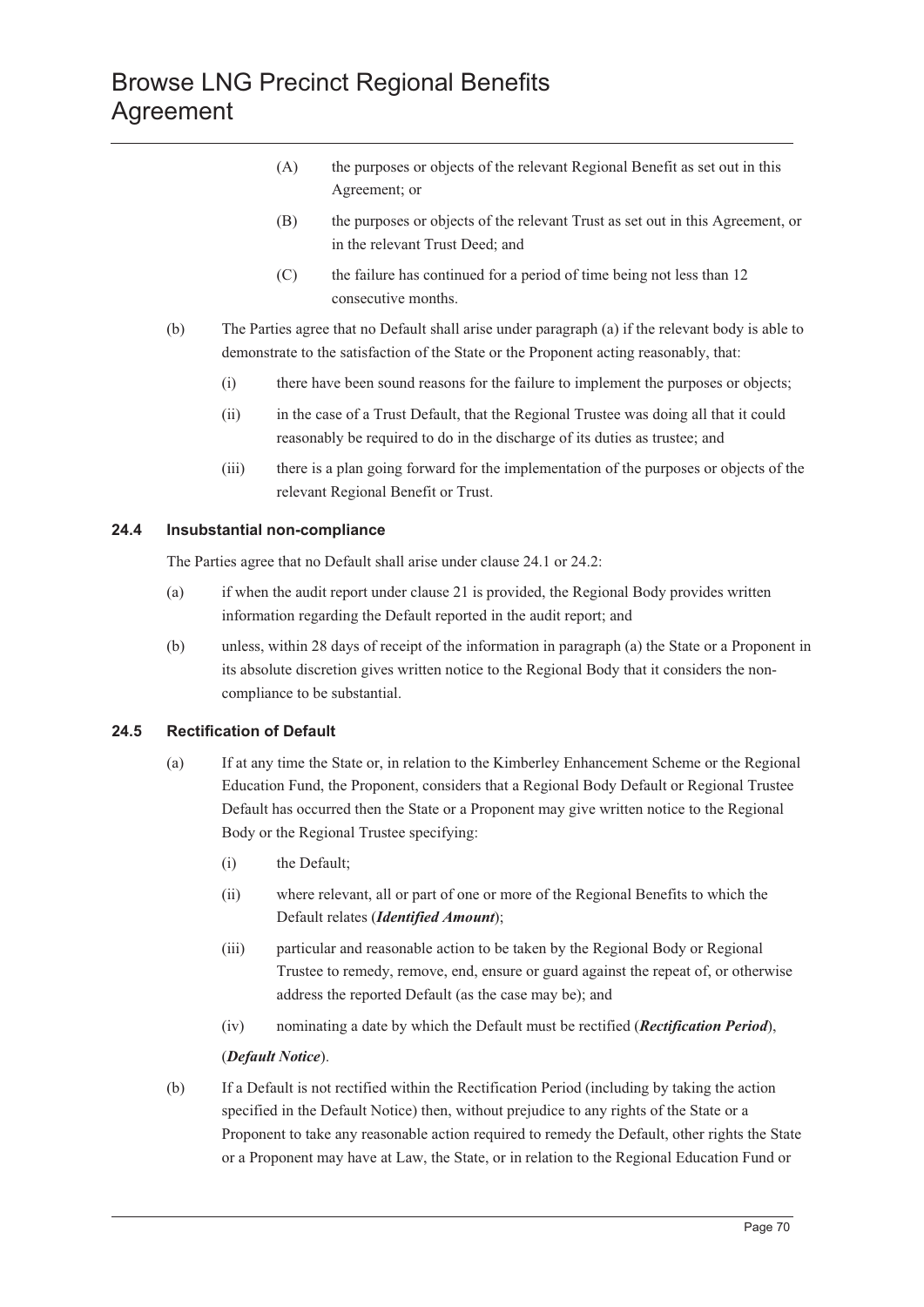the Kimberley Enhancement Scheme, a Proponent, may issue the Regional Body or Regional Trustee with a written notice suspending:

- (i) in the case of the State, the State's obligations comprised in the Identified Amount;
- (ii) in the case of the Foundation Proponent, the monetary Regional Benefits which it would otherwise be obliged to pay under clause 16 and Schedule 5 of the Project Agreement; or
- (iii) in the case of an Additional Proponent, the monetary Regional Benefits which it would otherwise be obliged to pay under clause 19 and, if applicable, Schedule 4 of the Project Agreement (*Suspension Notice*).
- (c) Subject to paragraph (f), if the State or a Proponent issue a Suspension Notice then until the State or the Proponent revoke the Suspension Notice by further notice in writing to the Regional Body or Regional Trustee:
	- (i) in respect of a Suspension Notice issued by the State, the State is not obliged to deliver those Regional Benefits the subject of the Suspension Notice;
	- (ii) in respect of a Suspension Notice issued by the Foundation Proponent, the Foundation Proponent is not obliged to deliver those Regional Benefits the subject of the Suspension Notice; or
	- (iii) in respect of a Suspension Notice issued by an Additional Proponent, the Additional Proponent is not obliged to deliver those Regional Benefits the subject of the Suspension Notice,

and those Regional Benefits the subject of the Suspension Notice will, as soon as practicable after the date they fall due, be held on trust for the benefit of the Regional Beneficiaries in an interest bearing account.

- (d) The State or a Proponent must revoke a Suspension Notice as soon as:
	- (i) all of the Defaults specified in the Suspension Notice have been remedied or are otherwise no longer operative to the satisfaction of the State or the State and the Proponent jointly; or
	- (ii) the Regional Body or Regional Trustee has substantially completed (to the reasonable satisfaction of the applicable Parties) any action reasonably required by the State or a Proponent in respect of the Default.
- (e) If a Default is due to a negative or significantly qualified audit report then, without limitation, that Default may be remedied by the Regional Body or the Regional Trustee and the State or the State and the Proponent jointly entering into an agreement as to the manner in which future instalments of the Regional Benefits may be invested or otherwise dealt with to avoid a future negative or significantly qualified audit report.
- (f) On the revocation of a Suspension Notice, the State and a Proponent as relevant must deliver those Regional Benefits the subject of the Suspension Notice (together with any interest earned under paragraph (c)), in accordance with its obligations under this Agreement and as relevant but for the suspension under paragraph (b).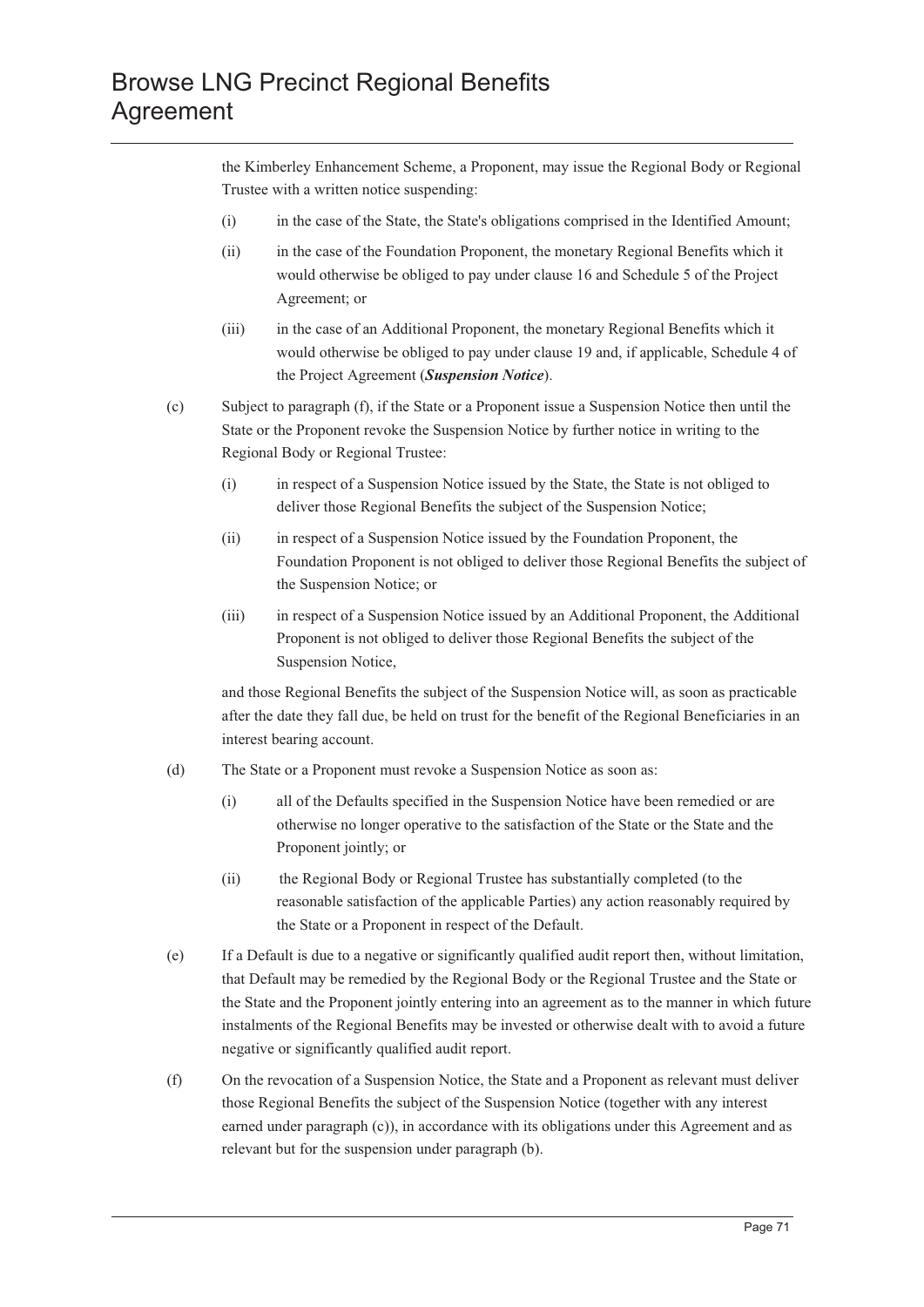# **25. Replacement of Regional Trustee**

#### **25.1 Appointment of Replacement Trustee**

- (a) If, at any time after the Regional Trustee Ratification Date:
	- (i) a Default Notice is issued to either the Regional Body or the Regional Trustee; and
	- (ii) the State (having consulted with each Proponent) acting reasonably, considers that the Default the subject of the Default Notice is of a sufficiently serious nature,

the State may issue a notice to the Regional Body, the Regional Trustee and each Proponent stating that it intends to exercise its power of appointment under the relevant Trust Deed to appoint a Replacement Trustee in place of the Regional Trustee (*Notice of Replacement of Trustee*).

- (b) Upon appointment of the Replacement Trustee:
	- (i) the Trust Assets vest in the Replacement Trustee without the necessity for any vesting, declaration, transfer, conveyance or other assurance;
	- (ii) the State, the Regional Trustee and the Replacement Trustee must take such action as is necessary (including executing agreements and documents) to perfect the transfer of legal title from the Regional Trustee to the Replacement Trustee in this clause 25.1;
	- (iii) the Regional Trustee must retain any liability incurred before that date under this Agreement and will remain entitled to any benefit which accrued under this Agreement prior to that date, but will not be entitled to any of the benefits and will not have any liability under this Agreement in respect of anything done or not done on or after that date; and
	- (iv) the Replacement Trustee must, where reasonably practicable, consult with the Regional Body prior to exercising any power under the Trusts (which requirement must be included in the terms of appointment of the Replacement Trustee).
- (c) Subject to clause 25.2, the appointment of the Replacement Trustee can be for a period of up to 6 months from the date of appointment of the Replacement Trustee and such appointment can be renewed by notice from the State for further periods of up to 6 months on each renewal.

#### **25.2 Re-appointment of Regional Trustee**

- (a) At any time during the term of appointment of the Replacement Trustee, the Regional Body may issue a notice to the State and the relevant Proponents nominating either:
	- (i) the reappointment of the Regional Trustee as trustee of the Trusts; or
	- (ii) the appointment of another specified body corporate as trustee of the Trusts and 'Regional Trustee' for the purposes of this Agreement.
- (b) Upon receipt of notice under paragraph (a)(i) and provided that:
	- (i) no other Default falling within the criteria set out in clause 25.1(a) has occurred since the issue of the Notice of Replacement of Trustee; and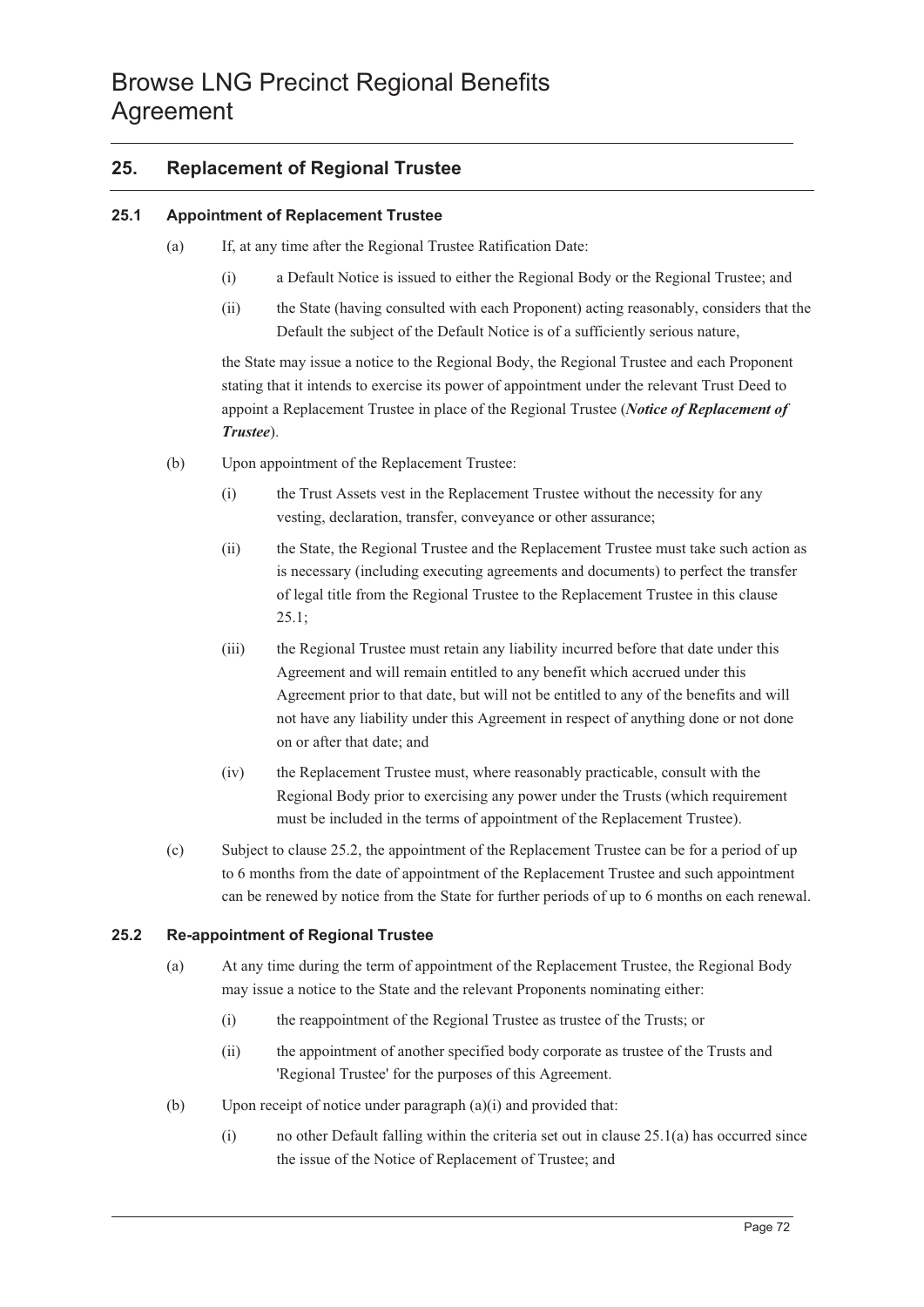# Browse LNG Precinct Regional Benefits Agreement

- (ii) any Default related to the Notice of Replacement of Trustee has been remedied or is otherwise no longer operative; or
- (iii) the Regional Body or the Regional Trustee has taken any action reasonably required by the State in respect of any Default related to the Notice of Replacement of Trustee,

the State must re-appoint the Regional Trustee as trustee of the Trusts.

- (c) Upon receipt of notice under paragraph (a)(ii) and provided that the body corporate specified in the notice satisfies the requirements and processes for substitution as the Regional Trustee under clause 20.10:
	- (i) the body corporate specified in the notice will on and from the date the requirements and processes for substitution as the Regional Trustee under clause 20.10 are satisfied, be the Regional Trustee for the purposes of this Agreement; and
	- (ii) the State must appoint the body corporate as trustee of the Trusts.
- (d) Upon the appointment of the Regional Trustee under paragraphs (b) or (c), the Trust Assets vest in the Regional Trustee without the necessity for any vesting, declaration, transfer, conveyance or other assurance.
- (e) The State, the Regional Trustee and the Replacement Trustee must take such action as is necessary (including executing agreements and documents) to perfect the transfer of legal title from the Replacement Trustee to the Regional Trustee in this clause 25.2.

# **26. Cross Default**

- (a) If either the State or a Proponent issue a Project Agreement Suspension Notice, then clause 24.5 of this Agreement applies (with the necessary changes) as if a Suspension Notice had been issued to the Regional Body or the Regional Trustee by the State or Proponent (as the case may be) under this Agreement in relation to the Project Agreement Default.
- (b) If a Project Agreement Default Notice is rectified in accordance with the terms of the Project Agreement, the State or the Proponent (as the case may be) must promptly notify the Regional Body of that event.
- (c) If a Project Agreement Suspension Notice is revoked in accordance with the terms of the Project Agreement, any Suspension Notice issued by virtue of paragraph (a) is also revoked.

# **27. No Termination for Breach**

The Parties agree that a breach of this Agreement by any Party does not give rise to a right on the part of the other Party to terminate this Agreement, but that the other Party may exercise any other remedy available to it in respect of any breach, including under clause 24.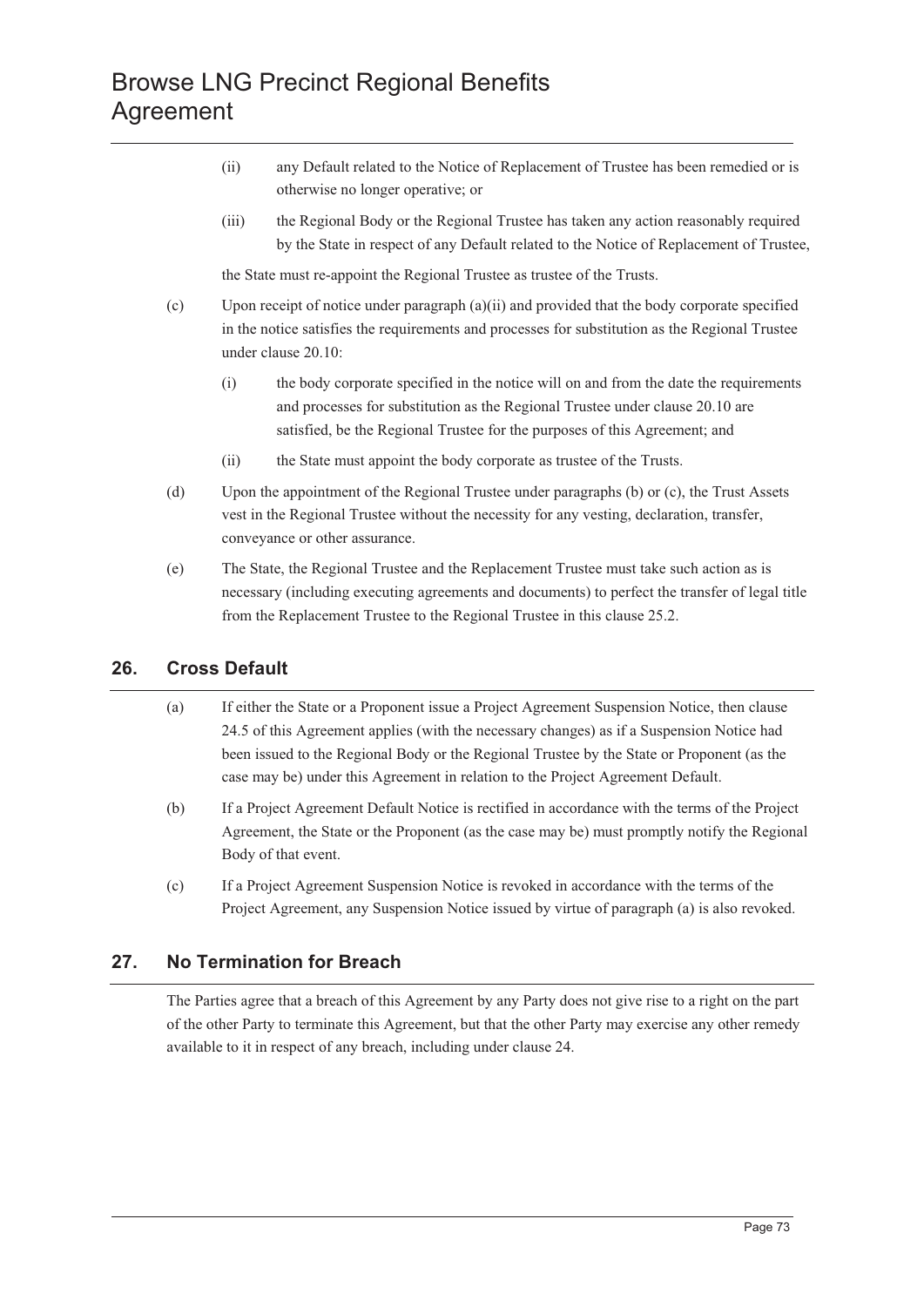# **28. Assignment**

#### **28.1 Definition of assignment**

In this clause "*assignment"* means an assignment, novation, transfer, declaration of trust or an other disposal whatsoever.

#### **28.2 Assignment by the State**

- (a) The State may assign all or part of its interest in the LNG Precinct, the Project Rights and this Agreement to a State department, State public authority or State instrumentality (the *assignee*), provided that the assignee:
	- (i) has the functions and powers which permit and enable the assignee to exercise the rights and obligations of the State under this Agreement to the extent of the interest assigned; and
	- (ii) executes a Deed of Assignment and Assumption by which it agrees to be bound by the terms of this Agreement and to assume the rights and obligations of the State under this Agreement to the extent of the interest assigned.
- (b) For the avoidance of doubt, the State may not assign an interest in the LNG Precinct or the Project Rights without also assigning corresponding interests under this Agreement.
- (c) The Parties to this Agreement are deemed to have consented to any such assignment under paragraph (a), and the State will provide each other Party with a copy of the Deed of Assignment and Assumption executed by it and the assignee, and the other Parties must execute and return the Deed of Assignment and Assumption within 14 days of receipt of it.
- (d) Other than as specified above, the State may only assign their rights and obligations under this Agreement with the written consent of the other Parties, which consent may be withheld at the absolute discretion of those other Parties.

#### **28.3 Assignment by the Foundation Proponent**

- (a) The Foundation Proponent may assign all or part of its interest in the LNG Precinct, the Project Rights and this Agreement to a Related Body Corporate, Browse Joint Venturer or a Related Body Corporate of a Browse Joint Venturer (the *assignee*), provided that the assignee:
	- (i) has the financial and technical capacity to perform the obligations of the Foundation Proponent under this Agreement; and
	- (ii) executes a Deed of Assignment and Assumption by which it agrees to be bound by the terms of this Agreement and to assume the rights and obligations under this Agreement to the extent of the interest assigned.
- (b) For the avoidance of doubt, the Foundation Proponent may not assign an interest in the LNG Precinct or the Project Rights without also assigning corresponding interests under this Agreement.
- (c) The Parties to this Agreement are deemed to have consented to any such assignment under paragraph (a), and the Foundation Proponent will provide each other Party with a copy of the Deed of Assignment and Assumption executed by it and the assignee, and the other Parties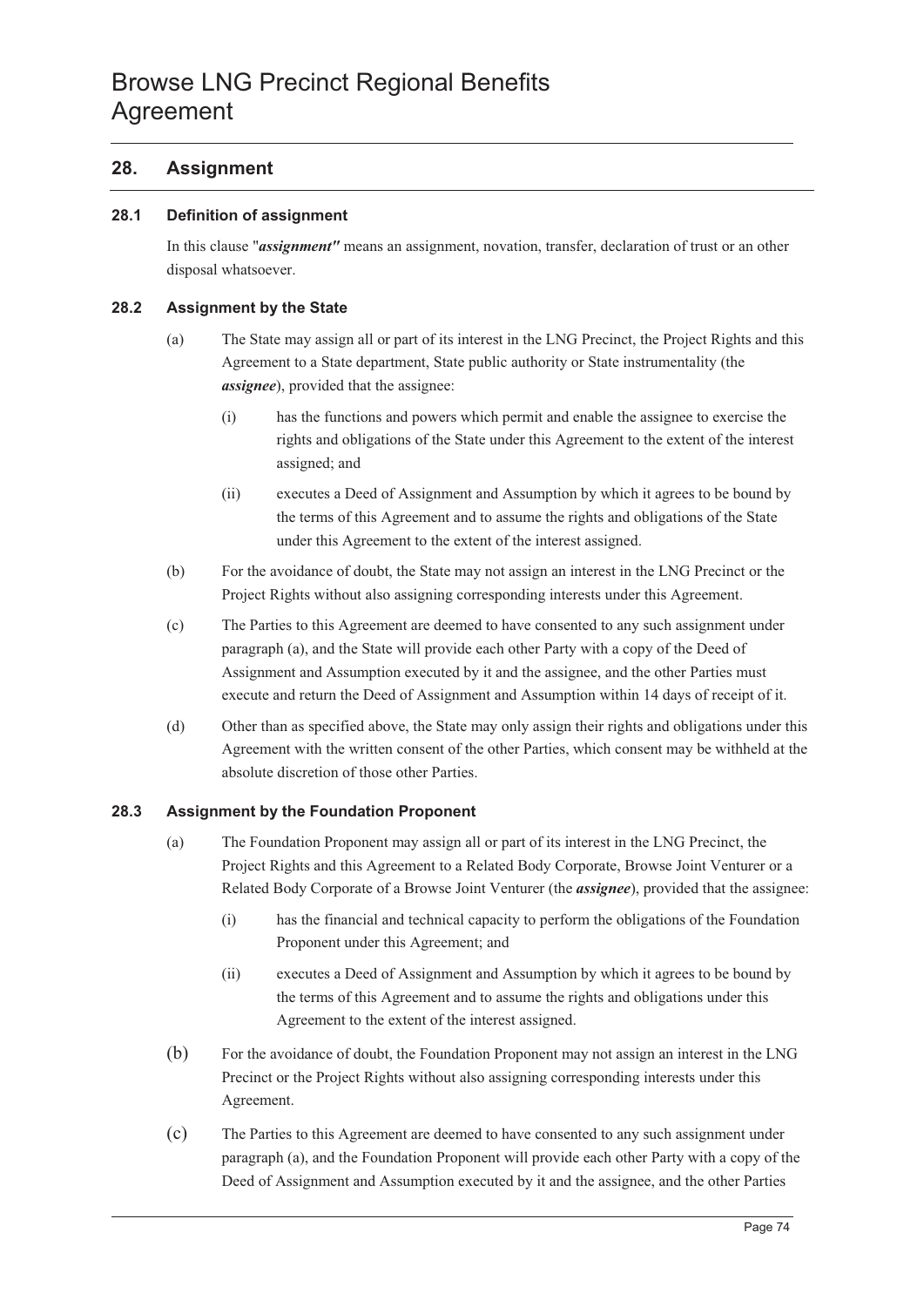must execute and return the Deed of Assignment and Assumption within 14 days of receipt of it.

- (d) The Foundation Proponent may assign all or part of its interest in this Agreement, to any venturer, financier, assignee, investor or participant in relation to the Foundation Proponent Project (the *assignee*) provided that the proposed assignee:
	- (i) has the financial and technical capacity to perform the obligations of the Foundation Proponent under this Agreement; and
	- (ii) executes a Deed of Assignment and Assumption by which it agrees to be bound by the terms of this Agreement and to assume the rights and obligations under this Agreement to the extent of the interest assigned.
- (e) The Parties to this Agreement are deemed to have consented to any such assignment under paragraph (d), and the Foundation Proponent will provide each other Party with a copy of the Deed of Assignment and Assumption executed by it and the assignee, and the other Parties must execute and return the Deed of Assignment and Assumption within 14 days of receipt of it.

# **28.4 Assignment by an Additional Proponent**

- (a) An Additional Proponent may assign all or part of its interest in the LNG Precinct, the Project Rights and this Agreement to a Related Body Corporate or Joint Venture Participant or a Related Body Corporate of a Joint Venture Participant (the *assignee*), provided that the assignee:
	- (i) has the financial and technical capacity to perform the obligations of the Additional Proponent under this Agreement; and
	- (ii) executes a Deed of Assignment and Assumption by which it agrees to be bound by the terms of this Agreement and to assume the rights and obligations under this Agreement to the extent of the interest assigned.
- (b) For the avoidance of doubt, the Additional Proponent may not assign an interest in the LNG Precinct or the Project Rights without also assigning corresponding interests under this Agreement.
- (c) The Parties to this Agreement are deemed to have consented to any such assignment under paragraph (a), and the Additional Proponent will provide each other Party with a copy of the Deed of Assignment and Assumption executed by it and the assignee, and the other Parties must execute and return the Deed of Assignment and Assumption within 14 days of receipt of it.
- (d) The Additional Proponent may assign all or part of its interest in this Agreement to any venturer, financier, assignee, investor or participant in relation to the Additional Proponent Project (the *assignee*) provided that the proposed assignee:
	- (i) has the financial and technical capacity to perform the obligations of the Additional Proponent under this Agreement; and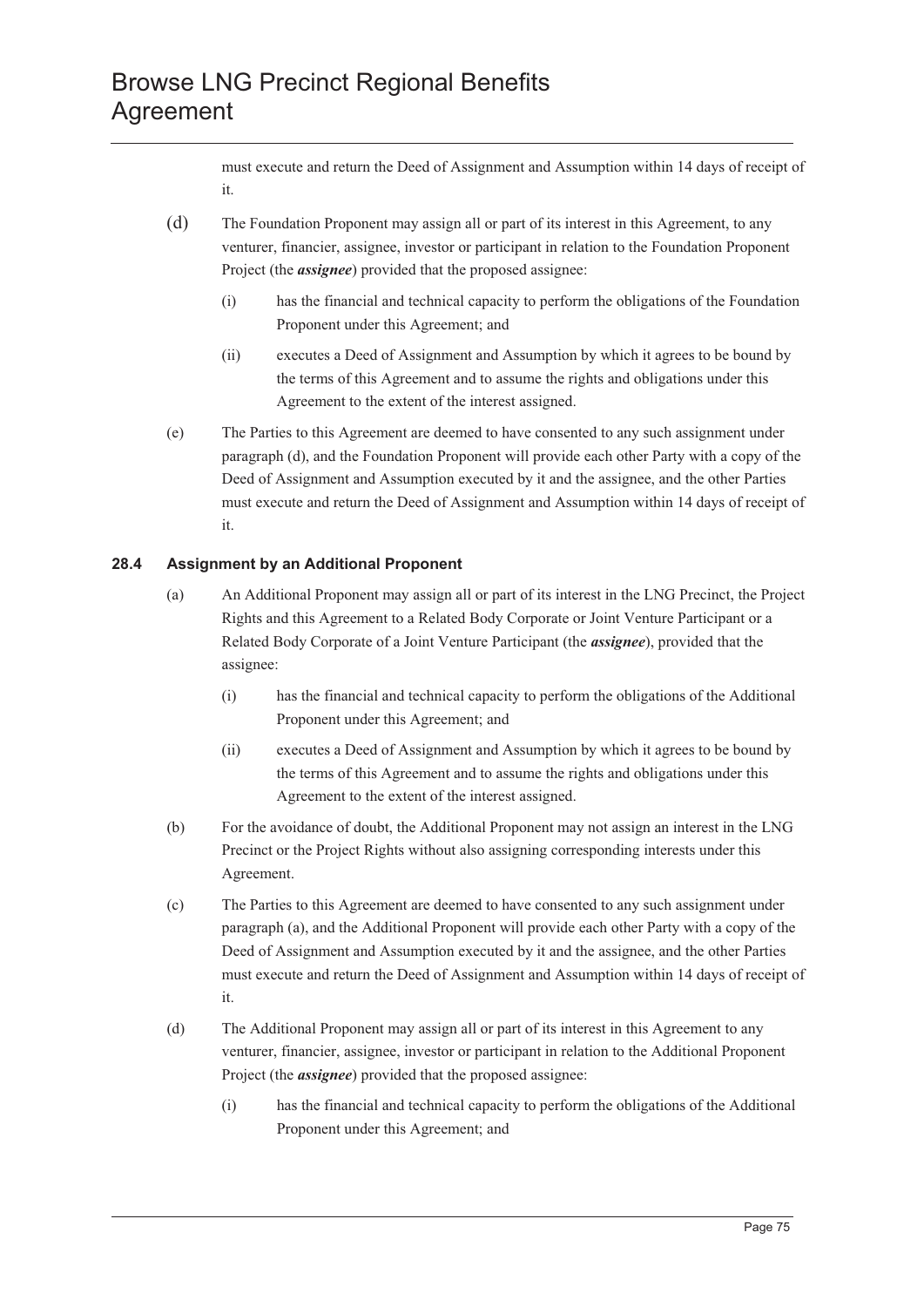- (ii) executes a Deed of Assignment and Assumption by which it agrees to be bound by the terms of this Agreement and to assume the rights and obligations under this Agreement to the extent of the interest assigned.
- (e) The Parties to this Agreement are deemed to have consented to any such assignment under paragraph (d), and the Additional Proponent will provide each other Party with a copy of the Deed of Assignment and Assumption executed by it and the assignee, and the other Parties must execute and return the Deed of Assignment and Assumption within 14 days of receipt of it.

### **28.5 Assignment by the KLC**

- (a) The KLC may assign all its rights pursuant to this Agreement if required by Law to do so, due to, without being limited, a change in the representative body status of the KLC or other statutory event provided that the assignee executes a Deed of Assignment and Assumption.
- (b) For the avoidance of doubt, the KLC may not assign an interest in the LNG Precinct or the Project Rights without also assigning corresponding interests under this Agreement.
- (c) The Parties to this Agreement other than the KLC and the State are deemed to have consented to any such assignment under paragraph (a), and the KLC will provide each other Party with a copy of the Deed of Assignment and Assumption executed by it and the assignee, and the other Parties must execute and return the Deed of Assignment and Assumption within 14 days of receipt of it.

#### **28.6 Assignment restricted**

Other than as specified in this clause 28, a Party must not assign its rights and obligations under this Agreement without the written consent of the other Parties, which consent shall not be unreasonably withheld.

#### **28.7 Grant of securities**

- (a) A Proponent may assign all of its rights (but not part only) under this Agreement to any Lender or person acting on behalf of any Lender for the purpose of securing financial accommodation provided by the Lender to the Proponent exclusively in connection with the Proponent's Project, upon request from such Lender notified in writing to the Parties.
- (b) A Proponent may otherwise assign all of its rights (but not part only) under this Agreement to any Lender or person acting on behalf of any Lender for the purpose of securing financial accommodation provided by the Lender to the Proponent, upon request from such Lender notified in writing to the Parties, provided that the State provides its consent, which consent is not to be unreasonably withheld.
- (c) Any creation of a security interest by a Proponent under paragraphs (a) or (b) must expressly provide that any transfer or assignment of that security interest by the Lender or a person acting on behalf of the Lender will be subject to clauses 28.3 or 28.4 (as appropriate).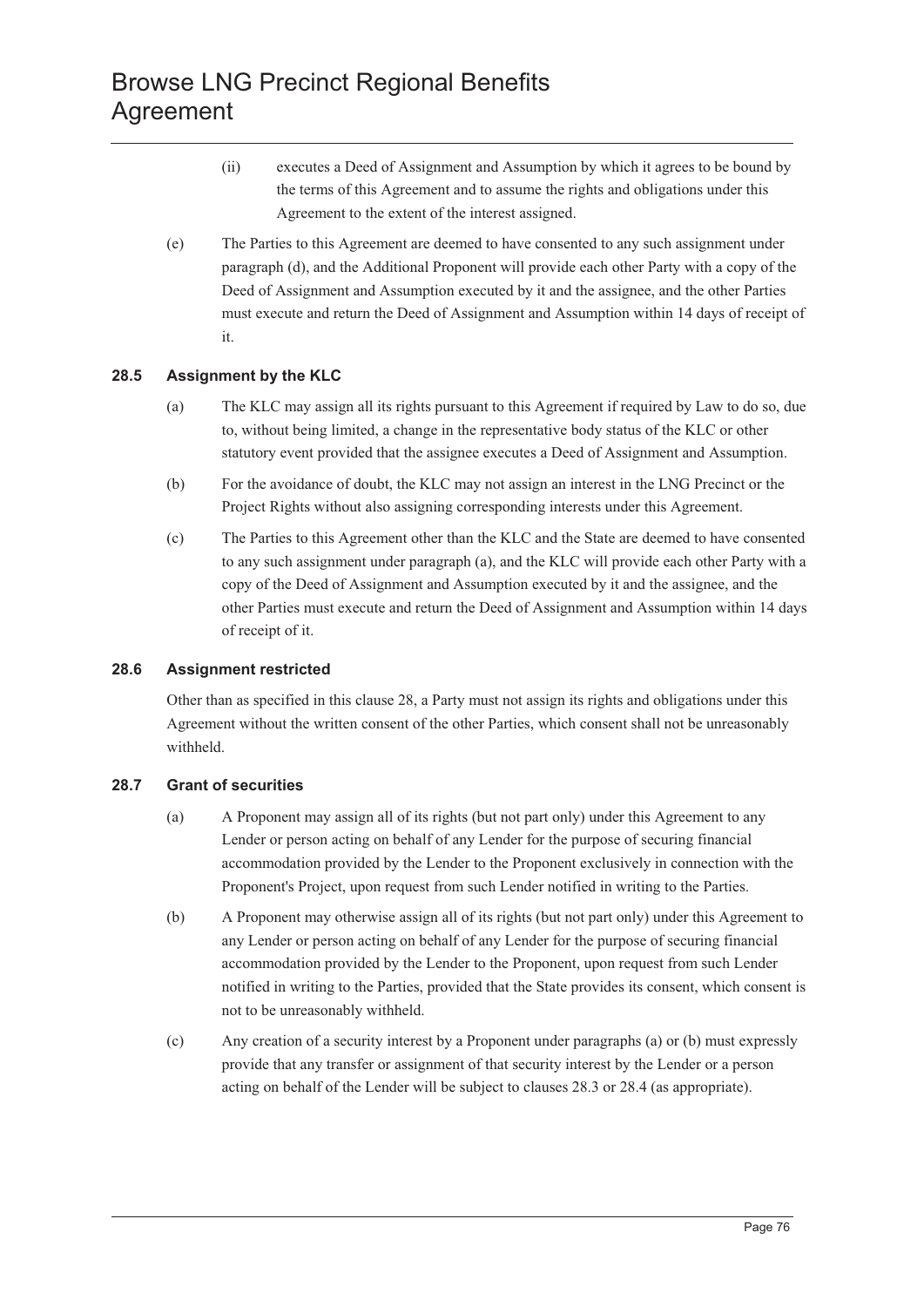#### **28.8 Further Assurances**

- (a) To the extent required, each Party who has deemed to have given their consent under this clause 28 will do anything (including executing agreements and documents (including a Deed of Assignment and Assumption)) necessary to give full effect to those consents.
- (b) The Regional Body must confer a limited power of attorney upon the Administrative Body (as that entity is defined in the Project Agreement) within 14 days of the Regional Body Ratification Date providing the Administrative Body with the power only to execute agreements and documents (including a Deed of Assignment and Assumption) necessary to give full effect to the consents in this clause 28.
- (c) The Regional Body must provide a copy of the power of attorney referred to in paragraph (b) to the State and any Proponent within 14 days of conferring that power of attorney.

# **29. Dispute Resolution**

#### **29.1 Notice**

Subject to clause 12.5, if there is a dispute between any or all of the Parties in relation to any matter arising out of or in connection with this Agreement (a *Dispute*), any Party may serve a written notice of dispute on the other Parties to the Dispute (a *Notice of Dispute*). The Notice of Dispute must set out the details of the matter in dispute.

#### **29.2 Dispute resolution process**

- (a) Following the issue of a Notice of Dispute, the Parties to the Dispute will meet and seek to resolve the Dispute in good faith.
- (b) If the Parties have not resolved the dispute within 14 days of a Notice of Dispute being served (or such longer period as may be agreed between the Parties) any Party to the Dispute may refer the Dispute for mediation in accordance with 29.3.

#### **29.3 Mediation**

- (a) Unless the Parties otherwise agree, mediation of a Dispute will be administered by the Institute of Arbitrators and Mediators Australia.
- (b) The mediator will be an independent person agreed between the Parties from a panel suggested by the President of the Institute of Arbitrators and Mediators Australia or, failing agreement within 14 days of the period in clause 29.2(b), any party may request a mediator be appointed by the President of the Institute of Arbitrators and Mediators Australia.
- (c) Any mediation meetings and proceedings under this clause:
	- (i) must be held in Broome or Perth, Western Australia at the election of the KLC or Regional Body if either the KLC or Regional Body is a party to the Dispute; and
	- (ii) must be held in Perth if the KLC or Regional Body is not a party to the Dispute,

unless the parties to the Dispute otherwise agree.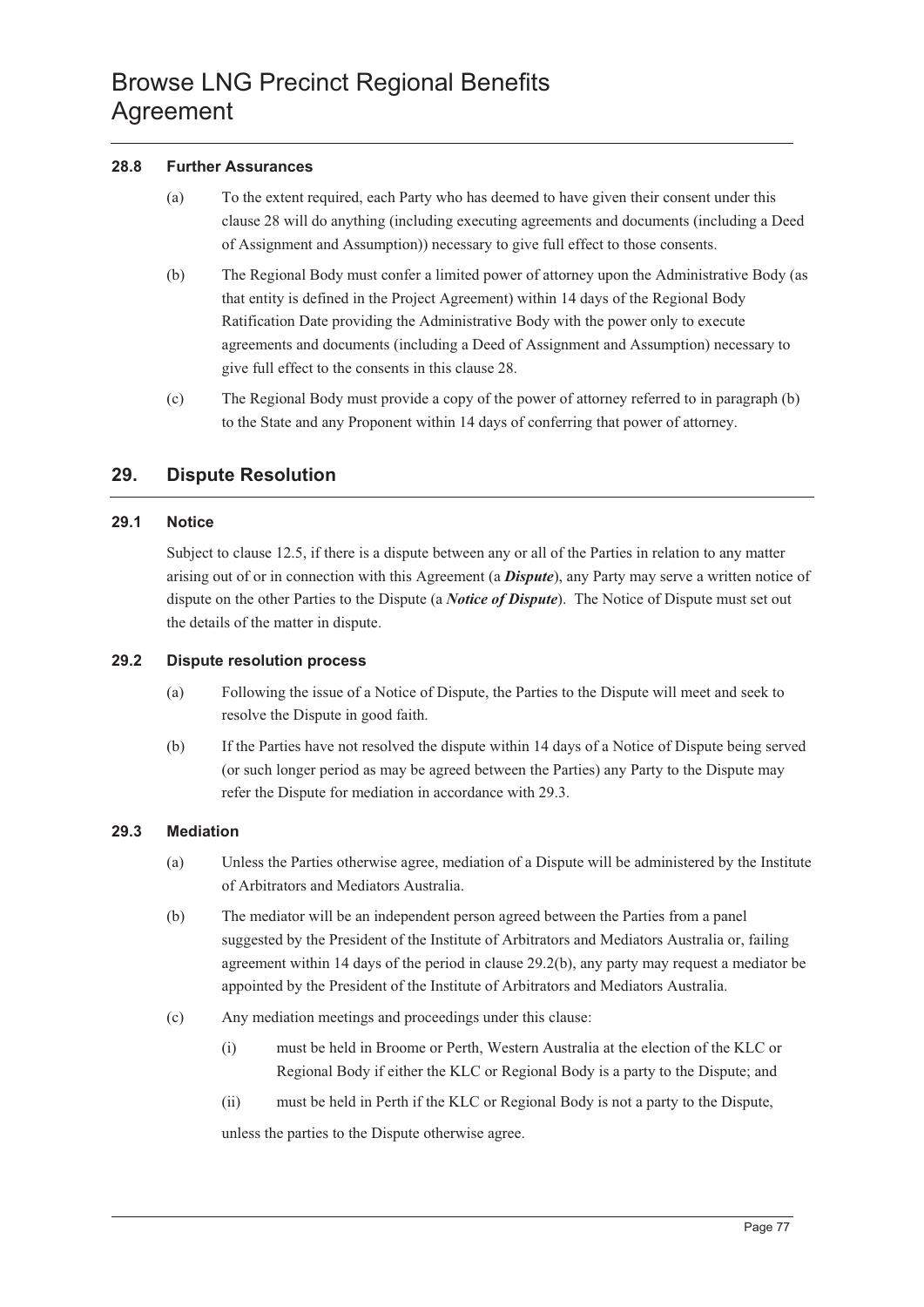#### **29.4 Court proceedings and other relief**

A Party may not start court proceedings in relation to a Dispute until it has exhausted the procedures in this clause or until 30 days have elapsed since commencement of the mediation referred to in clause 29.3, whichever occurs first, unless the Party seeks injunctive or other interlocutory relief.

#### **29.5 Continuation of rights and obligations**

Despite the existence of a Dispute or difference each Party must continue to perform this Agreement.

# **30. Notices**

Any notice, demand, consent or other communication (a *Notice*) given or made under this Agreement:

- (a) must be in writing and signed by a person duty authorised by the sender;
- (b) must be delivered to the intended recipient by prepaid post (if posted to an address in another country, by registered airmail) or by hand or fax to the address or fax number below or the address or fax number last notified by the intended recipient to the sender:

| (i)   | to the State:                                          | Director General<br>Department of Premier and Cabinet<br>197 St Georges Terrace<br>Perth WA 6000                                                             |
|-------|--------------------------------------------------------|--------------------------------------------------------------------------------------------------------------------------------------------------------------|
| (ii)  | to the Minister for Lands                              | Fax Number: (08) 9222 9509<br>Minister for Lands<br>Level 10 Dumas House<br>2 Havelock St<br>West Perth WA 6005<br>Fax Number: (08) 9226 4050                |
| (iii) | to the Conservation Commission of<br>Western Australia | Chairman, Conservation Commission<br>Corner Australia II Drive & Hackett<br>Drive, Crawley WA 6009                                                           |
| (iv)  | to the KLC:                                            | Fax Number: (08) 9389 8603<br>Principal Legal Officer<br>PO Box 2145<br>Broome WA 6725                                                                       |
| (v)   | to the Foundation Proponent:                           | Fax Number: (08) 9193 6279<br>Senior Legal Counsel<br><b>Browse LNG Development</b><br>240 St Georges Terrace<br>Perth WA 6000<br>Fax Number: (08) 9214 2833 |
|       |                                                        |                                                                                                                                                              |

(c) will be taken to be duly given or made:

(i) in the case of delivery in person, when delivered;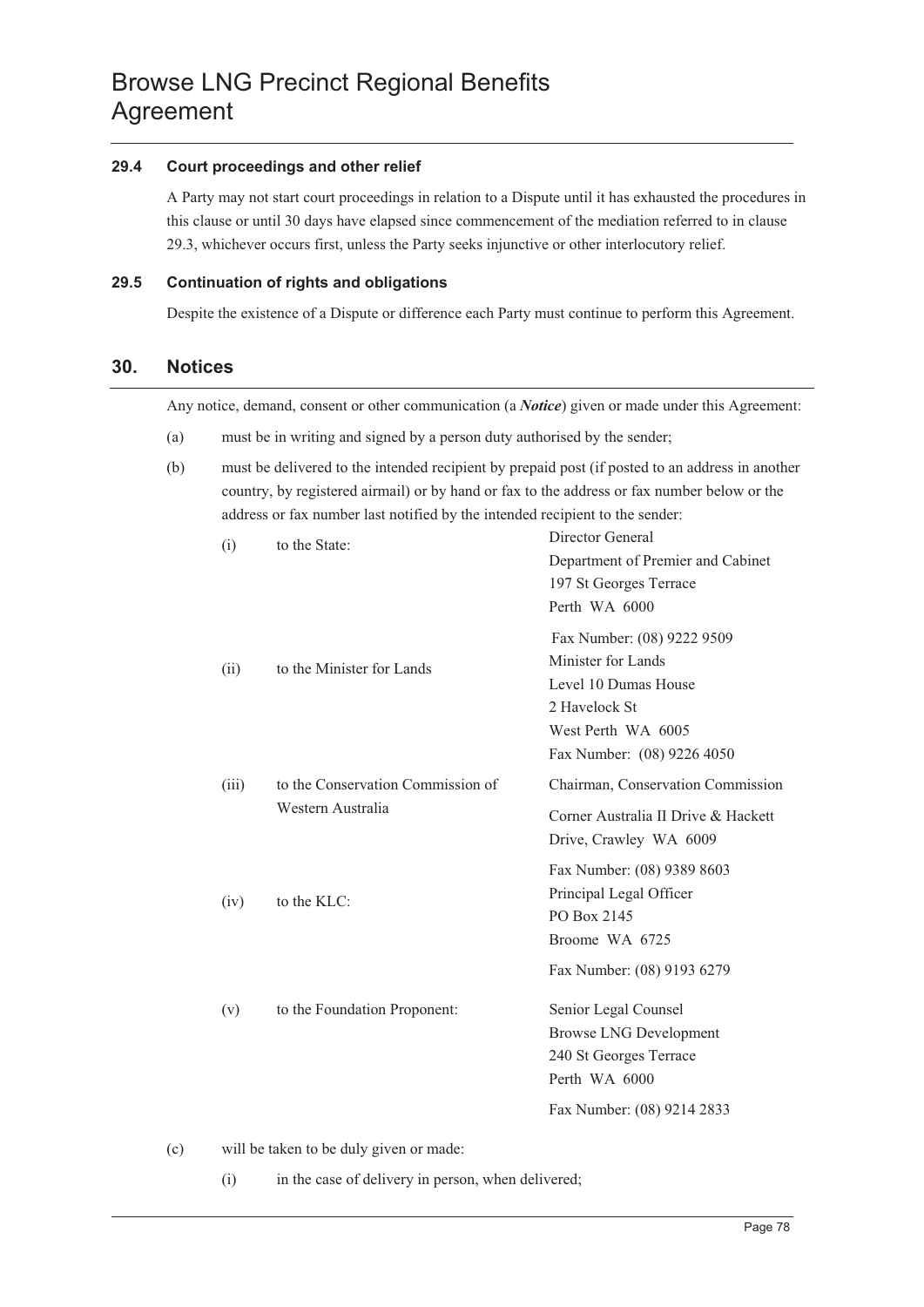- (ii) in the case of delivery by post, two Business Days after the date of posting (if posted to an address in the same country) or seven Business Days after the date of posting (if posted to an address in another country); and
- (iii) in the case of fax, on receipt by the sender of a transmission control report from the despatching machine showing the relevant number of pages and the correct destination fax number or name of recipient and indicating that the transmission has been made without error,

but if the result is that a Notice would be taken to be given or made on a day that is not a Business Day in the place to which the Notice is sent or is later than 4.00 pm (local time) it will be taken to have been duly given or made at the start of business on the next Business Day in that place.

# **31. CPI Indexing**

#### **31.1 Annual review**

The Regional Benefits which are purely monetary, payable by the State pursuant to this Agreement, are to be adjusted annually from January 2011 (*Adjustment Date*) so that following each Adjustment Date the monetary Regional Benefit that is payable is equal to 'A' in the formula below:

$$
A = \frac{B \times C}{D}
$$

where

 $A =$  the monetary Regional Benefit payable following the Adjustment Date.

- B = the monetary Regional Benefit payable immediately prior to the applicable Adjustment Date;
- $C =$  the Index published for the year ended immediately prior to the applicable Adjustment Date. For the first adjustment, this shall be the Index for the December Quarter 2010;
- $D =$  the Index published for the year ending the year before the Adjustment Date. For the first adjustment, this shall be the Index for the December Quarter 2009.

#### **31.2 New Reference Base Period**

If, since 'D' in the formula above has been published, the Australian Bureau of Statistics has declared a new Reference Base Period for calculation of the Index, but the value of 'D' can reasonably be calculated by information supplied by the Australian Bureau of Statistics then for the purposes of applying the formula for the Adjustment Date in question, 'D' is the number calculated in that manner.

#### **31.3 Index**

If at any Adjustment Date the Index:

- (a) is discontinued; or
- (b) in any Party's reasonable opinion, has an uncertain or substantially altered basis of calculation,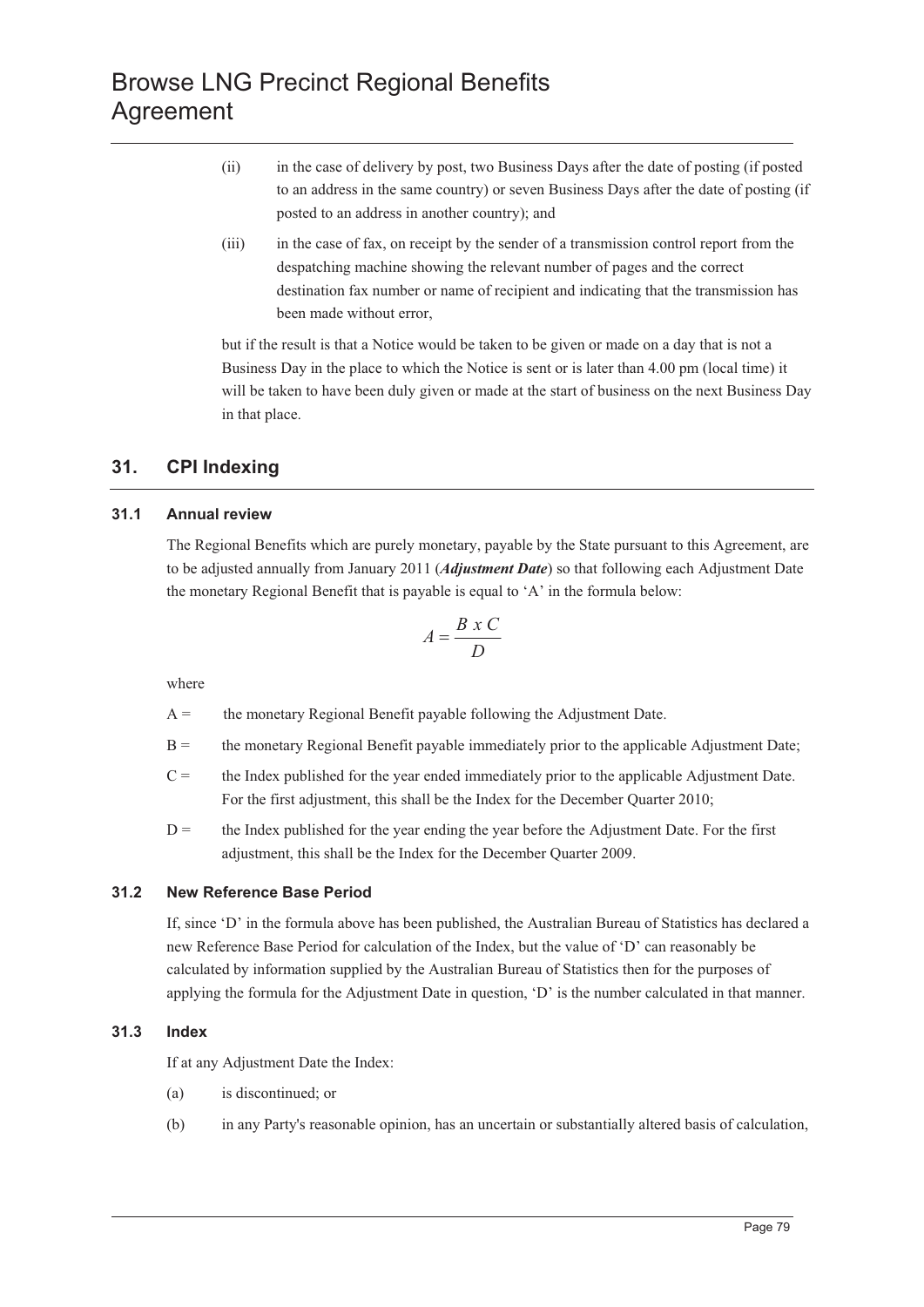then that Party may nominate an alternative which best approximates the Index and that alternative is to be used in applying clause 31.1 in relation to the monetary Benefits to be delivered by them or to them as the case may be.

#### **31.4 No Double Indexing**

Notwithstanding that any Regional Benefit is subject to indexation under this Agreement and the Project Agreement, any such sum is subject to indexing only once.

# **32. Further Assurances**

- (a) Each Party must do anything (including executing agreements and documents) necessary to give full effect to this Agreement and the transactions contemplated by it.
- (b) Nothing in this Agreement will in any way unlawfully restrict or otherwise unlawfully affect the unfettered discretion of the State or any Government Agency to exercise any of its functions and powers under any Law.
- (c) Nothing in this clause 32 or implied in this Agreement fetters the powers, functions or duties of any Government Agency.

### **33. Withdrawal of Proponent**

- (a) Subject to paragraph (b), following withdrawal of a Proponent under the Project Agreement, if the last of a Proponent's obligations under this Agreement have been fulfilled, then the State, the KLC or the Proponent may give notice to that effect and upon receipt of the notice by each other party, the Proponent will be deemed to have withdrawn from this Agreement.
- (b) Withdrawal of a Proponent from the LNG Precinct pursuant to paragraph (a):
	- (i) does not affect any obligation or liabilities that have accrued and fallen due under this Agreement before the date of withdrawal; and
	- (ii) this Agreement as between the State, the Conservation Commission of Western Australia, the Aboriginal Lands Trust, the Aboriginal Affairs Planning Authority, the KLC and any other Proponent.

### **34. Nature of State's Commitment**

The Regional Benefits provided by the State under this Agreement do not derogate from the State's ordinary obligations to the Kimberley.

# **35. Waiver and Election**

#### **35.1 Waiver by a Party**

A provision of this Agreement may only be waived (wholly or in part) by a Party benefiting from the provision by providing written notice of such waiver to the other Parties.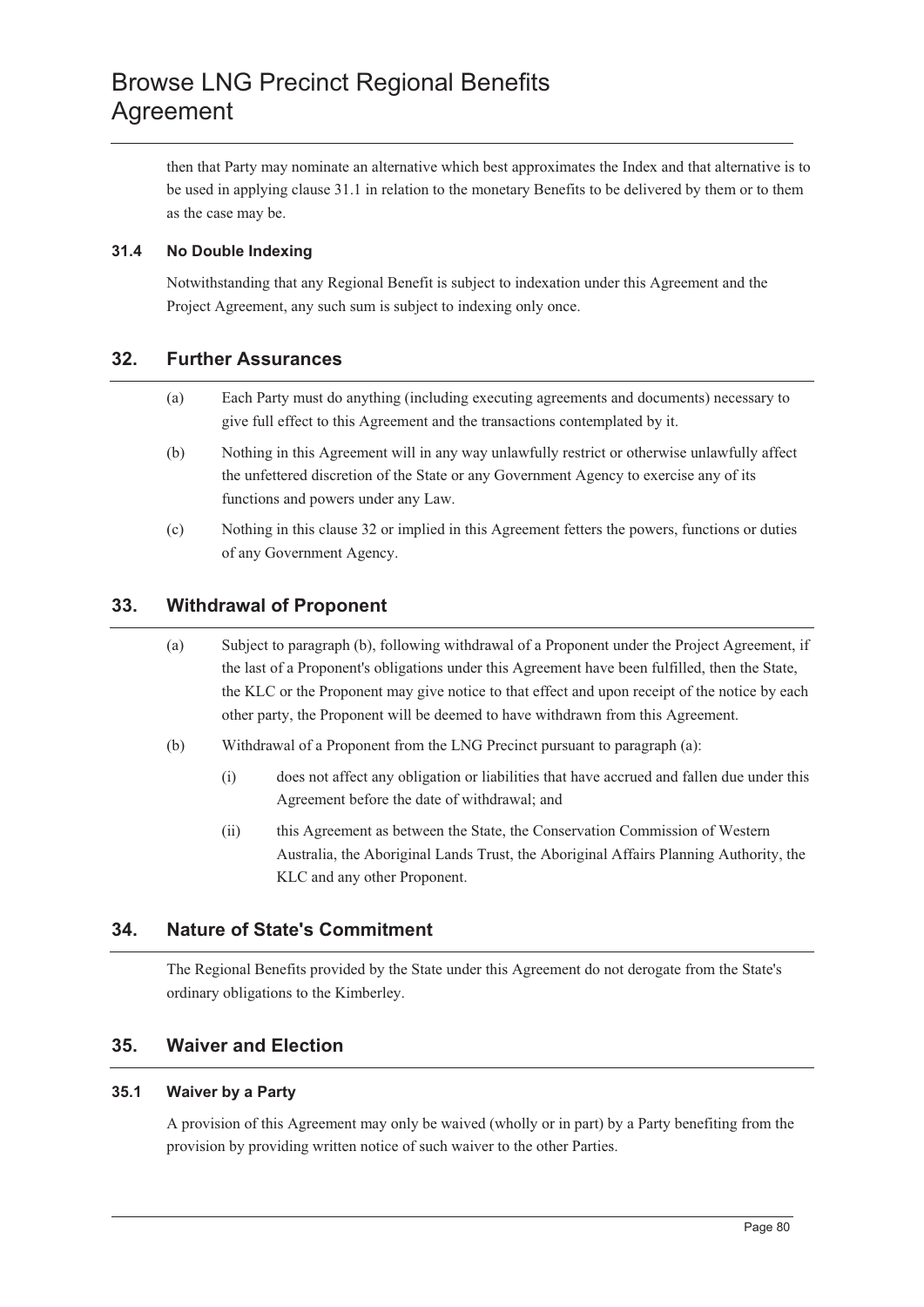#### **35.2 Limited waiver**

Unless expressly stated otherwise in the notice of waiver, the waiver only applies to the particular provision and each occasion in question.

#### **35.3 Election**

Where this Agreement provides for an election by a Party, such election will only be effective if the Party making the election provides written notice of the election to the other Parties.

# **36. Entire Agreement**

This Agreement contains the entire agreement between the Parties with respect to its subject matter. This Agreement sets out the only conduct relied on by the Parties.

#### **37. Amendment**

This Agreement may only be amended by another written agreement executed by all the Parties.

# **38. Counterparts**

This Agreement may be executed in any number of counterparts. All counterparts together will be taken to constitute one instrument.

# **39. Survival**

This clause and clauses 1, 5, 29, 37 and 40 survive the expiry of this Agreement.

# **40. Governing Law**

This Agreement is governed by the Laws of Western Australia. Each Party submits to the jurisdiction of courts exercising jurisdiction there, and waives any right to claim that those courts are an inconvenient forum.

### **41. Severance**

If any provision of this Agreement is void, voidable by any Party, unenforceable or illegal according to the law in force in Western Australia, it must be read down so as to be valid and enforceable or if it cannot be so read down, the provision (or where possible the offending words), must be severed from this Agreement without affecting the validity, legality or enforceability of the remaining provisions (or parts of those provisions) of this Agreement which continues in full force and effect.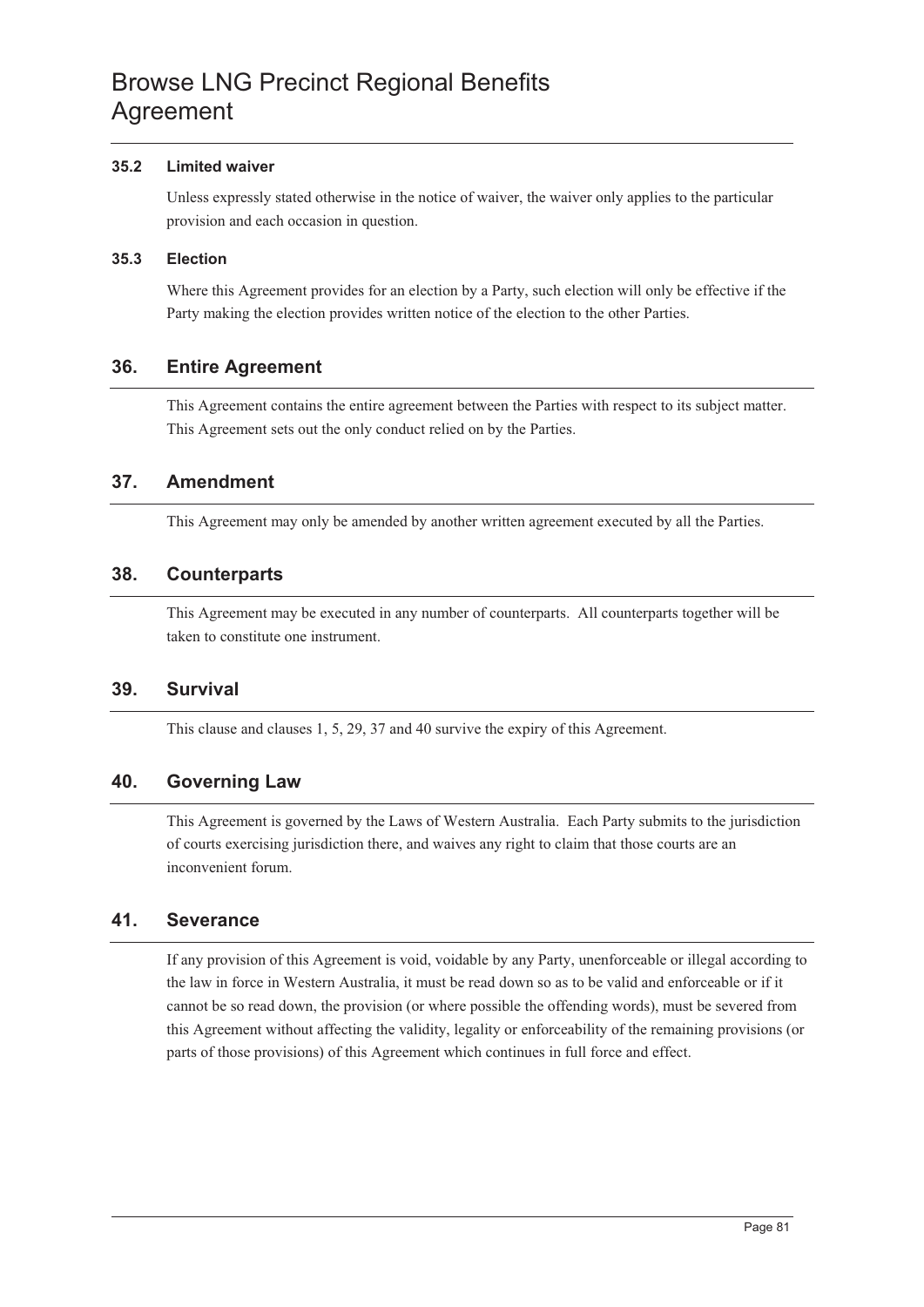# **Browse LNG Precinct Regional Benefits Agreement**

# **Executed and delivered as a Deed** in Perth Western Australia.

Signed, Sealed and Delivered for and on behalf of the State of Western Australia by the Premier, The Honourable Colin James Barnett MLA, in the presence of:

Witness Signature HANLEV Print Name

Signature

Hon Colin James Barnett MLA, Premier

The Common Seal of the Minister for Lands, a body corporate constituted under section 7 of the *Land Administration Act 1997* (WA), was hereunto affixed in the

presence of: Witness Signature  $H$ AMLE

Print Name

Executed as a deed by the Conservation Commission of Western Australia by an authorised member in accordance with section 26AB of the *Conservation and Land* 

*Management Act 1984* (WA) in the presence of:  $\overline{w_{\text{intess}}$   $\overline{w_{\text{intess}}$  $HUAHSON$  $6M$ 

Print Name

Signature

Hon Brendon Grylls MLA, Minister for Lands



 $PAT$  BARBLE

Print Name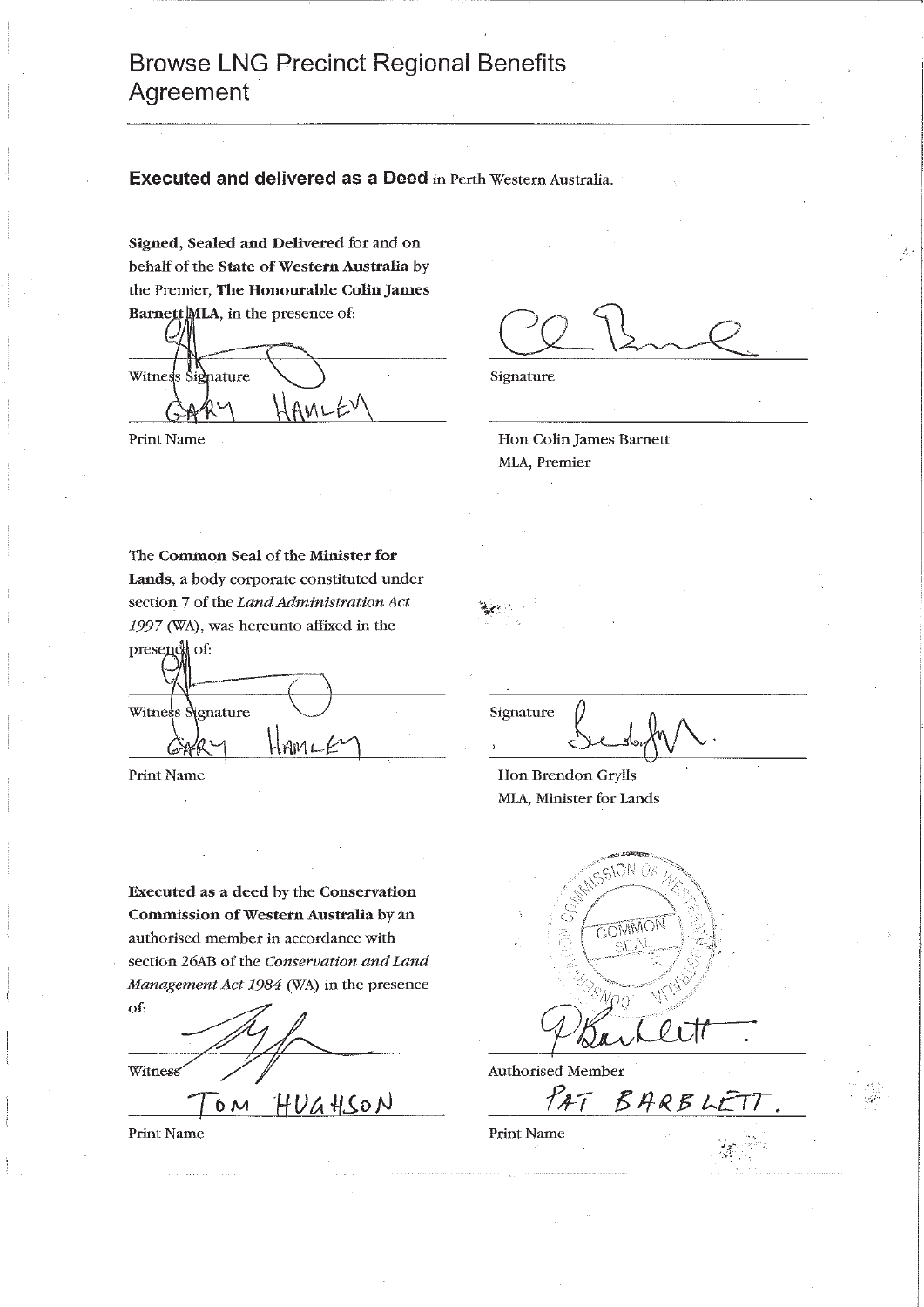# Browse **LNG** Precinct Regional Benefits Agreement

Executed as a deed by the Kimberley Land Council in accordance with section 99-5 of the *Corporations (Aboriginal and Torres Strait Islander) Act 2006* (Cth):

Director  $\sigma$  H Print Name Witness telar

Print Name

Executed as a deed for and on behalf of Woodside Energy Limited (ACN 005 482 986) in the presence of:

Witness Sighature  $S$ Print Name Print Name

'e Ca

AVÉL

Signature

Director

**Print Name** 

 $pJ-$  Lorenand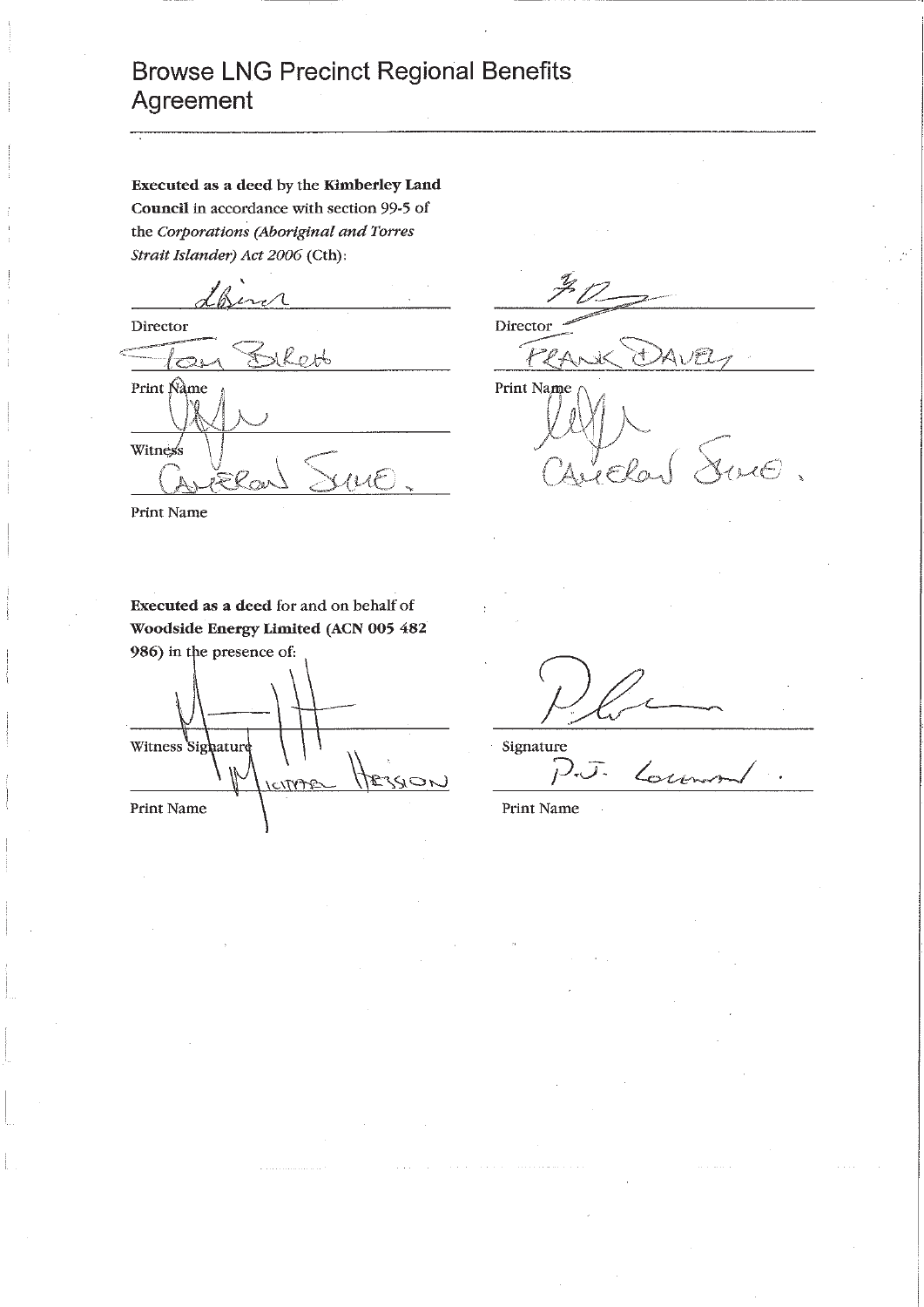# **Browse LNG Precinct Plan**

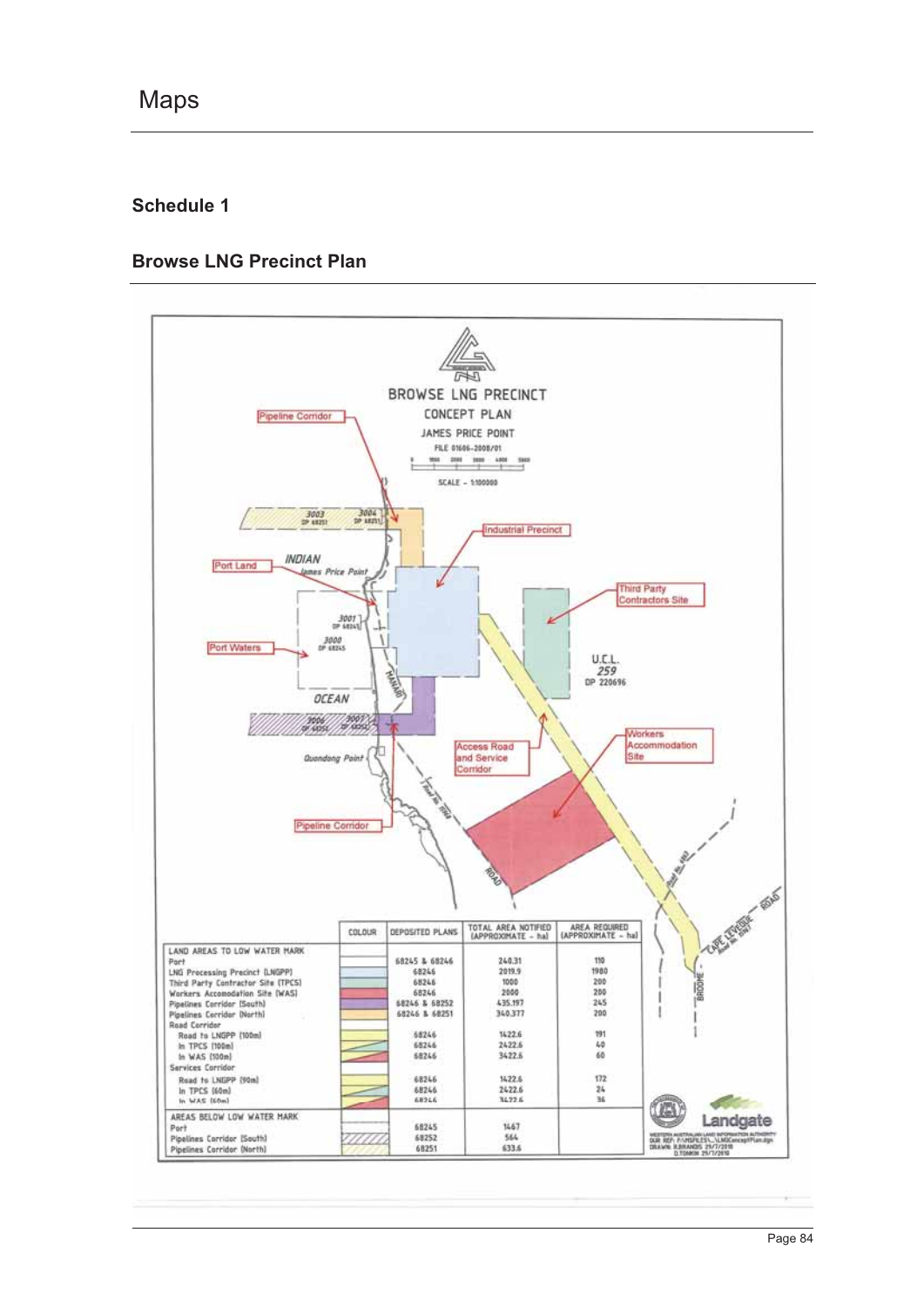**Map of the Kimberley** 

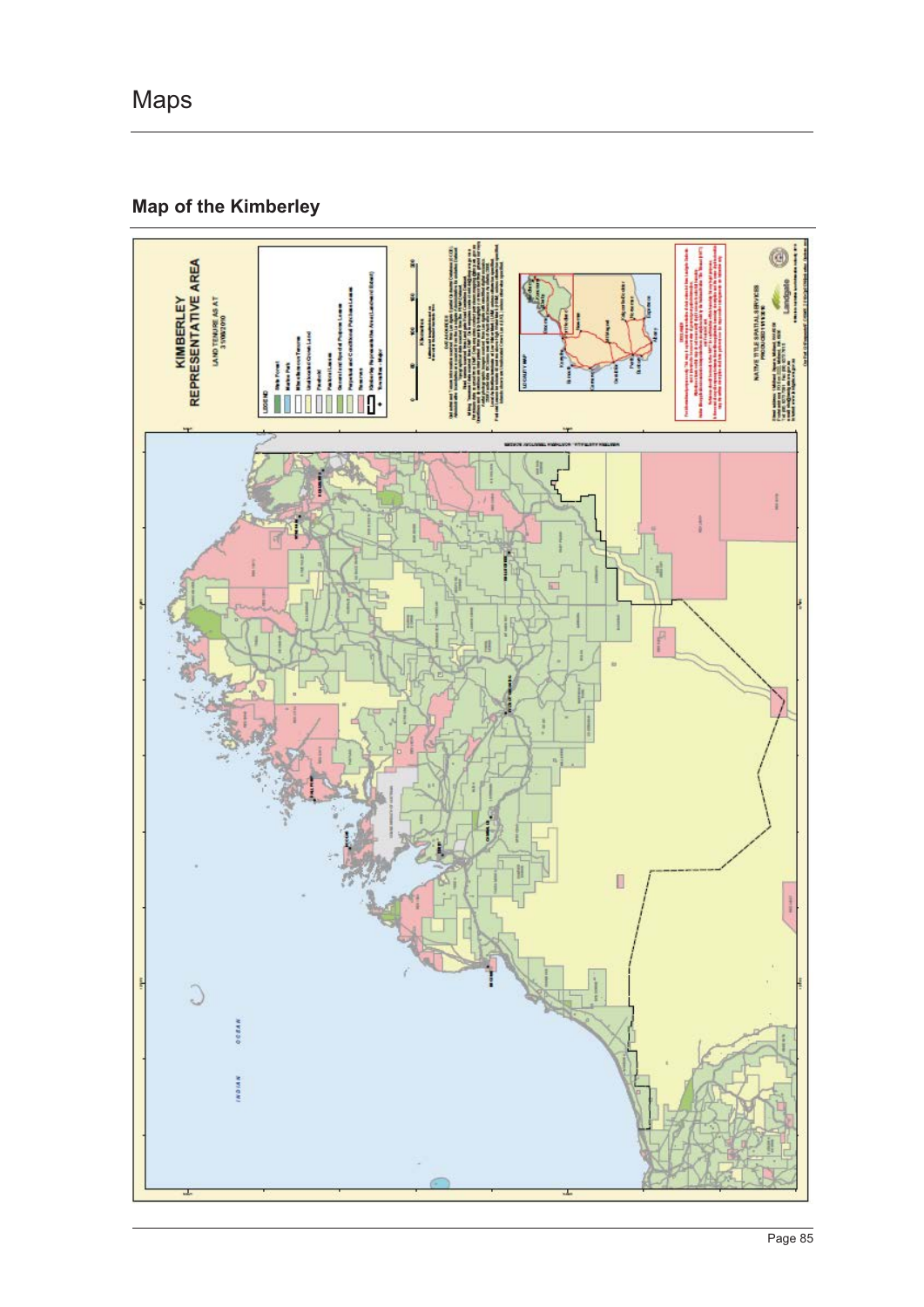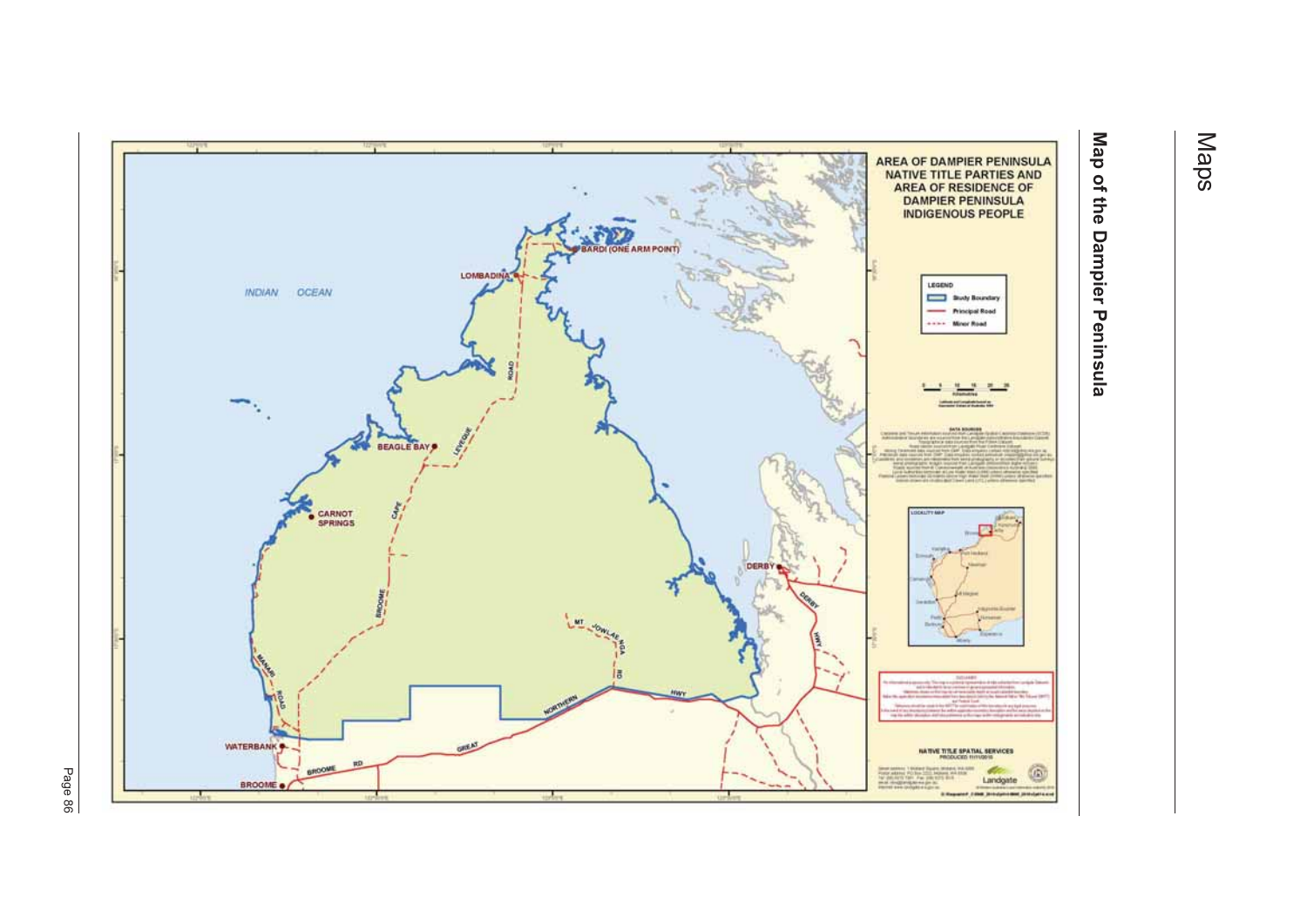**Pro-forma ILUA** 

*[Drafting note: this is a pro forma document and will include additional provisions as necessary and appropriate to reflect the agreement between the relevant parties.]* 

# Indigenous Land Use Agreement

(Browse LNG Precinct Land Grants / Conservation and Heritage Areas / Indigenous Land Reform on the Dampier Peninsula)

**[Drafting note – delete as required.]**

State of Western Australia Native Title Party [Kimberley Land Council] [Regional Body]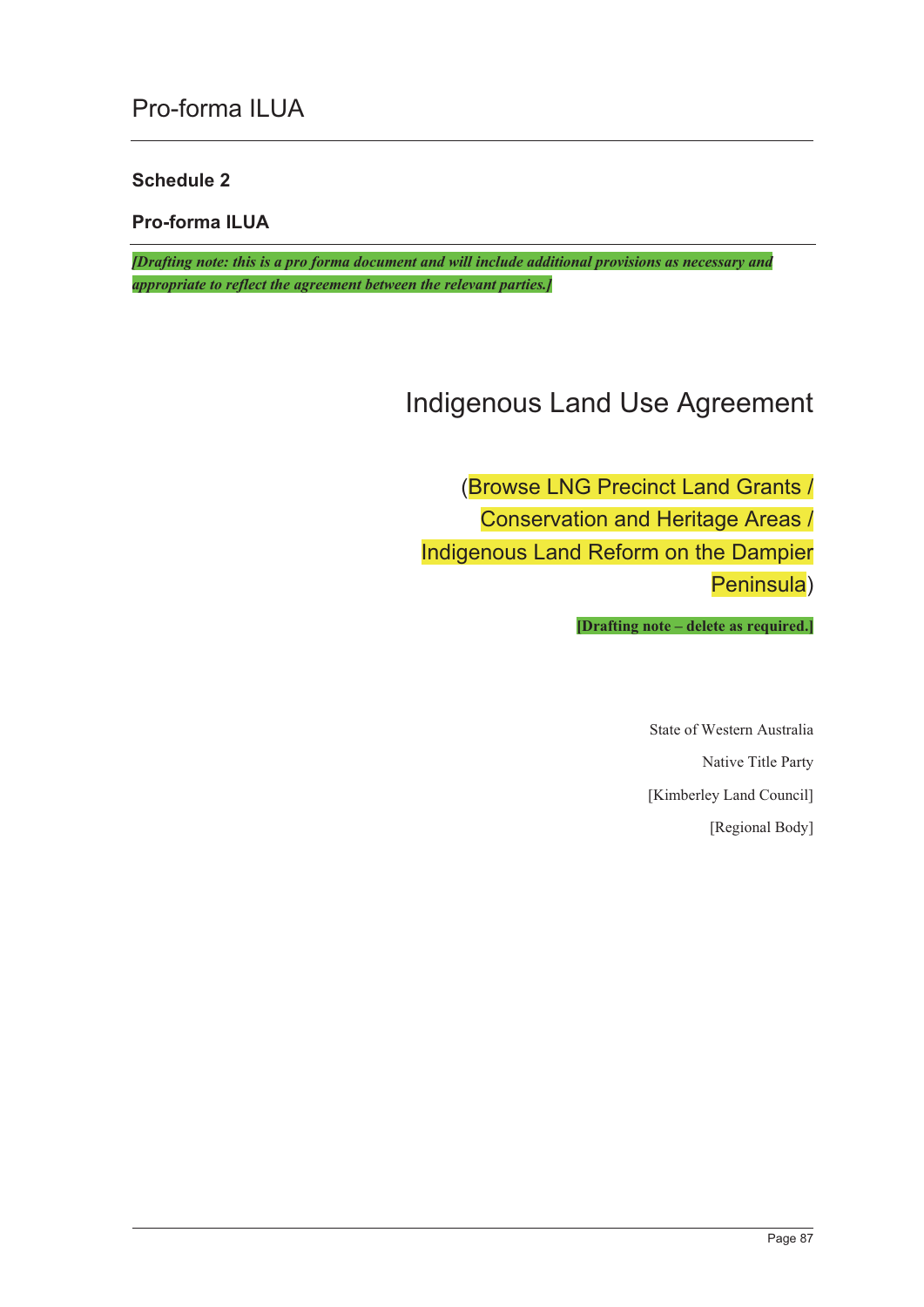# **Table of Contents**

| $\mathbf 1$ .     | <b>Definitions and Interpretation</b><br><b>Definitions</b><br>1.1                                | 90<br>90       |
|-------------------|---------------------------------------------------------------------------------------------------|----------------|
|                   | 1.2<br>Interpretation                                                                             | 92             |
| 2.                | <b>Native Title Party's Authority to Enter Agreement</b><br>Native Title Party's Authority<br>2.1 | 92<br>92       |
|                   | $2.2\phantom{0}$<br>Independent legal advice                                                      | 93             |
| 3.                | <b>Consent to future acts</b>                                                                     | 93             |
| 4.                | 93<br><b>Further Assurances (Area Agreement)</b>                                                  |                |
| 5.                | <b>Further Assurances (Body Corporate Agreement)</b>                                              | 94             |
| 6.                | <b>Compensation</b><br>Consideration<br>6.1<br>6.2<br>Compensation                                | 94<br>94<br>95 |
| 7.                | No Acknowledgement of Native Title Rights and Interests                                           | 95             |
| 8.                | <b>Non-extinguishment Principle</b>                                                               | 95             |
| 9.                | <b>Costs</b>                                                                                      |                |
| 10.               | <b>Counterparts</b>                                                                               | 95             |
| 11.               | <b>Governing Law</b>                                                                              | 96             |
| <b>Schedule 1</b> |                                                                                                   | 99             |
|                   | Subject Area                                                                                      | 99             |
| <b>Schedule 2</b> |                                                                                                   | 100            |
|                   | Native Title Party                                                                                | 100            |
| <b>Schedule 3</b> |                                                                                                   | 101            |
|                   | Grant of Interest over Subject Area in favour of Native Title Party                               | 101            |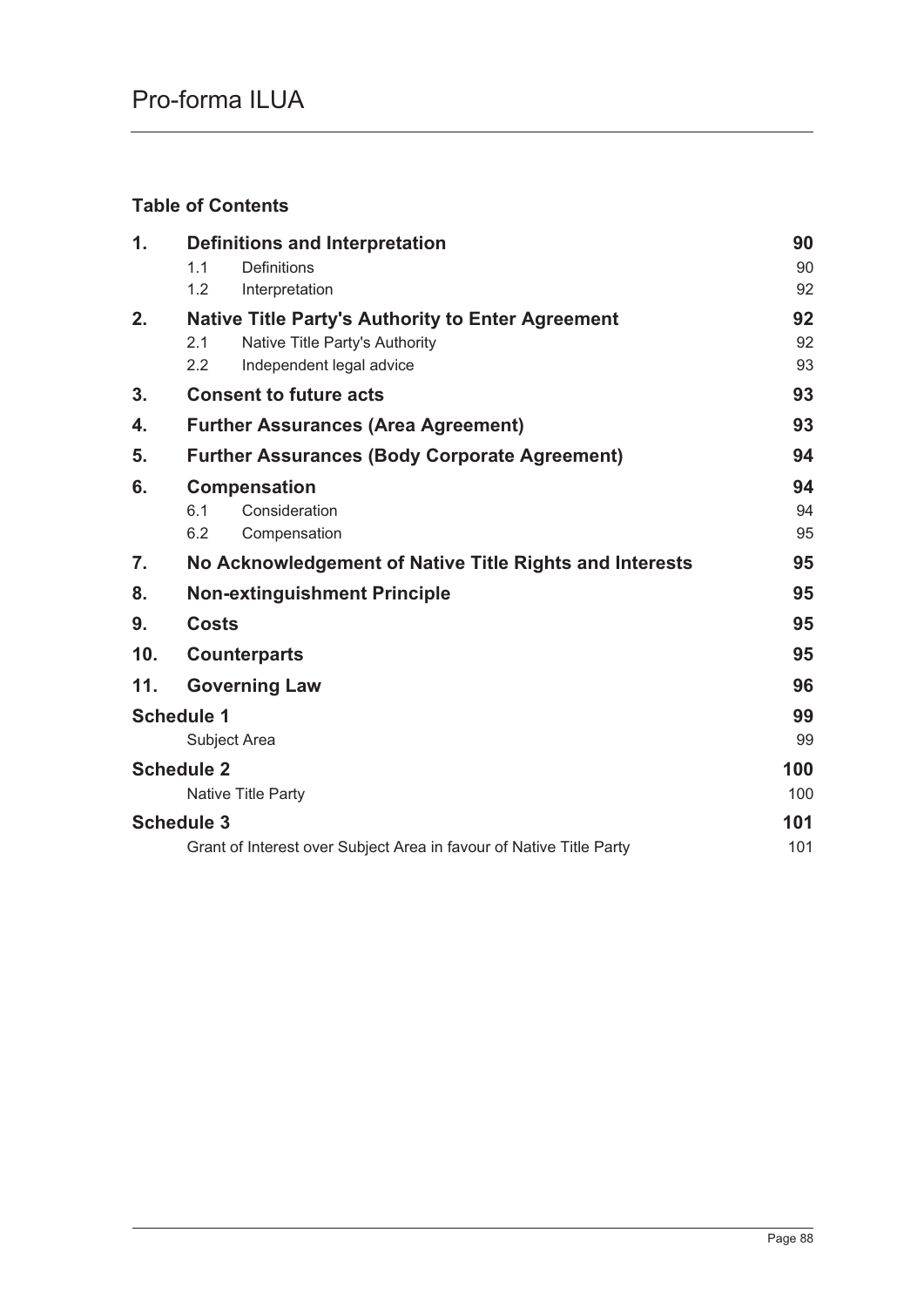# Pro-forma ILUA

| <b>Date</b>       |                                                                                                                                                                                                                                                                                                                                                  |  |
|-------------------|--------------------------------------------------------------------------------------------------------------------------------------------------------------------------------------------------------------------------------------------------------------------------------------------------------------------------------------------------|--|
| <b>Parties</b>    |                                                                                                                                                                                                                                                                                                                                                  |  |
| 1.                | [Insert details of State Minister/s], acting for and on behalf of the State of Western<br>Australia (State).                                                                                                                                                                                                                                     |  |
| 2.                | (Area Agreement) The registered native title claimant described in Schedule 2, in their<br>capacity as [a person / the persons] authorised under section 251A of the <i>Native Title Act</i><br>acting for and on behalf of all persons included in the native title claim group (Native Title<br>Party).                                        |  |
|                   | (Body Corporate Agreement) The registered native title body corporate described in<br>Schedule 2, acting for and on behalf of itself and all persons included as members of the<br>registered native title body corporate (Native Title Party).                                                                                                  |  |
| 3.                | Kimberley Land Council (ABN 96 724 252 047 ICN 21) of 36 Pembroke Street, Broome,<br>Western Australia, 6725 (KLC). <b>Drafting note: KLC to be a Party only where the</b><br>Agreement is executed as an 'Area Agreement' - where a determination of native title is<br>yet to be made. If determination has been made, delete KLC as a Party.] |  |
| 4.                | <b>Regional Body</b> (ABN [#]) of <b>[insert]</b> created under clause 19 of the Regional Benefits<br>Agreement. <b>[Drafting note: Delete if the Regional Body is not taking the Interest under</b><br>the ILUA.]                                                                                                                               |  |
| <b>Background</b> |                                                                                                                                                                                                                                                                                                                                                  |  |
| A                 | (Area Agreement) The Subject Area is within the area of the Native Title Claim made by the<br>Native Title Party.<br>(Body Corporate Agreement) The Subject Area is within the area of native title held by the                                                                                                                                  |  |
|                   | Native Title Party.                                                                                                                                                                                                                                                                                                                              |  |
| $\, {\bf B}$      | The KLC is the recognised representative body for the Kimberley Region pursuant to section<br>203AD of the Native Title Act.<br>[Drafting note: Only include if Agreement is an Area Agreement]                                                                                                                                                  |  |
| $\mathcal{C}$     | (Area Agreement) The Native Title Claim has been entered on the Register of Native Title<br>Claims and the Native Title Party is a registered native title claimant.                                                                                                                                                                             |  |
| $\mathbf D$       | The Parties intend this Agreement as an Indigenous Land Use Agreement [(Area Agreement)<br>/ (Body Corporate Agreement)].<br>[Drafting note: Delete as required]                                                                                                                                                                                 |  |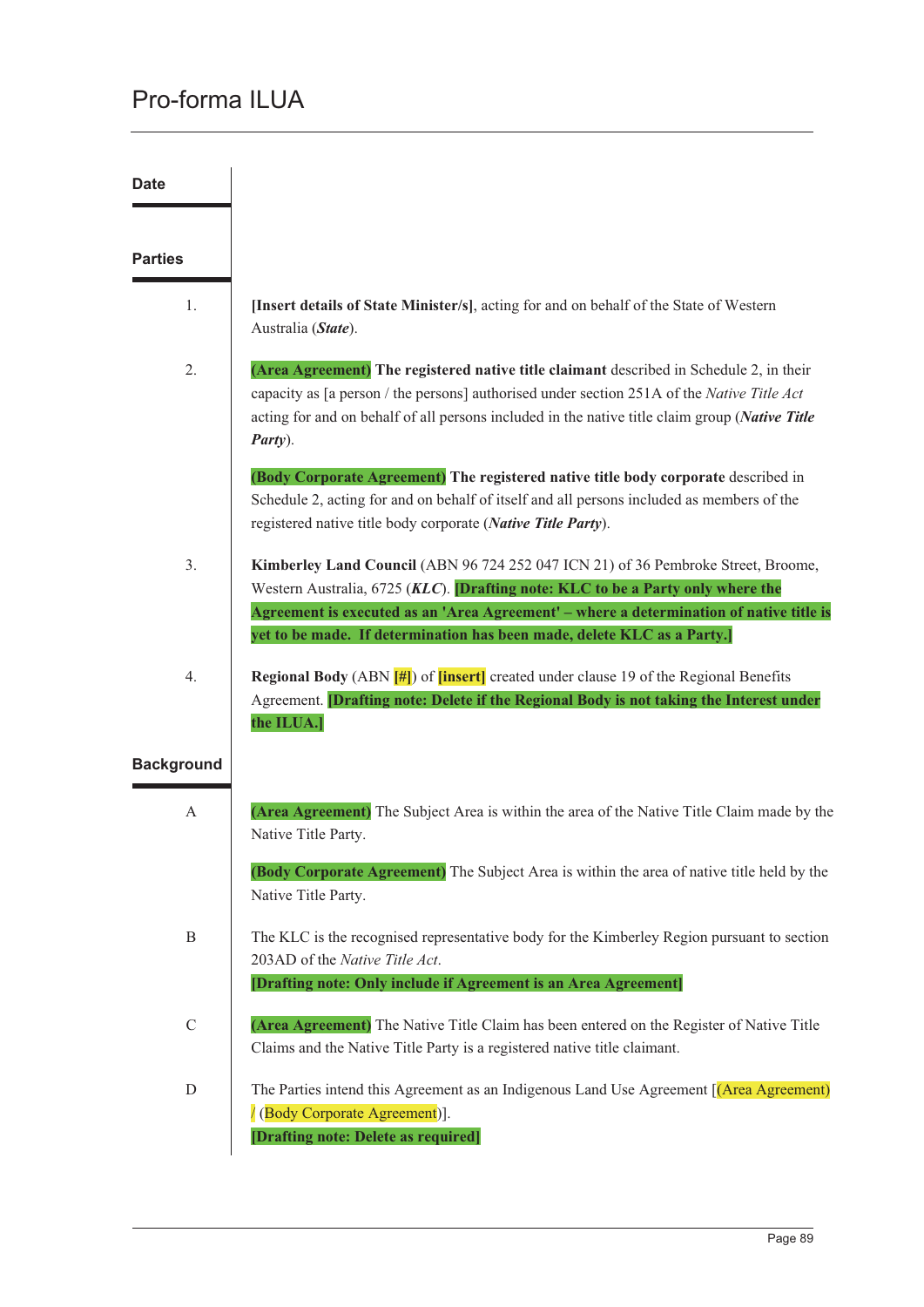E The Parties enter into this Agreement at the request of the Native Title Party to give effect to commitments made in relation to the LNG Precinct.

#### **It is agreed** as follows.

# **1. Definitions and Interpretation**

#### **1.1 Definitions**

The following definitions apply unless the context requires otherwise:

*Agreement* means this agreement and its schedules.

*CALM Act* means the *Conservation and Land Management Act* 1984 (WA).

*CALM Regulations* means the *Conservation and Land Management Regulations 2002* (WA).

*Claim* means in relation to a Party, a demand, claim, right, cause of action or proceeding however arising (whether in contract, tort, equity or arising from negotiations that led to the execution of this Agreement or under any other principle of law or statute of Western Australia or any other jurisdiction) and whether present, unascertained, immediate, future or contingent.

*DEC* means the Western Australian Department of Environment and Conservation.

*future act*, *native title*, *native title claim group*, *native title rights and interests*, *nonextinguishment principle*, *registered native title body corporate*, *registered native title claimant*  and *Register of Native Title Claims* have the same meanings as they have in the *Native Title Act.* 

*Interest* means the **Insert** the nature of the interest being granted including the grantee party **[Drafting note – the definition of Interest will requires modification where the ILUA is used for a Conservation/Heritage Reserve or transfer of land for purposes of the Grant Land or Indigenous Land Reform on the Dampier Peninsula, depending on the nature of the future act.]** 

*KLC* means the Kimberley Land Council Aboriginal Corporation (ABN 96 724 252 047 ICN 21) of 36 Pembroke Street, Broome, Western Australia, 6725.

*Land Administration Act* means the *Land Administration Act 1997* (WA)*.* 

*Law* means any law of the Commonwealth and Western Australia and includes the common law and equity, any written law, statute, regulation or other instruments made under statute, and by any government agency.

*LNG Precinct* means the development the subject of the Strategic Assessment Agreement required to produce, store and ship LNG, including:

- (a) the hydrocarbon processing facility;
- (b) all land, waters, infrastructure and land or water use (including shipping) associated with or required for the hydrocarbon processing facility;
- (c) the Access Roads, Workers' Accommodation Site, Third Party Contractors' Site, Industrial Precinct, Pipeline Corridors, Service Corridors, Buffer Zone, Port Land and Port Waters; and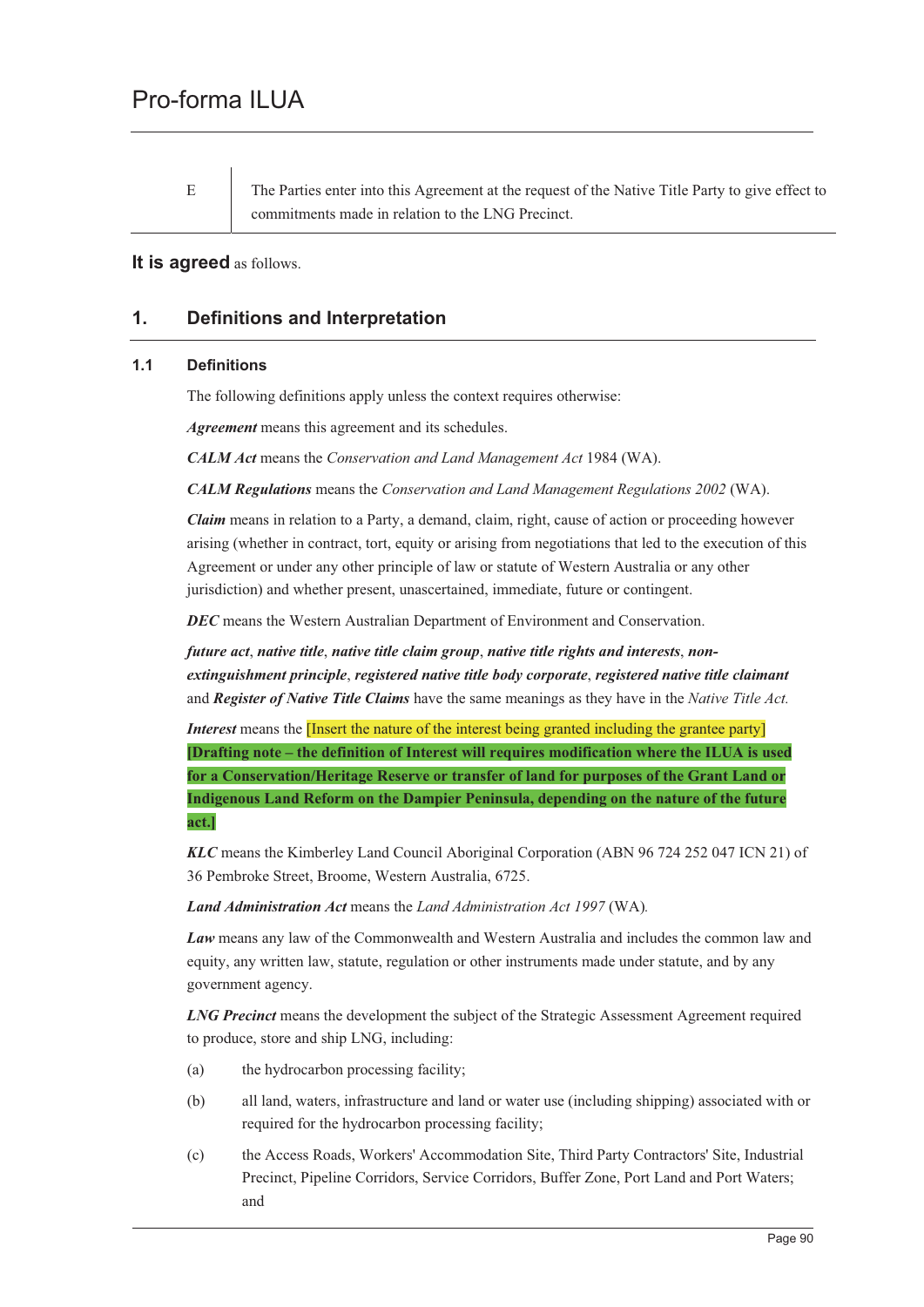(d) ancillary facilities including power, gas and water processing to support it,

to be built in the vicinity of James Price Point.

*Native Title Act* means the *Native Title Act 1993* (Cth).

*Native Title Claim* means the application pursuant to the Native Title Act made on behalf of the Goolarabooloo / Jabirr Jabirr Peoples (Federal Court No WAD 6002/1998; NNTT Number WC99/36) and as amended from time to time, and described in Schedule 2.

*Native Title Claim Group* has the meaning set out in the *Native Title Act* in relation to the Native Title Claim.

*Party* means a party to this Agreement.

*Project Agreement* means the agreement executed on or about 30 June 2011, entered into between:

- The State of Western Australia, acting through the Premier of the State of Western Australia, the Honourable Colin James Barnett MLA
- Minister for Lands, a body corporate constituted under section 7(1) of the *Land Administration Act 1997* (WA);
- the Land Authority of Western Australia, established under section 5 of the *Western Australian Land Authority Act 1992* (WA), of Wesfarmers House, 40 The Esplanade, Perth, Western Australia, 6000;
- the Broome Port Authority, established under section 4 of the *Port Authorities Act 1999* (WA), of 401 Port Drive, Broome, Western Australia 6725;
- Rita Augustine, Anthony Watson and Ignatius Paddy in their capacity as the applicant under section 61 of the Native Title Act for and on behalf of themselves and the Native Title Claim Group, care of Principal Legal Officer, Kimberley Land Council, PO Box 2145 Broome, Western Australia, 6725; and
- Woodside Energy Limited (ABN 63 005 482 986) of 240 St Georges Terrace, Perth, Western Australia 6000.

*Regional Benefits Agreement* means the agreement executed on or about 30 June 2011, entered into between:

- The State of Western Australia, acting through the Premier of the State of Western Australia, the Honourable Colin James Barnett MLA
- Minister for Lands, a body corporate constituted under section 7(1) of the *Land Administration Act 1997* (WA);
- the Conservation Commission of Western Australia, a body corporate established under section 18 of the *Conservation and Land Management Act 1984* (WA), of Corner Australia II Drive and Hackett Drive, Crawley, Western Australia, 6009
- the KLC; and
- Woodside Energy Limited (ABN 63 005 482 986) of 240 St Georges Terrace, Perth, Western Australia 6000.

*Registrar* means the Native Title Registrar appointed under Part 5 of the *Native Title Act*.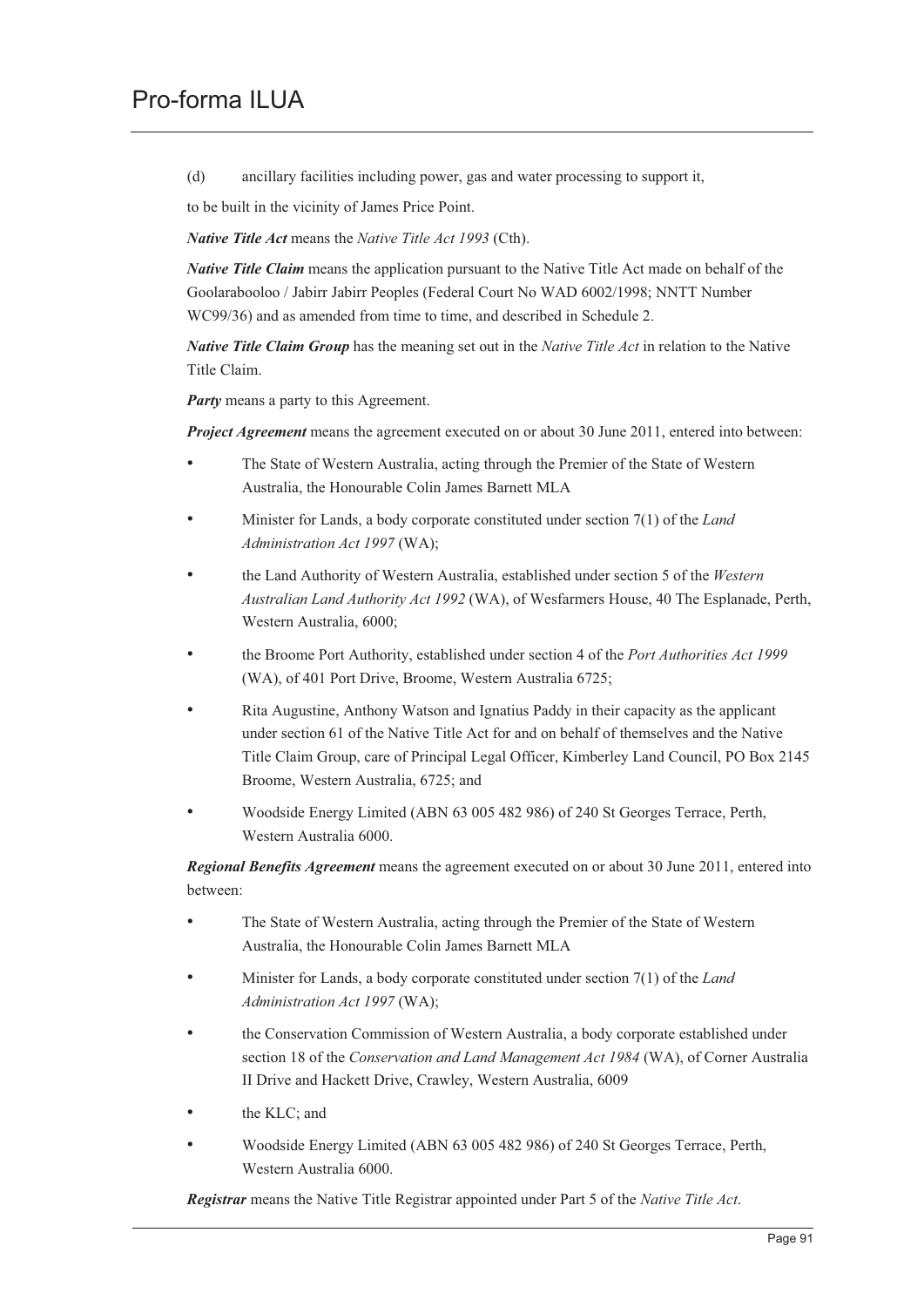*Subject Area* means the area described in Schedule 1.

#### **1.2 Interpretation**

Headings or sub-headings are inserted for guidance only and do not govern the meaning or construction of this Agreement or of any provision contained in this Agreement. The following rules of interpretation apply unless the context requires otherwise.

- (a) words expressed in the singular include the plural and vice-versa;
- (b) words expressed in one gender include the other genders;
- (c) "including" and similar expressions are not, and must not be treated as, words of limitation;
- (d) if a word is defined its cognate meanings and other grammatical forms have a corresponding definition;
- (e) an expression importing a natural person includes a company, partnership, joint venture, association, corporation or other body corporate;
- (f) a reference to a thing includes a part of that thing;
- (g) references to parts, clauses and Parties are references to parts and clauses of, and parties to, this Agreement;
- (h) the clauses in this Agreement shall prevail over any inconsistent provisions in any schedule or attachment to this Agreement;
- (i) a reference to a Party includes that Party's successors and permitted assigns;
- (j) a covenant or agreement by more than one person binds, and is enforceable against, those persons jointly and each of them severally;
- (k) no rules of construction apply to the disadvantage of a Party because that Party was responsible for the drafting of this Agreement or of any of the provisions of this Agreement;
- (l) references to statutes, regulations, ordinances and by-laws when contained in this Agreement include amendments, re-enactments or consolidations of any of them and a reference to a statute includes every regulation, proclamation, ordinance and by-law issued under that statute; and
- (m) if a government department, authority, body or tribunal is replaced or made defunct, the reference to that body shall include a reference to the replacement body or such other body that most closely performs the functions of the defunct body.

# **2. Native Title Party's Authority to Enter Agreement**

#### **2.1 Native Title Party's Authority**

The Native Title Party and each member of the Native Title Claim Group represent and warrants that:

(a) the members of the Native Title Claim Group have authorised those who sign this Agreement to enter into this Agreement on behalf of the **Native Title Claim Group** (Area Agreement) / members of the native title body corporate (Body Corporate Agreement); and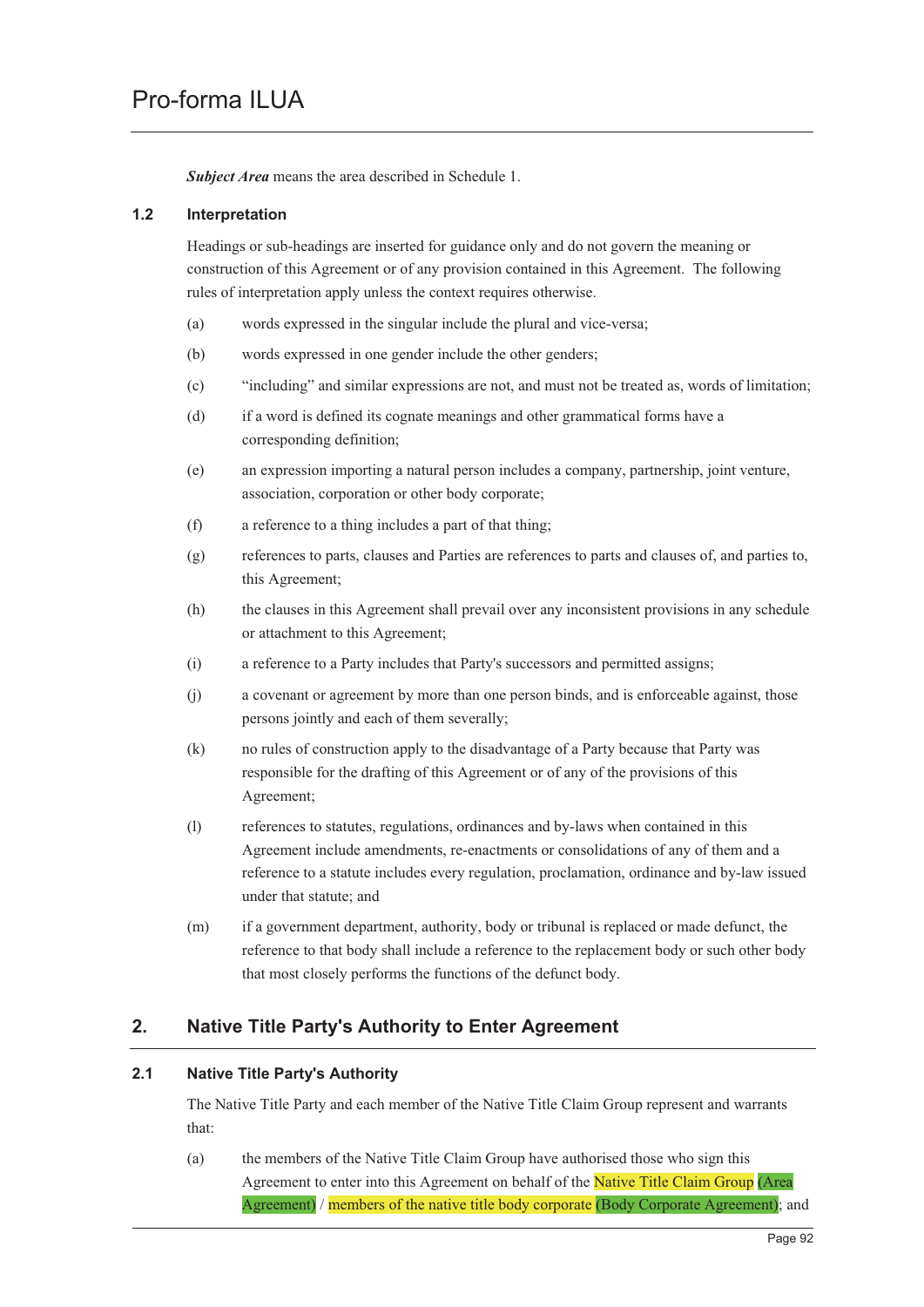(b) this Agreement is valid, binding and enforceable in accordance with its terms against the Native Title Party and all members of the Native Title Claim Group (Area Agreement) / members of the native title body corporate (Body Corporate Agreement).

#### **2.2 Independent legal advice**

The Native Title Party acknowledges that it has received independent legal advice in respect of this Agreement.

# **3. Consent to future acts**

- (a) The Native Title Party:
	- (i) consents to the grant of the Interest in the Subject Area; and
	- (ii) acknowledges that this consent is in satisfaction of sections  $\overline{24BB 24BE}$  (Body Corporate Agreement) /  $24CB - 24CE$  (Area Agreement) under the Native Title Act.
- (b) The Native Title Party confirm that, for the avoidance of doubt, following execution of this Agreement, the validity of the grant of the Interest in the Subject Area extends to the exercise of relevant powers and functions and any activity done in the exercise of any right or obligation arising from the creation, operation and management of the proposed reserves in the Subject Area. These will include where relevant:
	- (i) entering into a management agreement;
	- (ii) the making of necessary orders, regulations, by-laws, management plans and classifications consistent with the management of the proposed reserve as a conservation park in the Subject Area;
	- (iii) the exercise of powers and performance of functions by DEC, its contractors and licensed operations under the CALM Act or the CALM Regulations on the land and waters of the proposed reserve in the Subject Area;
	- (iv) the grant, extension and renewal of leases, permits, licences and other authorities in accordance with the CALM Act; and
- (c) the right of members of the general public to access the proposed reserves. **[Drafting Note: paragraph (b) only required if ILUA used for creation of Conservation and Heritage Reserves under clause 13 of the Regional Benefits Agreement.]**
- (d) If the grant of the Interest would otherwise be subject to the 'right to negotiate' provisions in Subdivision P of the Native Title Act, the Parties agree that those provisions are not intended to apply.

# **4. Further Assurances (Area Agreement)**

#### **[Drafting Note: Delete entire clause if Body Corporate Agreement.]**

(a) The Parties consent to, and will not object to, an application being made by the State for this Agreement to be entered on the Register of Indigenous Land Use Agreements as an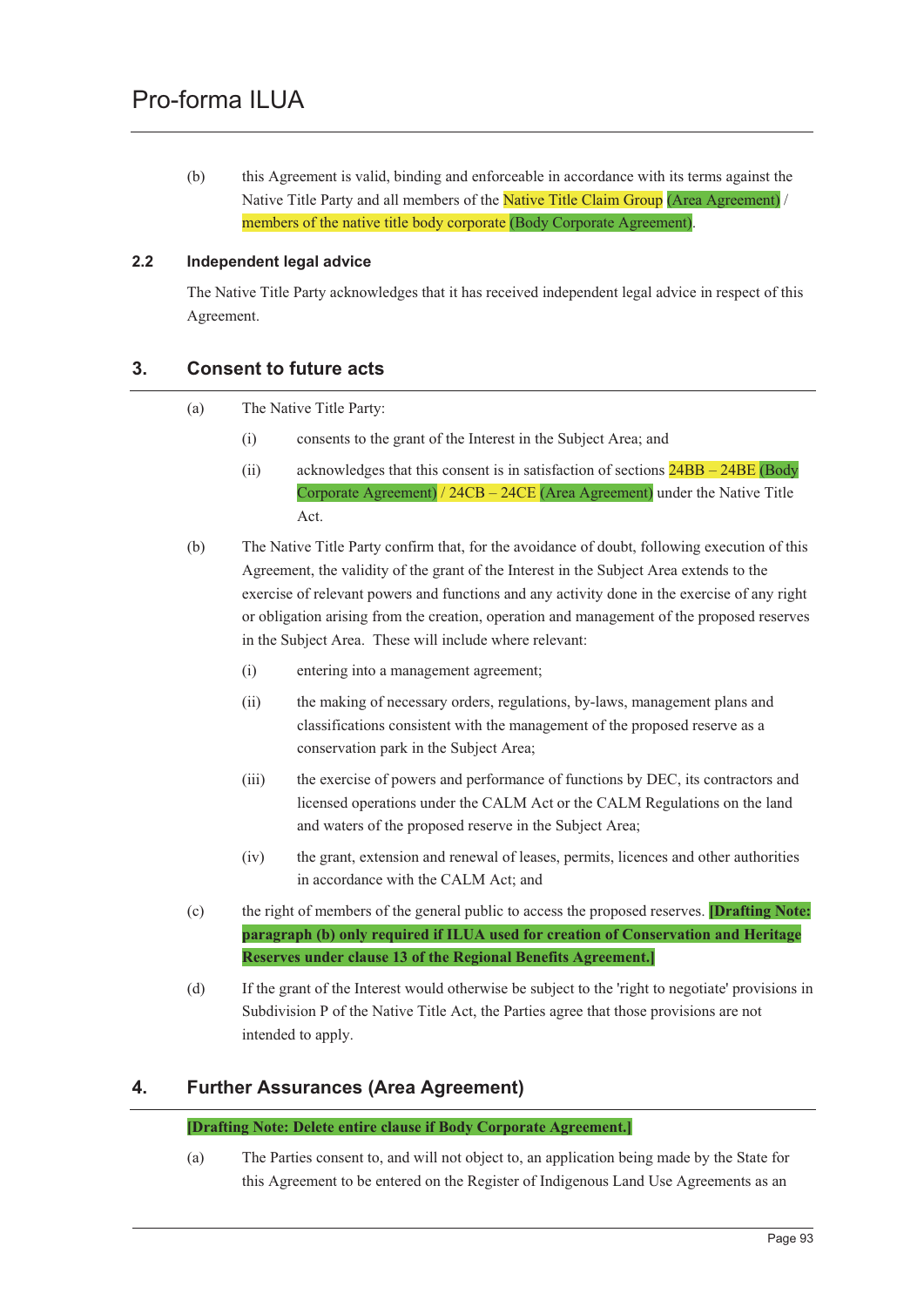indigenous land use agreement (Area Agreement), in accordance with s 24CG of the Native Title Act (*Registration*).

- (b) The Native Title Party will request and instruct the KLC to provide, and the KLC agrees to provide, to the State an executed certificate containing all the matters set out in s  $24CG(3)(a) - (b)$  of the Native Title Act at the same time as the execution of this Agreement.
- (c) The Native Title Party will not provide any information or advice to the Registrar under s 24CL(4) of the Native Title Act or otherwise that could reasonably cause the Registrar to decide against allowing Registration of this Agreement.
- (d) The Parties will do anything (including executing agreements and documents) necessary to give full effect to this Agreement and the transactions contemplated by it, including the Registration of this Agreement.

# **5. Further Assurances (Body Corporate Agreement)**

#### **[Drafting Note: Delete entire clause if Area Agreement.]**

- (a) The Parties consent to, and will not object to, an application being made by the State for this Agreement to be entered on the Register of Indigenous Land Use Agreements as an indigenous land use agreement (Body Corporate Agreement), in accordance with s 24BG of the Native Title Act (*Registration*).
- (b) The Parties will do anything (including executing agreements and documents) necessary to give full effect to this Agreement and the transactions contemplated by it, including the Registration of this Agreement.
- (c) The Native Title Party agrees to use its best endeavours to procure the withdrawal of any objection by any other person to the Registration of this Agreement.
- (d) The Native Title Party will execute and deliver to the State:
	- (i) a statement that it agrees to the application for Registration of this Agreement being made by the State; and
	- (ii) a certificate in accordance with subregulation  $9(2)$  (and subregulation  $9(3)$ or  $9(4)$ ) of the *Native Title (Prescribed Bodies Corporate) Regulations 1999* (Cth); and
	- (iii) a statement signed by the Native Title Party stating that it has informed the KLC or another representative body of its intention to enter into this Agreement as a body corporate agreement in accordance with subregulation 6(4) of the *Native Title (Indigenous Land Use Agreements) Regulations 1999* (Cth).

# **6. Compensation**

### **6.1 Consideration**

The Native Title Party acknowledges that the consideration payable to it for providing its consent under clause 3 is limited solely to the grant of the Interest in favour of the Native Title Party over the Subject Area, as described in Schedule [3].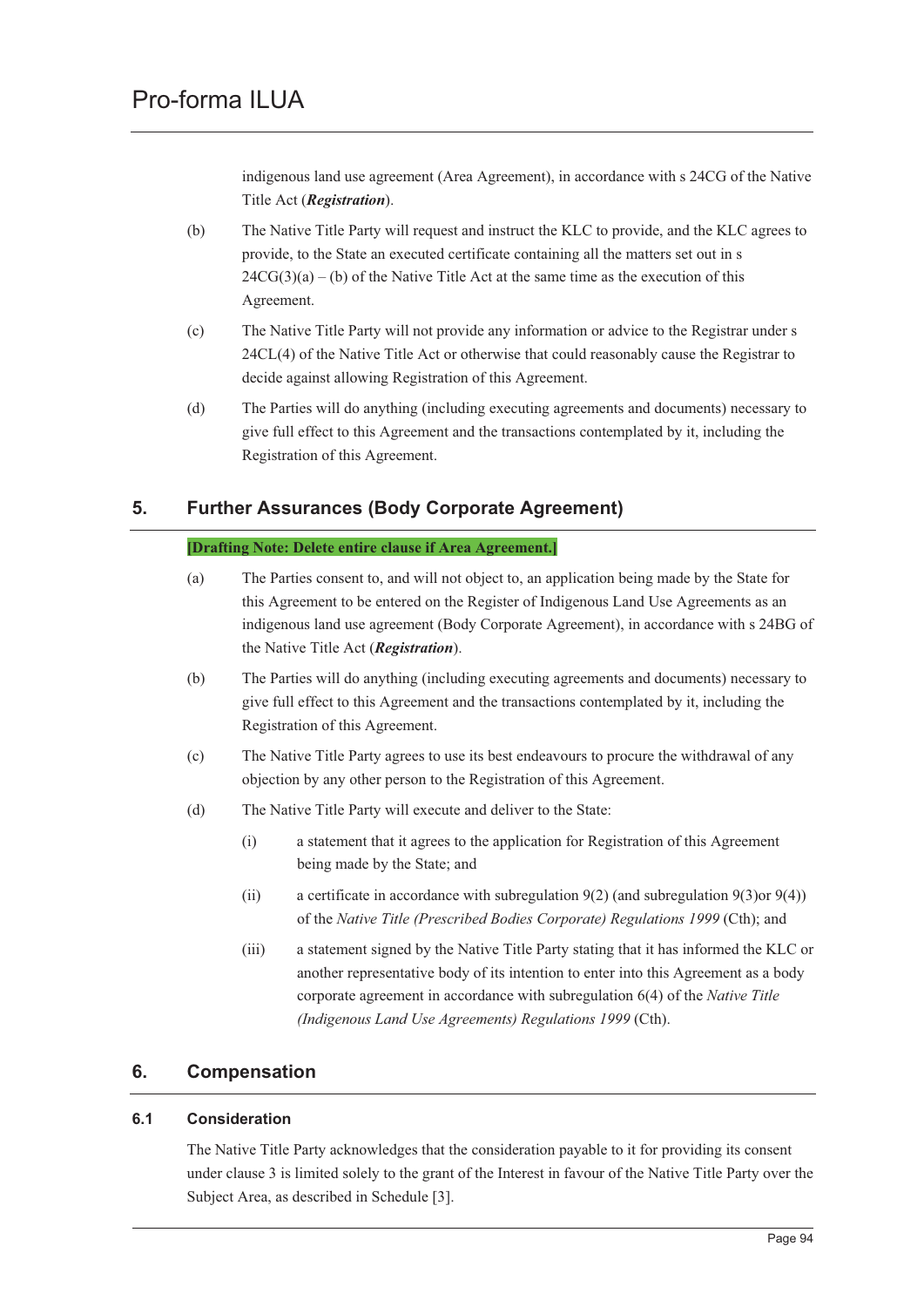#### **[Drafting note – Schedule 3 describes the nature of the interest, its location and its size.]**

#### **6.2 Compensation**

The consideration under clause 6.1 is in full and final satisfaction of all rights and entitlements to compensation that the Native Title Party would be entitled to under the Native Title Act or any other Law for any impact on an any native title rights and interests held by the Native Title Party arising from the grant of the Interest.

# **7. No Acknowledgement of Native Title Rights and Interests**

**[Drafting note – this section only to be included if the Agreement is an Area Agreement]** 

The execution of this Agreement by the State does not constitute an acknowledgement of the existence, or otherwise, of any native title rights and interests.

# **8. Non-extinguishment Principle**

[**[Option 1]** The Parties agree that the non-extinguishment principle applies to the grant of the Interest in the Subject Area. / **[Option 2]** The Parties agree that the creation of unconditional freehold title in the Subject Area will require a surrender of native title rights and interests and result in the extinguishment of those native title rights and interests.]

**[Drafting Note: Option 1 is to be used where the Native Title Party elects to take conditional freehold for:** 

- **the Grant Land under clause 12.3 of the Regional Benefits Agreement, in accordance with the remainder of clause 12 of the Regional Benefits Agreement; or**
- **land reformed under clause 14.7 of the Regional Benefits Agreement in relation to Indigenous Land Reform on the Dampier Peninsula**

**or where a conservation reserve, consistent with the continued existence of native title, is established under clause 13.** 

**Option 2 is to be used where the Interest granted under this ILUA is unconditional freehold.]** 

# **9. Costs**

- (a) Subject to paragraph (b), the Native Title Party's reasonable legal and other costs and expenses in connection with the preparation and completion of this Agreement, except for duty, will be borne by the Regional Body.
- (b) The State is to pay all duties (including fines or penalties) payable on or with respect to this Agreement under the *Duties Act 2008* (WA).

# **10. Counterparts**

This Agreement may be executed in any number of counterparts. All counterparts together will be taken to constitute one instrument.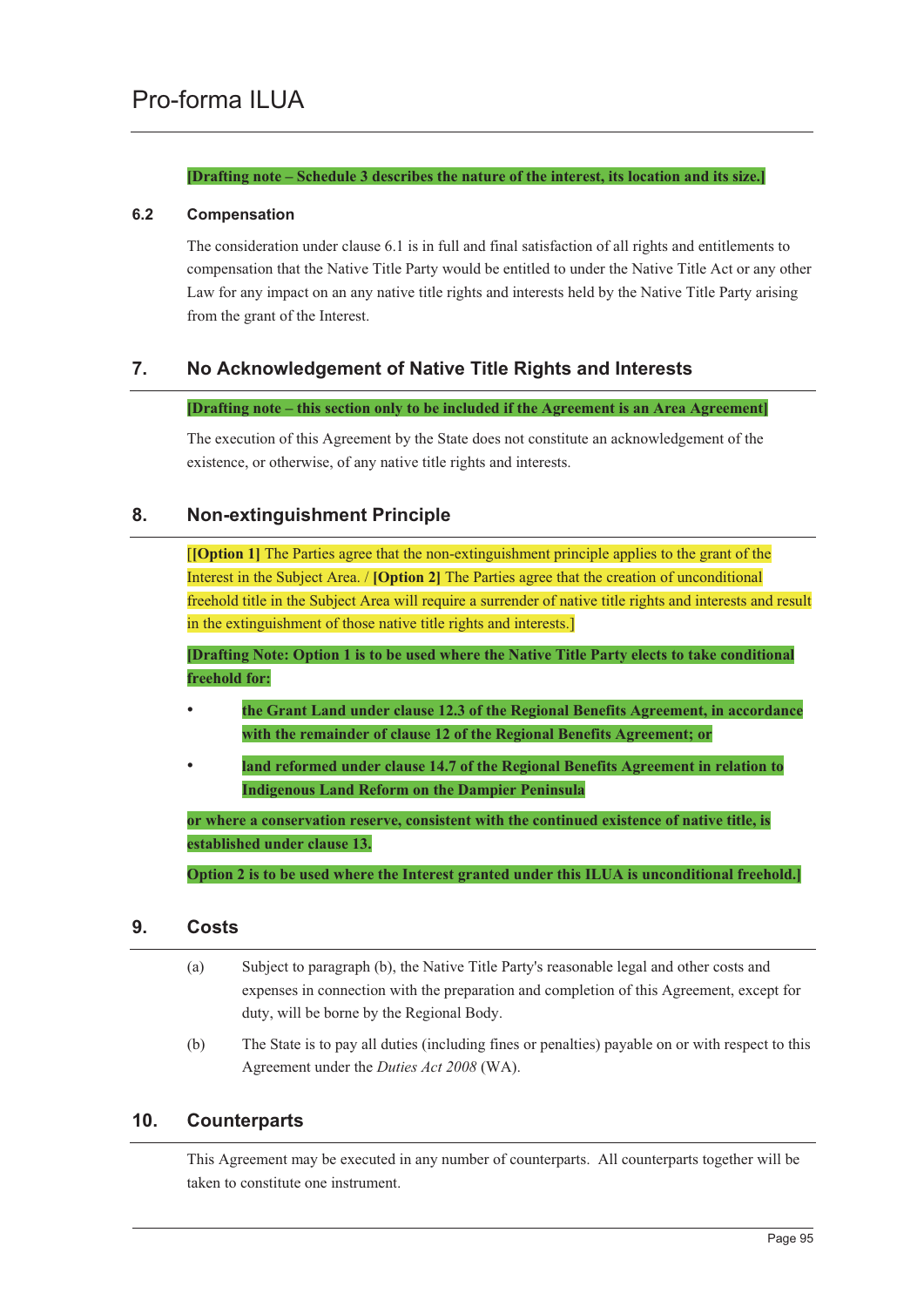# **11. Governing Law**

This Agreement is governed by the laws of Western Australia. Each Party submits to the jurisdiction of courts exercising jurisdiction there, and waives any right to claim that those courts are an inconvenient forum.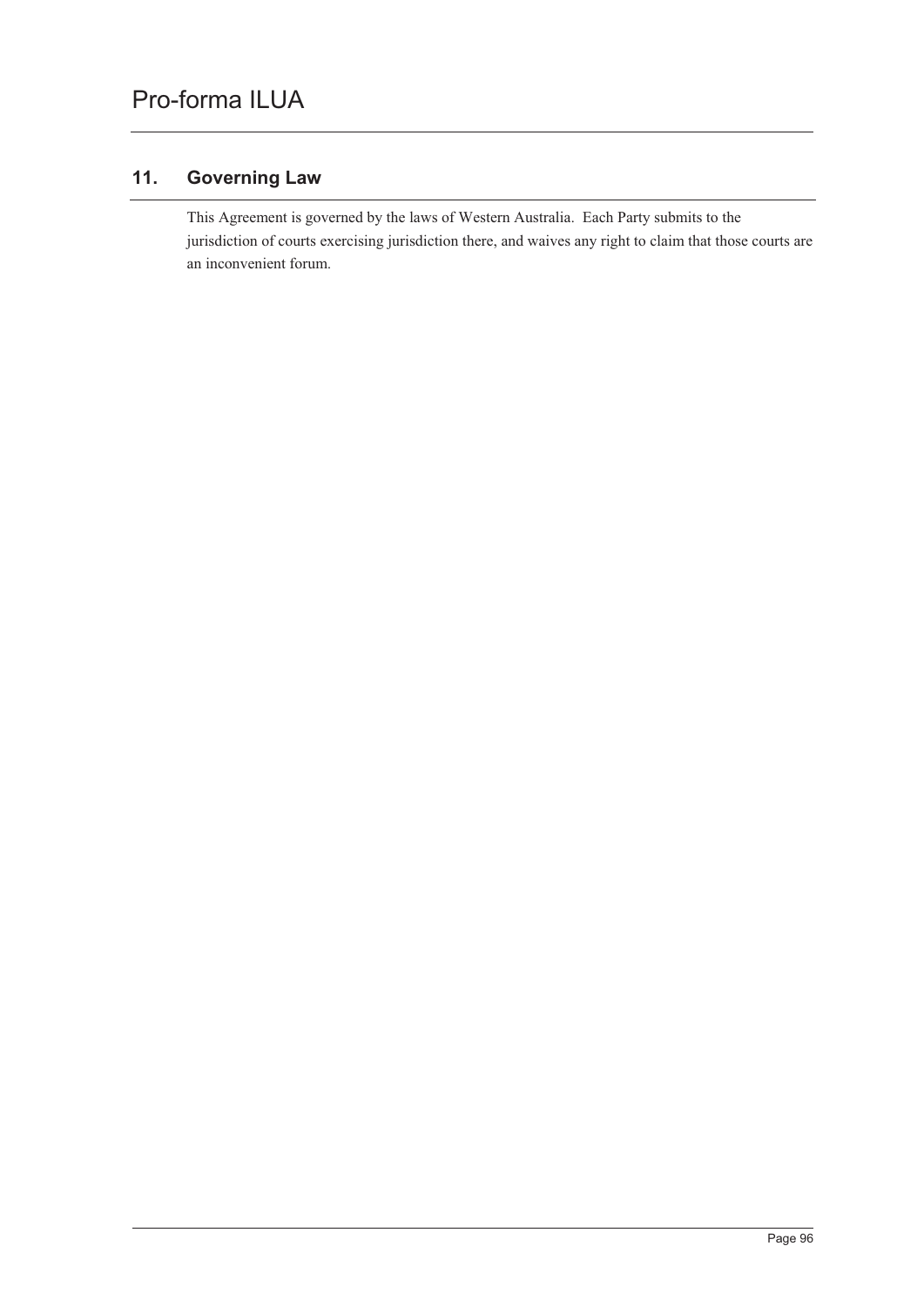# **Executed** in **[#]**.

**Signed** by **[\*]** on behalf of the State of Western Australia in the presence of:

| Witness Signature                                                                                                                                                                                                         | Signature |
|---------------------------------------------------------------------------------------------------------------------------------------------------------------------------------------------------------------------------|-----------|
| <b>Print Name</b>                                                                                                                                                                                                         |           |
| <b>Signed</b> by $\left[\frac{*}{n}\right]$ in their capacity in their capacity<br>as [a person / the persons] authorised under<br>section 251A of the Native Title Act for the<br>Native Title Party in the presence of: |           |
| Witness Signature                                                                                                                                                                                                         | Signature |
| Print Name                                                                                                                                                                                                                |           |
| Executed as a deed by the Kimberley Land<br>Council in accordance with section 99-5 of the<br>Corporations (Aboriginal and Torres Strait<br>Islanders) Act 2006 (Cth):                                                    |           |
| Witness Signature                                                                                                                                                                                                         | Signature |
| Print Name                                                                                                                                                                                                                |           |

**[Drafting Note: Delete KLC execution clause if Body Corporate Agreement.]**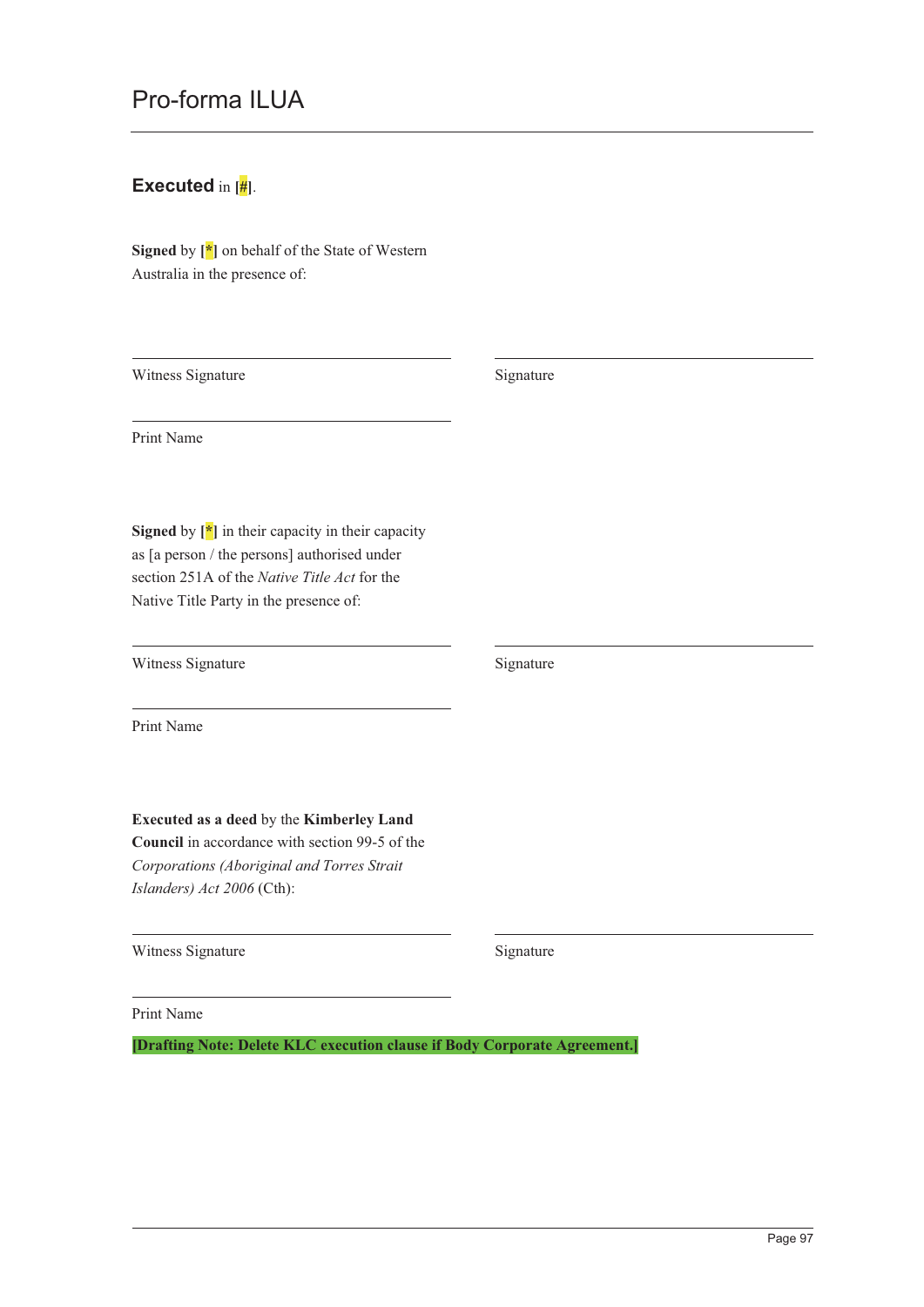**Signed** by the **[Regional Body]** in accordance with section 127 of the *Corporations Act 2001*:

Director Signature Director/Secretary Signature

Print Name Print Name

**[Drafting Note: Delete Regional Body execution clause if it is not taking the Interest.]**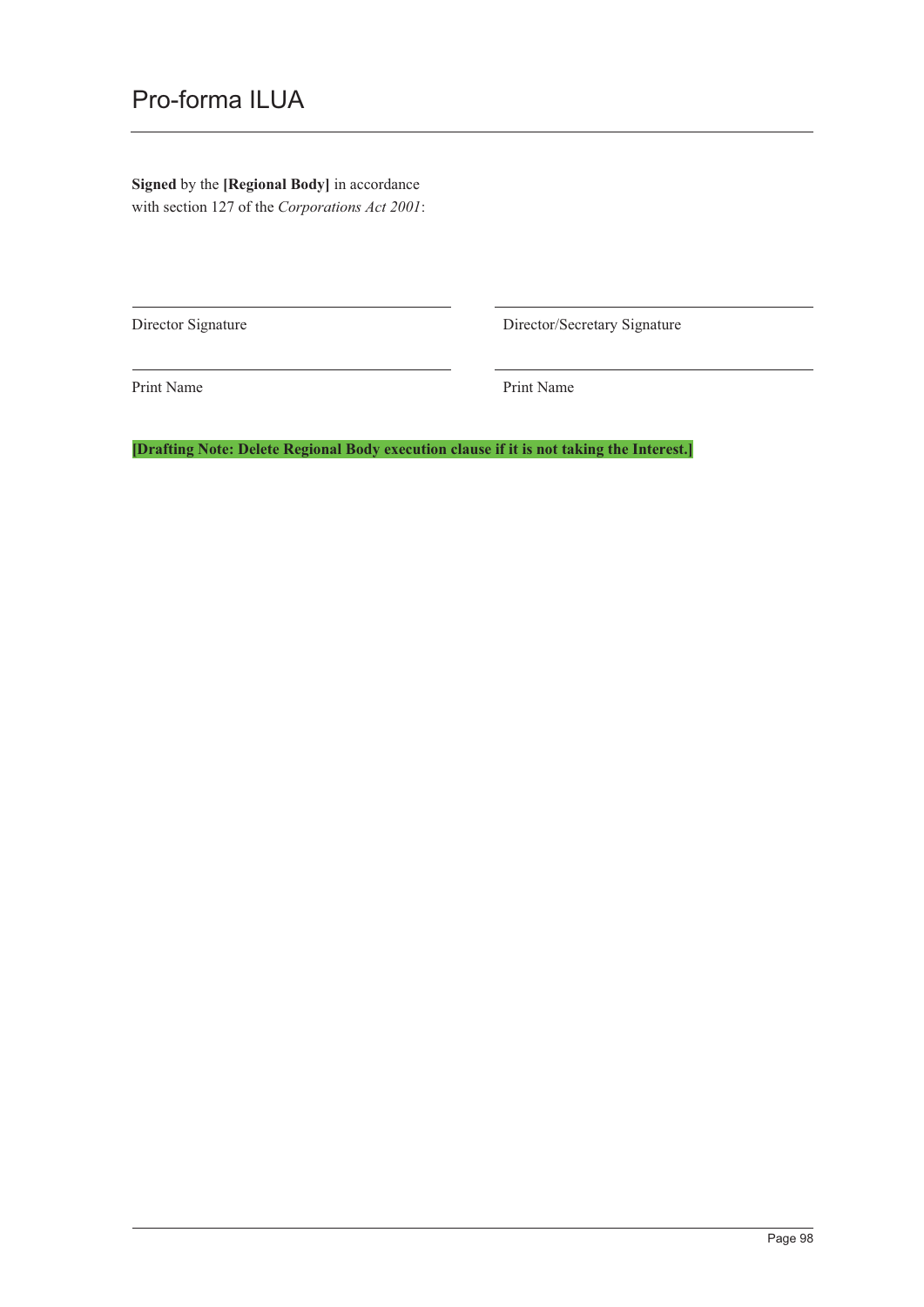**Subject Area**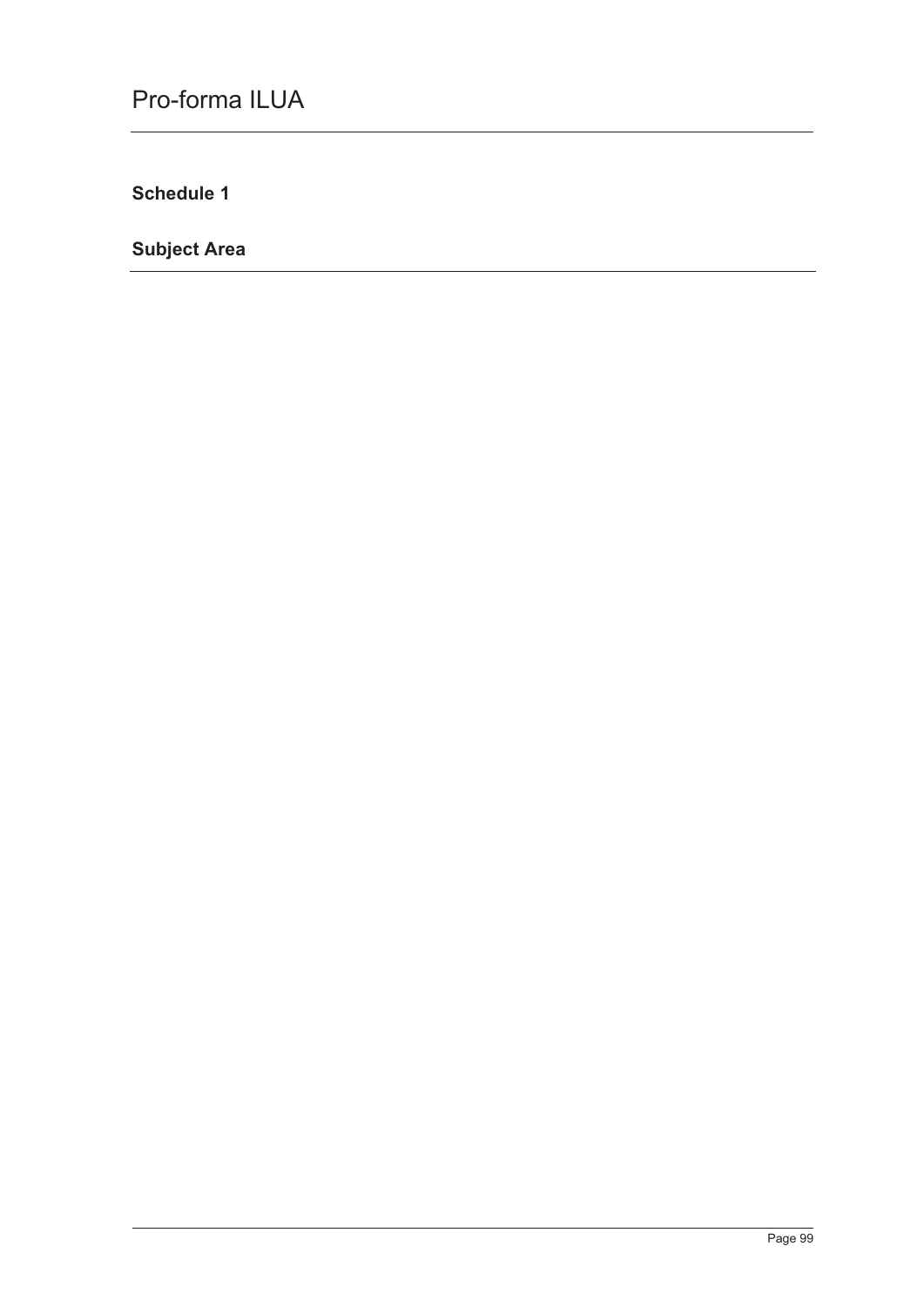**Native Title Party**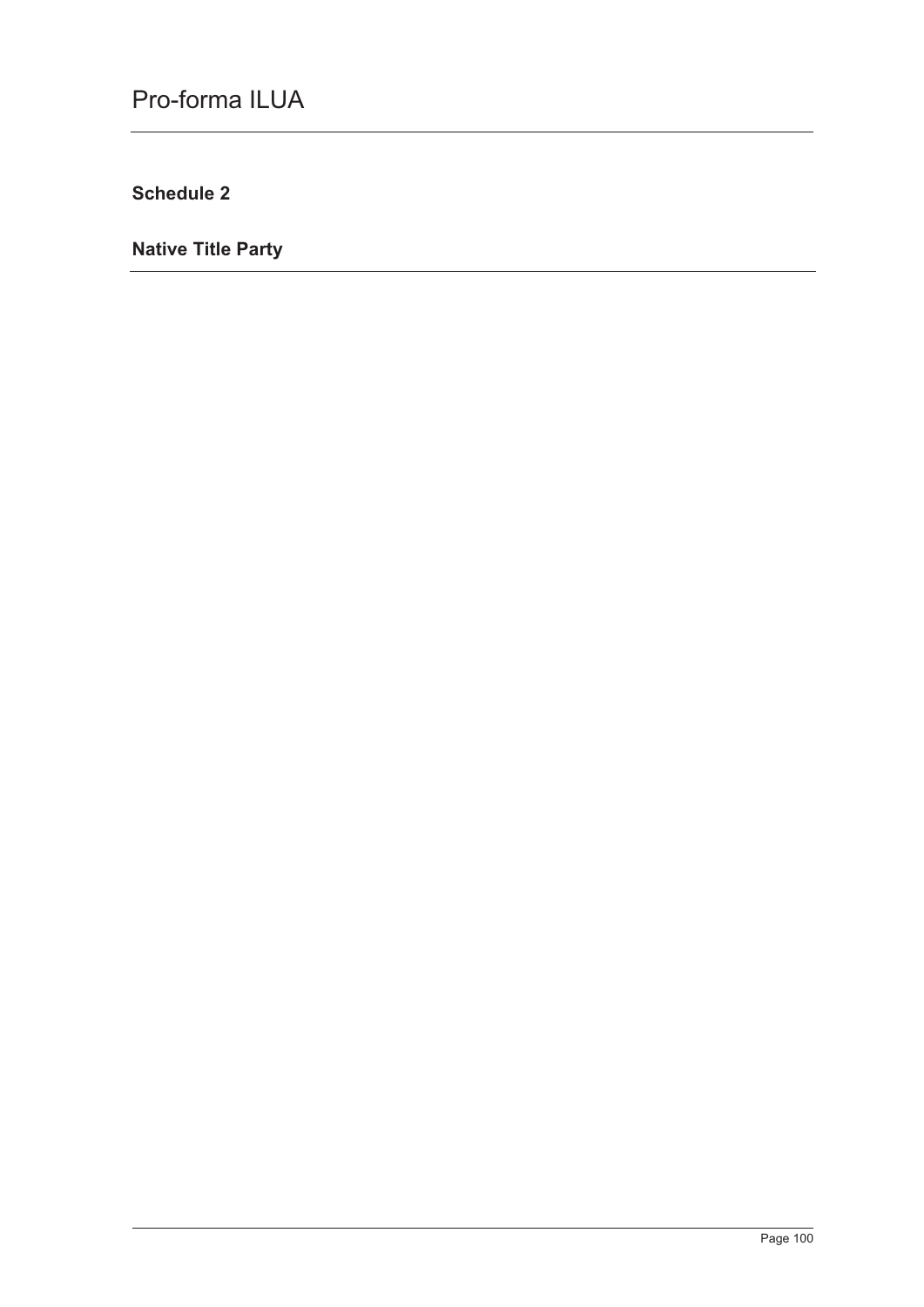**Grant of Interest over Subject Area in favour of Native Title Party** 

**[Drafting note – describe the nature of the interest, its location and its size.]**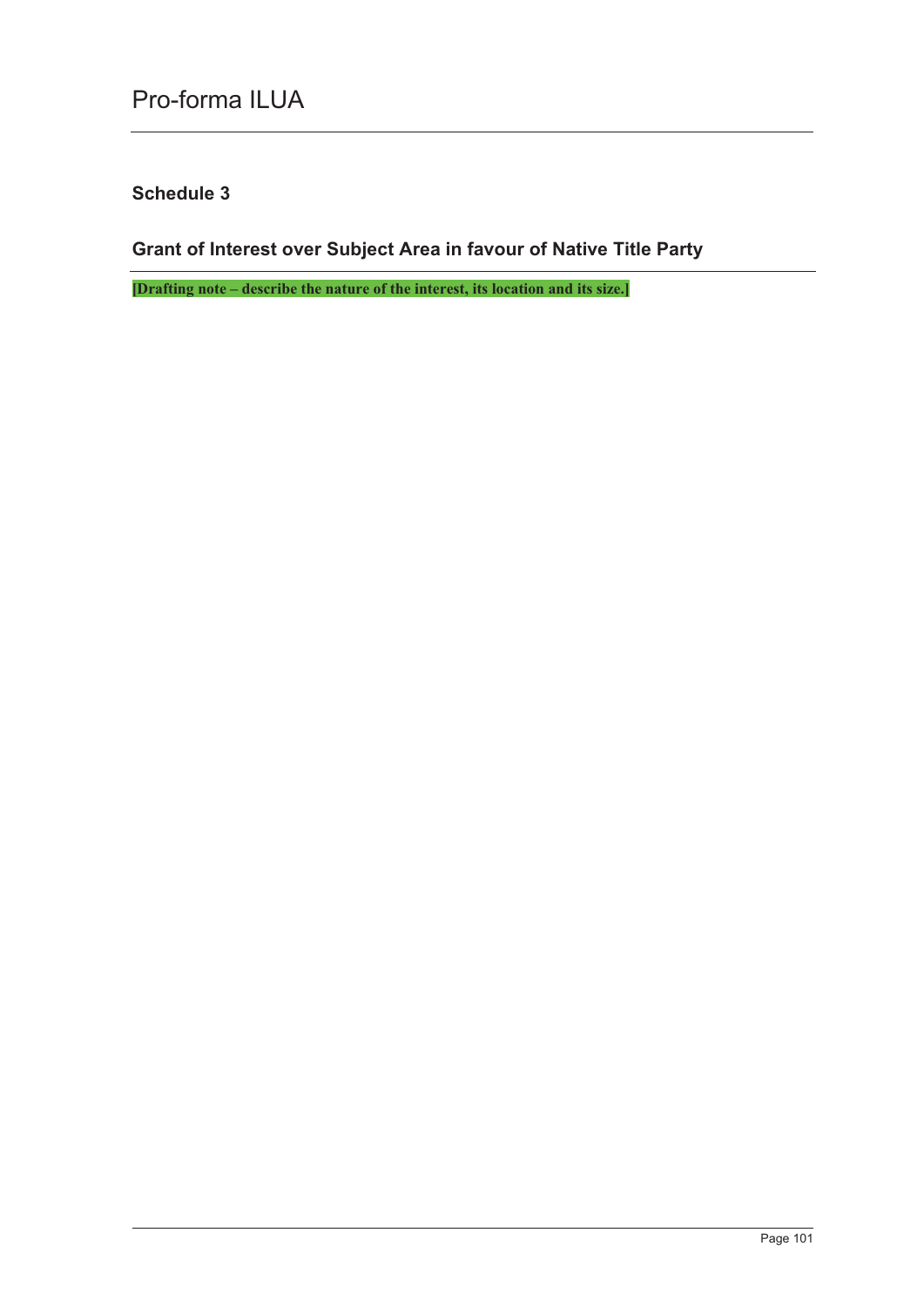# Ratification Deed

**Schedule 3** 

## **Ratification Deed**

# Browse LNG Precinct Ratification Deed

State of Western Australia Minister for Lands Conservation Commission of Western Australia Kimberley Land Council Woodside Energy Limited [Ratifying Party]

**[Drafting Note: This ratification deed is intended to be used to bind the Regional Body, Regional Trustee or an Additional Proponent under the Regional Benefits Agreement (as those parties are defined under the Regional Benefits Agreement).]**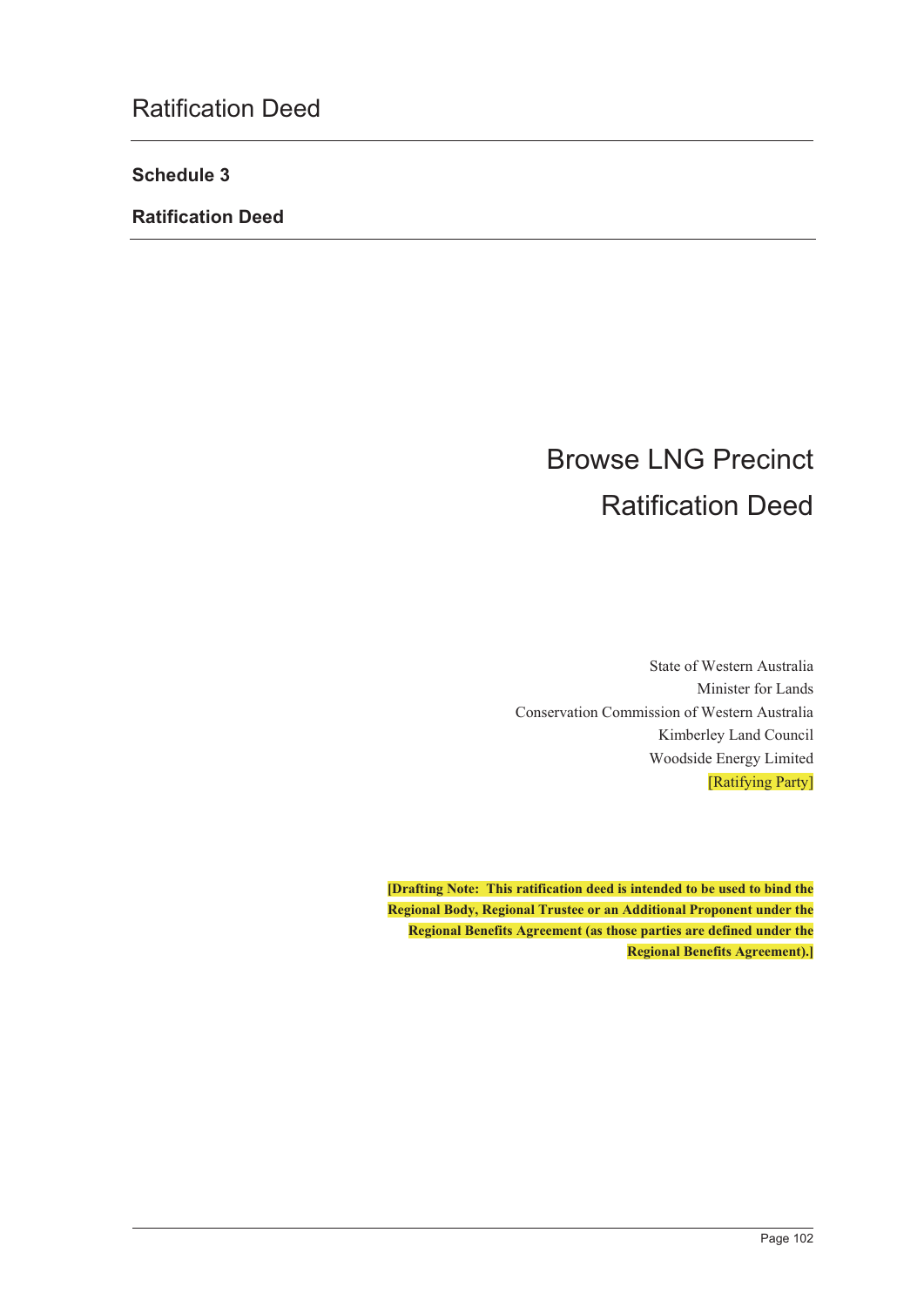## **Table of Contents**

| $\mathbf 1$ .     |                   | <b>Definitions and Interpretation</b>                                                                 | 105               |
|-------------------|-------------------|-------------------------------------------------------------------------------------------------------|-------------------|
|                   | 1.1<br>1.2<br>1.3 | Browse LNG Precinct Regional Benefits Agreement definitions to apply<br>Definitions<br>Interpretation | 105<br>105<br>105 |
| 2.                |                   | <b>Assumption of Rights and Obligations</b>                                                           | 105               |
| 3.                |                   | <b>Consent of Current Parties</b>                                                                     | 105               |
| 4.                |                   | <b>Address of Ratifying Party for Notices</b>                                                         | 106               |
| 5.                |                   | <b>Governing Law</b>                                                                                  | 106               |
| 6.                | <b>Costs</b>      |                                                                                                       | 106               |
| 7.                |                   | <b>Further Assurances</b>                                                                             | 106               |
| 8.                |                   | <b>Variation</b>                                                                                      | 106               |
| 9.                |                   | <b>Counterparts</b>                                                                                   | 106               |
| <b>Schedule 1</b> |                   | 109                                                                                                   |                   |
|                   |                   | Address of Ratifying Party for Notice                                                                 | 109               |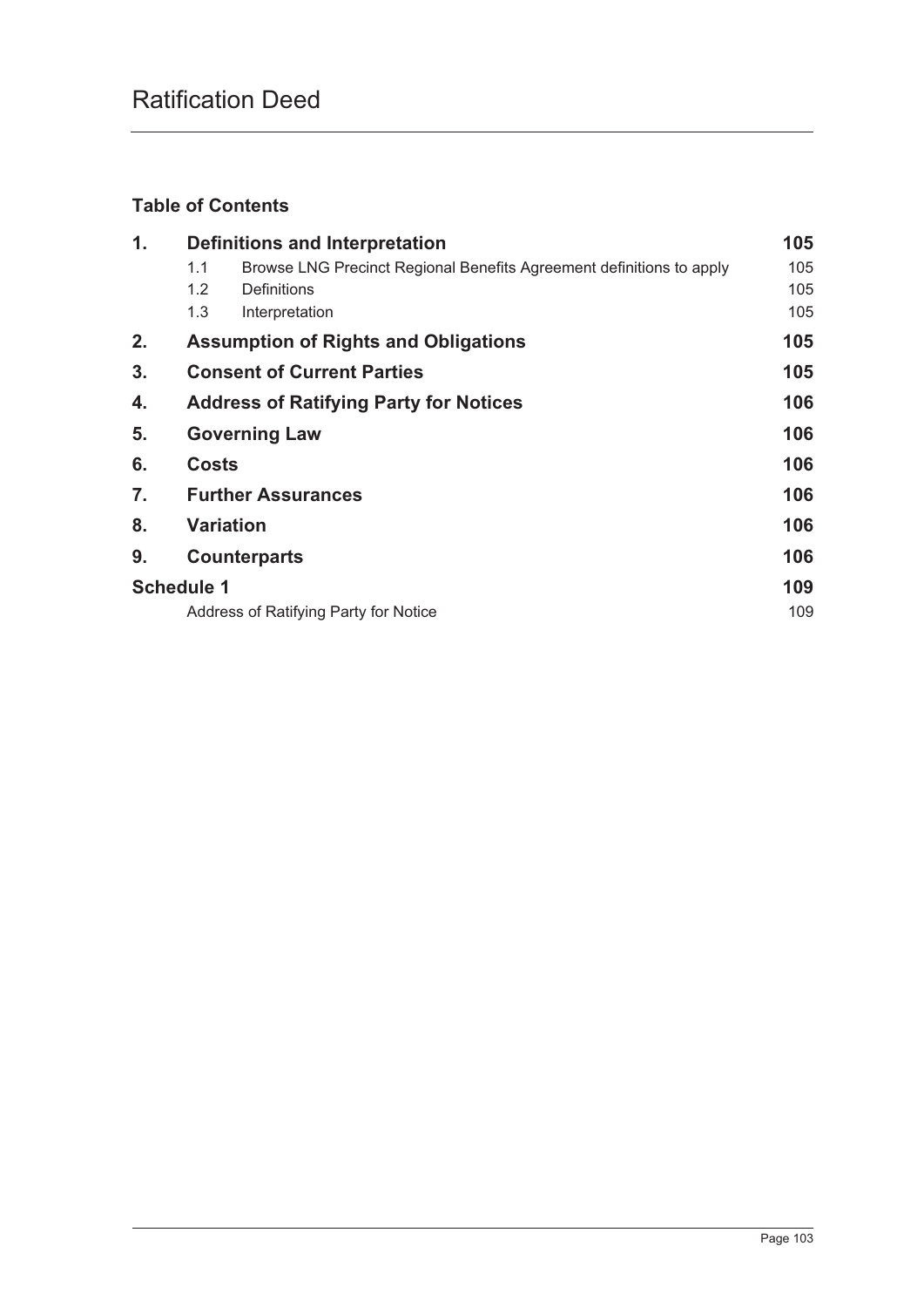# Ratification Deed

| <b>Date</b>       |                                                                                                                                                                                                                                                                     |
|-------------------|---------------------------------------------------------------------------------------------------------------------------------------------------------------------------------------------------------------------------------------------------------------------|
| <b>Parties</b>    |                                                                                                                                                                                                                                                                     |
| 1                 | The State of Western Australia, acting through the Premier of the State of Western<br>Australia, <i>[insert name of premier] (State)</i> .                                                                                                                          |
| 2                 | <b>Minister for Lands</b> , a body corporate constituted under section $7(1)$ of the <i>Land</i><br>Administration Act 1997 (WA) (Minister for Lands).                                                                                                              |
| 3                 | Conservation Commission of Western Australia a body corporate established under section<br>18 of the Conservation and Land Management Act 1984 (WA), of Corner Australia II Drive<br>and Hackett Drive, Crawley, Western Australia, 6009 (Conservation Commission). |
| 4.                | Kimberley Land Council Aboriginal Corporation (ABN 96 724 252 047 ICN 21), of<br>36 Pembroke Street, Broome, Western Australia, 6725 (KLC).                                                                                                                         |
| 5.                | Woodside Energy Limited (ABN 63 005 482 986), of 240 St Georges Terrace, Perth,<br>Western Australia, 6000 (Foundation Proponent).                                                                                                                                  |
| 6.                | $[*]$ of $[*]$ (Ratifying Party).                                                                                                                                                                                                                                   |
|                   | [Drafting Note: Insert the name, ABN (if applicable) and address of the appropriate<br>Ratifying Party, ie the Regional Trustee, Regional Body or Additional Proponent.<br>[Drafting Note: This will need to be amended if additional parties have ratified the     |
|                   | <b>Regional Benefits Agreement prior to the current Ratifying Party.]</b>                                                                                                                                                                                           |
| <b>Background</b> |                                                                                                                                                                                                                                                                     |
| A                 | The State has established a liquefied natural gas precinct that is controlled and managed by<br>the State in the vicinity of James Price Point.                                                                                                                     |
| $\mathbf B$       | On <i>[insert relevant date]</i> the State, Conservation Commission, KLC and the Foundation<br>Proponent entered into the Browse LNG Precinct Regional Benefits Agreement (Regional<br><b>Benefits Agreement</b> ).                                                 |
| $\mathcal{C}$     | [Drafting Note: Insert details of establishment of Regional Trustee/Regional Body or<br>acquisition of an interest in the Browse LNG Precinct by an Additional Proponent.]                                                                                          |

**It is agreed** as follows.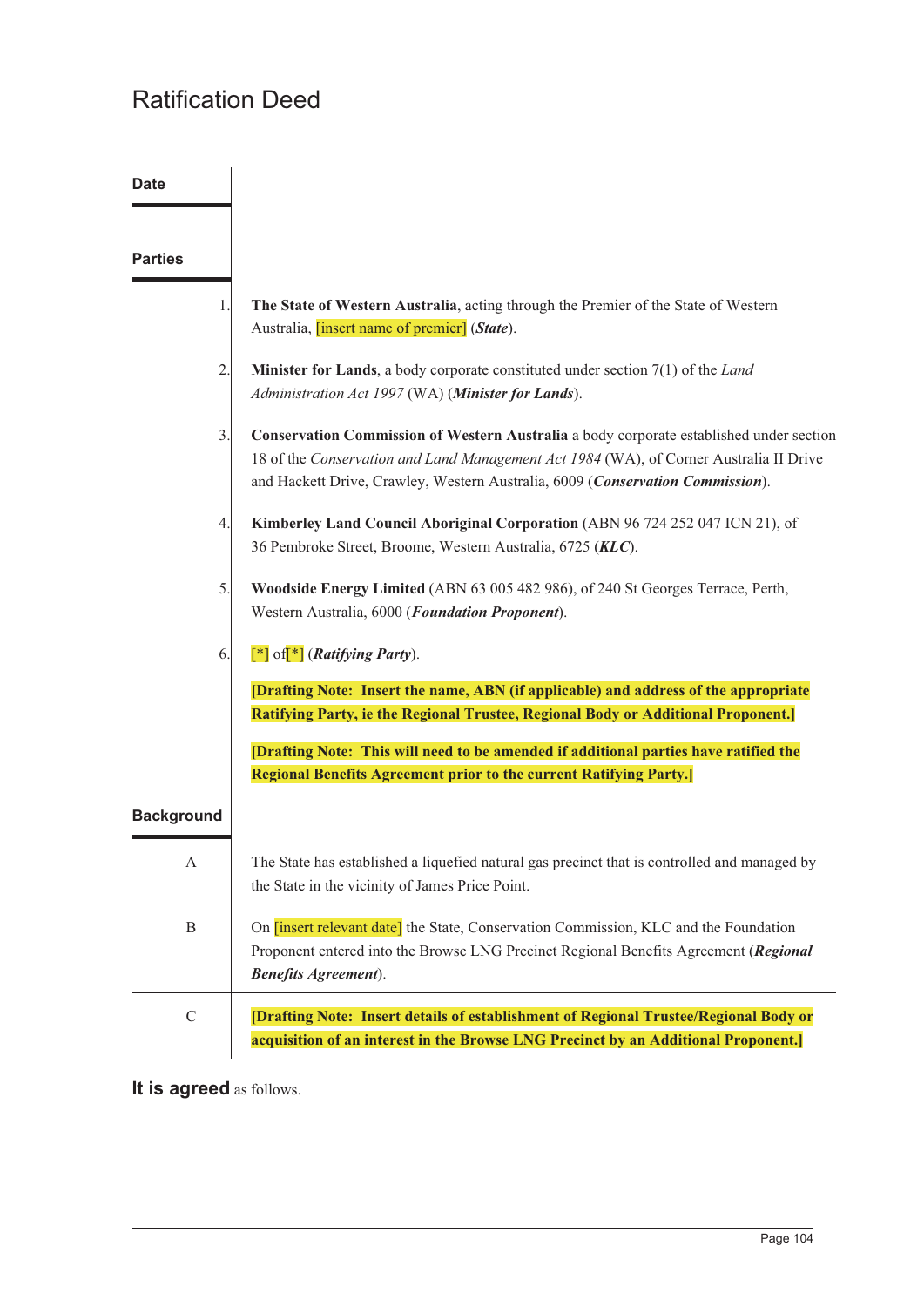## **1. Definitions and Interpretation**

#### **1.1 Browse LNG Precinct Regional Benefits Agreement definitions to apply**

Subject to clause 1.2, words and expressions which are defined in the Regional Benefits Agreement have the same meaning in this Deed unless the context requires otherwise.

#### **1.2 Definitions**

The following definitions apply unless the context requires otherwise.

*Deed* means this deed and includes all Schedules.

*Effective Date* means the date of this Deed.

*Current Parties* means the State, the Minister for Lands, the Conservation Commission, the KLC and the Foundation Proponent<sup>[</sup> and <sup>[</sup>insert any additional Parties<sup>]</sup>].

*Regional Benefits Agreement* has the meaning given in Background B of this Deed.

*Party* means each party to this Deed and *Parties* has its corresponding meaning.

#### **1.3 Interpretation**

Clause 1.2 of the Regional Benefits Agreement applies, with necessary changes, in the interpretation of this Deed.

### **2. Assumption of Rights and Obligations**

With effect on and from the Effective Date, the Ratifying Party:

- (a) enjoys all the rights and benefits of the [Regional Trustee/Regional Body/Additional Proponent] under the Regional Benefits Agreement;
- (b) assumes the liabilities and obligations of the [Regional Trustee/Regional Body/Additional Proponent] which arise or accrue on and from the Effective Date and undertakes to discharge those liabilities and obligations as and when required under the Regional Benefits Agreement; and
- (c) agrees to be bound by all valid decisions of the Precinct Management Committee (as that term is defined in the Project Agreement) which are applicable to the [Regional Trustee/Regional Body/Additional Proponent].

### **3. Consent of Current Parties**

With effect on and from the Effective Date, each of the Current Parties:

- (a) consents to the Ratifying Party assuming the liabilities and obligations of the [Regional Trustee/Regional Body/Additional Proponent] under the Regional Benefits Agreement in accordance with clause  $[18.3/18.3/27.2]$  of the Regional Benefits Agreement;
- (b) acknowledges and agrees that this Deed satisfies the requirements of clause [18.3/18.3/27.2] of the Regional Benefits Agreement;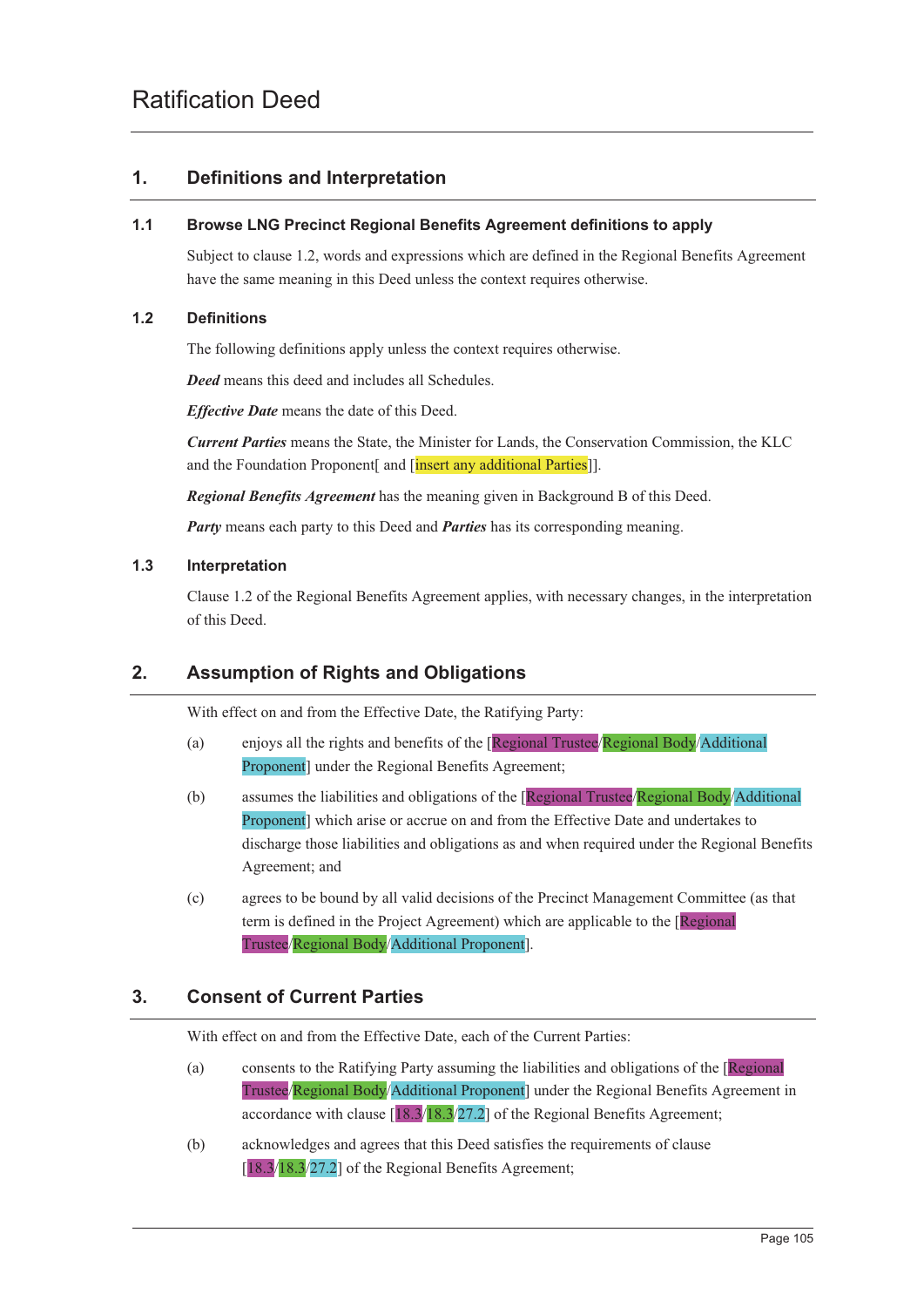- (c) acknowledges and agrees that the Ratifying Party will be entitled to exercise all of the rights and benefits of the [Regional Trustee/Regional Body/Additional Proponent] under the Regional Benefits Agreement; and
- (d) agrees to be bound by the terms of the Regional Benefits Agreement as if the Ratifying Party were named in it as a Party.

## **4. Address of Ratifying Party for Notices**

For the purposes of the Regional Benefits Agreement, the address of the Ratifying Party to which all Notices must be delivered or transmitted is the address set out in Schedule 1 of this Deed.

### **5. Governing Law**

This Agreement is governed by the laws of Western Australia. Each Party submits to the jurisdiction of courts exercising jurisdiction there, and waives any right to claim that those courts are an inconvenient forum.

#### **6. Costs**

Each Party to this Deed agrees to pay its own legal and other costs and expenses in connection with the preparation and completion of this Deed.

## **7. Further Assurances**

Each Party must do anything (including executing agreements and documents) necessary to give full effect to this Deed.

## **8. Variation**

No modification, amendment or other variation of this Deed shall be valid or of any force unless agreed in writing and executed by all Parties to this Deed.

## **9. Counterparts**

This Deed may be executed in any number of counterparts. All counterparts together will be taken to constitute one instrument.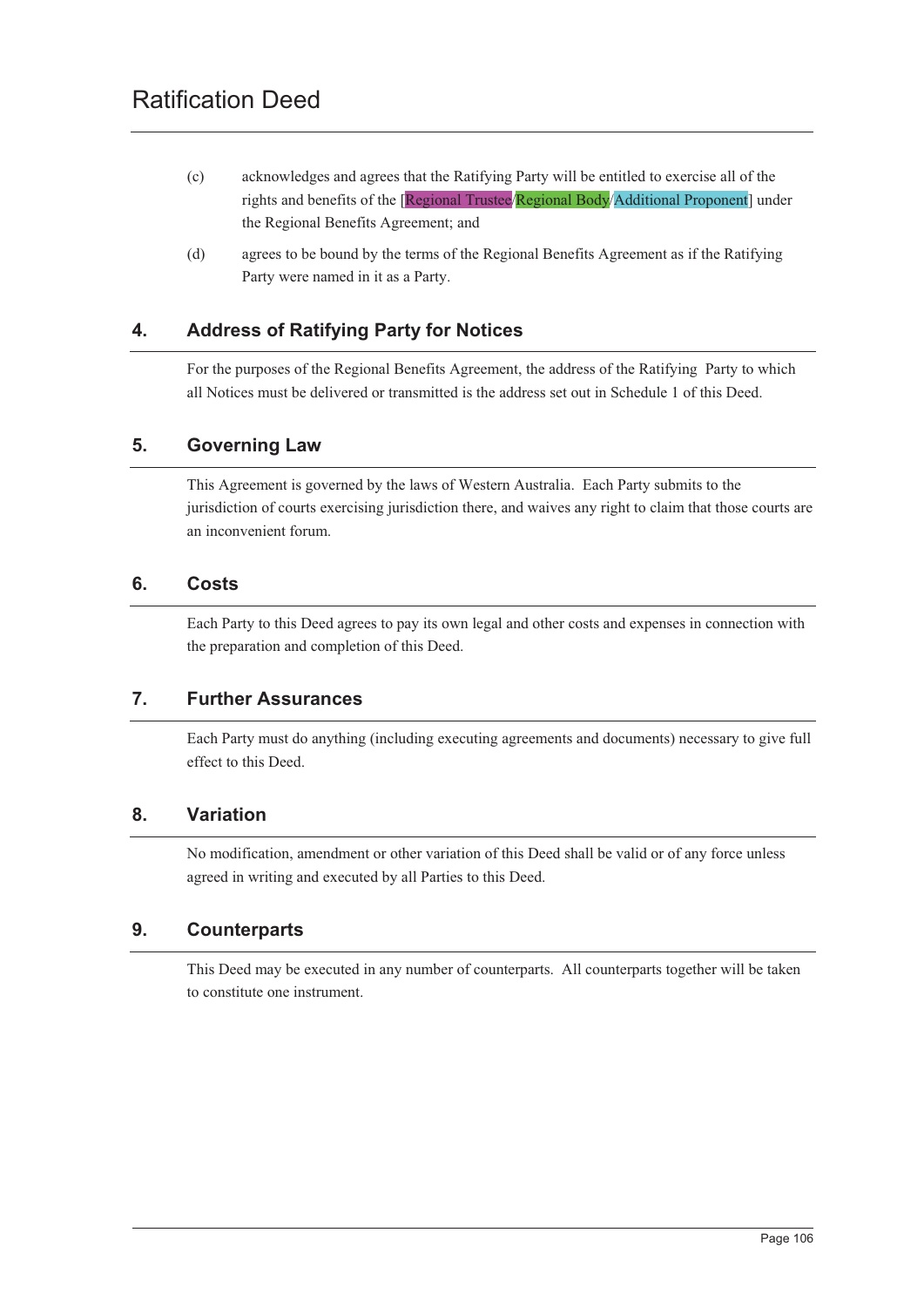# Ratification Deed

## **Executed and delivered as a Deed** in **[#]**.

**Signed, Sealed and Delivered** for and on behalf of the **State of Western Australia** by the Premier,  $[\cdot$ <sup>\*</sup>], in the presence of:

Witness Signature Signature Signature

Print Name

The **Common Seal** of the **Minister for Lands**, a body corporate constituted under section 7 of the *Land Administration Act 1997* (WA), was hereunto affixed in the presence of:

Witness Signature Signature Signature

Print Name

**Executed as a deed** by the **Conservation Commission of Western Australia** by an authorised member in accordance with section 26AB of the *Conservation and Land Management Act 1984* in the presence of:

Witness **Authorised Member** 

Print Name Print Name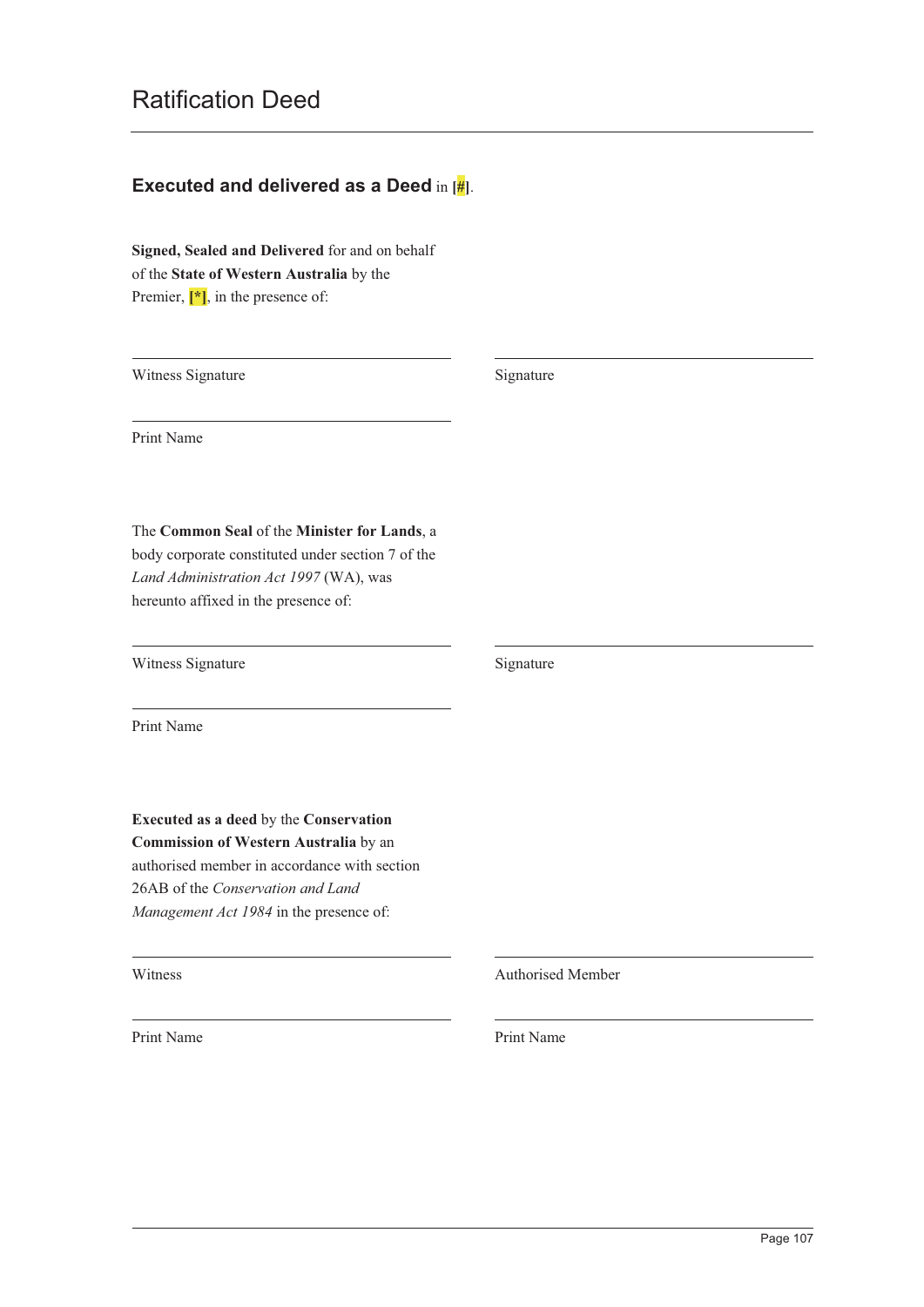# Ratification Deed

## **Executed as a deed** by the **Kimberley Land**

**Council** in accordance with section 99-5 of the *Corporations (Aboriginal and Torres Strait Islander) Act 2006* (Cth):

| Office                                                                                                                                                                                                                                            | Office                                                                                                 |
|---------------------------------------------------------------------------------------------------------------------------------------------------------------------------------------------------------------------------------------------------|--------------------------------------------------------------------------------------------------------|
| <b>Print Name</b>                                                                                                                                                                                                                                 | Print Name                                                                                             |
| <b>Executed as a deed for and on behalf of</b><br>Woodside Energy Limited (ACN 005 482 986)<br>in the presence of:                                                                                                                                |                                                                                                        |
| Witness Signature                                                                                                                                                                                                                                 | Director/Secretary Signature                                                                           |
| Print Name                                                                                                                                                                                                                                        | Print Name                                                                                             |
| <b>Executed</b> as a deed in accordance with<br>[section 127 of the Corporations Act 2001 /<br>section 99-5 of the Corporations (Aboriginal and<br>Torres Strait Islander) Act 2006] by [Regional<br>Trustee/Additional Proponent/Regional Body]: |                                                                                                        |
| Witness Signature                                                                                                                                                                                                                                 | Director/Secretary Signature                                                                           |
| <b>Print Name</b>                                                                                                                                                                                                                                 | Print Name                                                                                             |
| [Drafting Note: Will need to update to Corporations Act / CATSI Act execution block in relation to<br>ratification by the Ratifying Party as necessary.]                                                                                          |                                                                                                        |
| ratified the Browse LNG Precinct Regional Benefits Agreement before the current Ratifying Party.]                                                                                                                                                 | [Drafting Note: Additional execution blocks will need to be added for any Additional Parties that have |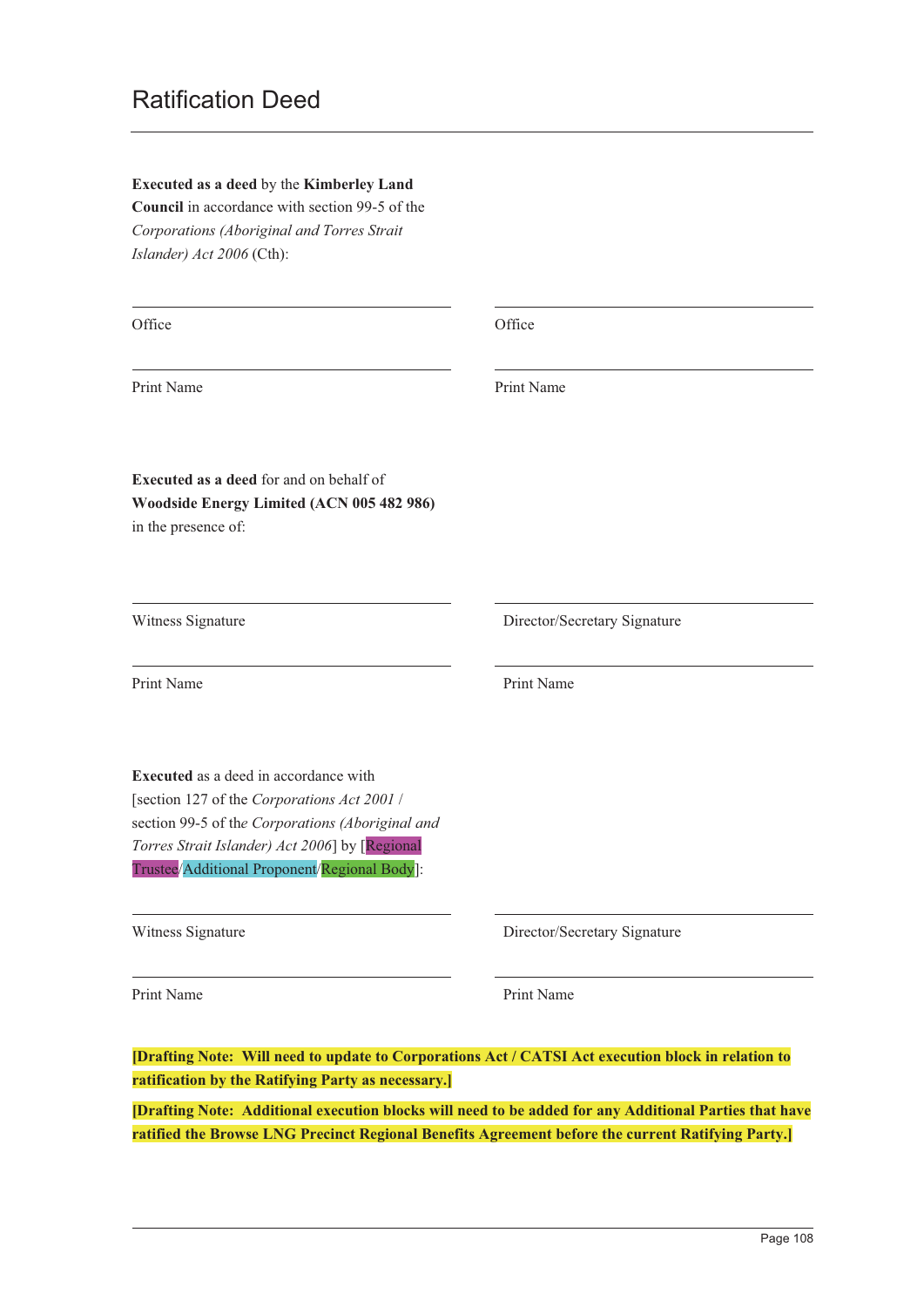**Schedule 1** 

**Address of Ratifying Party for Notice**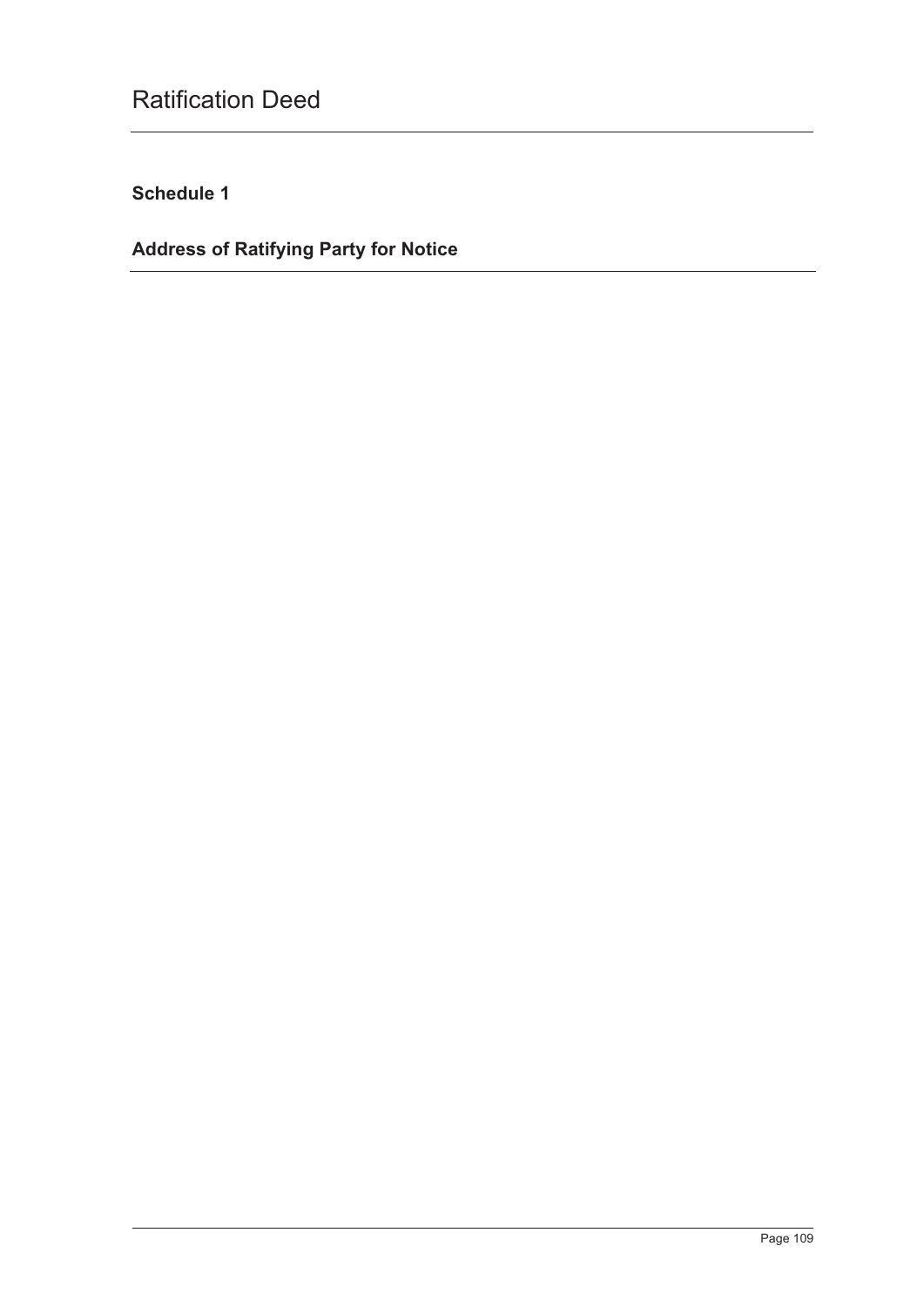## **Schedule 4**

## **Relevant Considerations for Consent to Rules and Constitutions**

#### **1. Rules of the Regional Economic Development Fund**

In accordance with clause 4(b) of the Agreement, in its consideration of the rules of the Regional Economic Development Fund, the State must have regard to whether the rules are consistent with or include rules in relation to any of the following:

- (a) the Regional Economic Development Fund is only available to support activities with a measurable economic outcome;
- (b) risk management is a principle to be considered in assessing applications to access the Regional Economic Development Fund;
- (c) priority will be given to activities that have a greater potential for achieving a sustainable economic outcome;
- (d) funds may be standalone or additional to other economic support and funds may be used to secure further funding from other sources including Indigenous Business Australia, the Small Business Development Corporation, the Kimberley Development Commission and commercial banks and lenders;
- (e) capital funding may only be in the form of a loan or a combined grant and loan, with the majority of funding provided to be loan funds at all times;
- (f) the Regional Economic Development Fund must be flexible in providing support to facilitate economic outcomes; and
- (g) funding may be provided for joint ventures with Capacity Partners that have a clear and measurable economic outcome for the applicant and Regional Beneficiaries.

## **2. Rules of the Regional Indigenous Housing Fund**

In accordance with clause 4(b) of the Agreement, in its consideration of the rules of the Regional Indigenous Housing Fund, the State must have regard to whether the rules are consistent with or include rules in relation to any of the following:

- (a) provide for the establishment of a home ownership program which provides concessional home loans that include:
	- (i) low or flexible deposit requirements;
	- (ii) initial low interest rates that gradually increase to an agreed rate or percentage of income for owner occupied homes; and
	- (iii) flexible loan terms to increase loan affordability whilst still encouraging applicants to repay the home loan within the earliest reasonable time;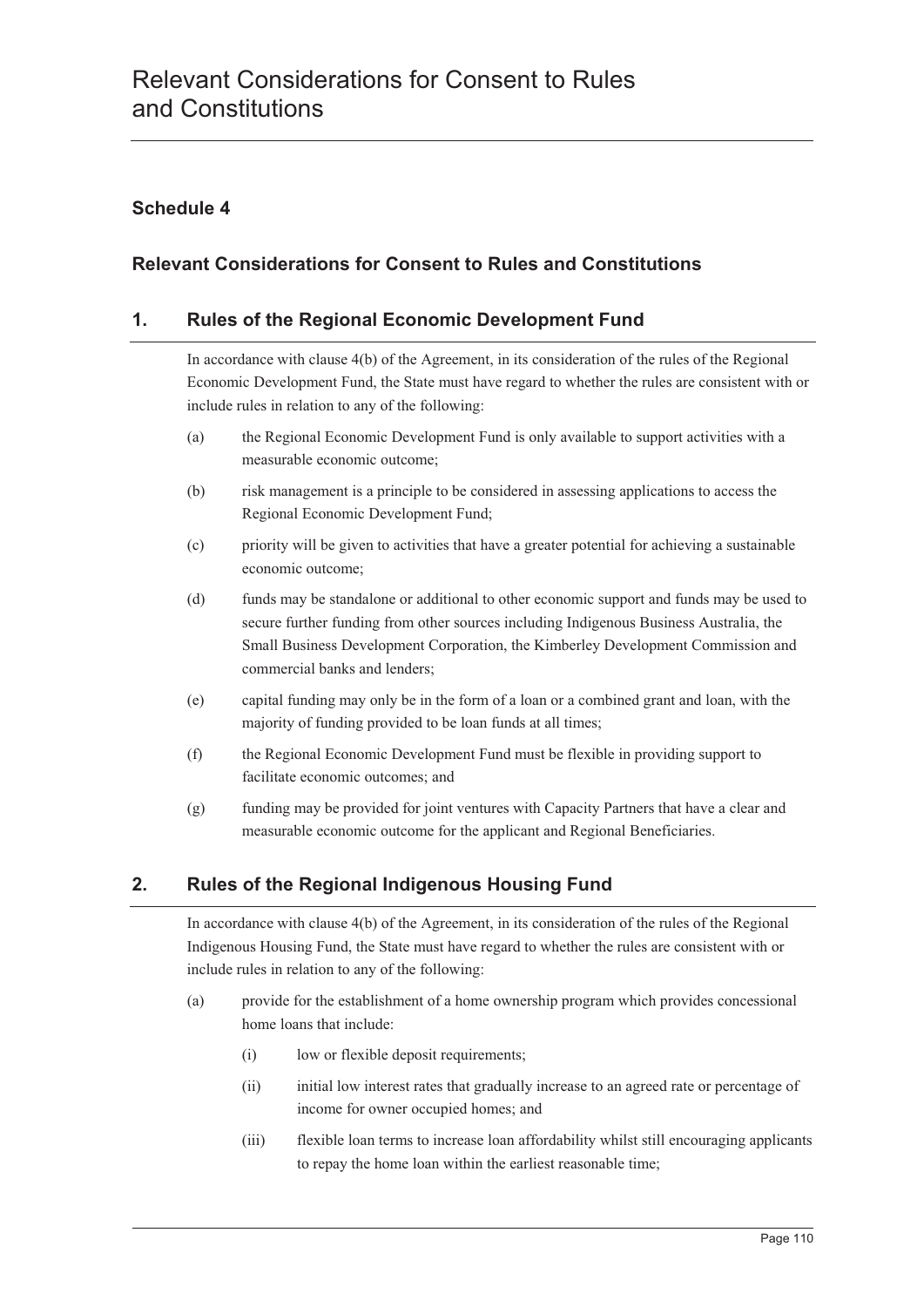- (b) risk management is a key principle to be considered in assessing applications to access the Regional Indigenous Housing Fund;
- (c) priority will be given to owner occupier applications and applicants that have a lower risk of failing to repay a home loan to the Regional Indigenous Housing Fund within the agreed loan period;
- (d) the Regional Indigenous Housing Fund may provide loans to purchase established residential property, purchase land and construct a residence, or renovate or make improvements to an existing property;
- (e) the Regional Indigenous Housing Fund is open to home buyers who:
	- (i) do not presently own their own residential property; and
	- (ii) have the capacity to repay a home loan but are, in the reasonable opinion of the Regional Trustee, unable to secure finance from a bank or other home loan institution;
- (f) home loan amounts will be determined based on and consistent with the policies and guidelines of the Regional Indigenous Housing Fund and the remainder of the rules;
- (g) funds may be standalone or additional to other economic support and funds may be used to secure further funding from other sources including Indigenous Business Australia, the Small Business Development Corporation, the Kimberley Development Commission and commercial banks and lenders;
- (h) the Regional Indigenous Housing Fund must be flexible in providing support to facilitate the purpose of the Regional Indigenous Housing Fund and be flexible in approving applications depending on the individual needs and circumstances of the applicant;
- (i) repayment of any loan from the Regional Indigenous Housing Fund must be secured by a Security Interest;
- (j) the Regional Indigenous Housing Fund may provide assistance, other than through loans or direct payments, to Regional Beneficiaries who are likely to face difficulties in repaying a home loan obtained through the Regional Indigenous Housing Fund or from a bank or other home loan institution and
- (k) subject to any prior authorisation which may be required by the rules, a loan from the Regional Indigenous Housing Fund may be subrogated to a security granted in favour of an authorised deposit taking institution, as defined in the *Banking Act 1959* (Cth).

## **3. Rules of the Regional Education Fund**

In accordance with clause 4(b) of the Agreement, in its consideration of the rules of the Regional Education Fund, the State and the Foundation Proponent must have regard to whether the rules are consistent with or include rules in relation to any of the following:

(a) funds may be standalone or additional to other economic support, whether existing or otherwise, including funding from Abstudy, the Indigenous Tutorial Assistance Scheme, Indigenous Higher Education Centres, and other scholarships and grants;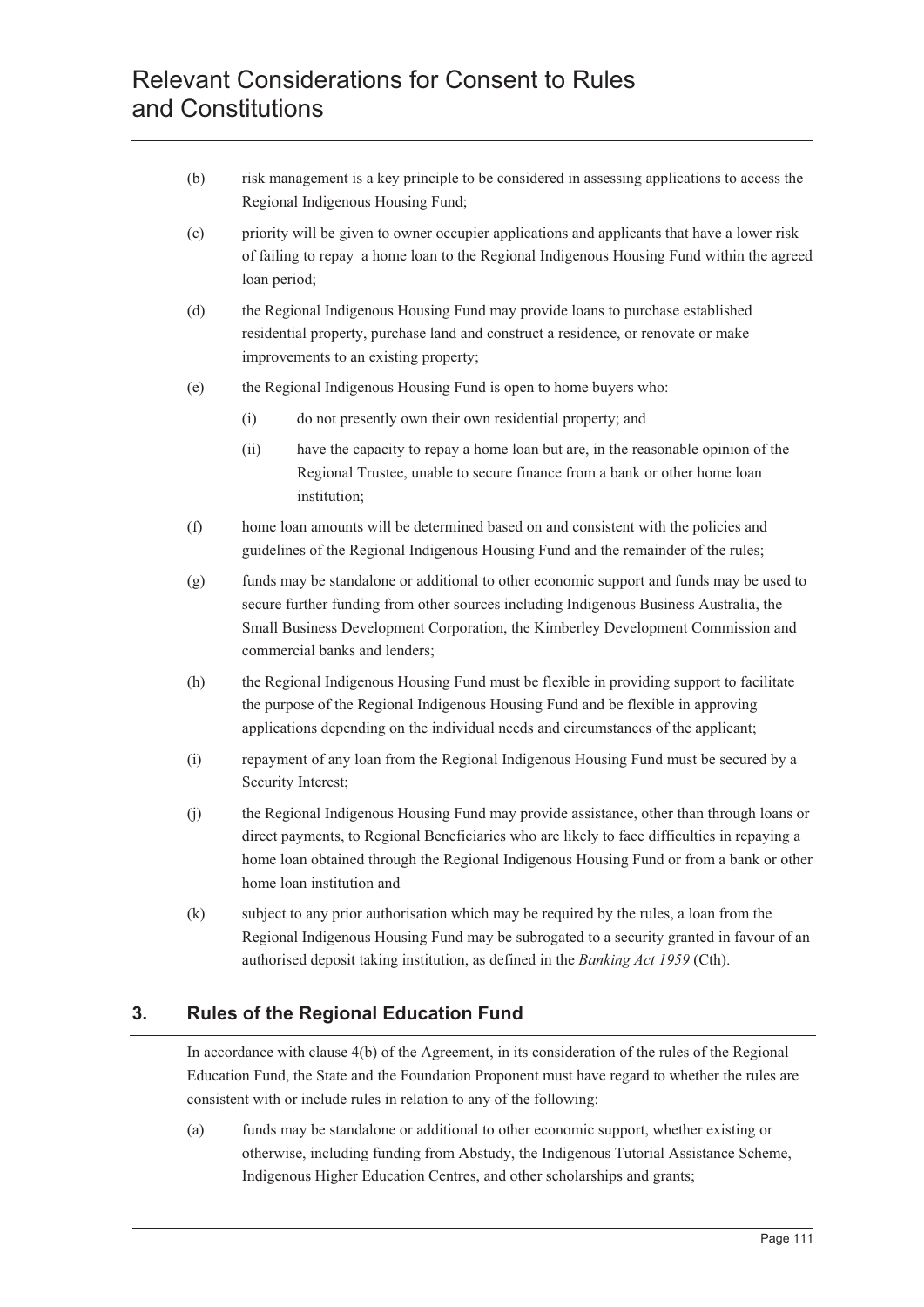- (b) applications maybe for funding to support local, regional or interstate education;
- (c) financial assistance is only to be provided for the duration of the chosen course of study, indenture or structured training program;
- (d) the Regional Education Fund must be flexible in awarding scholarships depending on the individual needs and circumstances of the applicant;
- (e) an independent assessment committee must be established by the Regional Body to assist in the administration of the Regional Education Fund;
- (f) scholarship amounts will be determined by an independent assessment committee consistent with the objects and purposes set out in clauses 8.3 and 8.4;
- (g) scholarships may provide either comprehensive ongoing financial support or one-off financial support for costs including:
	- (i) course fees, including costs for any prerequisite study or tertiary enabling program;
	- (ii) accommodation or other living costs;
	- (iii) transport;
	- (iv) child care;
	- (v) uniforms;
	- (vi) study resources, tools and equipment or other ancillary course costs;
	- (vii) communication costs;
	- (viii) family visits; and
	- (ix) set-up costs, including relocation costs or information technology or other equipment costs; and

## **4. Rules of the Cultural Preservation Fund**

In accordance with clause 4(b) of the Agreement, in its consideration of the rules of the Cultural Preservation Fund, the State must have regard to whether the rules are consistent with or include rules in relation to any of the following:

- (a) the Cultural Preservation Fund must be flexible in providing support to facilitate protection of Indigenous cultural heritage in the Kimberley;
- (b) funding must not be provided for a proposed activity, event or sponsorship, the costs of which exceed the annual funding limit of the Cultural Preservation Fund set out in clause 9.1(a) unless the applicant provides evidence that the remaining costs are guaranteed by a funding source other than the Cultural Preservation Fund; and
- (c) funding may provide financial support for activities, events or sponsorship, the cost of which may include the following associated costs:
	- (i) costs associated with the collection, recording, cataloguing, archiving, preservation, reproduction, exhibition or broadcast of the language, culture or history of the Regional Beneficiaries;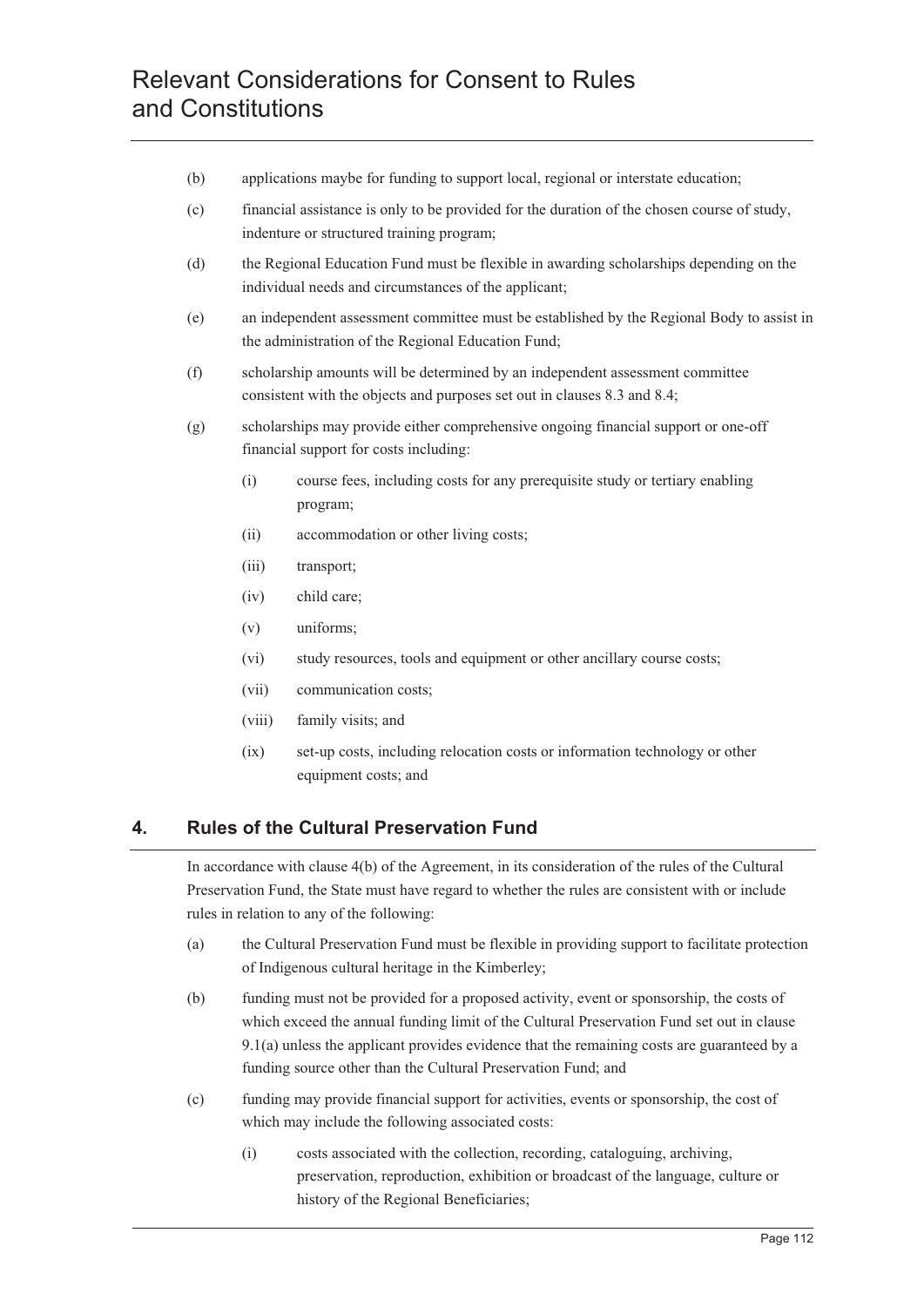- (ii) transport;
- (iii) accommodation;
- (iv) food; and
- (v) equipment purchase or hire, including signage and fencing.

## **5. Eligibility Criteria for the Regional Economic Development Fund**

In accordance with clause 4(b) of the Agreement, in its consideration of the rules of the Regional Economic Development Fund, the State must have regard to whether the rules for eligibility to access the Regional Economic Development Fund are consistent with or include rules in relation to whether or not a Regional Beneficiary meets any of the following criteria:

- (a) they demonstrate an understanding of, and the motivation, commitment and capacity to follow through with, the activity requiring funding; and
- (b) in the case of:
	- (i) business development activities, they demonstrate the demand for the proposed activity and the ability to participate in that activity;
	- (ii) employment opportunity activities, they demonstrate that funding will result in sustainable employment; and
	- (iii) investment activities, they demonstrate that the funding will result in long term economic gain or business opportunity, either for the individual applicant or the broader Regional Beneficiaries.

## **6. Eligibility Criteria for the Regional Indigenous Housing Fund**

In accordance with clause 4(b) of the Agreement, in its consideration of the rules of the Regional Indigenous Housing Fund, the State must have regard to whether the rules for eligibility to access the Regional Indigenous Housing Fund are consistent with or include rules in relation to whether or not a Regional Beneficiary meets any of the following criteria:

- (a) they are at least 18 years of age at the time of application;
- (b) they demonstrate the capacity to repay the loan amount within the loan period;
- (c) they demonstrate strong family support and an understanding of the commitment required in accepting an offer of a loan and the necessity to repay the loan and maintain the property in good condition;
- (d) they demonstrate that the property that is to be purchased has appropriate tenure and zoning to support private home ownership and residential uses;
- (e) they agree to purchase and maintain the following insurance cover for the loan period;
	- (i) building and contents insurance; and
	- (ii) loan repayment insurance;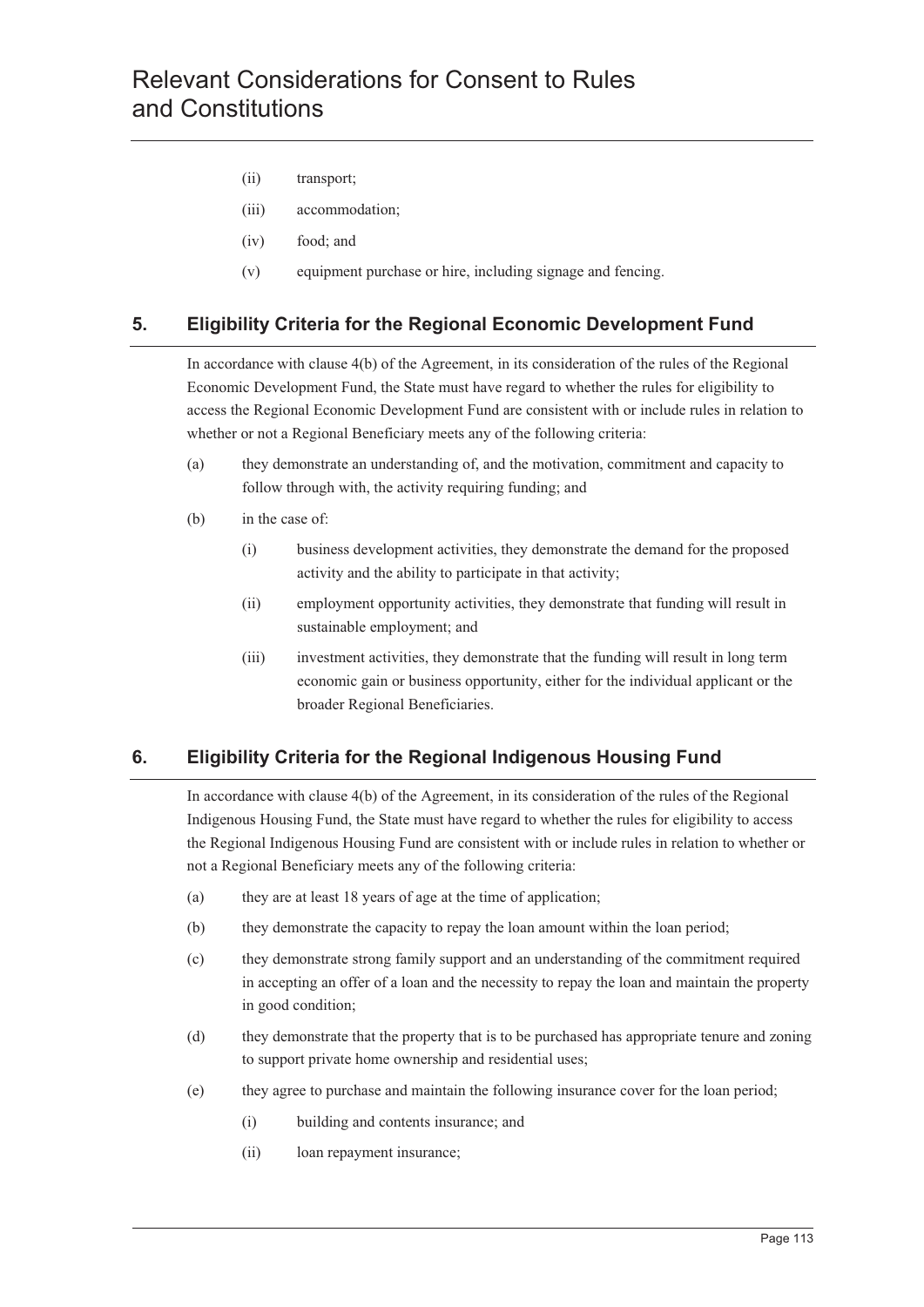- (f) if required, they agree to participate in budgeting (including for loan repayments and general household budgeting) and house care, management and maintenance programs; and
- (g) they outline the quantum of financial support required to complete the purchase of the property, the cost of which may include the following associated costs:
	- (i) conveyancing and legal fees;
	- (ii) valuation fees;
	- (iii) loan application fees;
	- (iv) stamp duty;
	- (v) local government rates and transfer fees;
	- (vi) title search and building inspection costs;
	- (vii) strata fees;
	- (viii) building licence fees;
	- (ix) planning application and approval fees;
	- (x) insurance premiums; and
	- (xi) moving costs.

## **7. Eligibility Criteria for the Regional Education Fund**

In accordance with clause 4(b) of the Agreement, in its consideration of the rules of the Regional Education Fund, the State and the Foundation Proponent must have regard to whether the rules for eligibility to access the Regional Education Fund are consistent with or include rules in relation to whether or not a Regional Beneficiary meets any of the following criteria:

- (a) they are enrolled and able to attend or are attending an approved Australian secondary school, TAFE college, vocational education institution, university or other approved higher education provider, whether in the Kimberley or otherwise and whether or not the course of study or training program is available at the applicant's local campus;
- (b) they are engaged in a probationary or apprenticeship indenture with an approved employer with no or limited opportunities in the Kimberley; or
- (c) they are engaged in employment in an occupation or industry which provides no or limited opportunities for continued or advanced employment in the Kimberley; and
- (d) any of the following considerations, in addition to those identified above;
	- (i) they demonstrate strong family involvement and support for the applicant in undertaking the chosen course of study, indenture or structured training program;
	- (ii) they demonstrate the capacity to relocate in order to undertake the chosen course of study, indenture or structured training program if required;
	- (iii) if the applicant will be required to leave school as a result of undertaking the chosen course of study, indenture or structured training program, they provide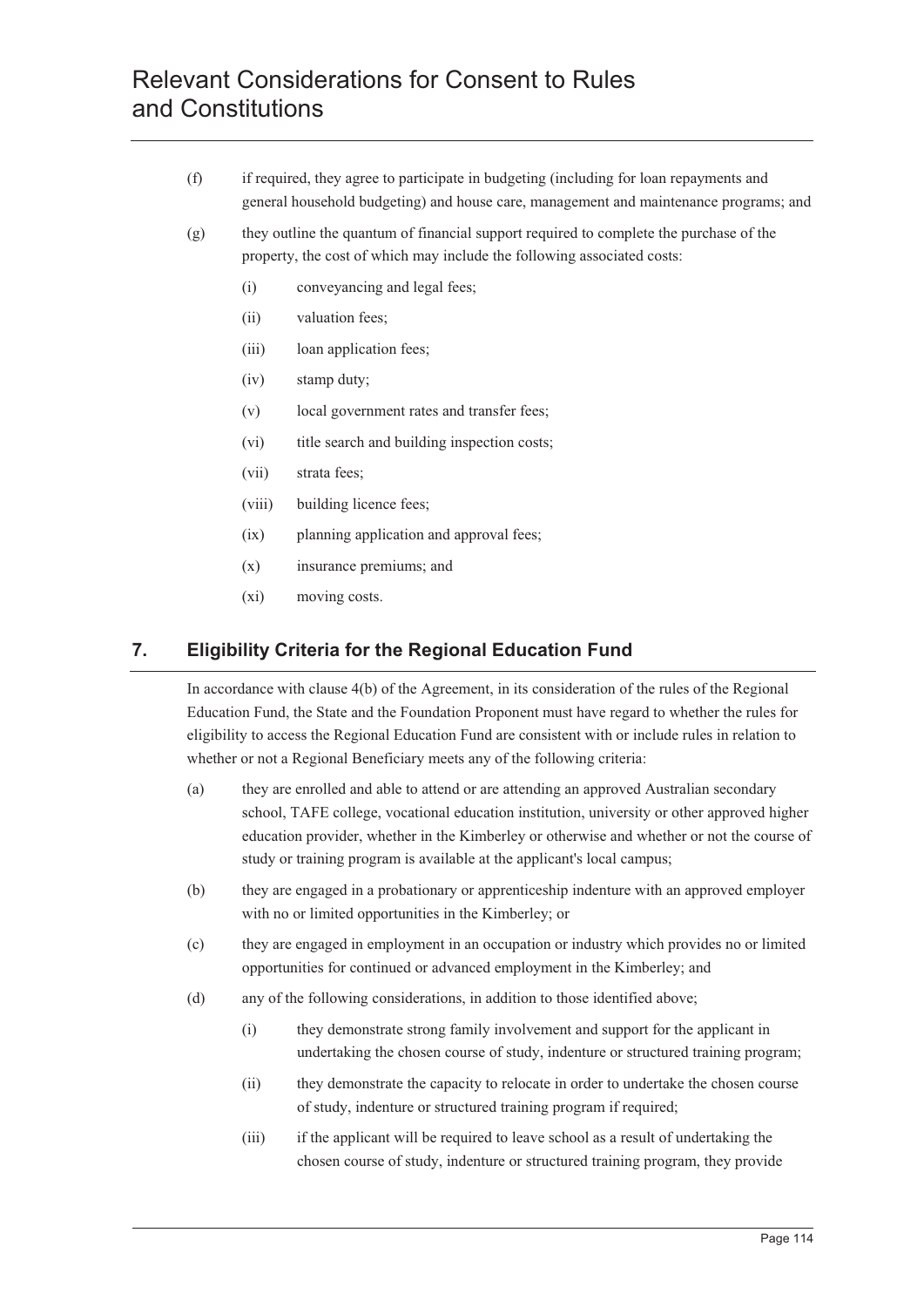endorsement from the school to undertake the chosen course of study, indenture or structured training program;

- (iv) they demonstrate the ability and capacity to undertake the chosen course of study, indenture or structured training program; and
- (v) they outline the quantum of financial assistance required to complete the chosen course of study, indenture or structured training program.

## **8. Eligibility Criteria for the Cultural Preservation Fund**

In accordance with clause 4(b) of the Agreement, in its consideration of the rules of the Cultural Preservation Fund, the State must have regard to whether the rules for eligibility to access the Cultural Preservation Fund are consistent with or include rules in relation to whether or not a Regional Beneficiary meets any of the following criteria:

(a) whether the proposed activity, event or sponsorship for which funding is sought is supported by an elder or cultural custodian.

## **9. Constitutional Requirements for the Regional Body**

#### **9.1 Constitution of the Regional Body – CATSI Act**

In accordance with clause 19.3 of the Agreement, in the State and the Foundation Proponent's consideration of the constitution of the Regional Body (if it is proposed to be incorporated under the CATSI Act), the State and the Foundation Proponent must have regard to whether or not the constitution:

- (a) is based on the model rules provided by the CATSI Registrar under the CATSI Act;
- (b) is a comprehensive written document containing all of the internal governance rules (as that phrase is defined in section 63-1 of the CATSI Act) of the Regional Body;
- (c) is consistent with this Agreement (in particular the provisions of clause 19) and the provisions of the CATSI Act; and
- (d) subject to the CATSI Act, provides, without limitation;
	- (i) for the matters set out in clauses 19.2, 19.4, 19.5, 19.6, 19.7 and 19.9;
	- (ii) that it cannot be amended in a manner that is, or which results in it being, inconsistent with this Agreement (in particular the provisions of clause 19) and the provisions of the CATSI Act;
	- (iii) a power for the Regional Body to enter into the Ratification Deed contemplated by this Agreement under clause 18.3 and obtain the rights and comply with the obligations of the Regional Body in accordance with the Ratification Deed;
	- (iv) a power for the Regional Body to be a member of the Regional Trustee;
	- (v) for the Regional Body to keep proper records, books and accounts, including so as to enable: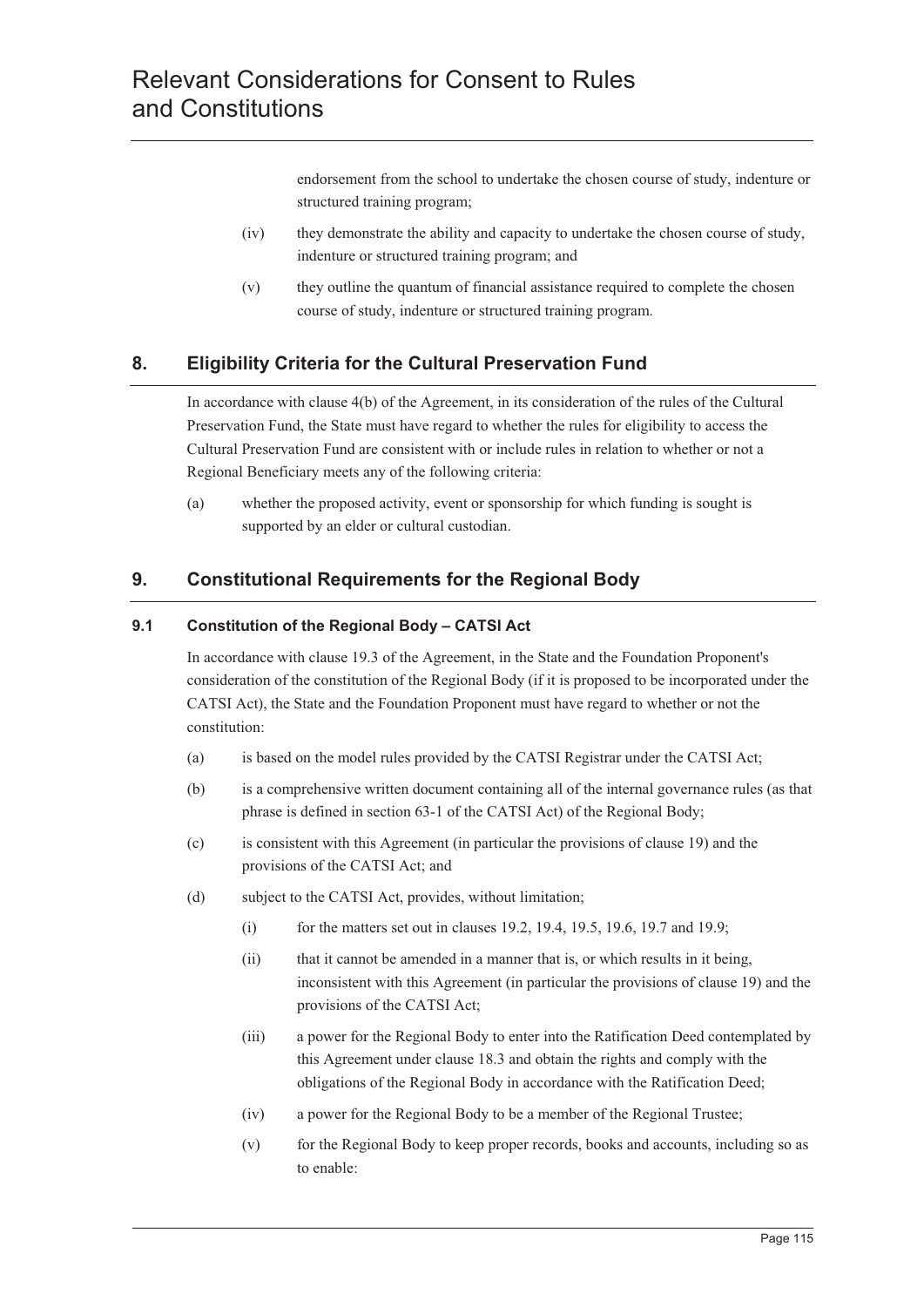- (A) the preparation of financial statements in accordance with Australian Accounting Standards;
- (B) the audit of those records, books and accounts in accordance with Australian Auditing Standards; and
- (C) compliance with reporting, record keeping or recording requirements imposed under the CATSI Act (or any other applicable Law);
- (vi) for the Regional Body to conduct an audit of its financial records, books and accounts in accordance with clause 21; and
- (vii) for a procedure to resolve voting deadlocks in the Board or the Management Group or any other internal dispute.

#### **9.2 Constitution of the Regional Body – Corporations Act**

In accordance with clause 19.3 of the Agreement, in the State and the Foundation Proponent's consideration of the constitution of the Regional Body (if it is proposed to be incorporated under the Corporations Act), the State and the Foundation Proponent must have regard to whether or not the constitution:

- (a) operates such that the Regional Body is governed by the provisions of the Corporations Act that apply to a company as replaceable rules or by a combination of the constitution and the replaceable rules;
- (b) has the powers to perform its functions under this Agreement;
- (c) is consistent with clause 19.3 and the Corporations Act; and
- (d) cannot be amended in a manner that is, or which results in:
	- (i) the Regional Body ceasing to have the powers to perform its obligations under this Agreement; or
	- (ii) the constitution being, inconsistent with clause 19.3 or the Corporations Act.

### **10. Constitution of the Regional Trustee**

#### **10.1 Constitution of the Regional Trustee – Corporations Act**

In accordance with clause 20.3 of the Agreement, in the State and the Foundation Proponent's consideration of the constitution of the Regional Trustee, the State and Foundation Proponent must have regard to whether or not the constitution:

- (a) operates such that the Regional Trustee is governed by the provisions of the Corporations Act that apply to a company as replaceable rules or by a combination of the constitution and the replaceable rules;
- (b) has the powers to perform its functions under this Agreement;
- (c) is consistent with clause 19.3 and the Corporations Act; and
- (d) cannot be amended in a manner that is, or which results in: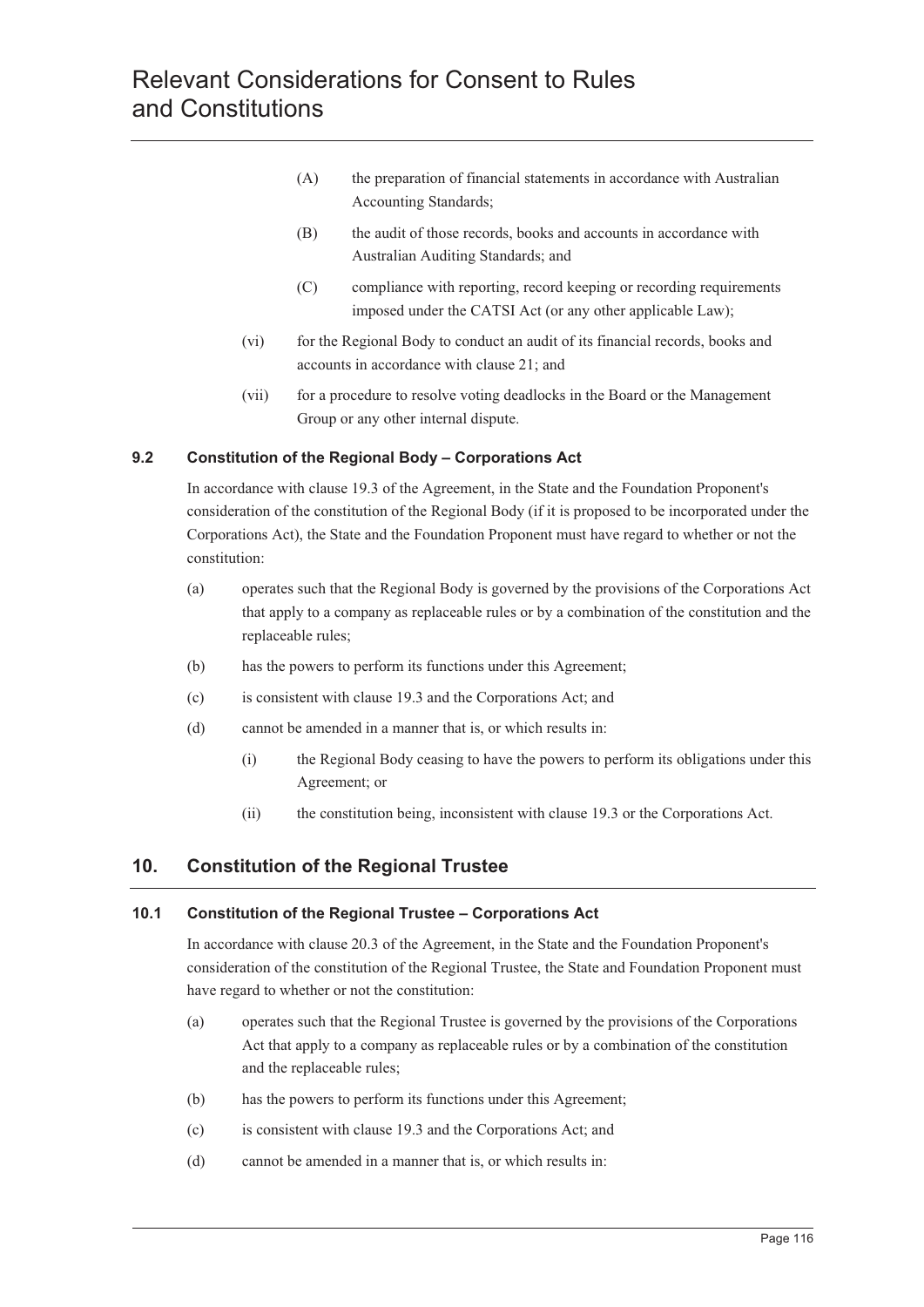- (i) the Regional Body ceasing to have the powers to perform its obligations under this Agreement; or
- (ii) the constitution being, inconsistent with clause 19.3 or the Corporations Act.

#### **10.2 Constitution of the Regional Trustee – Board of Directors**

In accordance with clause 20.3 of the Agreement, in the State and the Foundation Proponent's consideration of the constitution of the Regional Trustee, the State and Foundation Proponent must have regard to whether or not the constitution establishes a board of directors in the following manner:

- (a) Subject to the Corporations Act, the Regional Trustee must have a board of directors comprised of:
	- (i) up to five persons who are members of the Regional Body;
	- (ii) one independent director that is nominated by the State; and
	- (iii) one independent director that is nominated by the Regional Body.
- (b) A director of the Regional Trustee is to be appointed by its members.
- (c) If, at any time, an independent director has not been appointed or a person appointed to be an independent director retires and a replacement independent director has not yet been appointed, the Regional Trustee must not exercise any powers, duties, authorities, or discretions contained in the Trust Deeds or as trustee of the Trusts until an independent director or replacement independent director is appointed.
- (d) The constitution of the Regional Trustee must require that the board of directors of the Regional Trustee includes at least two independent directors.
- (e) Without derogating from the right of the State to nominate an independent director or a replacement independent director, paragraph (c) will not apply if either:
	- (i) the State has not nominated its independent director or replacement independent director; or
	- (ii) that nominated independent director has not provided the Corporate Trustee with a signed consent to act,

within 30 days of the State being notified of the vacancy occurring.

#### **10.3 Constitution of the Regional Trustee – Meetings of the board**

In accordance with clause 20.3 of the Agreement, in the State and the Foundation Proponent's consideration of the constitution of the Regional Trustee, the State and Foundation Proponent must have regard to whether or not the constitution sets out the following requirements for meetings of the board of directors:

- (a) The board of directors may elect a chair for the meeting (*Chair*) and may decide the period for which the Chair is to hold office as Chair. The Chair must, at all times, be an Independent Director.
- (b) Where a board meeting is held and:
	- (i) a Chair has not been elected as provided for in paragraph (a); or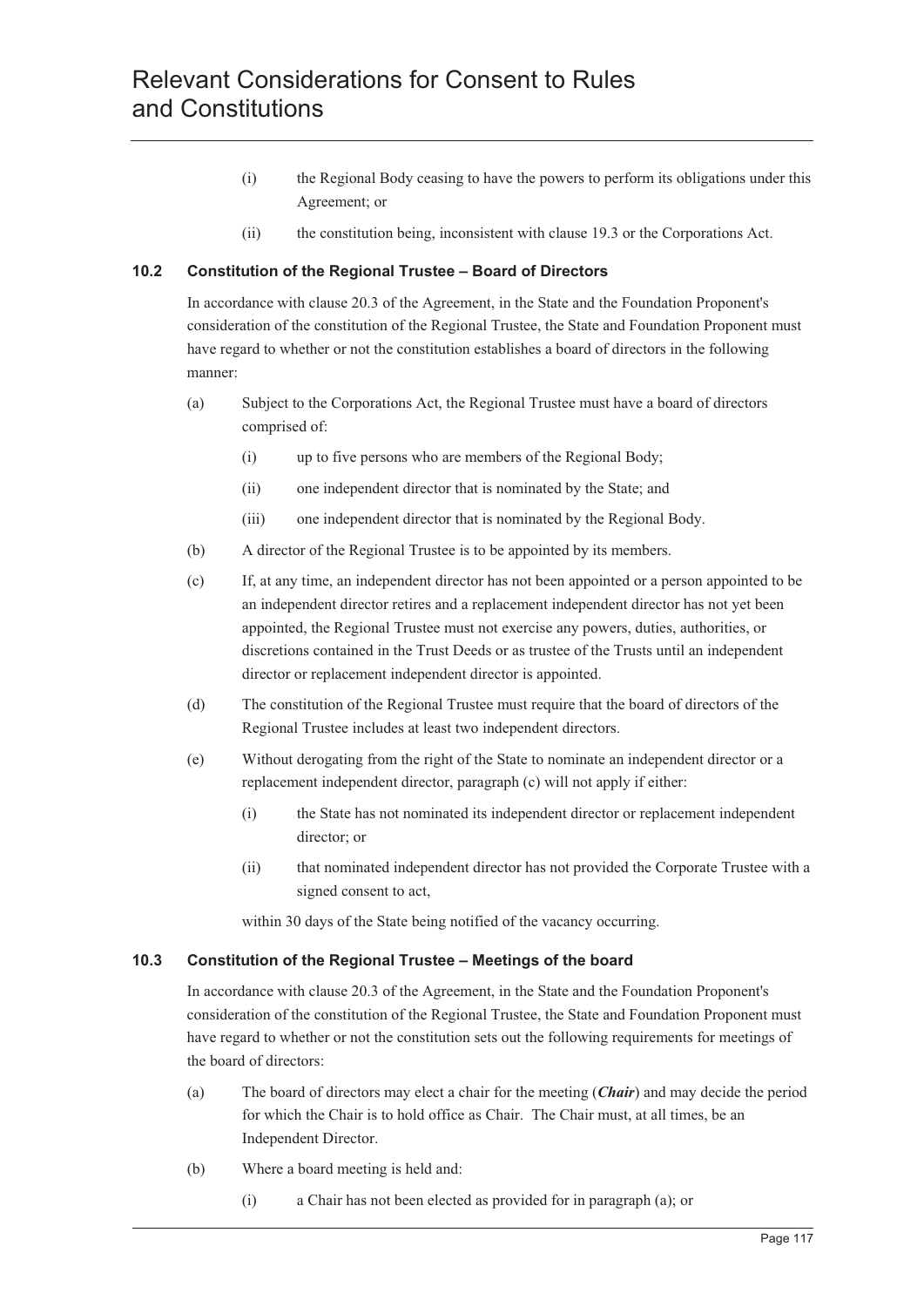(ii) the Chair is not present at the meeting or does not wish to chair the meeting, the Directors present may elect a chair of the meeting, who must be an Independent Director.

- (c) No resolution of the board of directors of the Regional Trustee is effective unless:
	- (i) notice of a meeting of the board of directors to consider the resolution has been given not less than ten Business Days prior to the meeting (or such other period as agreed and recorded in the minutes of the Regional Trustee);
	- (ii) an absolute majority of the directors of the Regional Trustee are present and voting at the meeting;
	- (iii) the majority of the directors of the Regional Trustee present and voting at the meeting, vote in favour of the resolution after taking into account any advice provided by the Independent Directors in respect of the resolution (including any advice as to whether the resolution is likely to breach a Law, the constitution of the Regional Trustee or the provisions of the Trust Deed); and
	- (iv) No resolution of the board of directors of the Regional Trustee is effective unless:
		- (A) notice of a meeting of the board of directors to consider the resolution has been given not less than 14 days prior to the meeting (or such other period as agreed and recorded in the minutes of the Regional Trustee);
		- (B) the majority of the directors of the Regional Trustee voting on the resolution, vote in favour of the resolution after taking into account any advice provided by the independent directors in respect of the resolution (including any advice as to whether the resolution is likely to breach a Law, the constitution of the Regional Trustee or the provisions of the Trust Deed); and
		- (C) for the first 5 years of the existence of the Regional Trustee, an independent director votes in favour of the resolution.
- (d) In the case of an equality of votes, the chair of the meeting has a casting vote.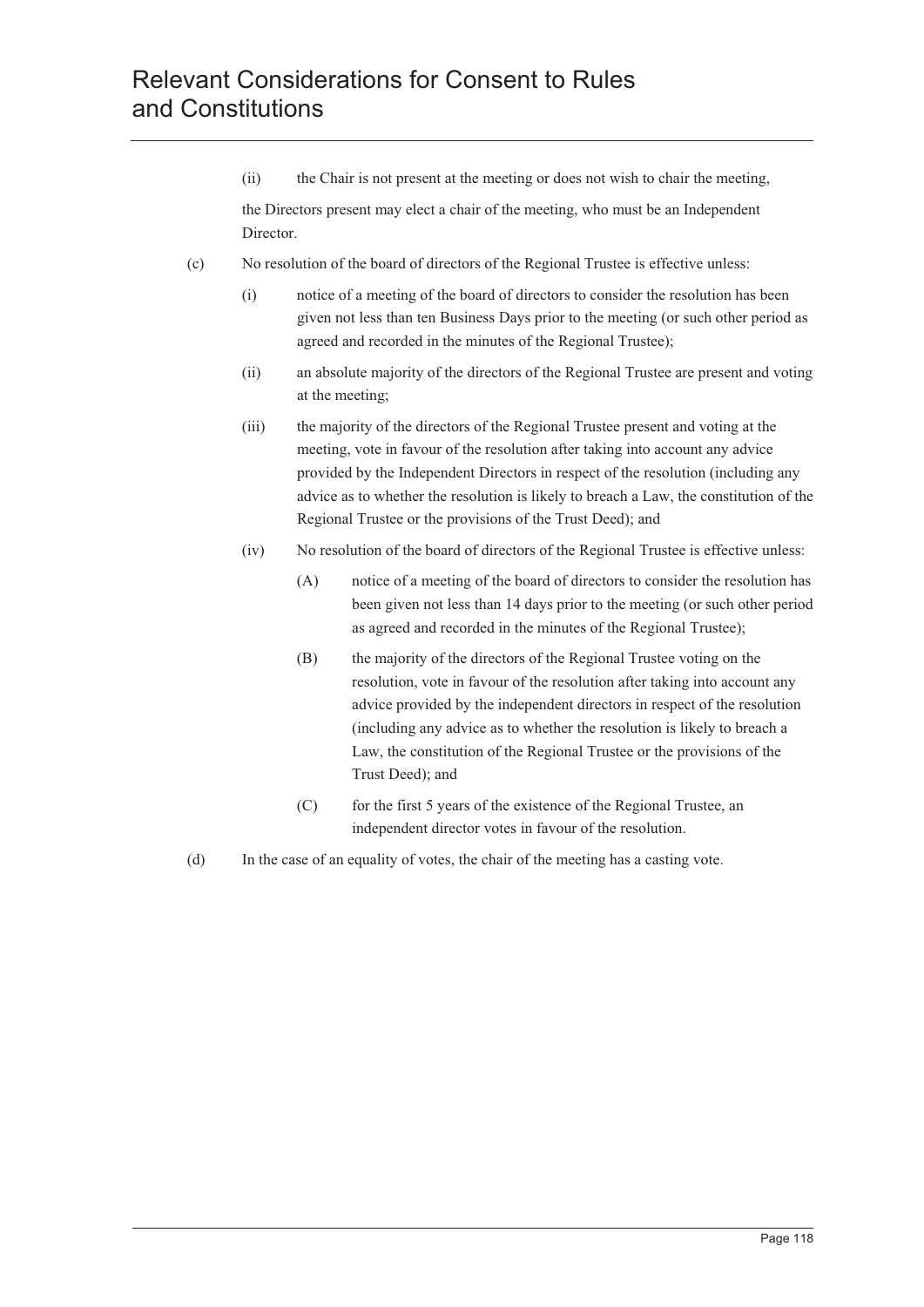**Schedule 5** 

**Conservation and Heritage Areas Service Agreement** 

Browse LNG Precinct Conservation and Heritage Areas Service Agreement

> Regional Body Department of Environment and Conservation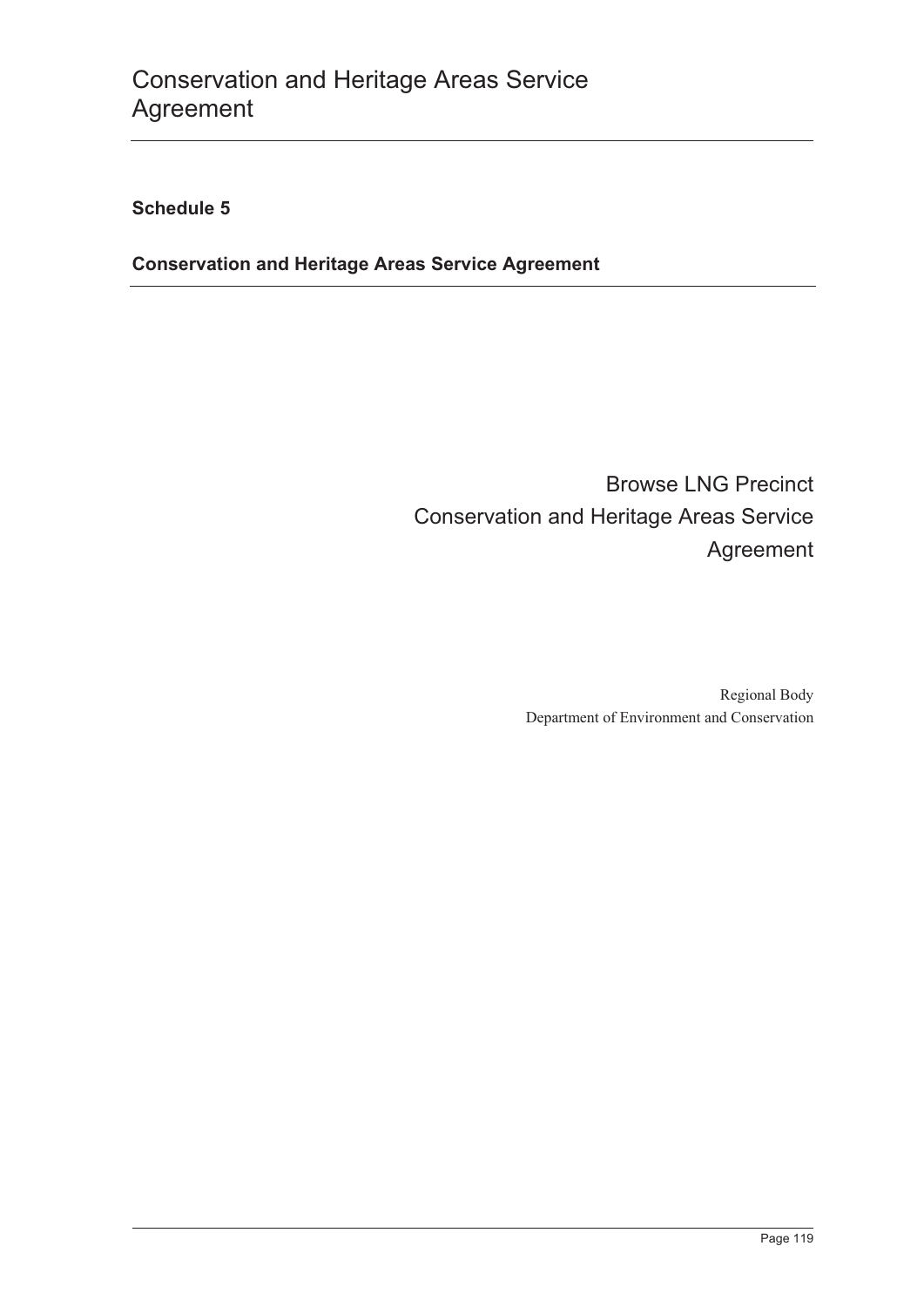## **Table of Contents**

| 1.  | <b>Definitions and Interpretation</b>                                      | 122        |
|-----|----------------------------------------------------------------------------|------------|
|     | <b>Definitions</b><br>1.1                                                  | 122        |
|     | 1.2<br>Interpretation                                                      | 123        |
| 2.  | <b>Term</b>                                                                | 124        |
| 3.  | <b>Payment of Funding</b>                                                  | 124        |
|     | 3.1<br><b>State Initial Funding Commitment</b>                             | 124        |
|     | 3.2<br><b>Additional Funding</b>                                           | 124        |
|     | 3.3<br>Reservation of Economic Rights                                      | 124        |
| 4.  | <b>Obligations Of Organisation</b>                                         | 125        |
|     | 4.1<br>Use of Funding                                                      | 125        |
|     | 4.2<br><b>Preparation of Budget</b>                                        | 125        |
|     | 4.3<br>No Changes<br>No Endorsement<br>4.4                                 | 125<br>125 |
|     | 4.5<br>Request for Information                                             | 125        |
|     | 4.6<br><b>Accounts and Reporting</b>                                       | 126        |
|     | 4.7<br><b>General Undertakings</b>                                         | 126        |
| 5.  | <b>Limitation Of Liability</b>                                             | 126        |
| 6.  | <b>Accountability Requirements</b>                                         | 126        |
| 7.  | <b>Notices</b>                                                             | 126        |
| 8.  | <b>Default</b>                                                             | 127        |
|     | 8.1<br>Event of Default by the Regional Body                               | 127        |
|     | <b>Effect of Event of Default</b><br>8.2                                   | 128        |
| 9.  | <b>Goods And Services Tax (GST)</b>                                        | 128        |
|     | <b>Definitions</b><br>9.1                                                  | 128        |
|     | 9.2<br>Amounts exclusive of GST                                            | 128        |
|     | 9.3<br>Recovery of GST                                                     | 128        |
|     | 9.4<br>Liability net of GST<br>9.5<br><b>Recipient Created Tax Invoice</b> | 128<br>128 |
|     | 9.6<br>Adjustment events                                                   | 129        |
| 10. | <b>Relationship</b>                                                        | 129        |
| 11. | <b>No Termination for Breach</b>                                           | 129        |
| 12. | <b>Waiver</b>                                                              | 129        |
| 13. | <b>Entire Agreement</b>                                                    | 129        |
| 14. | <b>Variation</b><br>129                                                    |            |
| 15. | <b>Dispute Resolution</b>                                                  | 130        |
|     | <b>Schedule 1</b>                                                          | 132        |
|     | Definition of Project or Service to be Funded                              | 132        |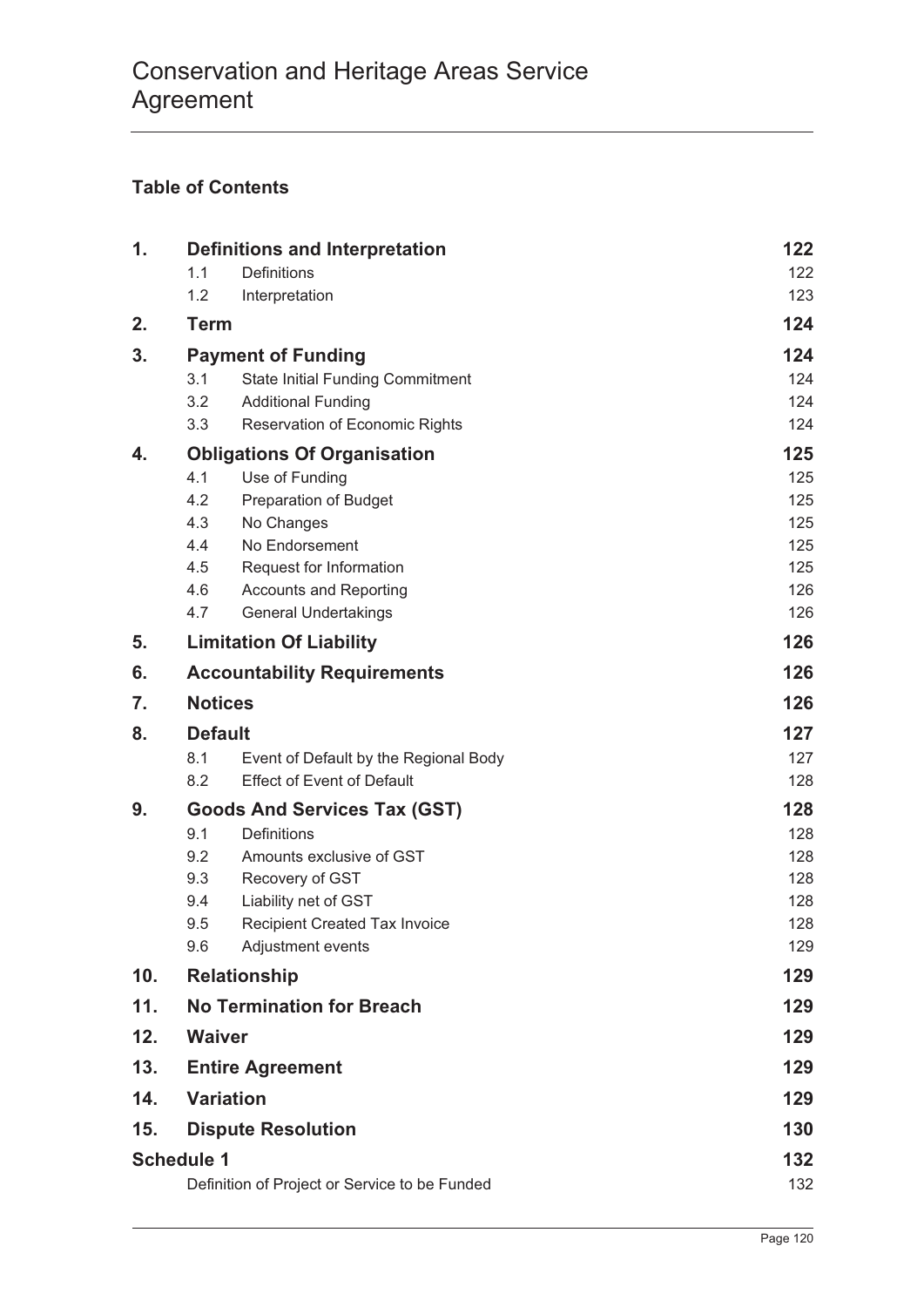This page has been left intentionally blank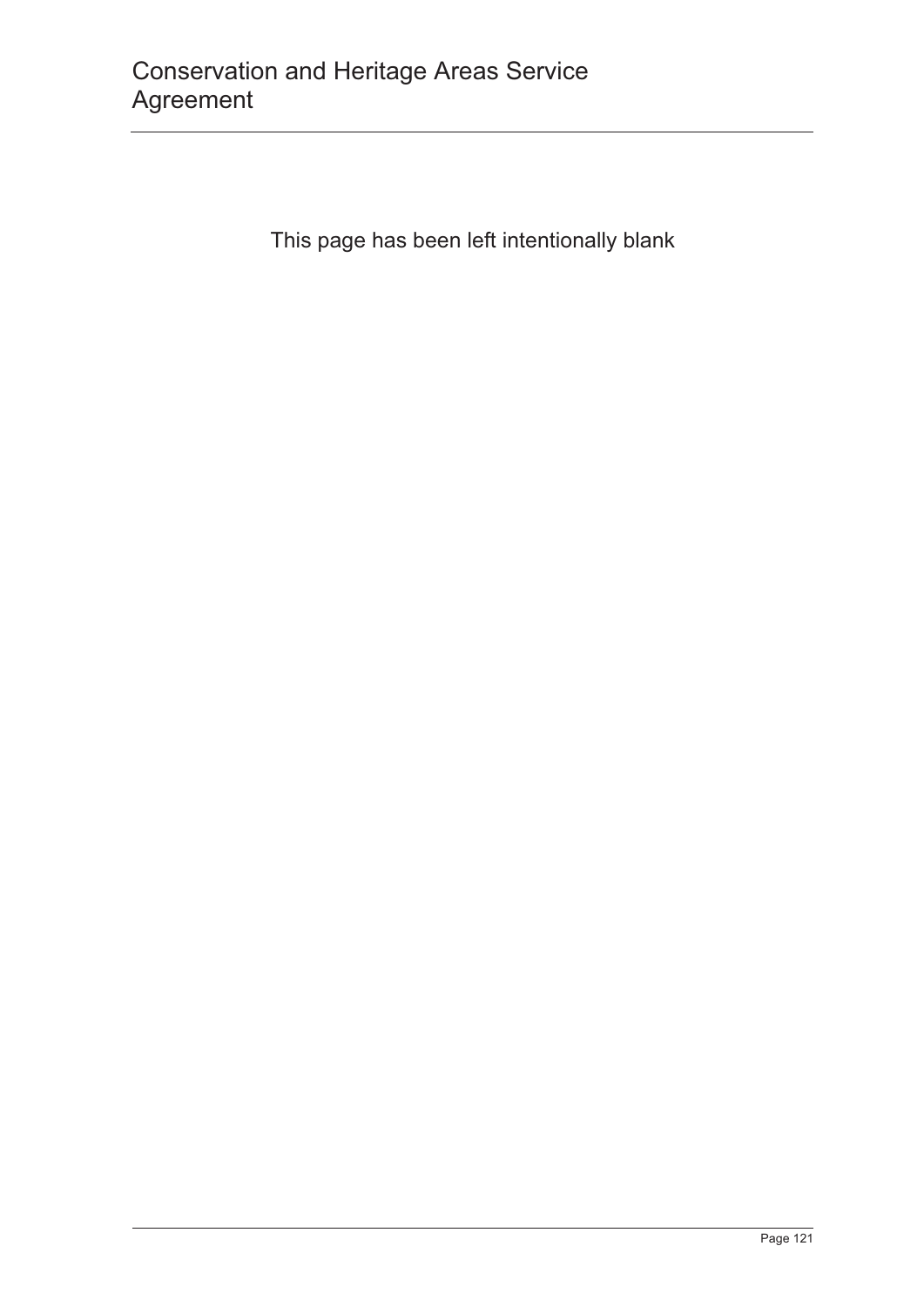# Conservation and Heritage Areas Service Agreement

| <b>Date</b>     |                                                                                                                                                                                                                                                                                       |
|-----------------|---------------------------------------------------------------------------------------------------------------------------------------------------------------------------------------------------------------------------------------------------------------------------------------|
| <b>Parties</b>  |                                                                                                                                                                                                                                                                                       |
| 1.              | The Department of Environment and Conservation of 168 St Georges Terrace, Perth,<br>Western Australia, 6000 (DEC).                                                                                                                                                                    |
| 2.              | <b>Regional Body</b> (ABN $\left[\frac{\mu}{4}\right]$ ) of $\left[\frac{\mu}{4}\right]$ created under section 19 of the Regional Benefits<br>Agreement (Regional Body).                                                                                                              |
| <b>Recitals</b> |                                                                                                                                                                                                                                                                                       |
| $\mathbf{A}$    | The State has entered into a suite of documents with the Native Title Party, the Kimberley<br>Land Council and Woodside Energy Limited to establish a liquefied natural gas precinct in<br>the vicinity of James Price Point.                                                         |
| $\bf{B}$        | In recognition of the effect on native title rights and the regional impacts of the LNG<br>Precinct, the State has committed to delivering a regional benefits package under the<br>Regional Benefits Agreement.                                                                      |
| $\mathcal{C}$   | As part of the regional benefits package, the State has committed to payment of Funding to<br>the Regional Body for the creation of Conservation and Heritage Areas on the Dampier<br>Peninsula, which will be jointly managed by DEC and one or more Indigenous Holding<br>Entities. |
| D               | This Agreement sets out the terms on which the Regional Body will distribute the Funding.                                                                                                                                                                                             |

**It is agreed** as follows.

## **1. Definitions and Interpretation**

#### **1.1 Definitions**

Capitalised terms used in this Agreement have the meaning given in the Regional Benefits Agreement, except as provided below:

*Agreement* means this agreement and includes all schedules and annexures.

*Approved Purpose* means the purpose or purposes set out in item 1 of Schedule 1.

*Auditor General* means the Auditor General for the State of Western Australia.

*Event of Default* has the meaning given in clause 8.

*Execution Date* means the date on which this Agreement has been signed by all Parties.

*Funding* means the amount of \$15 million provided by the State under clause 13.1 of the Regional Benefits Agreement.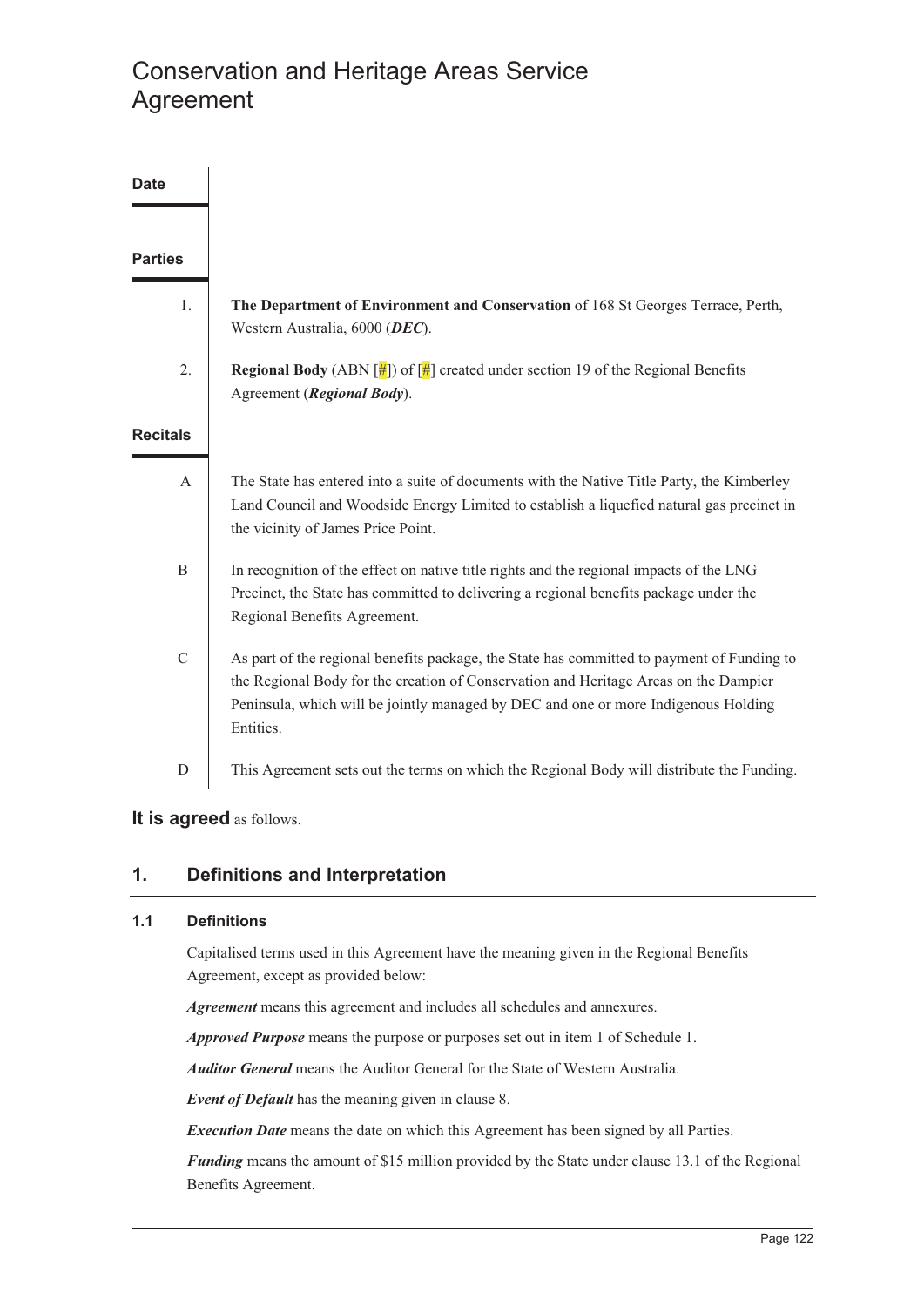*Funding Budget* has the meaning given in clause 4.2(a)(ii).

*Notice* has the meaning given in clause 7.

*Parties* means the parties to this Agreement.

*Project* means the initiative or activities to be undertaken with the Funding specified in item 2 of Schedule 1.

*Regional Benefits Agreement* means the agreement entered into between the State, Conservation Commission of Western Australia, Foundation Proponent and the KLC to deliver Benefits to Indigenous people of the Kimberley region and executed on or about *[insert date]*.

#### **1.2 Interpretation**

In this Agreement, clause headings do not affect interpretation or construction and, unless the context requires otherwise:

- (a) words expressed in the singular include the plural and vice-versa;
- (b) words expressed in one gender include the other genders;
- (c) "including" and similar expressions are not, and must not be treated as, words of limitation;
- (d) if a word is defined its cognate meanings and other grammatical forms have a corresponding definition;
- (e) an expression importing a natural person includes a company, partnership, joint venture, association, corporation or other body corporate;
- (f) a reference to a thing includes a part of that thing;
- (g) references to parts, clauses and Parties are references to parts and clauses of, and Parties to, this Agreement;
- (h) the clauses in this Agreement shall prevail over any inconsistent provisions in any schedule or attachment to this Agreement;
- (i) a reference to a Party to this Agreement includes that Party's successors and permitted assigns;
- (j) where the day on or by which a thing is required to be done is not a Business Day that thing must be done on or by the succeeding Business Day;
- (k) if a time period is specified and dates from a given day or the day of an act or event, the period of time is to be calculated as inclusive of that day;
- (l) monetary references are to Australian currency;
- (m) a covenant or agreement by more than one person binds, and is enforceable against, those persons jointly and each of them severally;
- (n) no rules of construction apply to the disadvantage of a Party because that Party was responsible for the drafting of this Agreement or of any of the provisions of this Agreement;
- (o) words and expressions defined in the NTA have the same meaning where used in this Agreement;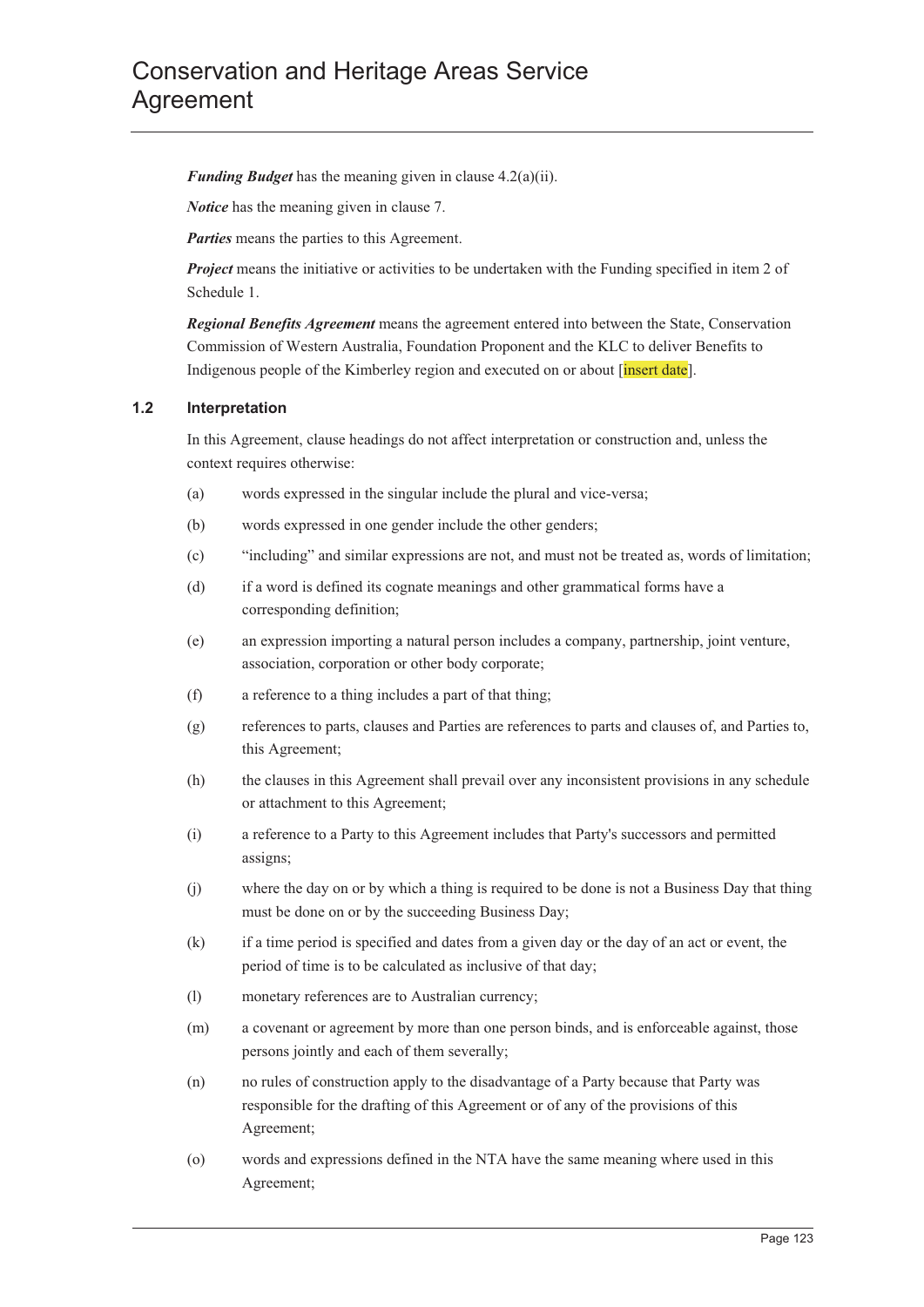| (p) | references to statutes, regulations, ordinances and by-laws when contained in this          |
|-----|---------------------------------------------------------------------------------------------|
|     | Agreement include amendments, re-enactments or consolidations of any of them and a          |
|     | reference to a statute includes every regulation, proclamation, ordinance and by-law issued |
|     | under that statute;                                                                         |

- (q) if a government department, authority, body or tribunal is replaced or made defunct, the reference to that body shall include a reference to the replacement body or such other body that most closely performs the functions of the defunct body; and
- (r) a reference to an area is a reference to the land and waters comprised within that area.

## **2. Term**

This Agreement commences on the Execution Date and continues in force until:

- (a) DEC has used the last of the Funding distributed under this Agreement; or
- (b) any other date as agreed between the parties.

## **3. Payment of Funding**

#### **3.1 State Initial Funding Commitment**

The State will pay the Funding to the Regional Body in accordance with the terms of the Regional Benefits Agreement.

#### **3.2 Additional Funding**

- (a) During the term of the initial Funding in accordance with clause 3.1, DEC and the Regional Body agree to work co-operatively to source additional funding for the joint management of the Conservation and Heritage Areas through State and Federal funding programs and any other relevant third parties.
- (b) After the initial Funding described in clause 3.1, DEC and the Regional Body agree that they will work co-operatively to ensure a sufficient level of funding is obtained from the State Government and Federal Government or any other relevant third parties, for the purpose of continuing the joint management arrangements applicable to the Conservation and Heritage Areas entered into pursuant to this Agreement and the Regional Benefits Agreement for the duration of the term of any lease granted in accordance with clause 13.7(a) of the Regional Benefits Agreement.

#### **3.3 Reservation of Economic Rights**

The Parties agree that any monies received in connection with any activities undertaken in the Conservation and Heritage Areas may be reinvested back into the Conservation and Heritage Areas, and any such monies will be in addition to the funding provided by the State, the Regional Body or a third party for the management of the Conservation and Heritage Areas.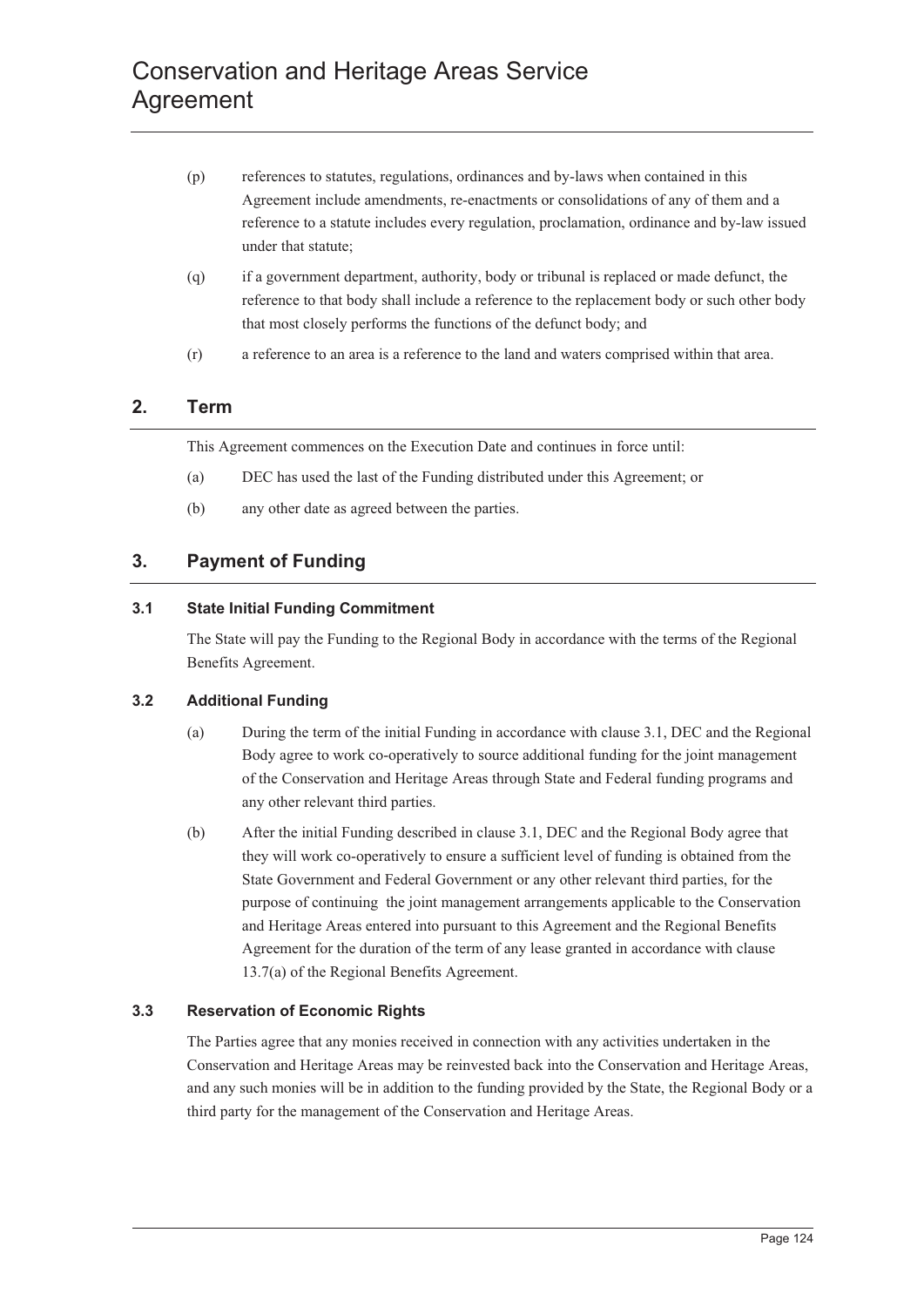## **4. Obligations Of Organisation**

#### **4.1 Use of Funding**

The Funding must be:

- (a) distributed by the Regional Body to DEC in relation to the Project for the Approved Purpose; and
- (b) used by DEC in relation to the Project for the Approved Purpose.

### **4.2 Preparation of Budget**

- (a) Prior to distributing the Funding to DEC in accordance with clause  $4.1(a)$ :
	- (i) the Regional Body must notify DEC within 5 Business Days of receiving the Funding in accordance with clause 13.1 of the Regional Benefits Agreement;
	- (ii) the relevant Joint Management Body or Indigenous Holding Entity (as the case may be) and DEC will meet within 10 Business Days of receiving a notification under paragraph (i) to determine a budget for the use of Funding in relation to the Project for the Approved Purpose (*Funding Budget*), and will provide a copy of that Funding Budget to the Regional Body once it is agreed;
	- (iii) the Regional Body may provide comments on the Funding Budget to DEC and the relevant Joint Management Body or the Indigenous Holding Entity (as the case may be) in writing within 10 Business Days of receiving the Funding Budget;
	- (iv) DEC and the relevant Joint Management Body or Indigenous Holding Entity (as the case may be) will consider any comments provided by the Regional Body in writing and amend the Funding Budget where considered appropriate; and
	- (v) the Regional Body will distribute the Funding to DEC in accordance with clause 4.1 and the Funding Budget.
- (b) The Regional Body will determine any dispute that may arise between the parties referred to in paragraph (a)(ii) in reaching agreement on the particulars of a Funding Budget.
- (c) If the Regional Body does not distribute Funding to DEC in accordance with clause 4.1, DEC is not obliged to take any further action until the Funding is distributed.

### **4.3 No Changes**

Neither Party may make any changes to the Approved Purpose without the prior written consent of the other Party, which consent must not be unreasonably withheld.

#### **4.4 No Endorsement**

The Regional Body agrees that nothing in this Agreement constitutes an endorsement by DEC of any goods or services provided by the Regional Body.

#### **4.5 Request for Information**

In addition to any reporting requirements contained in the Regional Benefits Agreement, each Party will provide the other Party with any documents or information relating to this Agreement within 10 Business Days of receiving such a request from the other Party.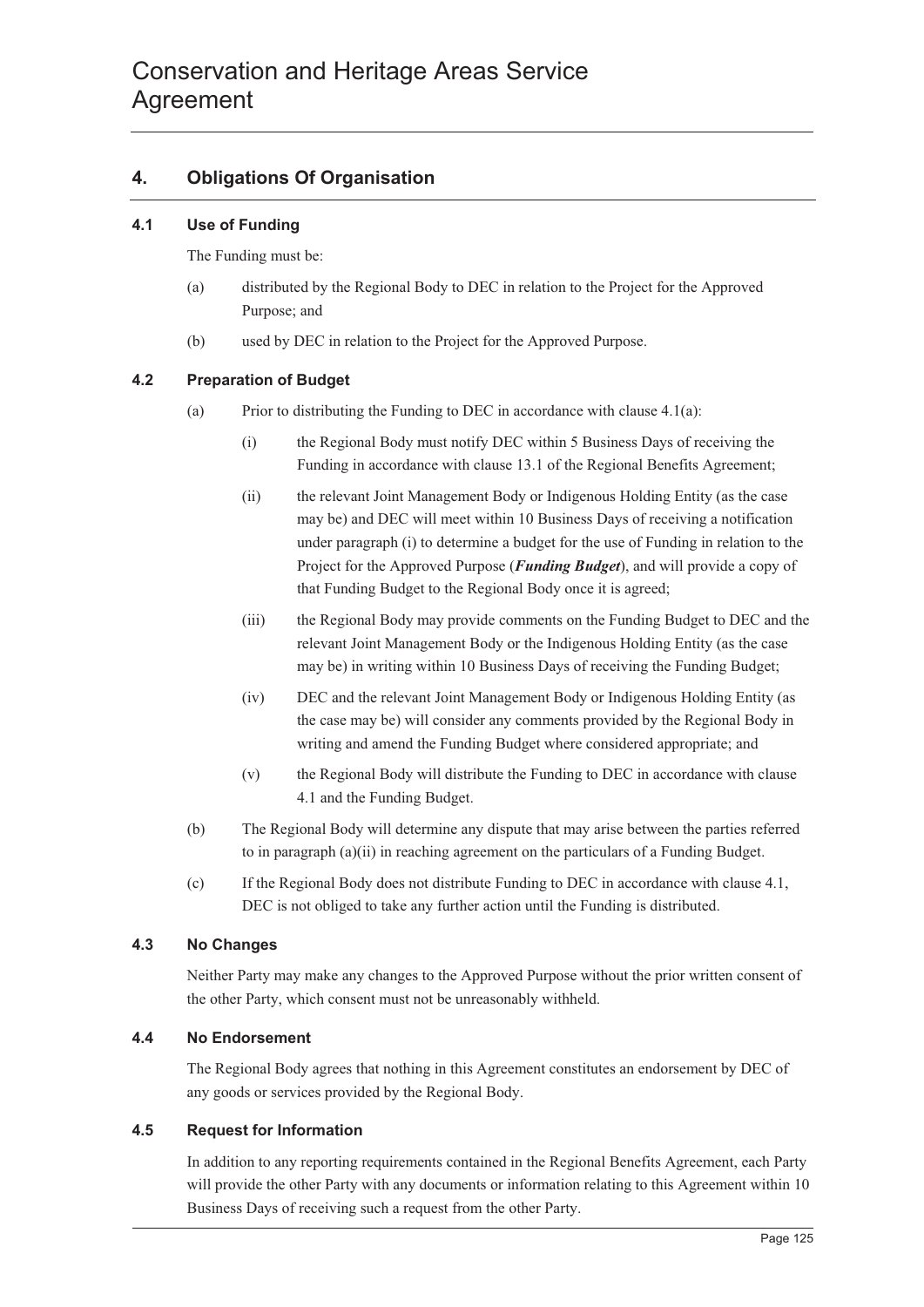#### **4.6 Accounts and Reporting**

- (a) DEC must comply with the reporting requirements contained in clause 13.12 of the Regional Benefits Agreement.
- (b) The Regional Body must comply with its obligations in relation to records, books, accounts and audit as those obligations are contained in:
	- (i) the Regional Benefits Agreement; and
	- (ii) its constitution, prepared in accordance with the terms of the Regional Benefits Agreement.

#### **4.7 General Undertakings**

DEC and the Regional Body must:

- (a) at all times duly perform and observe their obligations under this Agreement and will each promptly inform the other of any occurrence which might adversely affect either of their ability to do so in a material way;
- (b) undertake each of their responsibilities under this Agreement with integrity, good faith and probity in accordance with good corporate governance practices;
- (c) not, nor attempt to, sell, transfer, assign, mortgage, charge or otherwise dispose of or deal with any of its rights, entitlements and powers or obligations under this Agreement;
- (d) comply with all Laws; and
- (e) each cooperate fully with the other in the administration of this Agreement.

## **5. Limitation Of Liability**

DEC does not accept any responsibility or liability for the success or otherwise of the Approved Purpose.

## **6. Accountability Requirements**

- (a) The Regional Body acknowledges and agrees that this Agreement and information regarding it is subject to the *Freedom of Information Act 1992* (WA) and that DEC may publicly disclose information in relation to this Agreement, including its terms and the details of the Regional Body.
- (b) The Parties acknowledge and agree that, despite any provision of this Agreement to the contrary, the powers and responsibilities of the Auditor General under the *Auditor General Act 2006* (WA), the *Financial Management Act 2006* (WA) and any other Law are not limited or affected by this Agreement.

## **7. Notices**

Any notice, demand, consent or other communication (a *Notice*) given or made under this Agreement: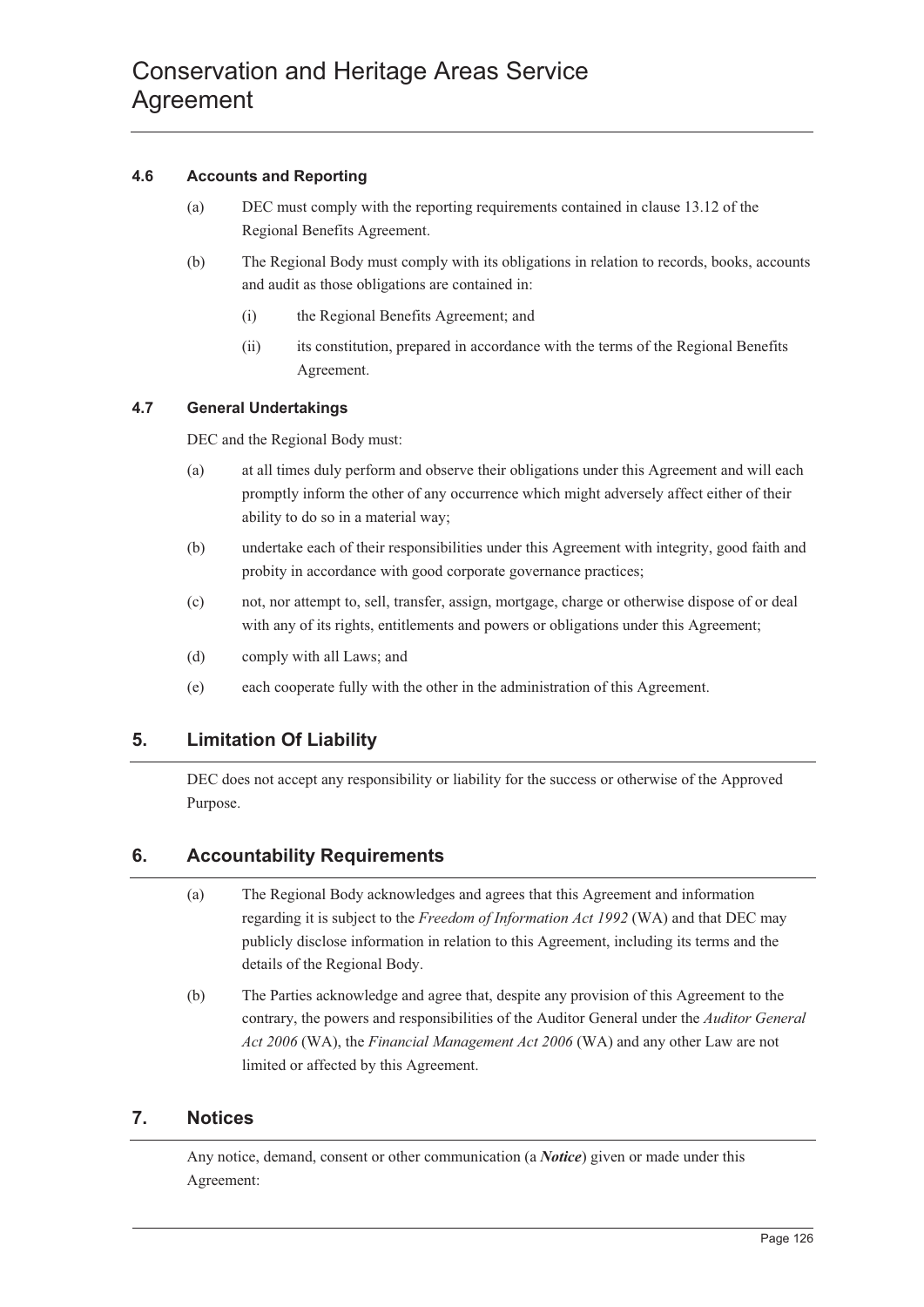- (a) must be in writing and signed by a person duty authorised by the sender;
- (b) must be delivered to the intended recipient by prepaid post (if posted to an address in another country, by registered airmail) or by hand or fax to the address or fax number below or the address or fax number last notified by the intended recipient to the sender:
	- (i) to DEC:  $\left[\frac{\text{H}}{\text{}}\right]$ Department of Environment and Conservation Locked Bag 104 Bentley Delivery Centre Bentley WA 6983 Fax Number: [#] (ii) to the Regional Body:  $[\frac{\#}{ }]$ Fax Number: [#]
- (c) will be taken to be duly given or made:
	- (i) in the case of delivery in person, when delivered;
	- (ii) in the case of delivery by post, two Business Days after the date of posting (if posted to an address in the same country) or seven Business Days after the date of posting (if posted to an address in another country); and
	- (iii) in the case of fax, on receipt by the sender of a transmission control report from the despatching machine showing the relevant number of pages and the correct destination fax number or name of recipient and indicating that the transmission has been made without error,

but if the result is that a Notice would be taken to be given or made on a day that is not a Business Day in the place to which the Notice is sent or is later than 4.00 pm (local time) it will be taken to have been duly given or made at the start of business on the next Business Day in that place.

## **8. Default**

#### **8.1 Event of Default by the Regional Body**

- (a) An Event of Default by the Regional Body occurs if:
	- (i) the Regional Body breaches any of its obligations under this Agreement, and any such breach continues without remedy for 10 Business Days after notice in writing has been served by DEC on the Regional Body; or
	- (ii) DEC has reasonable grounds to believe that the Regional Body is unwilling or unable to comply with its obligations under this Agreement.
- (b) An Event of Default by DEC occurs if:
	- (i) DEC breaches any of its obligations under this Agreement, and any such breach continues without remedy for 10 Business Days after notice in writing has been served by the Regional Body on DEC; or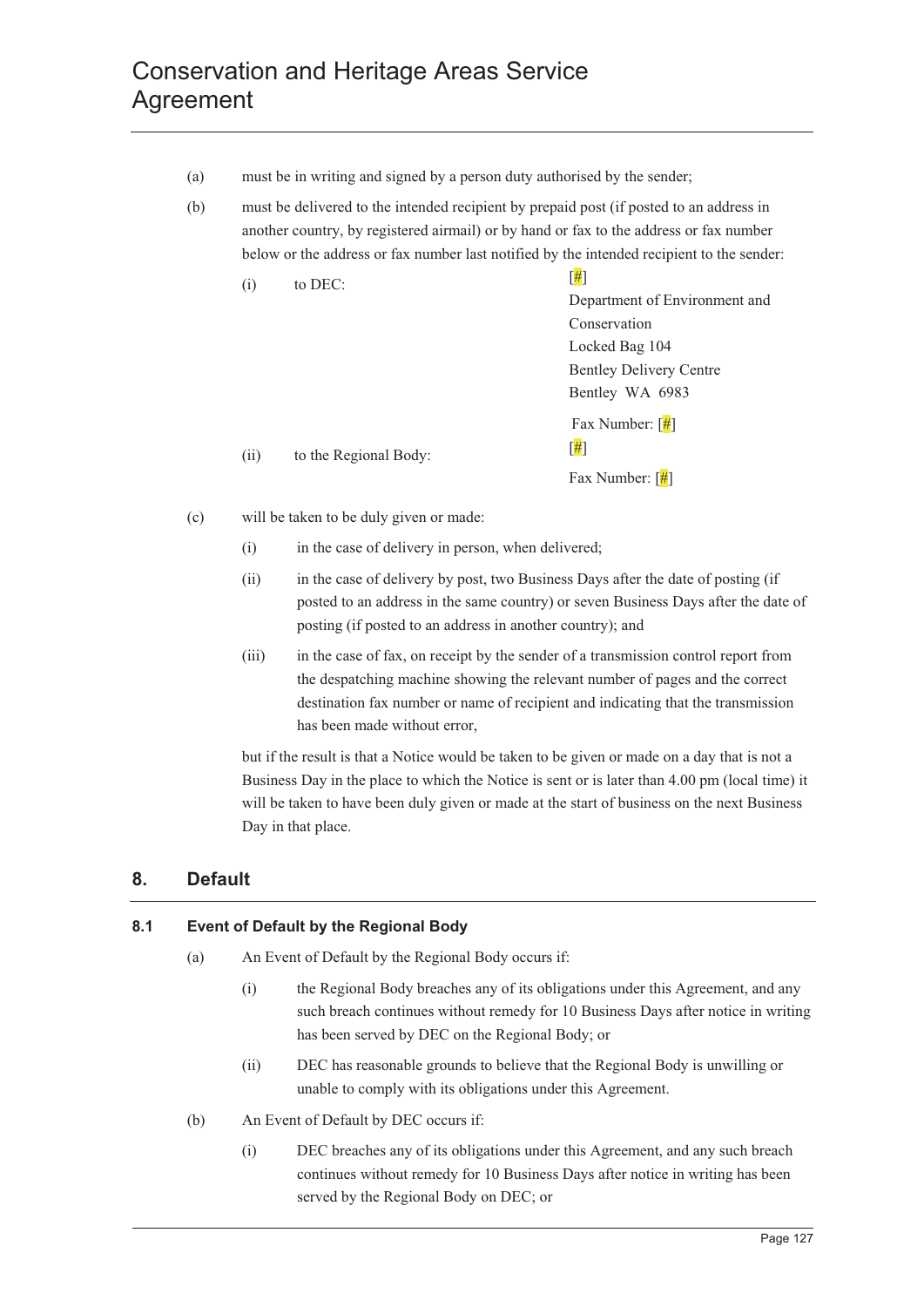(ii) the Regional Body has reasonable grounds to believe that DEC is unwilling or unable to comply with its obligations under this Agreement.

#### **8.2 Effect of Event of Default**

- (a) An Event of Default by the Regional Body under this Agreement amounts to a Default under the Regional Benefits Agreement and Clause 24 of the Regional Benefits Agreement shall apply in the same way to an Event of Default by the Regional Body under this Agreement so far as it is capable of doing so.
- (b) If an Event of Default by DEC occurs under this Agreement:
	- (i) for the purposes of that Default and this clause 8, clause 24 of the Regional Benefits Agreement shall be read as if DEC were the Regional Body; and
	- (ii) that Default amounts to a Default under the Regional Benefits Agreement and clause 24 of the Regional Benefits Agreement shall apply in the same way to an Event of Default by DEC under this Agreement so far as it is capable of doing so.

## **9. Goods And Services Tax (GST)**

#### **9.1 Definitions**

Unless the context requires otherwise, words used in this clause that have a specific meaning in the GST Law (as defined in the *A New Tax System (Goods and Services Tax) Act 1999* (Cth)) shall have the same meaning in this clause.

#### **9.2 Amounts exclusive of GST**

Unless otherwise indicated all amounts and other consideration for any Taxable Supply made under this Agreement are exclusive of any GST.

#### **9.3 Recovery of GST**

If GST is payable, or notionally payable, on a supply made under or in connection with this Agreement, the party providing the consideration for that supply must pay as additional consideration an amount equal to the amount of GST payable, or notionally payable, on that supply (the *GST Amount*). Subject to the prior receipt of a tax invoice, the GST Amount is payable at the same time that the other consideration for the supply is provided. This clause does not apply to the extent that the consideration for the supply is expressly stated to be GST inclusive or the supply is subject to reverse charge.

#### **9.4 Liability net of GST**

Any reference under this Agreement to a cost, expense or other liability incurred by a Party to this Agreement will exclude the amount of any Input Tax Credit entitlement of that Party in relation to the relevant cost, expense or other liability.

#### **9.5 Recipient Created Tax Invoice**

If the Parties agree that the Recipient will issue the Supplier with a Recipient Created Tax invoice (*RCTI*), then the Parties hereby agree that: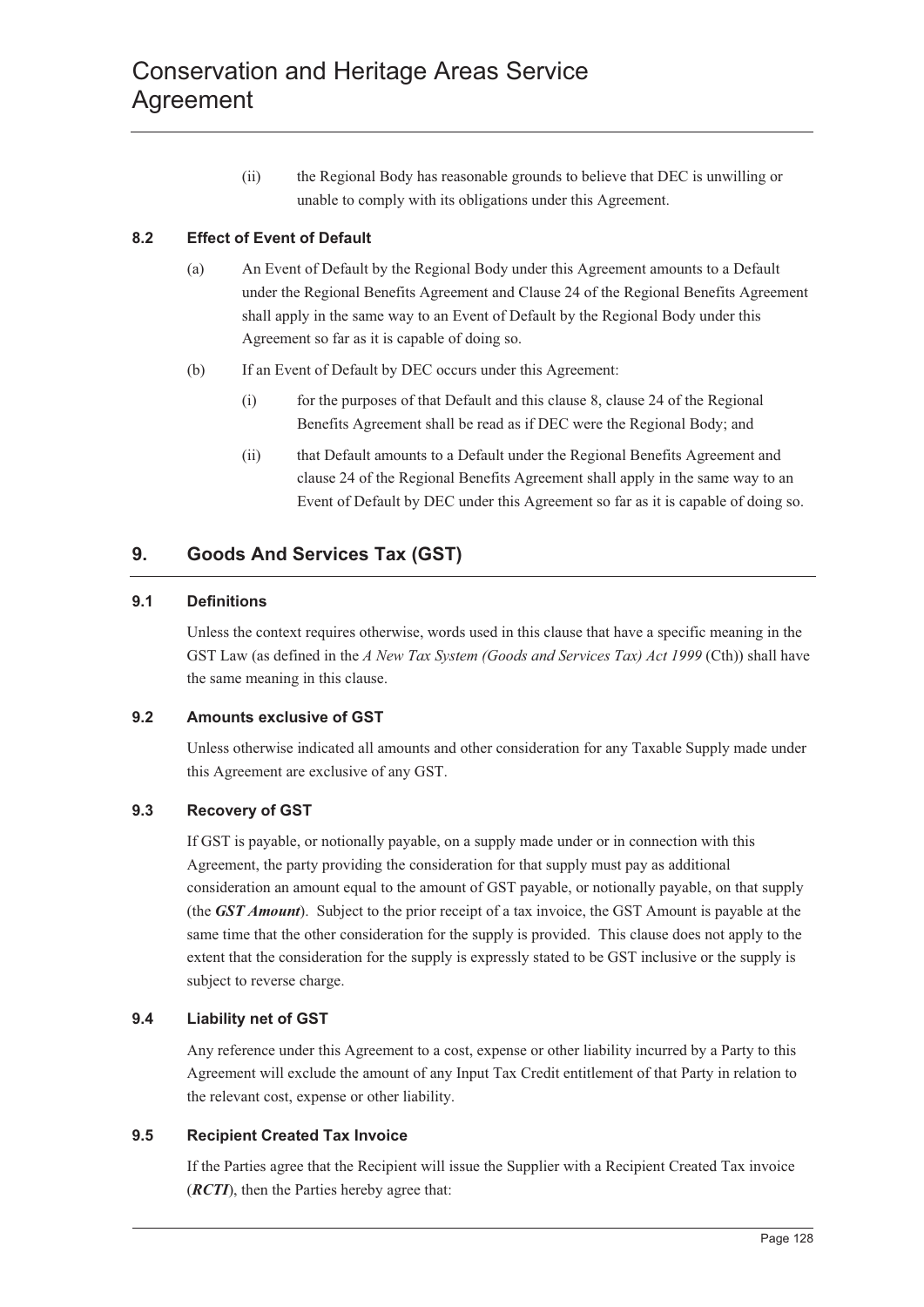- (a) the Recipient will issue a RCTI in respect of GST payable on that supply and the Supplier will not issue a tax invoice in respect of that supply;
- (b) the Parties warrant that they are registered for the purposes of GST and a Party will notify the other Parties in writing if it ceases to be registered for the purposes of GST during the term of this Agreement; and
- (c) the Recipient indemnifies the Supplier for GST and any related penalty that may arise from an understatement of the GST payable on the supply for which the Recipient issues a RCTI under this Agreement.

#### **9.6 Adjustment events**

If an adjustment event occurs in relation to a supply made under or in connection with this Agreement, the GST Amount will be recalculated to reflect that adjustment and an appropriate payment will be made between the Parties.

## **10. Relationship**

The Parties agree that nothing in this Agreement may be construed to make either of them a partner, agent, employee or joint venturer of the other.

## **11. No Termination for Breach**

The Parties agree that a breach of this Agreement by any Party does not give rise to a right on the part of the other Party to terminate this Agreement, but that the other Party may exercise any other remedy available to it in respect of any breach.

## **12. Waiver**

- (a) No right under this Agreement shall be deemed to be waived except by notice in writing signed by both Parties.
- (b) A waiver by either party will not prejudice that Party's rights in relation to any further breach of this Agreement by the other Party.
- (c) Any failure to enforce this Agreement, or any forbearance, delay or indulgence granted by one party to the other Party, will not be construed as a waiver any rights.

## **13. Entire Agreement**

This Agreement constitutes the entire agreement between the Parties and supersedes all communications, negotiations, arrangements and agreements, whether oral or written, between the Parties with respect to the subject matter of this Agreement.

## **14. Variation**

Any modification, amendment or other variation to this Agreement must be made in writing duly executed by both parties.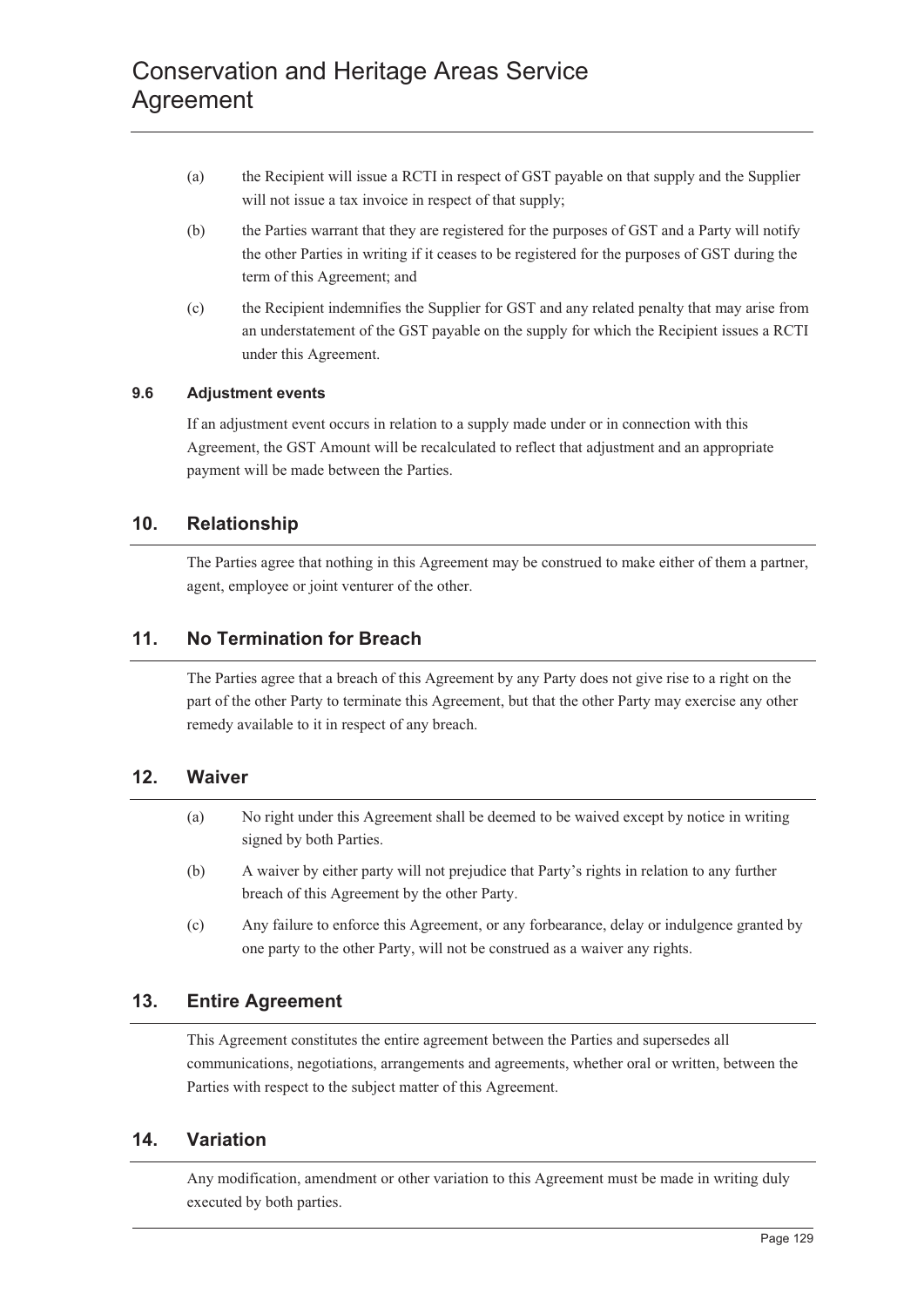## **15. Dispute Resolution**

Before resorting to external dispute resolution mechanisms, the Parties shall in good faith attempt to settle by negotiation any dispute in relation to this Agreement, and where practical, each Party shall refer the matter to personnel who have authority to intervene and facilitate some form of resolution.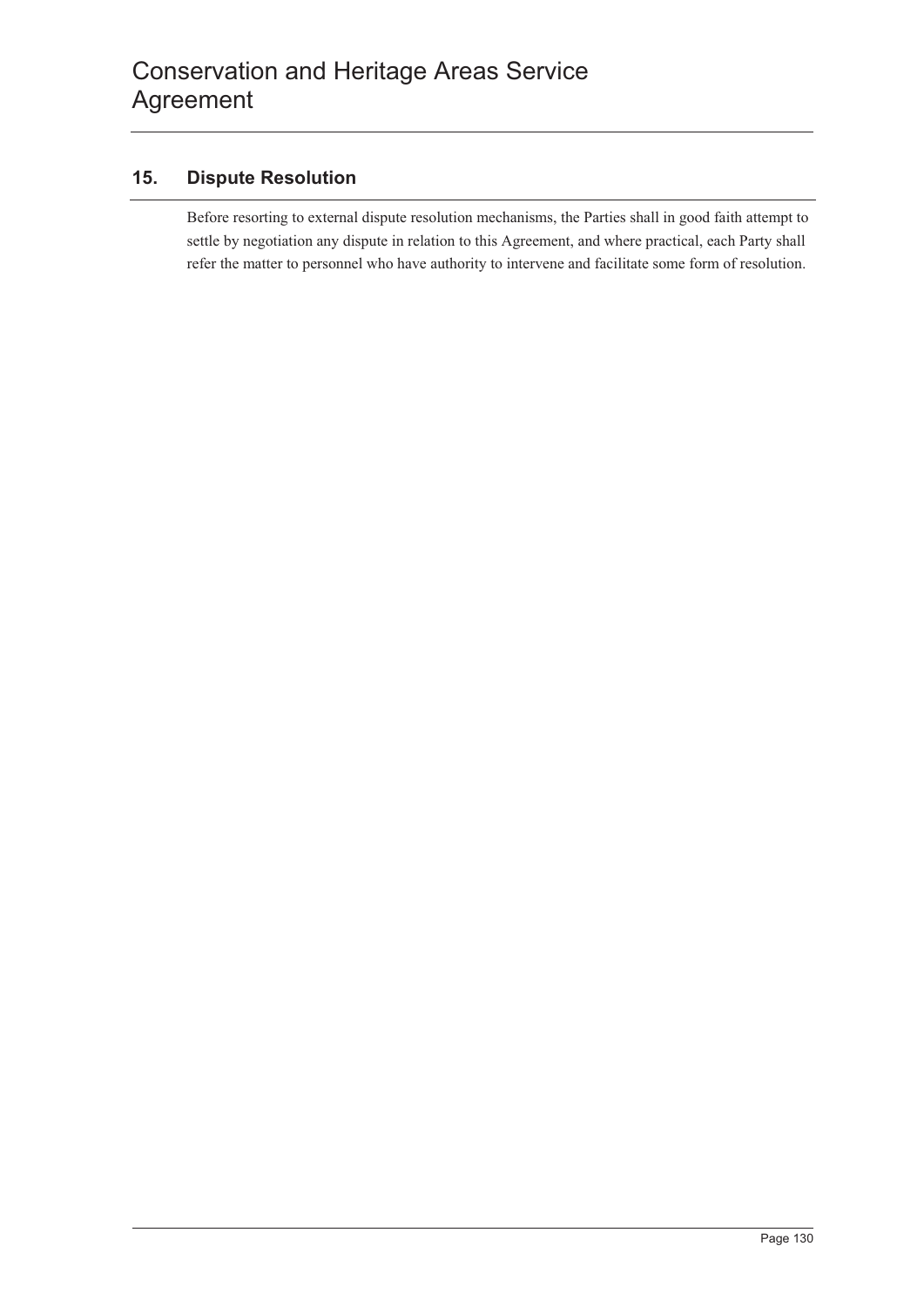## **Executed** in **[\*]**.

**Signed** by **[\*]** on behalf of the **Department of Environment and Conservation** in the presence of:

Witness Signature Signature Signature

Print Name

**Signed** by the **Regional Body** in accordance with section 127 of the *Corporations Act 2001*:

Print Name Print Name

Director Signature Director/Secretary Signature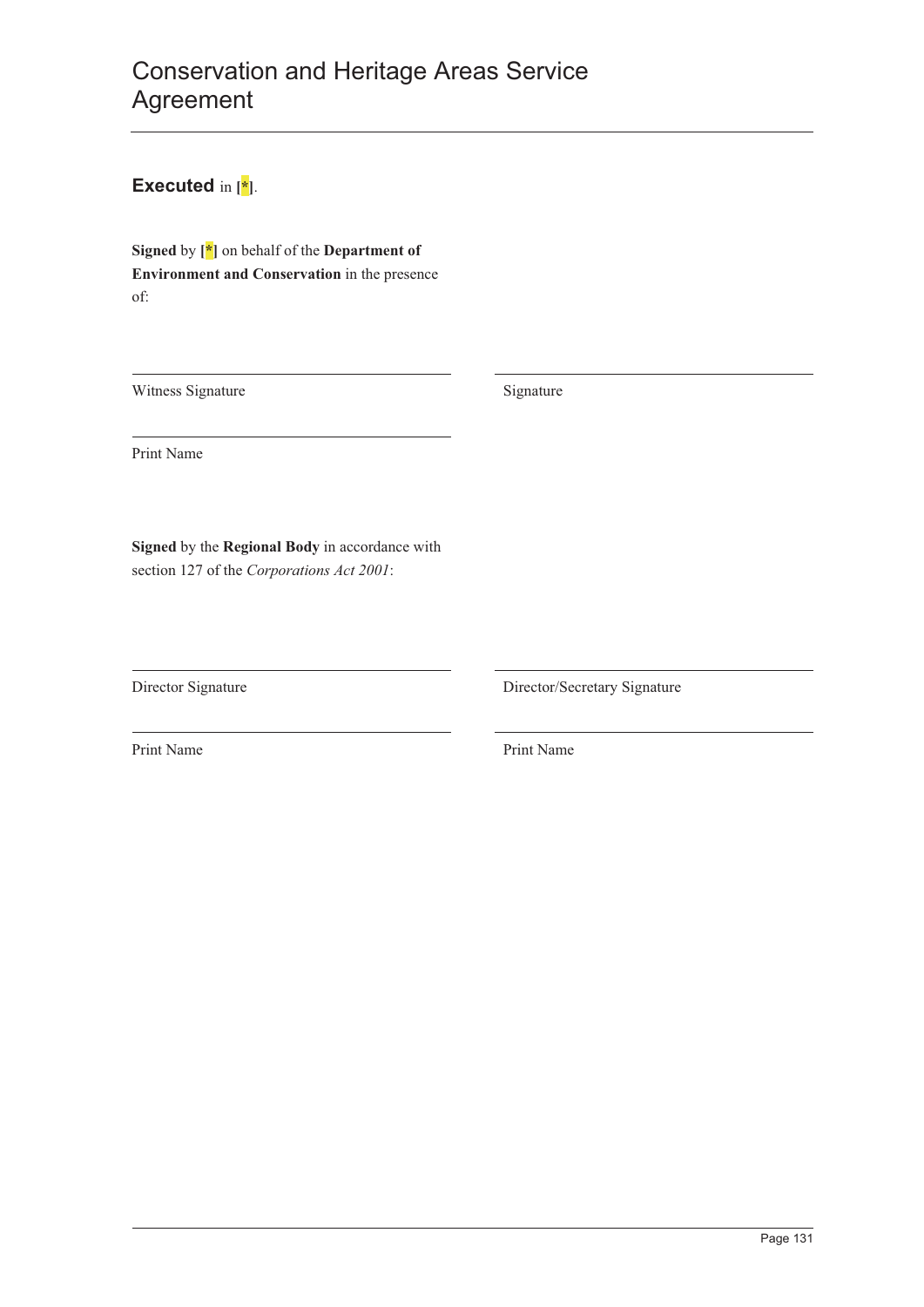## **Schedule 1**

## **Definition of Project or Service to be Funded**

## **1. Approved Purpose**

The Approved Purpose for the use and distribution of the Funding is to fund the joint management of the Conservation and Heritage Areas by DEC and the Indigenous Holding Entity. Indigenous interests and concerns will remain central to the management of the Conservation and Heritage Areas during the term of this Agreement. The management of the Conservation and Heritage Areas for the Approved Purpose must be:

- (a) consistent with the purposes and objects of the Conservation and Heritage Areas as set out in the Regional Benefits Agreement; and
- (b) consistent with the terms of the Regional Benefits Agreement.

## **2. Project Definition and Anticipated Activities**

- (a) Consistent with the objects and purposes of the Conservation and Heritage Areas as set out in the Regional Benefits Agreement, the creation and management of the Conservation and Heritage Areas aims to provide engagement with Dampier Peninsula Native Title Parties including through employment and training opportunities for suitably skilled Indigenous people (including Indigenous Business Entities) including in:
	- (i) land restoration;
	- (ii) nature conservation;
	- (iii) fire management;
	- (iv) visitor services;
	- (v) fencing and road maintenance;
	- (vi) interpretation and signage;
	- (vii) cultural interpretation;
	- (viii) plant and animal surveying and monitoring;
	- (ix) feral animal control
	- (x) fire protection and suppression; and
	- (xi) artwork for uniforms; and
	- (xii) transport and accommodation for trainees and employees.
- (b) In addition to activities related to the employment and training opportunities contained above, Funding will be used for other activities including: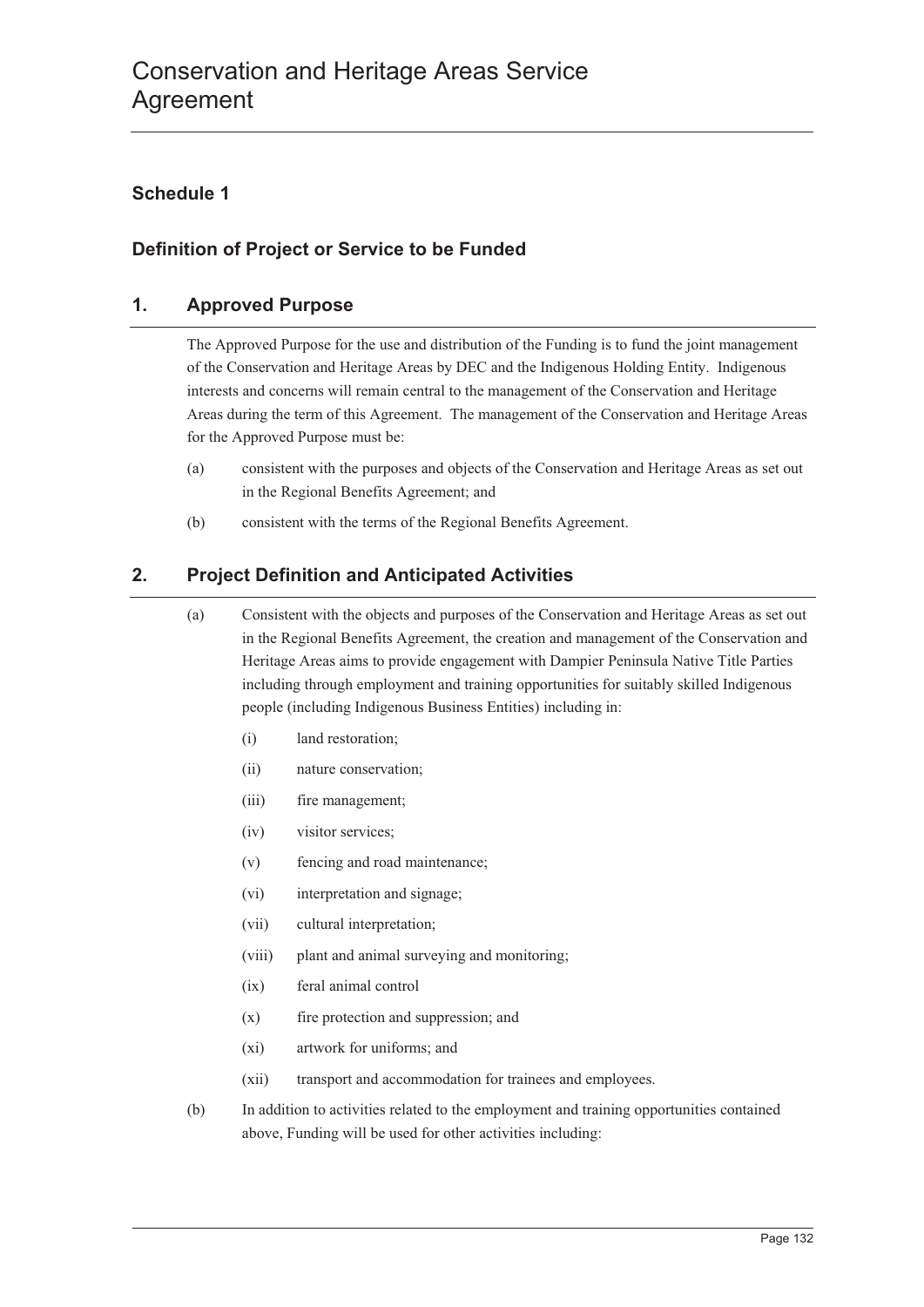- (i) developing and implementing a Cultural Management Plan and Management Plan in respect of the Conservation and Heritage Areas in accordance with clause 13 of the Regional Benefits Agreement; and
- (iii) carrying out the functions and implementing the objects of the Joint Management Body as set out in clause 13 of the Regional Benefits Agreement.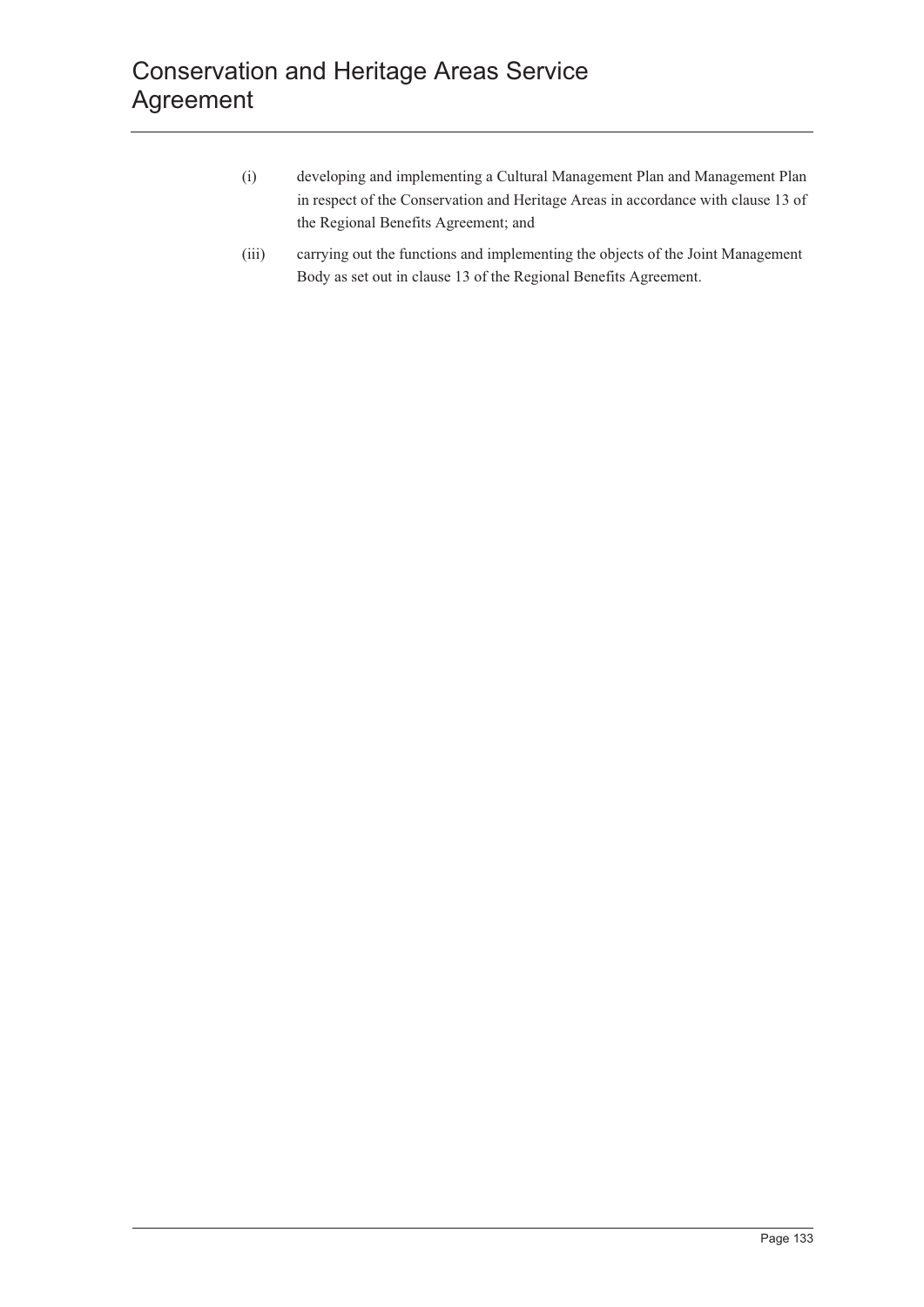**Schedule 6** 

**Deed of Assignment and Assumption** 

# Deed of Assignment and Assumption

[Assignee]

[Assignor]

[Insert names of Continuing Parties]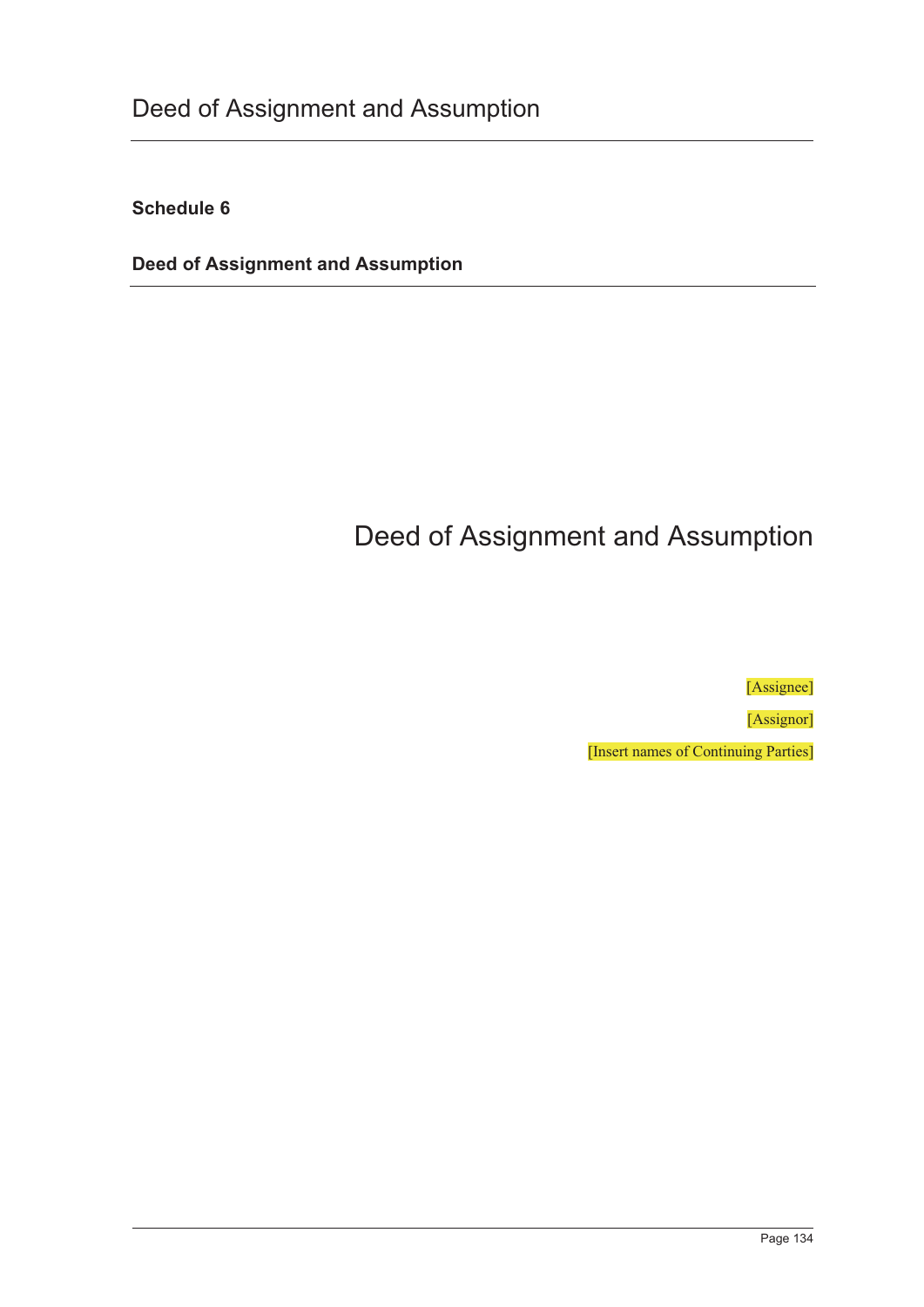## **Table of Contents**

| 2.                |                   | <b>Definitions and Interpretation</b>                       | 137 |
|-------------------|-------------------|-------------------------------------------------------------|-----|
|                   | 2.1               | Browse LNG Regional Benefits Agreement definitions to apply | 137 |
|                   | $2.2\phantom{0}$  | <b>Definitions</b>                                          | 137 |
|                   | 2.3               | Interpretation                                              | 137 |
| 3.                |                   | <b>Assignment and Assumption of Rights and Obligations</b>  | 137 |
| 4.                |                   | <b>Assignor Release</b>                                     | 137 |
| 5.                |                   | <b>Consent of Continuing Parties</b>                        | 138 |
| 6.                |                   | <b>Address of Assignee for Notices</b>                      | 138 |
| 7.                |                   | <b>Governing Law</b>                                        | 138 |
| 8.                | <b>Costs</b>      |                                                             | 138 |
| 9.                |                   | <b>Further Assurances</b>                                   | 138 |
| 10 <sub>1</sub>   |                   | <b>Variation</b>                                            | 138 |
| 11.               |                   | <b>Counterparts</b>                                         | 139 |
| <b>Schedule 1</b> |                   | 142                                                         |     |
|                   |                   | Assigned Interest                                           | 142 |
|                   | <b>Schedule 2</b> |                                                             | 143 |
|                   |                   | Address of Assignee for Notices                             | 143 |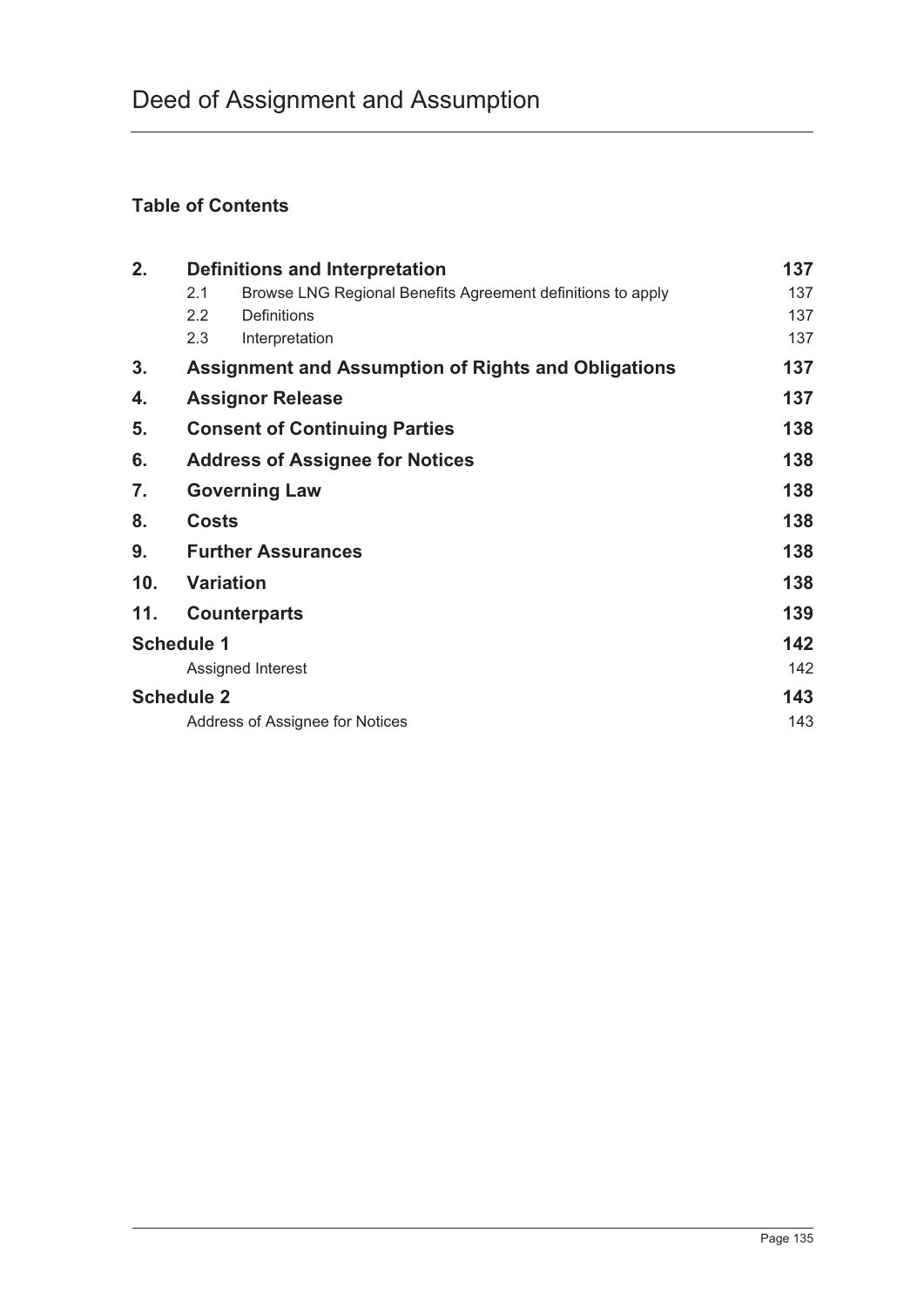| <b>Date</b>     |                                                                                                                                                                                                                                                                                                                                     |
|-----------------|-------------------------------------------------------------------------------------------------------------------------------------------------------------------------------------------------------------------------------------------------------------------------------------------------------------------------------------|
| <b>Parties</b>  |                                                                                                                                                                                                                                                                                                                                     |
| 1.              | [Name of Assignee] [(ACN/ABN [*])] of [insert address] (the <i>Assignee</i> ).                                                                                                                                                                                                                                                      |
| 2.              | [Name of Assignor] $[(ACN/ABN * 1)]$ of $[insert address]$ (the <i>Assignor</i> ).                                                                                                                                                                                                                                                  |
| 3.              | The State of Western Australia, acting through the Premier of the State of Western<br>Australia, [*].                                                                                                                                                                                                                               |
| 4.              | Minister for Lands, a body corporate constituted under section 7(1) of the Land<br>Administration Act 1997 (WA).                                                                                                                                                                                                                    |
| 5.              | Conservation Commission of Western Australia a body corporate established under<br>section 18 of the Conservation and Land Management Act 1984 (WA), of Corner Australia II<br>Drive and Hackett Drive, Crawley, Western Australia, 6009.                                                                                           |
| 6.              | Kimberley Land Council Aboriginal Corporation (ABN 96 724 252 047 ICN 21), of<br>36 Pembroke Street, Broome, Western Australia, 6725.                                                                                                                                                                                               |
| 7.              | Woodside Energy Limited (ABN 63 005 482 986) of 240 St Georges Terrace, Perth,<br>Western Australia 6000.                                                                                                                                                                                                                           |
|                 | (together the <i>Continuing Parties</i> )                                                                                                                                                                                                                                                                                           |
|                 | [Drafting Note: Relocate the Assignee party details to the 'Assignee' section as required.]                                                                                                                                                                                                                                         |
| <b>Recitals</b> |                                                                                                                                                                                                                                                                                                                                     |
| A               | The Assignor and the Continuing Parties are parties to the Regional Benefits Agreement in<br>relation to the liquefied natural gas precinct in the vicinity of James Price Point.                                                                                                                                                   |
| B               | The Assignor has agreed to assign its interest under the Regional Benefits Agreement in<br>relation to the Assigned Interest to the Assignee and the Assignee has agreed to assume the<br>obligations of the Assignor under the Regional Benefits Agreement in relation to the<br>Assigned Interest on and from the Effective Date. |
| $\mathcal{C}$   | The Continuing Parties have agreed to release the Assignor from its obligations under the<br>Regional Benefits Agreement in relation to the Assigned Interest on and from the Effective<br>Date.                                                                                                                                    |
| D               | The Continuing Parties have agreed to consent to the transactions referred to in this Deed in<br>accordance with the terms of this Deed.                                                                                                                                                                                            |

**It is agreed** as follows.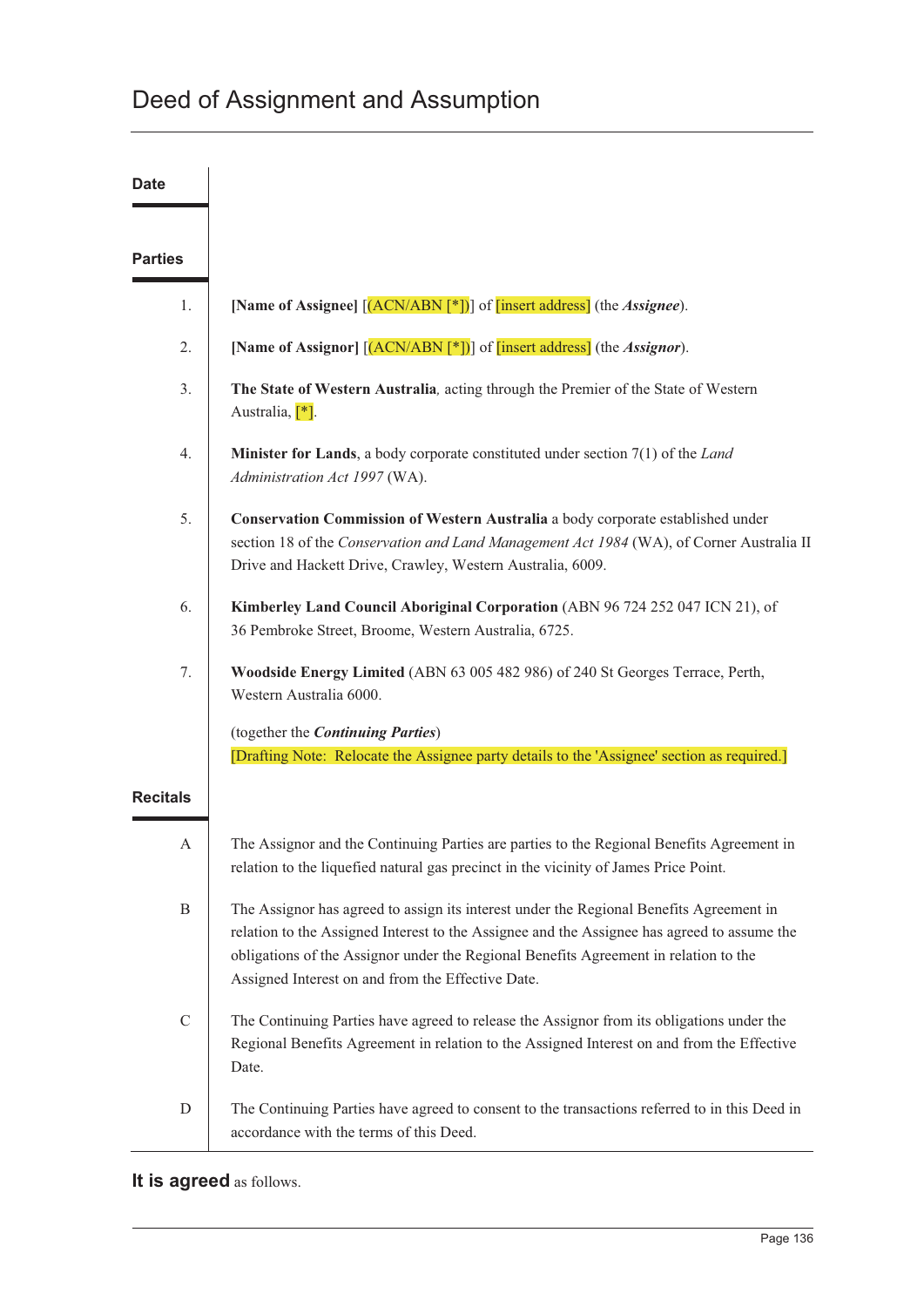## **2. Definitions and Interpretation**

#### **2.1 Browse LNG Regional Benefits Agreement definitions to apply**

Subject to clause 1.2, words and expressions which are defined in the Regional Benefits Agreement have the same meaning in this Deed unless the context requires otherwise.

#### **2.2 Definitions**

The following definitions apply unless the context requires otherwise.

*Assigned Interest* means the rights and obligations under the Regional Benefits Agreement set out in Schedule 1.

*Effective Date* means the date of this Deed.

*Regional Benefits Agreement* means the agreement between the State of Western Australia, the Minister for Lands, the Conservation Commission of Western Australia, the Kimberley Land Council and Woodside Energy Limited dated [\*].

#### **2.3 Interpretation**

Clause 1.2 of the Regional Benefits Agreement applies, with necessary changes, in the interpretation of this Deed.

## **3. Assignment and Assumption of Rights and Obligations**

With effect on and from the Effective Date,:

- (a) the Assignor absolutely assigns to the Assignee the Assignor's legal and beneficial right, title and interest in the Regional Benefits Agreement in relation to the Assigned Interest and all the Assignor's rights and benefits under the Regional Benefits Agreement in relation to the Assigned Interest, other than any rights or benefits that arose or accrued prior to the Effective Date
- (b) the Assignee:
	- (i) enjoys all the rights and benefits of the Assignor under the Regional Benefits Agreement in relation to the Assigned Interest and may hold and deal with the Assigned Interest without any interruption or disturbance from the Assignor; and
	- (ii) assumes the obligations and liabilities of the Assignor under the Regional Benefits Agreement in relation to the Assigned Interest that arise or accrue on and from the Effective Date and undertakes to discharge those obligations and liabilities as and when required under the Regional Benefits Agreement.

### **4. Assignor Release**

(c) Subject to paragraph (b), each of the Continuing Parties releases and forever discharges the Assignor from all claims, demands and liabilities which arise on or after the Effective Date relating to or connected with the Assigned Interest.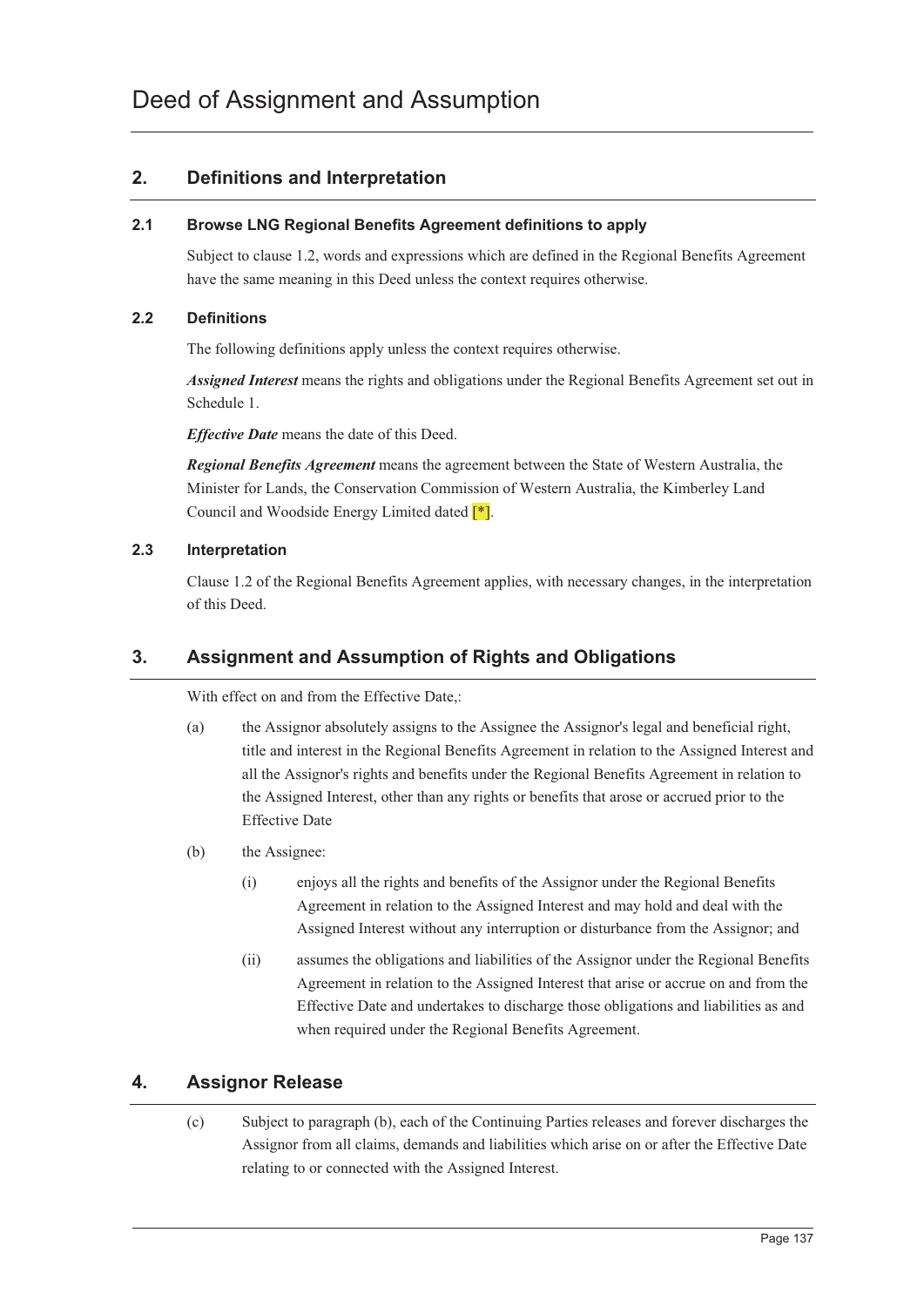(d) To the extent that a claim, demand or liability that relates to or is connected with the Assigned Interest is not severable, the Assignor is released to the extent agreed between the relevant Parties and on the terms agreed between the relevant Parties.]

# **5. Consent of Continuing Parties**

Each of the Continuing Parties:

- (a) consents to the Assignee assuming the obligations of the Assignor under the Regional Benefits Agreement in relation to the Assigned Interest in accordance with clause 28 of the Regional Benefits Agreement;
- (b) acknowledges and agrees that this Deed satisfies the requirements of clause 28 of the Regional Benefits Agreement;
- (c) acknowledges and agrees that the Assignee will be entitled to exercise all of the rights and benefits of the Assignor under the Regional Benefits Agreement in relation to the Assigned Interest; and
- (d) agrees to be bound by the terms of the Regional Benefits Agreement as if the Assignee were named in it as a Party instead of the Assignor.

## **6. Address of Assignee for Notices**

For the purposes of the Regional Benefits Agreement, the address of the Assignee to which all Notices must be delivered or transmitted is the address set out in Schedule 2 of this Deed.

## **7. Governing Law**

This Deed is governed by the laws of Western Australia. Each Party submits to the exclusive jurisdiction of courts exercising exclusive jurisdiction there, and waives any right to claim that those courts are an inconvenient forum.

## **8. Costs**

Each Party to this Deed agrees to pay its own legal and other costs and expenses in connection with the preparation and completion of this Deed.

#### **9. Further Assurances**

Each Party must do anything (including executing agreements and documents) necessary to give full effect to this Deed.

## **10. Variation**

No modification, amendment or other variation of this Deed shall be valid or of any force unless agreed in writing and executed by all Parties to this Deed.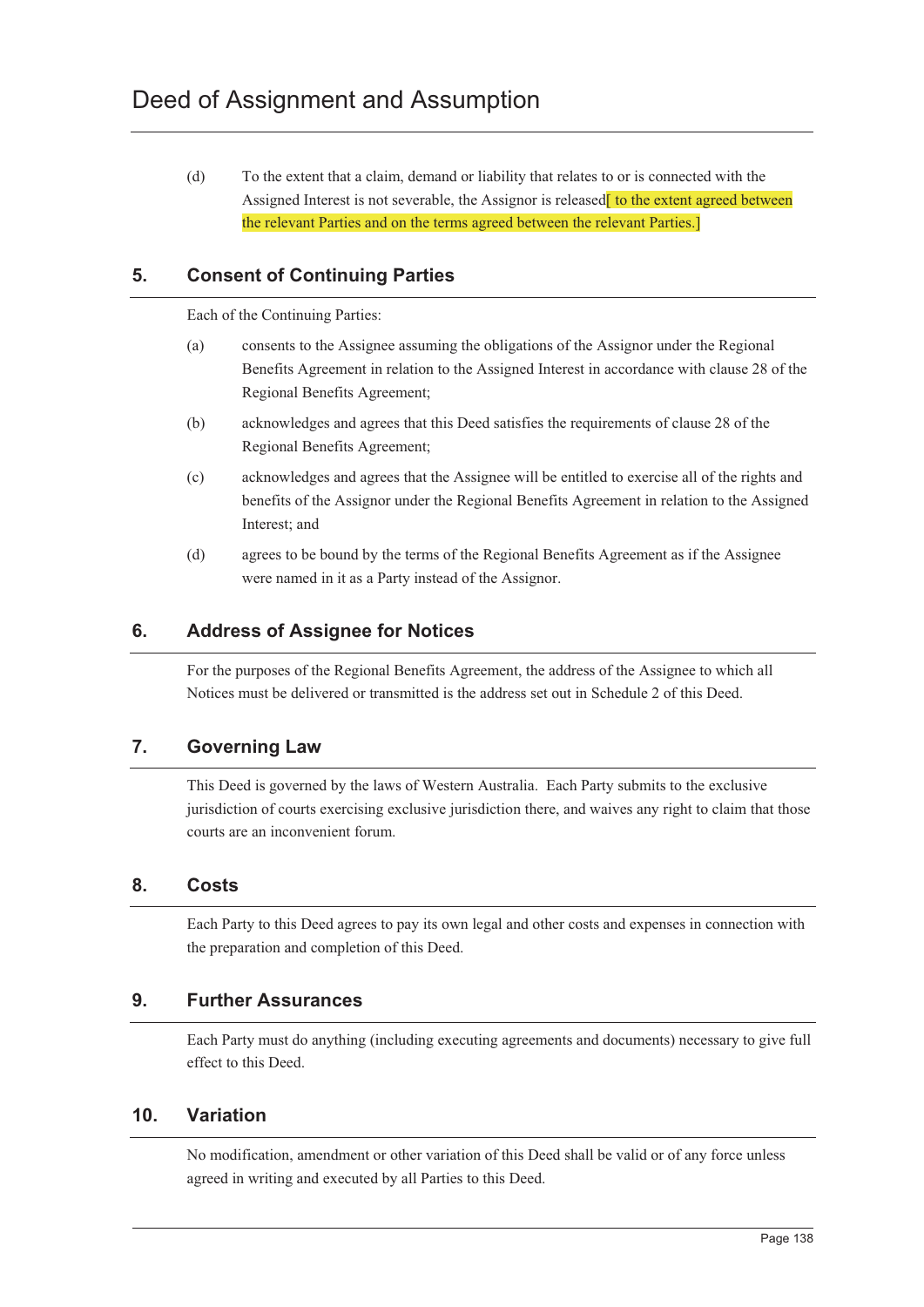# **11. Counterparts**

This Deed may be executed in any number of counterparts. All counterparts together will be taken to constitute one instrument.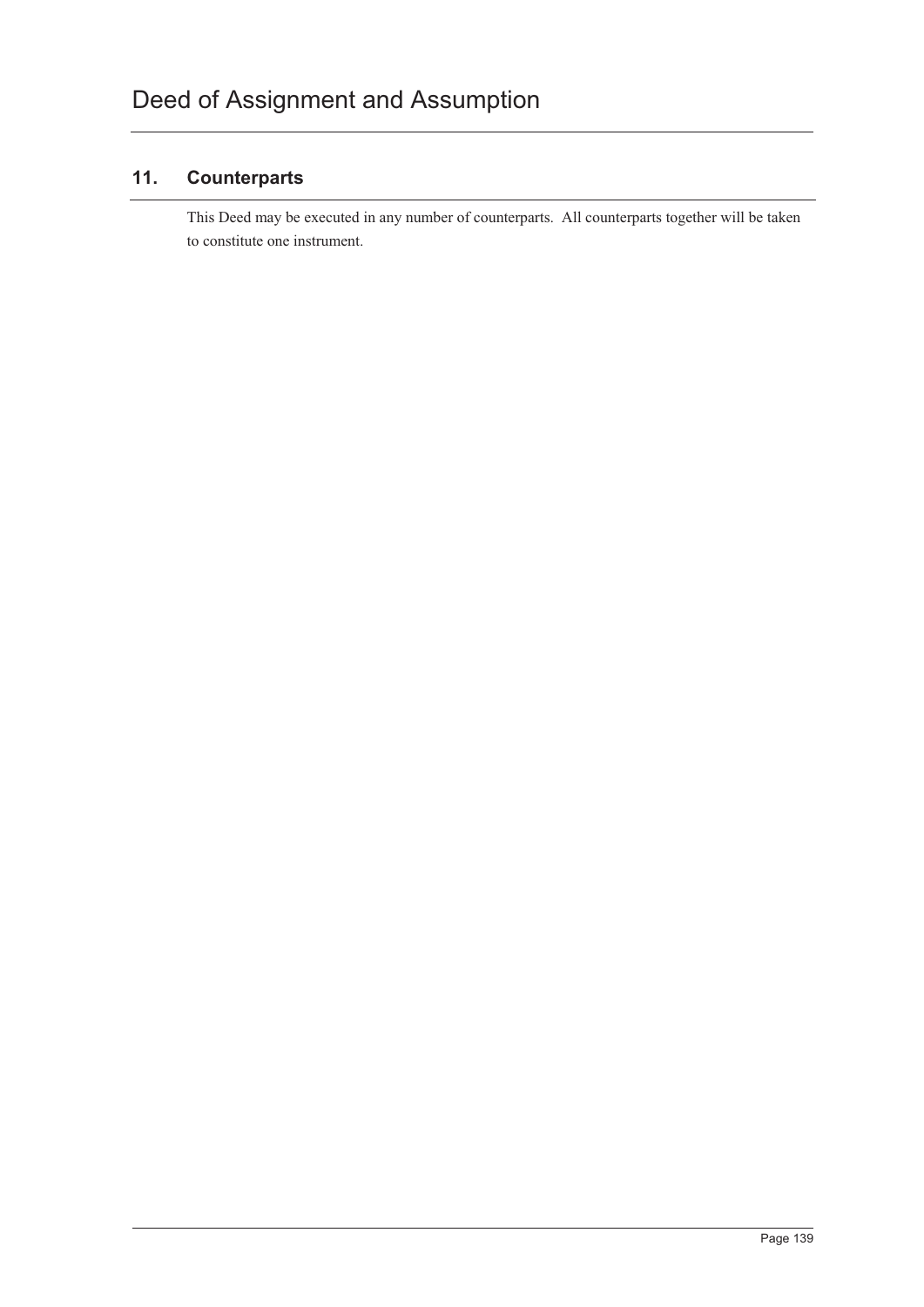# **Executed and delivered as a Deed in [\*]**

**Executed** as a deed in accordance with section 127 of the *Corporations Act 2001* by **[insert name of Assignee]**:

| Director Signature |  |
|--------------------|--|
|--------------------|--|

Print Name Print Name

**Signed, Sealed and Delivered** for and on behalf of the **State of Western Australia** by the Premier,  $[\cdot \cdot]$ , in the presence of:

Witness Signature Signature Signature

Print Name

The **Common Seal** of the **Minister for Lands**, a body corporate constituted under section 7 of the *Land Administration Act 1997* (WA), was hereunto affixed in the presence of:

Witness Signature Signature Signature

Print Name

Director/Secretary Signature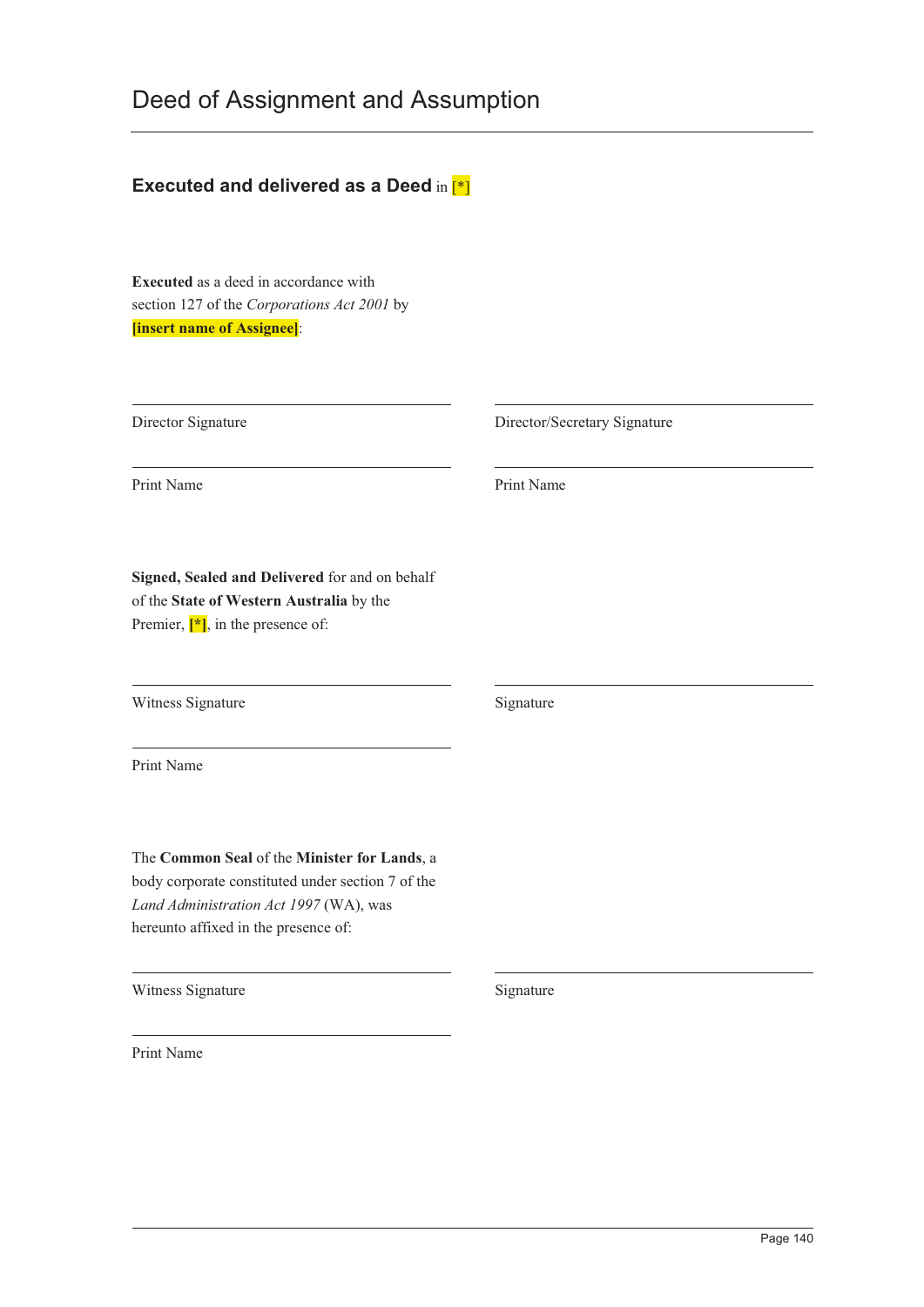# Deed of Assignment and Assumption

| Executed as a deed by the Conservation         |                              |
|------------------------------------------------|------------------------------|
| Commission of Western Australia by an          |                              |
| authorised member in accordance with section   |                              |
| 26AB of the Conservation and Land              |                              |
| Management Act 1984 (WA) in the presence of:   |                              |
|                                                |                              |
| Witness                                        | <b>Authorised Member</b>     |
| Print Name                                     | Print Name                   |
| Executed as a deed by the Kimberley Land       |                              |
| Council in accordance with section 99-5 of the |                              |
| Corporations (Aboriginal and Torres Strait     |                              |
| Islander) Act 2006 (Cth):                      |                              |
| Office                                         | Office                       |
| Print Name                                     | Print Name                   |
| <b>Executed as a deed for and on behalf of</b> |                              |
| Woodside Energy Limited (ACN 005 482 986)      |                              |
| in the presence of:                            |                              |
|                                                |                              |
| Witness Signature                              | Director/Secretary Signature |
| Print Name                                     | Print Name                   |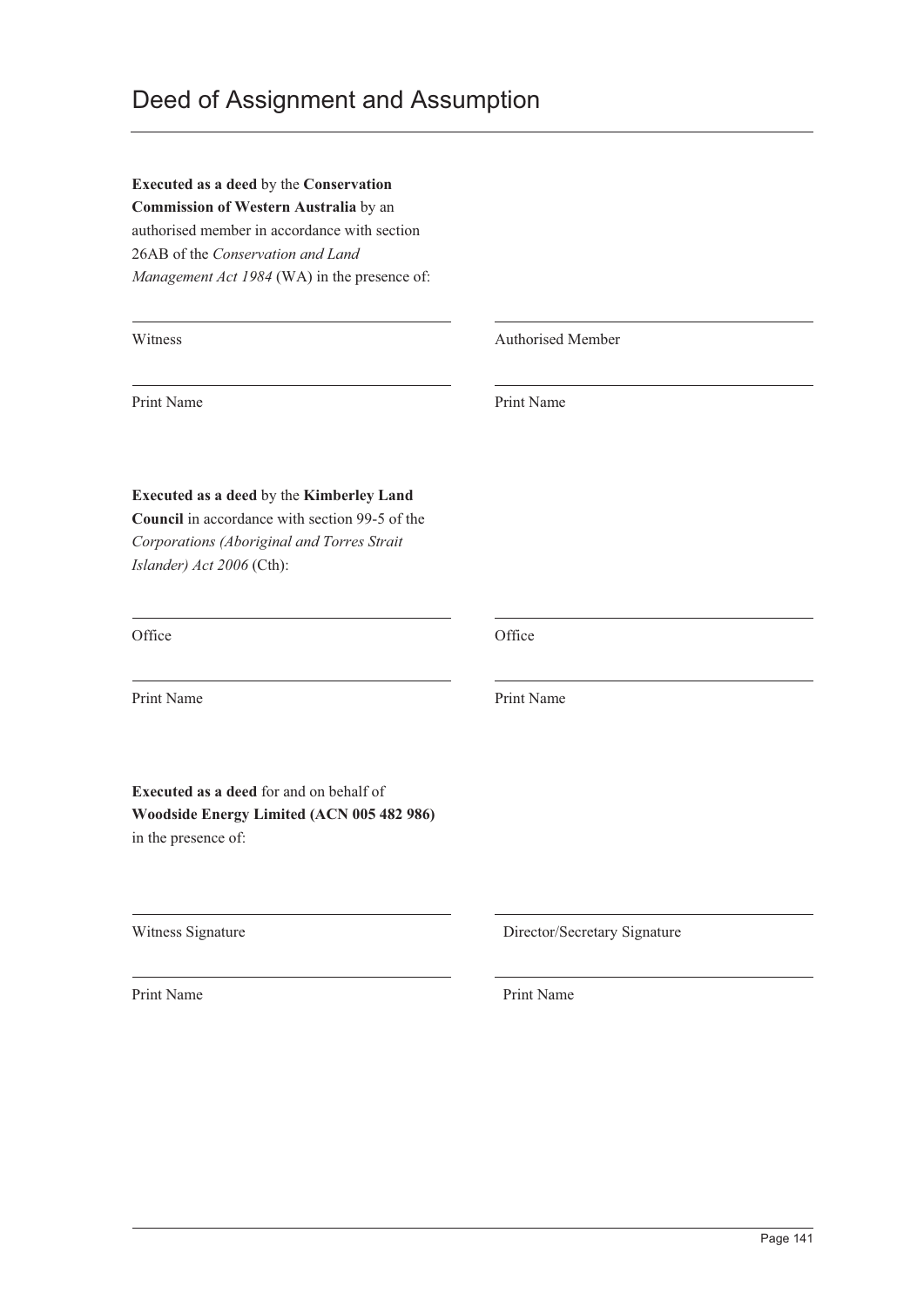**Schedule 1** 

**Assigned Interest**